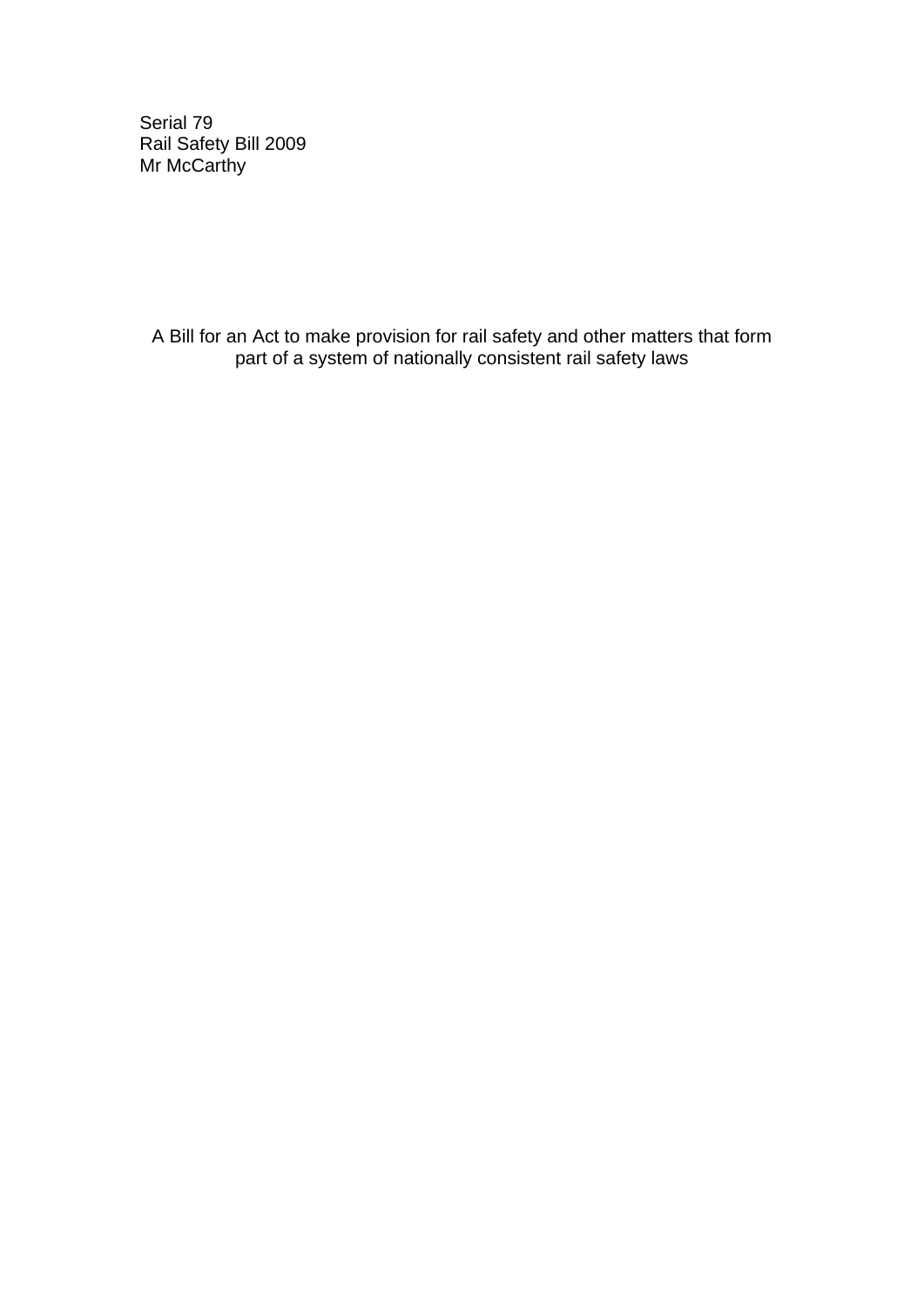## **NORTHERN TERRITORY OF AUSTRALIA**

## **RAIL SAFETY (NORTHERN TERRITORY) ACT 2009**

### **Act No. [ ] of 2009**  \_\_\_\_\_\_\_\_\_\_\_\_\_\_\_\_\_\_\_\_

\_\_\_\_\_\_\_\_\_\_\_\_\_\_\_\_\_\_\_\_

# **Table of provisions**

# **Part 1 Introduction**

## **Division 1 Preliminary matters**

| $3^{\circ}$ |  |
|-------------|--|

# **Division 2 Application of Act**

| $\overline{4}$ |  |
|----------------|--|
| 5 <sup>5</sup> |  |

# **Division 3 Interpretation**

| 6              |  |
|----------------|--|
| 7 <sup>7</sup> |  |
| 8              |  |
| 9              |  |
| 10             |  |
| 11             |  |
| 12             |  |
| 13             |  |
| 14             |  |

# **Part 2 Occupational health and safety legislation**

| 15 |                                                             |  |
|----|-------------------------------------------------------------|--|
| 16 |                                                             |  |
| 17 | Compliance with Act no defence to prosecution under OHS     |  |
|    |                                                             |  |
| 18 | Relationship between duties under Act and OHS legislation14 |  |
| 19 |                                                             |  |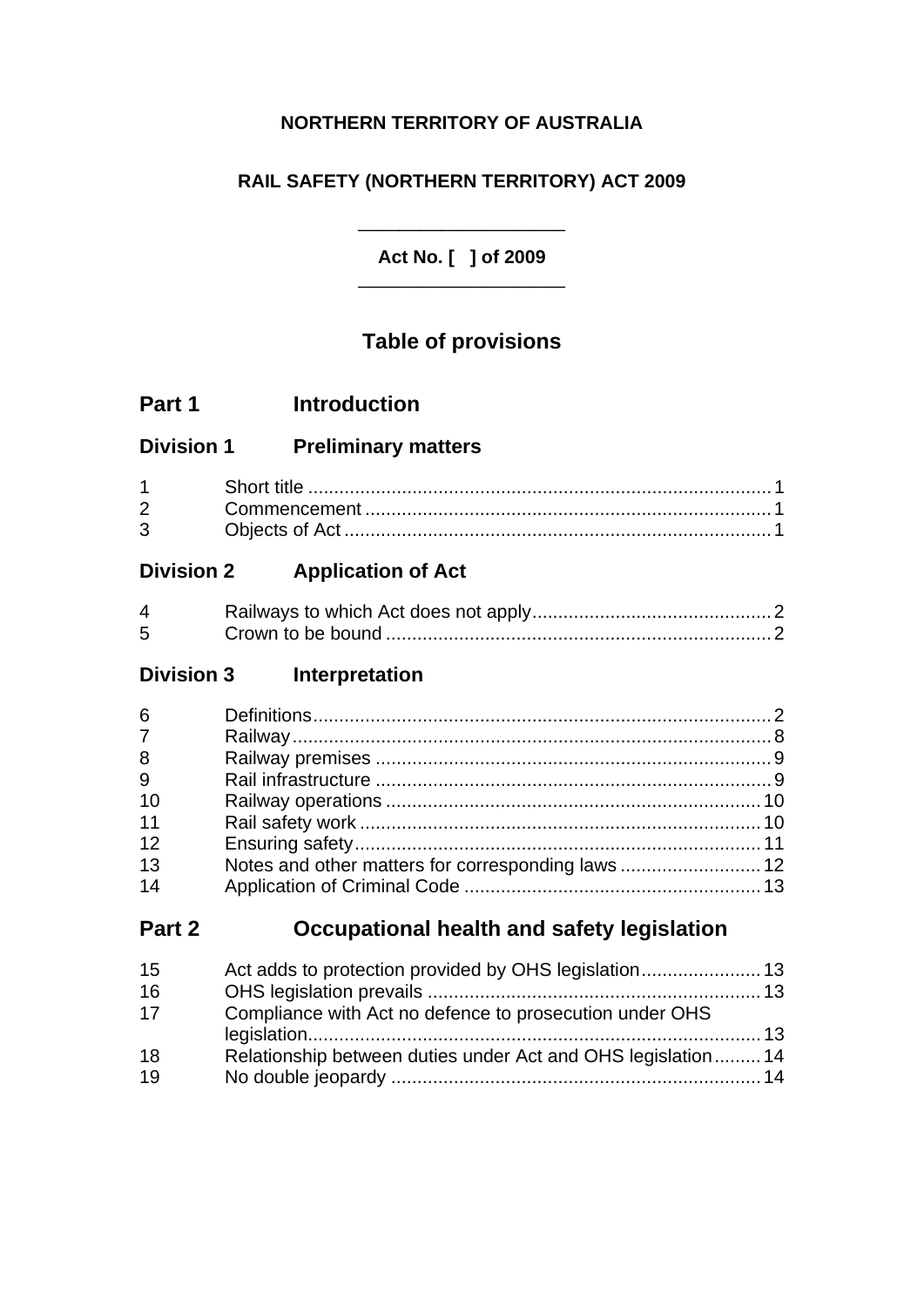# **Part 3 Rail safety**

# **Division 1 General safety duties**

| 20 |  |
|----|--|
| 21 |  |
| 22 |  |

## **Division 2 Accreditation**

| 23 |                                                                 |  |
|----|-----------------------------------------------------------------|--|
| 24 |                                                                 |  |
| 25 |                                                                 |  |
| 26 |                                                                 |  |
| 27 | What applicant for accreditation must demonstrate 21            |  |
| 28 | Director may direct applicants to coordinate applications21     |  |
| 29 |                                                                 |  |
| 30 |                                                                 |  |
| 31 |                                                                 |  |
| 32 |                                                                 |  |
| 33 |                                                                 |  |
| 34 |                                                                 |  |
| 35 |                                                                 |  |
| 36 |                                                                 |  |
| 37 |                                                                 |  |
| 38 |                                                                 |  |
| 39 |                                                                 |  |
| 40 |                                                                 |  |
| 41 | Application relating to cooperative railway operations or       |  |
|    |                                                                 |  |
| 42 |                                                                 |  |
| 43 |                                                                 |  |
| 44 |                                                                 |  |
| 45 | Director may change conditions or restrictions31                |  |
| 46 | Accreditation cannot be transferred or assigned 31              |  |
| 47 | Sale or transfer of railway operations by accredited person  32 |  |

# **Division 3 Private sidings**

| 48  | Exemption from accreditation and registration32 |  |
|-----|-------------------------------------------------|--|
| -49 |                                                 |  |

# **Division 4 Safety management**

| 50 |                                                             |  |
|----|-------------------------------------------------------------|--|
| 51 | Director may direct amendment of safety management system36 |  |
| 52 |                                                             |  |
| 53 |                                                             |  |
| 54 |                                                             |  |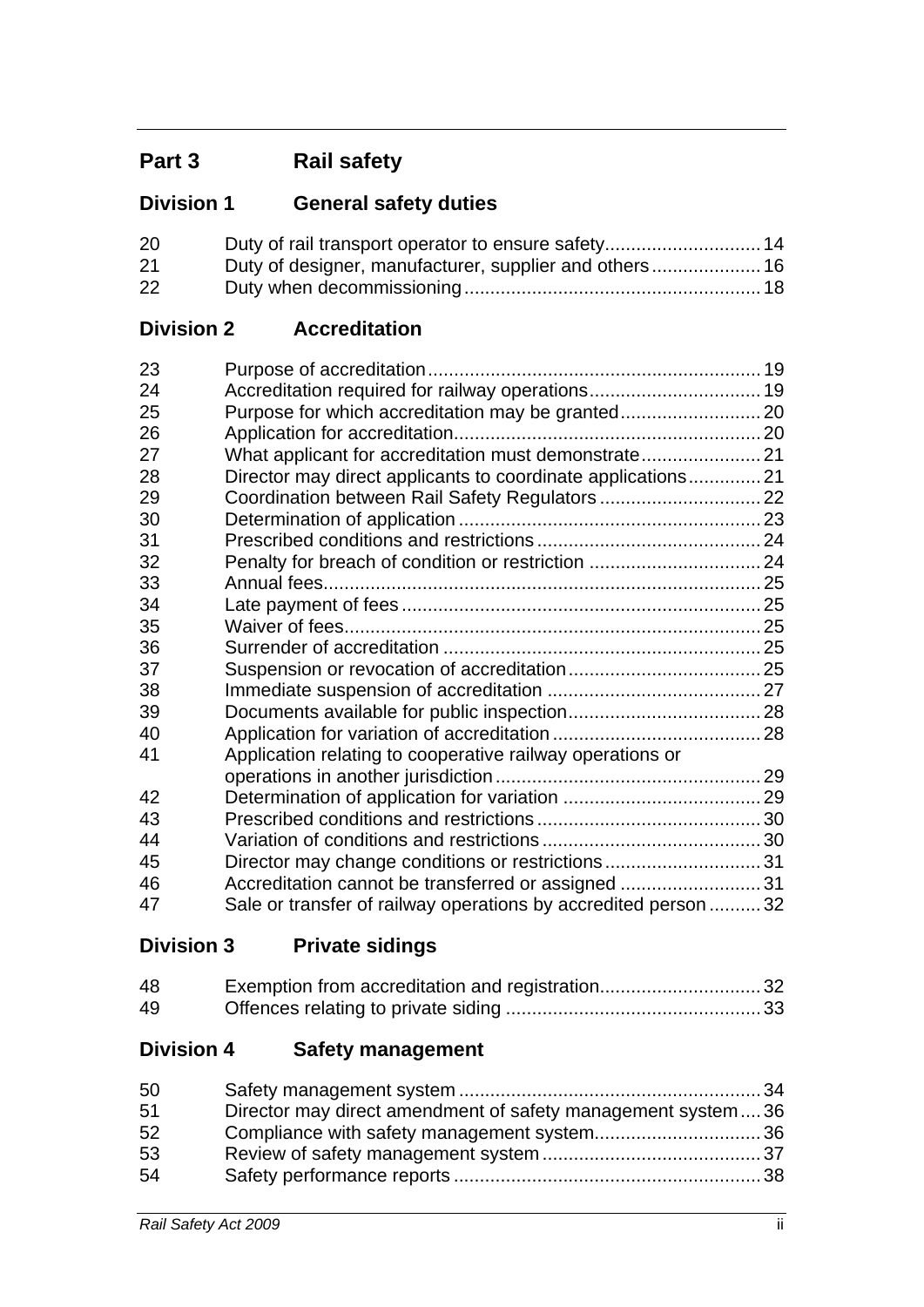| 55<br>56          | Interface coordination - rail transport operators 39<br>Interface coordination - rail infrastructure manager - public |  |
|-------------------|-----------------------------------------------------------------------------------------------------------------------|--|
|                   |                                                                                                                       |  |
| 57                | Interface coordination - rail infrastructure manager - other                                                          |  |
| 58                | Interface coordination - road manager - public roads and                                                              |  |
|                   |                                                                                                                       |  |
| 59                |                                                                                                                       |  |
| 60                |                                                                                                                       |  |
| 61                |                                                                                                                       |  |
| 62                |                                                                                                                       |  |
| 63                |                                                                                                                       |  |
| 64                |                                                                                                                       |  |
| 65                |                                                                                                                       |  |
| 66                |                                                                                                                       |  |
| 67                |                                                                                                                       |  |
| 68                |                                                                                                                       |  |
| 69                |                                                                                                                       |  |
| 70                |                                                                                                                       |  |
| 71                | Contractors to comply with safety management system 50                                                                |  |
| <b>Division 5</b> | Information about rail safety                                                                                         |  |
| 72                | Rail transport operators to provide information50                                                                     |  |
|                   |                                                                                                                       |  |
| <b>Division 6</b> | Investigating and reporting by rail transport<br>operators                                                            |  |
|                   |                                                                                                                       |  |
| 73                |                                                                                                                       |  |
| 74<br>75          | Director may release information from report 53                                                                       |  |
| <b>Division 7</b> | <b>Audit by Director</b>                                                                                              |  |
| 76                |                                                                                                                       |  |
| Part 4            | <b>Enforcement</b>                                                                                                    |  |
| <b>Division 1</b> | Entry to places by rail safety officers                                                                               |  |
| 77                |                                                                                                                       |  |
|                   |                                                                                                                       |  |
| 78                | Limitation on entry powers – places used for residential                                                              |  |
| 79                |                                                                                                                       |  |
| <b>Division 2</b> | <b>General enforcement powers</b>                                                                                     |  |
|                   |                                                                                                                       |  |
| 80<br>81          |                                                                                                                       |  |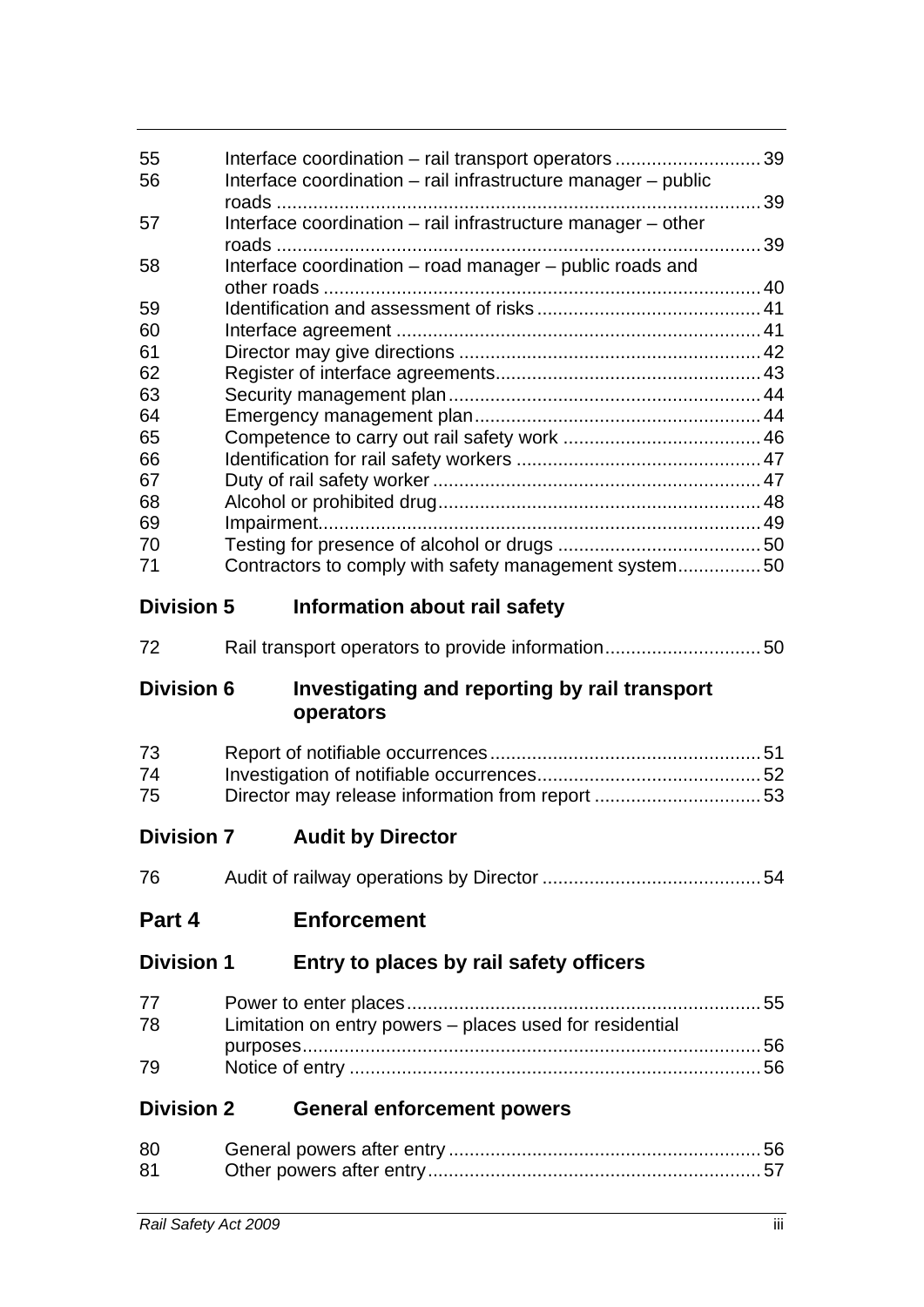| 82 |  |
|----|--|
| 83 |  |
| 84 |  |
| 85 |  |

# **Division 3 Search warrants**

| 86 |  |
|----|--|
| 87 |  |

# **Division 4 Seizure of things**

| 88 |  |
|----|--|
| 89 |  |
| 90 |  |
| 91 |  |
| 92 |  |
| 93 |  |

# **Division 5 Forfeiture**

| 94 |  |
|----|--|
| 95 |  |
| 96 |  |
| 97 |  |

## **Division 6 Directions**

| 98  | Rail safety officers may direct certain persons to give |  |
|-----|---------------------------------------------------------|--|
|     |                                                         |  |
| 99  |                                                         |  |
| 100 |                                                         |  |

# **Division 7 Improvement notices**

| 101 |                                                                |  |
|-----|----------------------------------------------------------------|--|
| 102 |                                                                |  |
| 103 |                                                                |  |
| 104 | Proceedings for offence not affected by improvement notice  73 |  |
| 105 | Director to arrange for rail safety work required by           |  |
|     |                                                                |  |

# **Division 8 Prohibition notice**

| 106 |  |
|-----|--|
| 107 |  |
| 108 |  |
| 109 |  |
| 110 |  |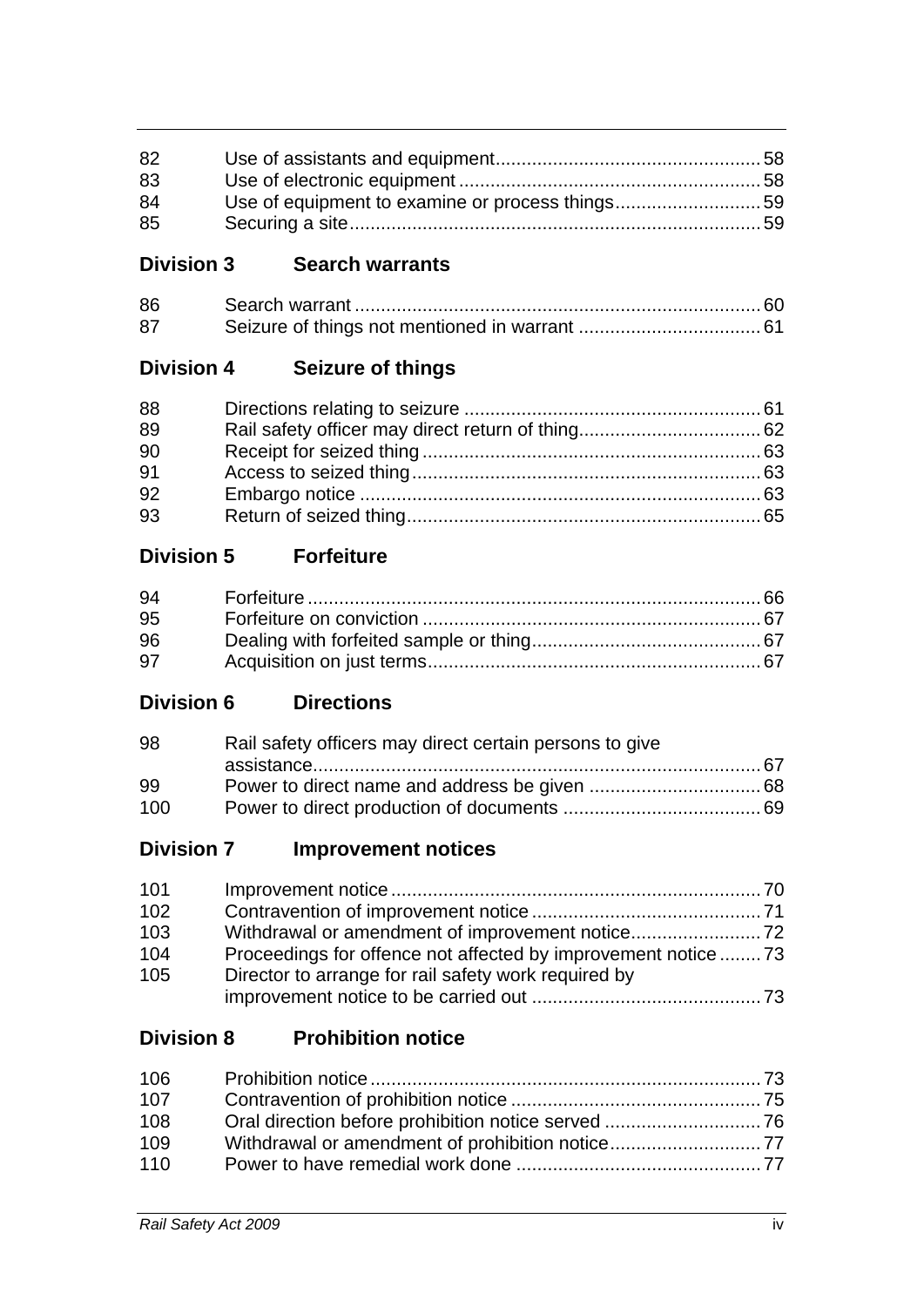| 111 |  |
|-----|--|
| 112 |  |
|     |  |

## **Division 9 Miscellaneous matters**

| 113 |                                                        |  |
|-----|--------------------------------------------------------|--|
| 114 | Temporary closure of railway crossing, bridge or other |  |
|     |                                                        |  |
| 115 |                                                        |  |
| 116 |                                                        |  |
| 117 |                                                        |  |
| 118 |                                                        |  |

# **Part 5 Review of decisions**

| 121 |  |
|-----|--|

# **Part 6 Investigations**

| 122 |                                                         |  |
|-----|---------------------------------------------------------|--|
| 123 |                                                         |  |
| 124 |                                                         |  |
| 125 |                                                         |  |
| 126 |                                                         |  |
| 127 | Power to enter and take control of place or building 84 |  |
| 128 |                                                         |  |
| 129 |                                                         |  |
| 130 |                                                         |  |
| 131 |                                                         |  |
| 132 |                                                         |  |

# **Part 7 General liability and evidentiary provisions**

# **Division 1 General matters**

| 133 |                                                                |  |
|-----|----------------------------------------------------------------|--|
| 134 |                                                                |  |
| 135 |                                                                |  |
| 136 |                                                                |  |
| 137 |                                                                |  |
| 138 |                                                                |  |
| 139 |                                                                |  |
| 140 |                                                                |  |
| 141 | Criminal liability of manager of unincorporated association 93 |  |
| 142 |                                                                |  |
| 143 |                                                                |  |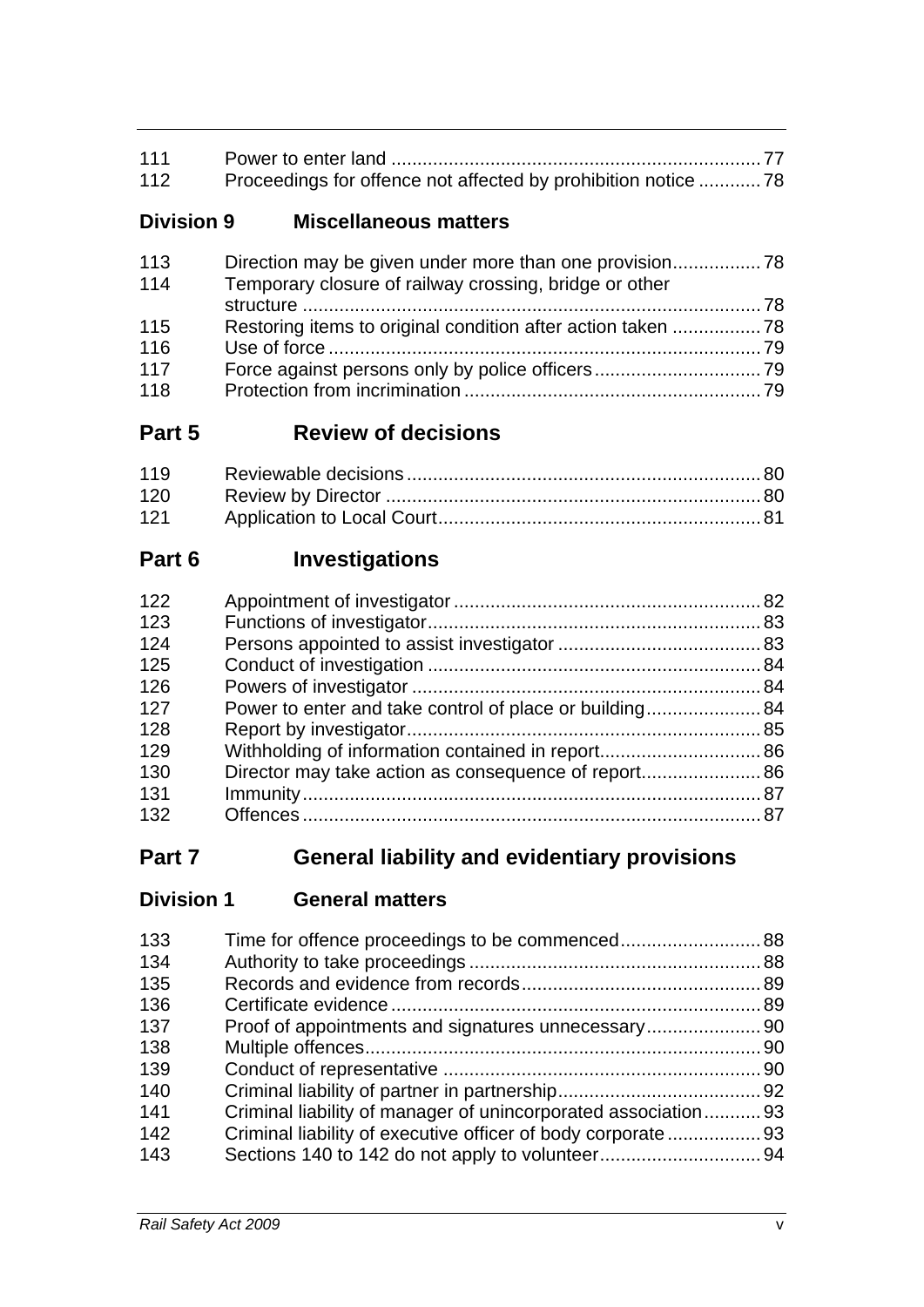# **Division 2 Discrimination against employees**

| 144 |  |
|-----|--|
| 145 |  |

# **Division 3 Offences**

| 146 |                                                                  |  |
|-----|------------------------------------------------------------------|--|
| 147 |                                                                  |  |
| 148 |                                                                  |  |
| 149 |                                                                  |  |
| 150 |                                                                  |  |
| 151 | Interference with equipment, infrastructure or rolling stock 100 |  |
| 152 |                                                                  |  |

## **Division 4 Enforceable voluntary undertakings**

| 153 |  |
|-----|--|
| 154 |  |

# **Division 5 Court-based sanctions**

| 155 |  |
|-----|--|
| 156 |  |
| 157 |  |
| 158 |  |
| 159 |  |
| 160 |  |

# **Part 8 General**

# **Division 1 Confidentiality**

| 161 |  |  |  |  |
|-----|--|--|--|--|
|-----|--|--|--|--|

# **Division 2 Civil liability**

| 162 |  |
|-----|--|
| 163 |  |
| 164 |  |

## **Division 3 Compliance codes and guidelines**

| 165 |  |
|-----|--|
| 166 |  |
| 167 |  |

## **Division 4 Miscellaneous matters**

| 168 |  |
|-----|--|
|     |  |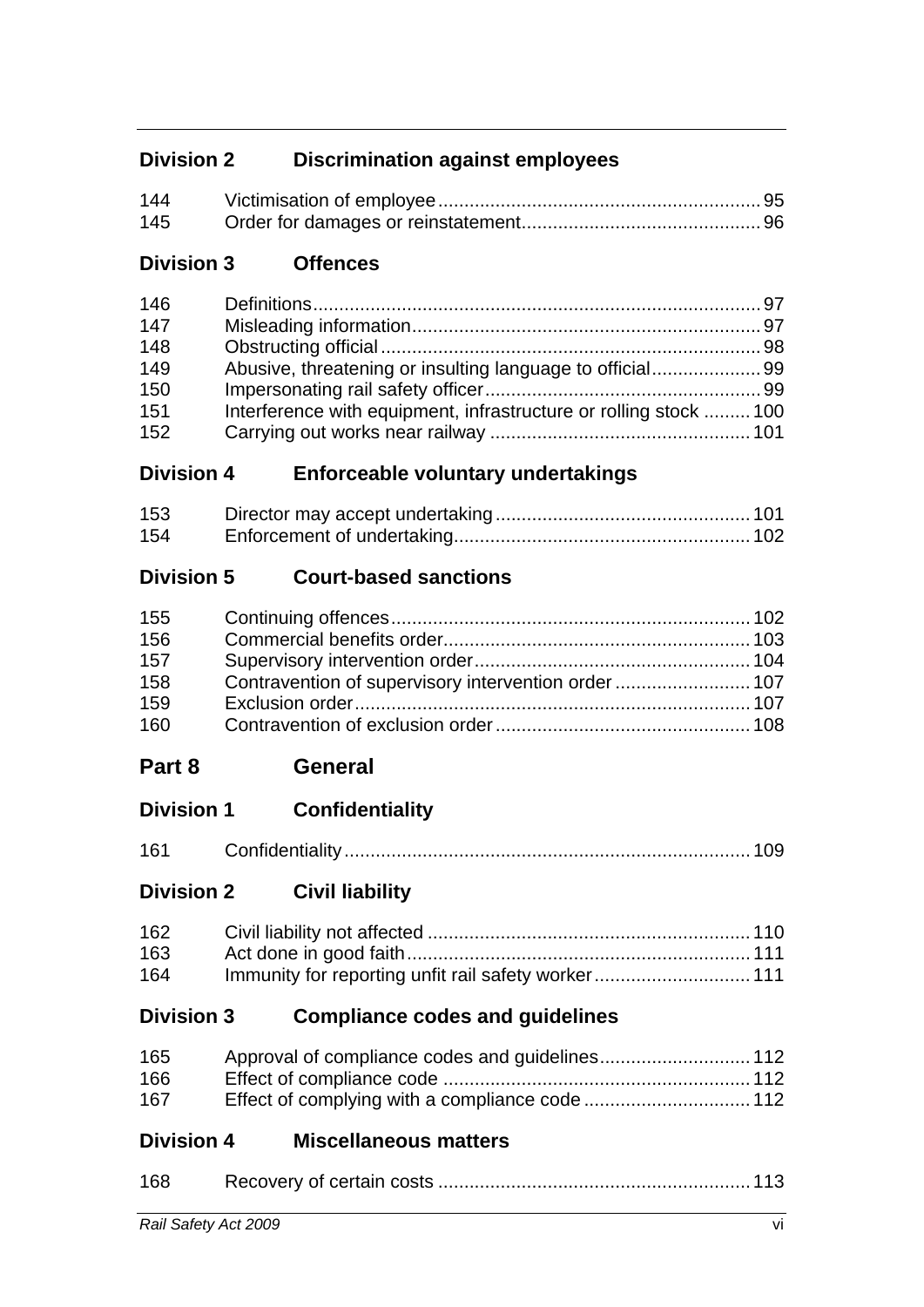| 169 |  |
|-----|--|
| 170 |  |
| 171 |  |

# **Part 9 Administration**

# **Division 1 Director of Rail Safety**

| 172 |  |
|-----|--|
| 173 |  |
| 174 |  |
| 175 |  |
| 176 |  |

## **Division 2 Rail safety officers**

| 177 |  |
|-----|--|
| 178 |  |
| 179 |  |
| 180 |  |
| 181 |  |
| 182 |  |

### **Division 3 Miscellaneous administrative provisions**

| 183 |  |
|-----|--|
| 184 |  |
| 185 |  |
| 186 |  |

# **Part 10 Repeal and transitional matters**

# **Division 1 Repeal**

| 1 O T |  |
|-------|--|
|       |  |

# **Division 2 Transitional matters for Rail Safety Act 2009**

| 188 |                                                              |  |
|-----|--------------------------------------------------------------|--|
| 189 |                                                              |  |
| 190 | Application for accreditation under repealed Act  121        |  |
| 191 |                                                              |  |
| 192 | Refusal to grant accreditation under repealed Act 121        |  |
| 193 |                                                              |  |
| 194 | Variation, suspension and cancellation of accreditation  122 |  |
| 195 | Immediate variation or suspension of accreditation 122       |  |
| 196 |                                                              |  |
| 197 | Directions under repealed Act for remedial safety work  123  |  |
| 198 |                                                              |  |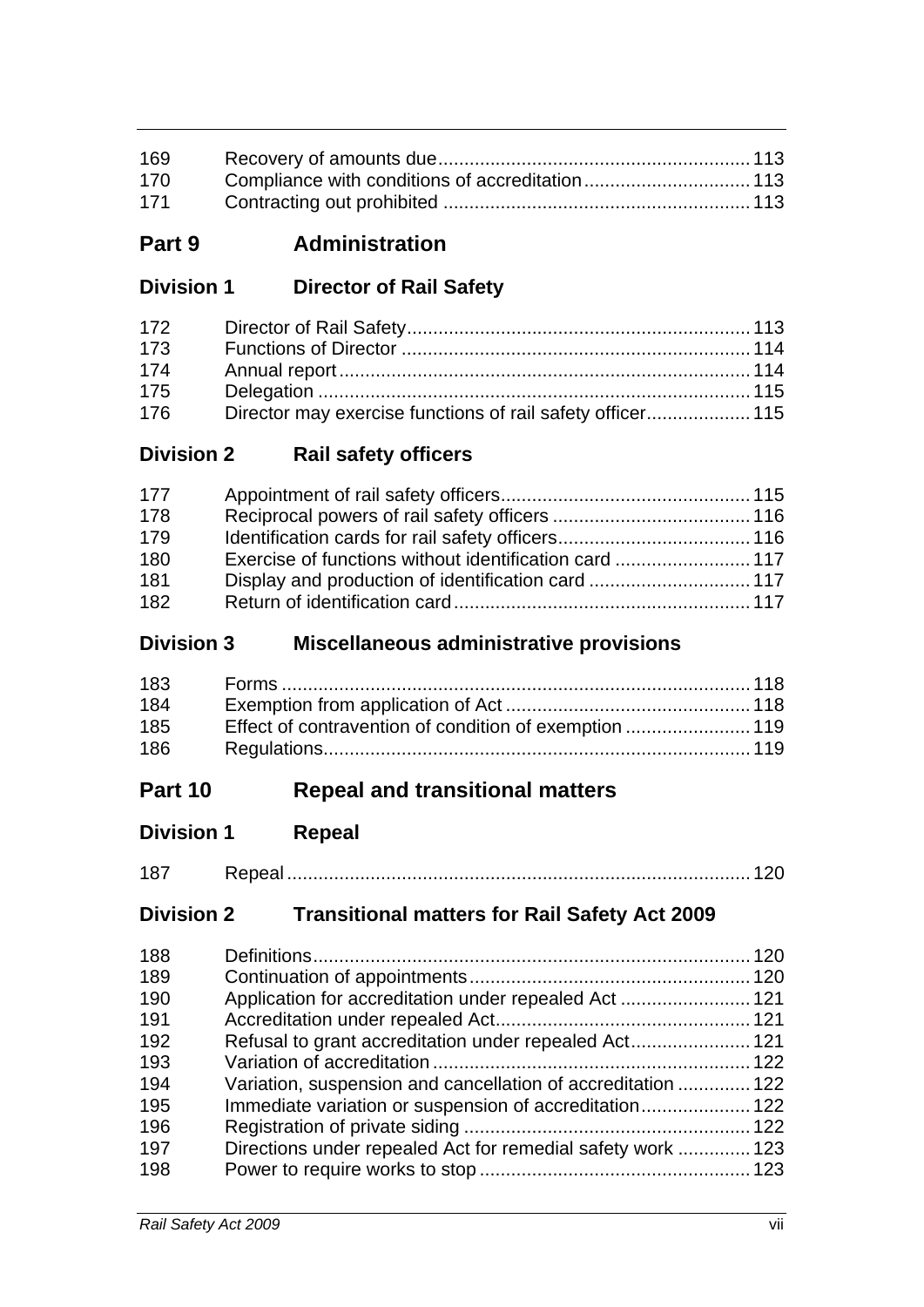| 199 |  |
|-----|--|
| 200 |  |
| 201 |  |
| 202 |  |
| 203 |  |
| 204 |  |
| 205 |  |
| 206 |  |
| 207 |  |
| 208 |  |
|     |  |

# **Part 11 Consequential amendments**

| 209 | Amendments of AustralAsia Railway (Special Provisions) Act 125 |  |
|-----|----------------------------------------------------------------|--|
| 210 |                                                                |  |

# **Schedule Reviewable decisions**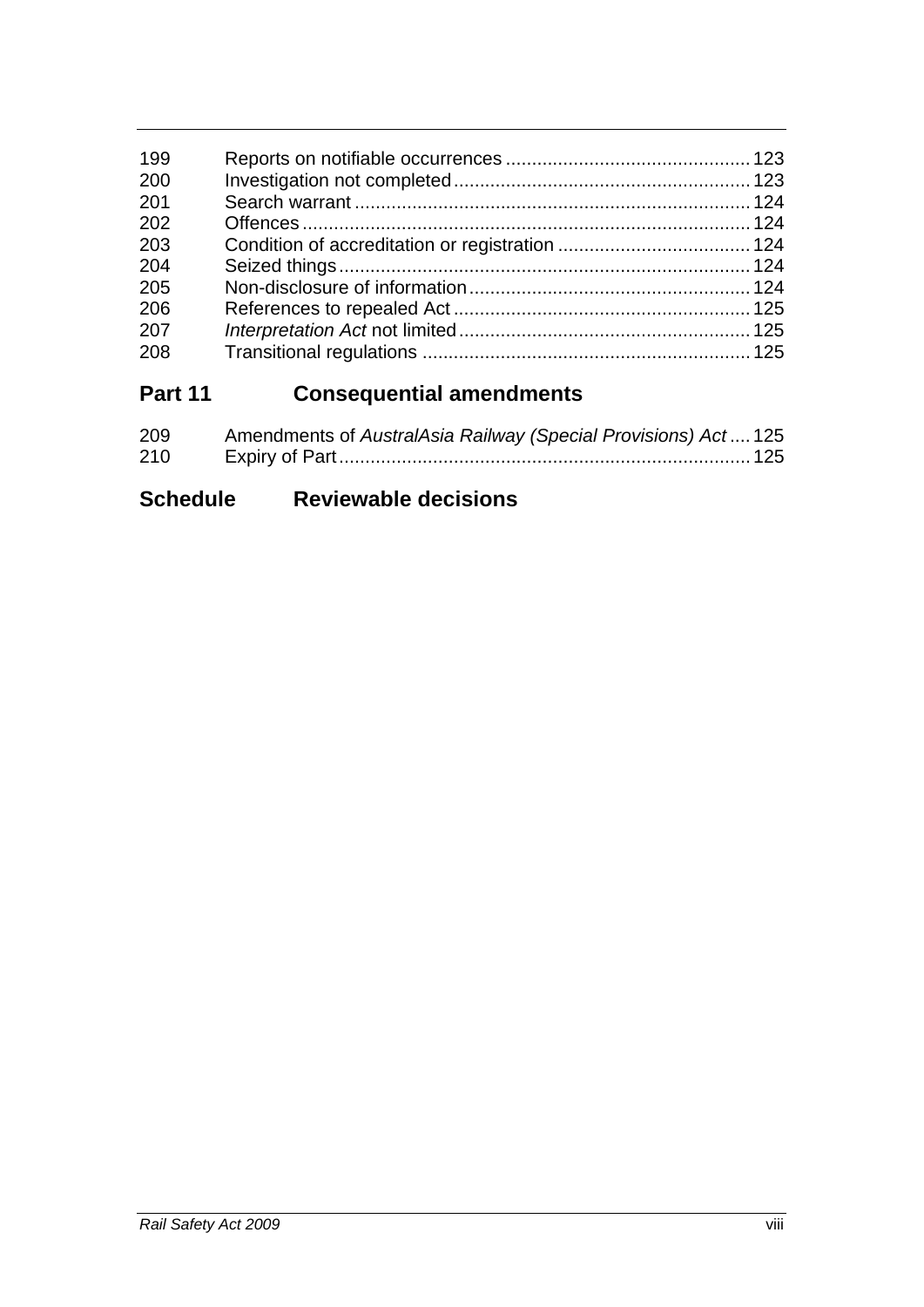

# **NORTHERN TERRITORY OF AUSTRALIA** \_\_\_\_\_\_\_\_\_\_\_\_\_\_\_\_\_\_\_\_

### **Act No. [ ] of 2009**  \_\_\_\_\_\_\_\_\_\_\_\_\_\_\_\_\_\_\_\_

An Act to make provision for rail safety and other matters that form part of a system of nationally consistent rail safety laws

> [*Assented to [ ] 2009*] [*Second reading [ ] 2009*]

**The Legislative Assembly of the Northern Territory enacts as follows:** 

# **Part 1 Introduction**

**Division 1 Preliminary matters** 

### <span id="page-9-0"></span>**1 Short title**

This Act may be cited as the *Rail Safety Act 2009*.

### <span id="page-9-1"></span>**2 Commencement**

This Act commences on the date fixed by the Administrator by *Gazette* notice.

### <span id="page-9-2"></span>**3 Objects of Act**

Having regard to the importance of rail safety and regulatory efficiency, the objects of this Act are:

- (a) to provide for improvement of the safe carrying out of railway operations; and
- (b) to provide for the management of risks associated with railway operations; and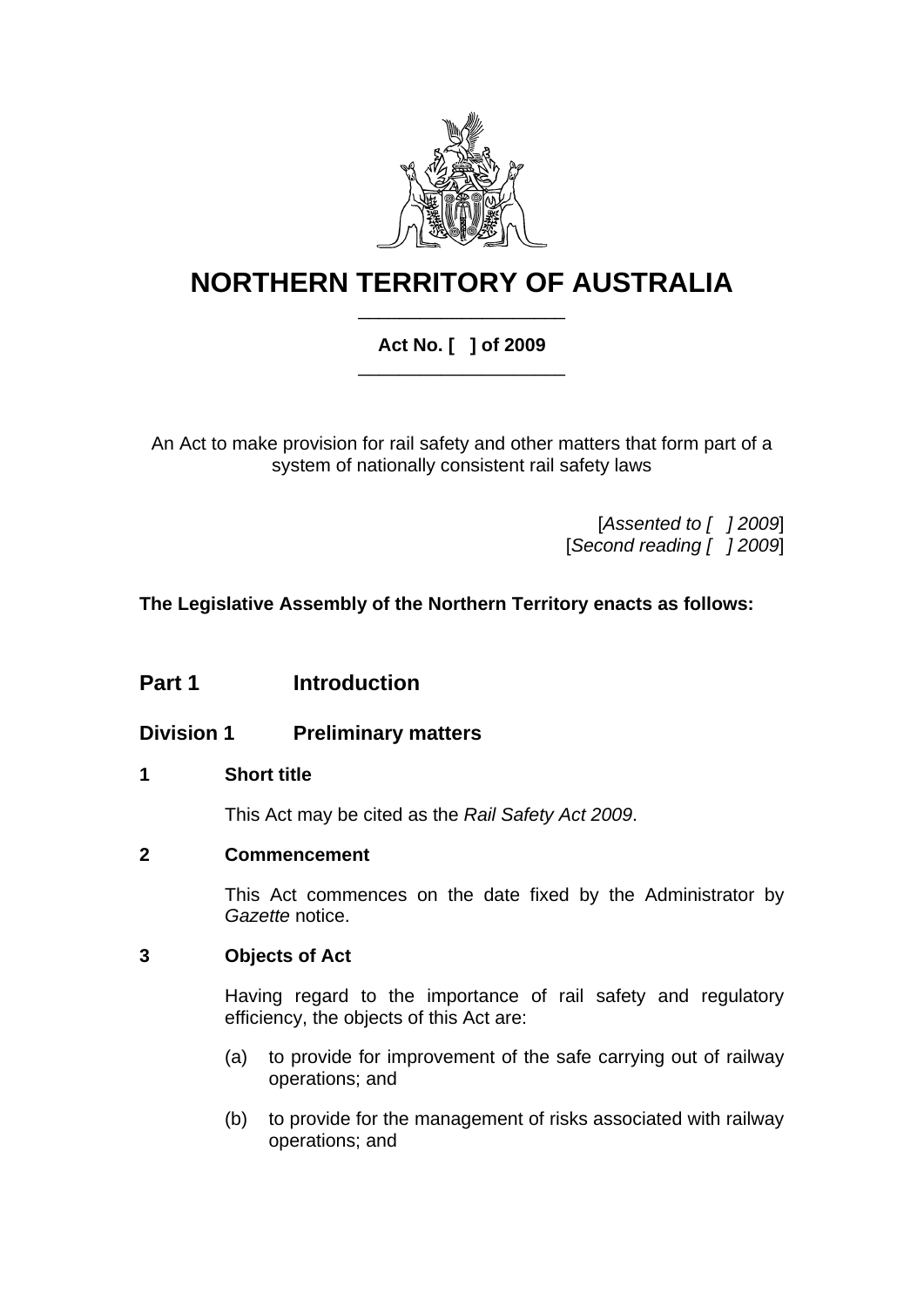- (c) to provide for the control of particular risks arising from railway operations; and
- (d) to promote public confidence in the safety of transport of persons or freight by rail.

### **Division 2 Application of Act**

#### <span id="page-10-0"></span>**4 Railways to which Act does not apply**

This Act does not apply to any of the following:

- (a) an underground railway in a mine, or a railway which is predominantly underground, used in connection with the performance of mining operations;
- (b) a slipway;
- (c) a railway used only to guide a crane;
- (d) an aerial cable operated system;
- (e) a railway that is operated solely within an amusement or theme park, is required to be registered as an amusement device under the occupational health and safety legislation and does not operate on or across a public street within the meaning of the *Traffic Act*;
- (f) a railway prescribed as a railway to which this Act does not apply.

### <span id="page-10-1"></span>**5 Crown to be bound**

This Act binds the Crown in right of the Territory and, to the extent the legislative power of the Legislative Assembly permits, the Crown in all its other capacities.

### **Division 3 Interpretation**

#### <span id="page-10-2"></span>**6 Definitions**

In this Act:

*accredited person* means a rail transport operator who is currently accredited under Part 3, Division 2.

*acting in an official capacity*, for Part 7, Division 3, see section [146](#page-105-0).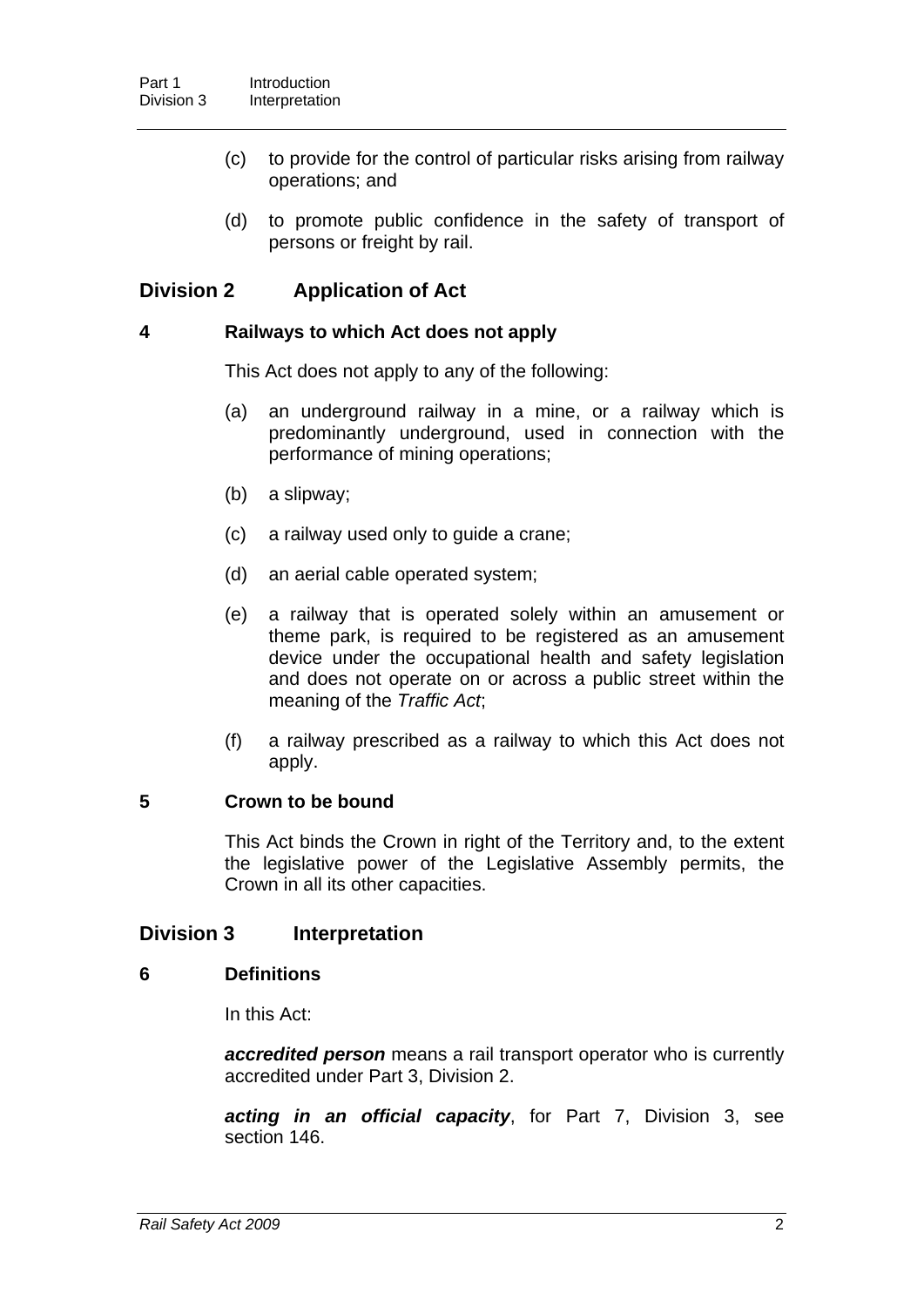*Australian Road Rules* means the *Australian Road Rules* contained in Schedule 3 to the *Traffic Regulations*.

*commercial benefits order*, see section [156.](#page-111-0)

*compliance code* means a compliance code approved under section [165](#page-120-0).

*conduct* includes an act and an omission.

*contractor* means a person who:

- (a) is not an employee of a rail transport operator; and
- (b) undertakes railway operations on or in relation to the operator's rail infrastructure or rolling stock.

#### *corresponding law* means:

- (a) the law of another jurisdiction corresponding, or substantially corresponding, to this Act; or
- (b) a law of another jurisdiction, prescribed as a corresponding law, whether or not the law corresponds, or substantially corresponds, to this Act.

*corresponding rail safety law* means a rail safety law as defined in a corresponding law.

#### *corresponding Rail Safety Regulator* means:

- (a) the Rail Safety Regulator as defined in a corresponding rail safety law (except in the case of a jurisdiction for which a person is prescribed under paragraph (b)); or
- (b) a person prescribed for this Act as the corresponding Rail Safety Regulator for another jurisdiction.

*Director* means the Director of Rail Safety appointed under section [172](#page-121-4).

*embargo notice*, see section [92](#page-71-2)(2).

*employee* means a person employed under a contract of employment or contract of training.

*employer* means a person who employs one or more other persons under contracts of employment or contracts of training.

*exclusion order*, see section [159\(](#page-115-1)1).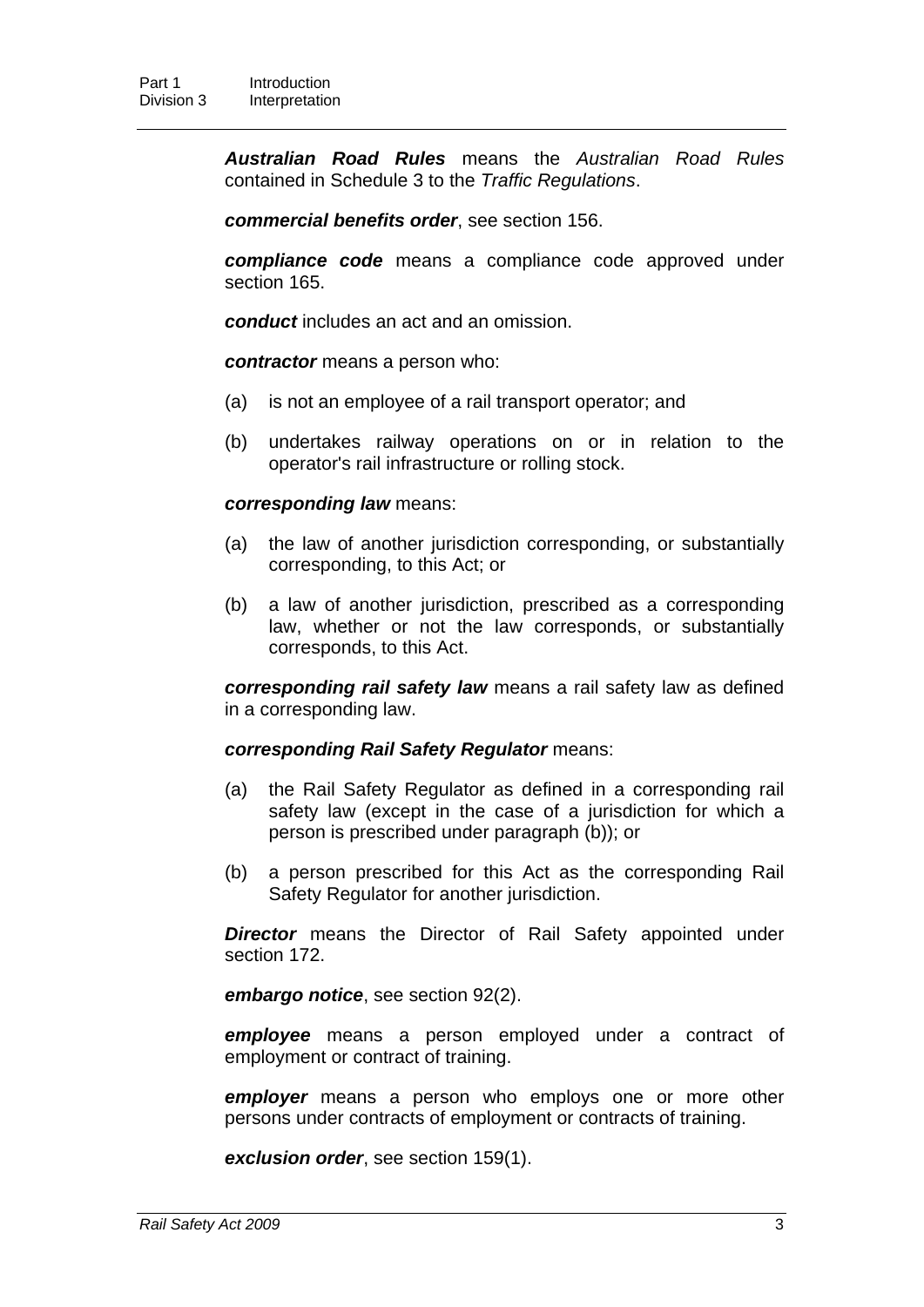*exercise* includes perform.

*footpath* means an area open to the public that is designated for, or has as one of its main uses, use by pedestrians.

*function* includes power, authority and duty.

*guidelines* means guidelines approved under section [165](#page-120-0).

*improvement notice*, see section [101.](#page-78-0)

*infringement notice* means an infringement notice, as defined in section 9 of the *Fines and Penalties (Recovery) Act*, that is issued under the Regulations.

*interface agreement*, see section [60.](#page-49-1)

*investigation*, by an investigator, means an investigation under Part 6.

*investigator*, see section [122.](#page-90-0)

*jurisdiction* means a State or Territory of the Commonwealth.

*level crossing* means:

- (a) a level crossing as defined in the *Australian Road Rules*; or
- (b) a crossing constructed on a part of the corridor, as defined in section 5(1) of the *AustralAsia Railway (Special Provisions) Act*, that is bordered by land to which is annexed the benefit of an access easement created by section 14A(2) of that Act, whether or not there is a sign indicating the crossing: or
- (c) another crossing constructed on a part of a railway where a track or access way (for the passage of persons, vehicles, equipment or animals on private land bordering the railway) and a railway track meet at substantially the same level, whether or not there is a sign indicating the crossing.

*notice* means notice in writing, signed by the person issuing the notice and given to or served on the person the subject of the notice.

*notice of accreditation*, see section [30\(](#page-31-0)1).

*notice of registration*, see section [48](#page-40-1)(3).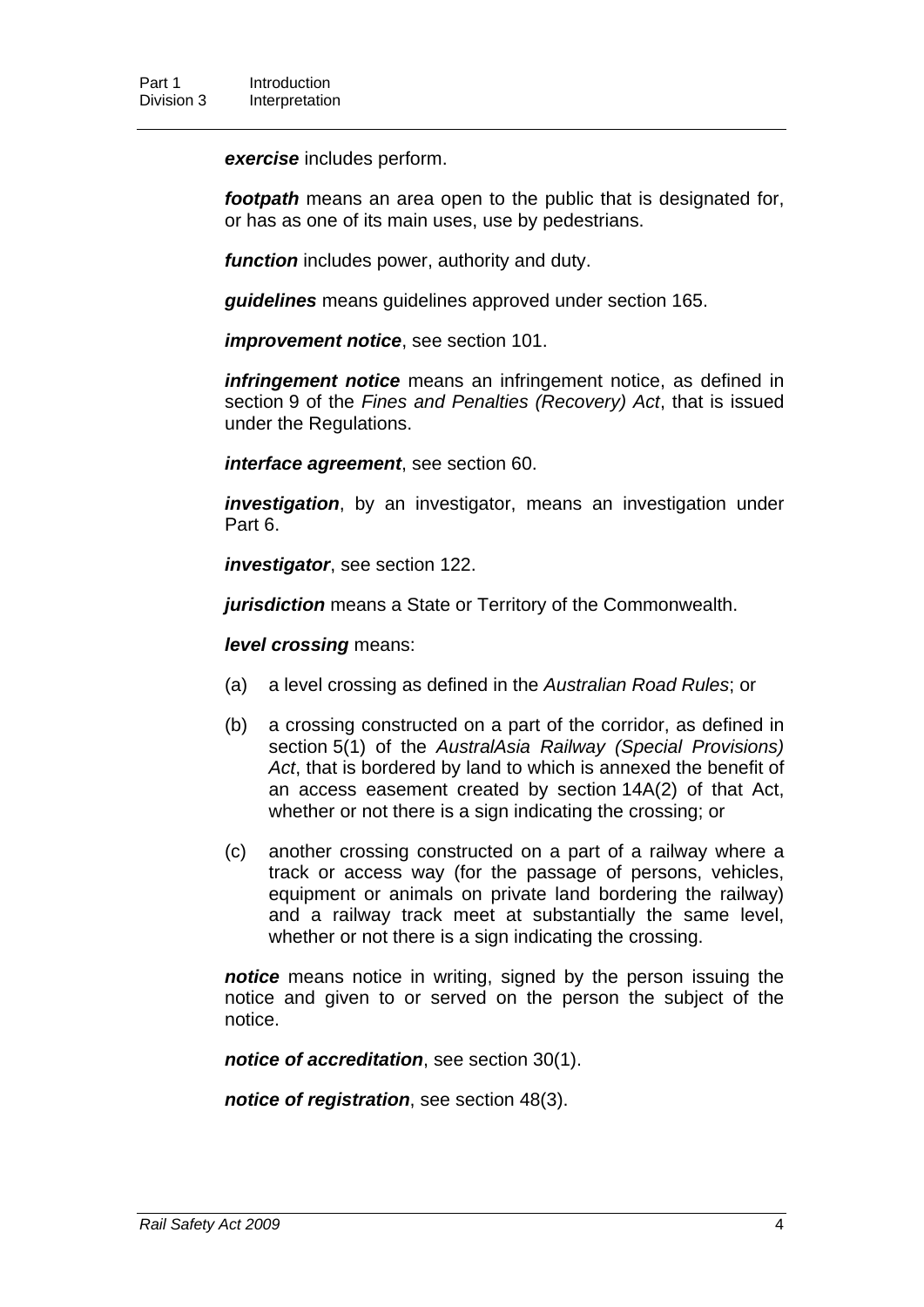*notifiable occurrence* means an accident or incident associated with railway operations:

- (a) that has, or could have, caused:
	- (i) significant property damage; or
	- (ii) serious injury; or
	- (iii) death; or
- (b) that is prescribed as a notifiable occurrence;

but does not include an accident or incident prescribed not to be a notifiable occurrence.

#### *occupational health and safety legislation* means the following:

- (a) the *Workplace Health and Safety Act*;
- (b) any other prescribed legislation.

#### *Example*

*Other prescribed legislation could include laws relating to carrying dangerous goods by rail.* 

*official*, for Part 7, Division 3, see section [146.](#page-105-0)

*prescribed* means prescribed by regulation.

*private siding* means a siding that is managed, owned or controlled by a person, other than a person who manages the rail infrastructure with which the siding connects or to which it has access, but does not include:

- (a) a marshalling yard; or
- (b) a crossing loop; or
- (c) a passenger terminal; or
- (d) a freight terminal; or
- (e) a siding, or a siding of a class, prescribed not to be a private siding.

*prohibited drug*, see section [68\(](#page-56-0)5).

*prohibition notice*, see section [106\(](#page-81-2)2).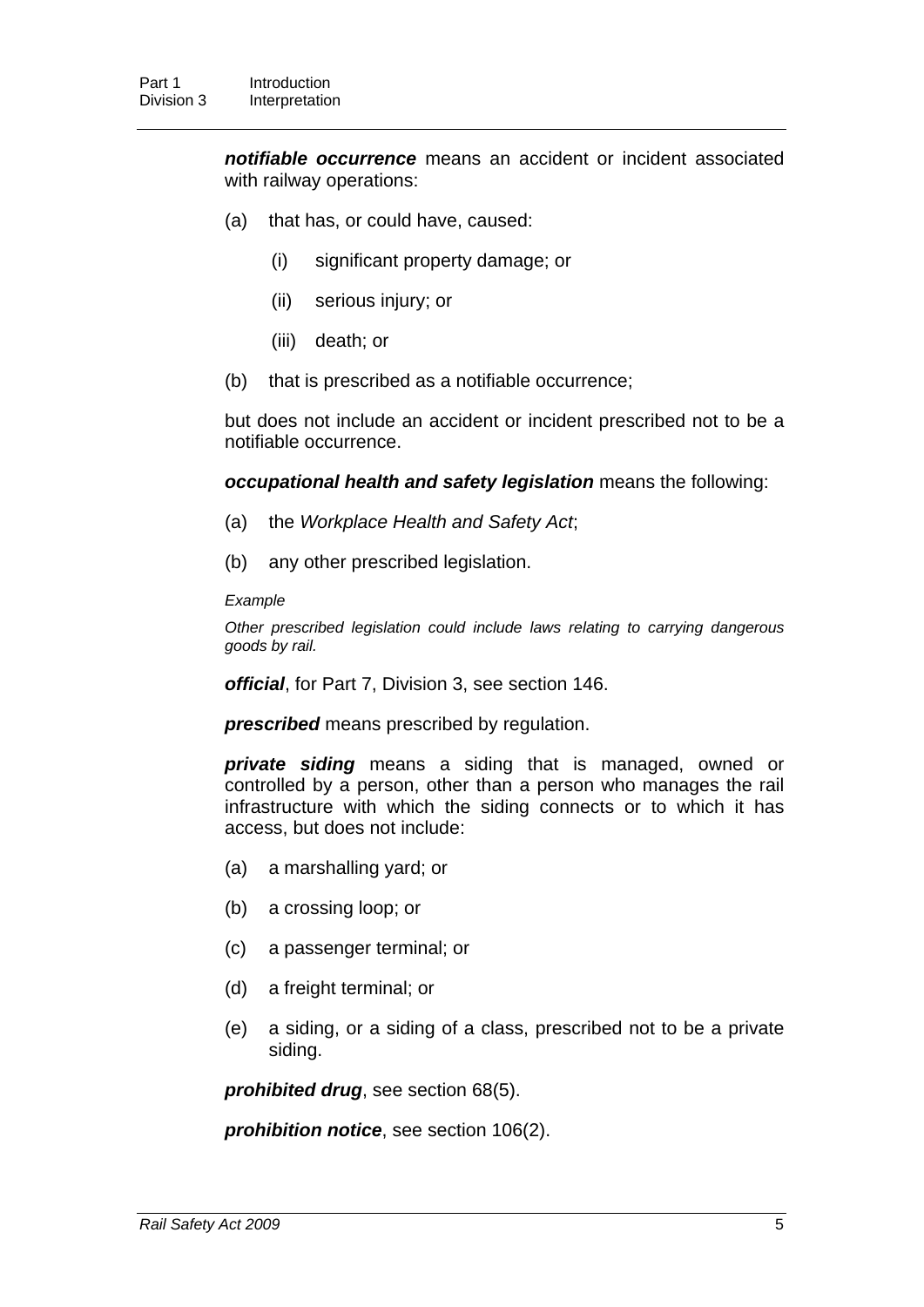*public place* means a place that, whether or not on payment of money:

- (a) the public is entitled to use; or
- (b) is open to members of the public; or
- (c) is used by the public; or
- (d) members of the public are allowed by the occupier to enter.

*public road* means a road as defined in section 5(1) of the *Control of Roads Act* but does not include a road that is closed under that Act or a street, road, lane, thoroughfare, footpath or other place under construction and not open to or used by the public.

*rail infrastructure*, see section [9.](#page-17-1)

*rail infrastructure manager*, in relation to rail infrastructure, means the person who has effective management and control of the rail infrastructure, whether or not the person:

- (a) owns the rail infrastructure; or
- (b) has a statutory or contractual right to use the rail infrastructure or to control, or provide, access to it.

*rail safety officer* means a person appointed by the Director as a rail safety officer under section [177.](#page-123-2)

*Note* 

*Section [176\(](#page-123-1)2) provides that a reference to a rail safety officer includes the Director.* 

*rail safety work*, see section [11](#page-18-1).

*rail safety worker* means an individual who has carried out, is carrying out or is about to carry out, rail safety work.

#### *rail transport operator* means:

- (a) a rail infrastructure manager; or
- (b) a rolling stock operator; or
- (c) a person who is both a rail infrastructure manager and a rolling stock operator.

*railway*, see section [7.](#page-16-0)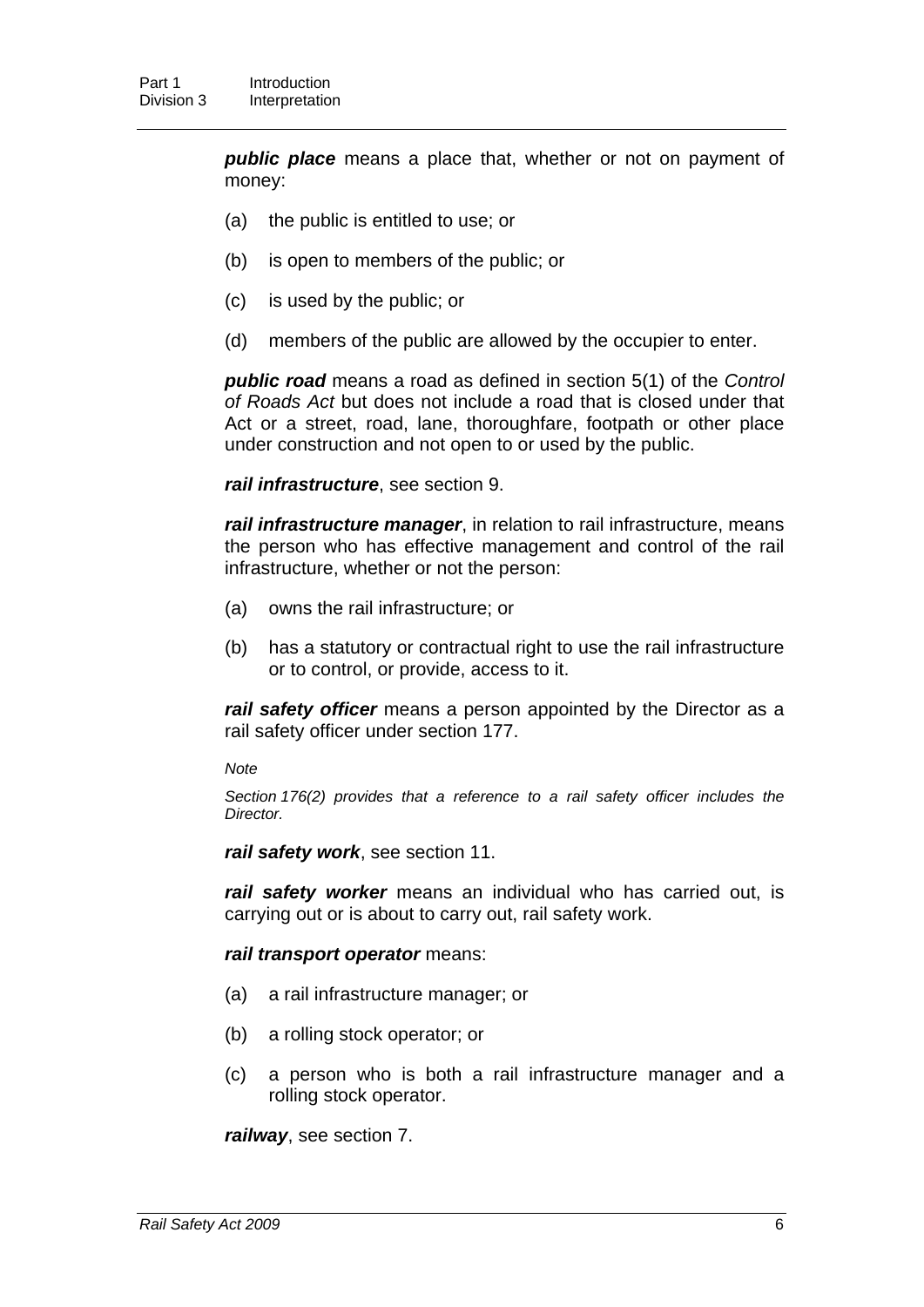#### *railway crossing* means:

- (a) a level crossing; or
- (b) any area where a footpath or shared path (as defined in the *Australian Road Rules*) crosses a railway or tram tracks at substantially the same level.

*railway operations*, see section [10](#page-18-0).

*railway premises*, see section [8](#page-17-0).

*railway tracks and associated track structures* means any of the following:

- (a) railway tracks, associated track structures, over-track structures and under-track structures (including tunnels under tracks);
- (b) works (including, for example, cuttings, sidings, tunnels, bridges, stations, platforms, tram stops, excavations, landfill, track support earthworks and drainage works).

*reasonably believes* means believes on grounds that are reasonable in the circumstances.

*registered organisation* means an organisation registered under the *Fair Work (Registered Organisations) Act 2009* (Cth).

*reviewable decision*, for Part 5, see section [119](#page-88-0).

*road* means an area developed for, or which has as one of its main uses, the driving or riding of road vehicles.

*road manager* means:

- (a) for a public road the person, body or authority (which may include the Territory) having the care, control and management of the public road; or
- (b) for another road the owner of, or person responsible for, the road.

*road or rail crossing* means a railway crossing, a bridge carrying a road over a railway or a bridge carrying a railway over a road.

*road vehicle*, see section 5(1) of the *Motor Vehicles Act.*

*rolling stock* means a vehicle that operates on or uses a railway and includes a locomotive, carriage, railcar, railmotor, light rail vehicle, train, tram, light inspection vehicle, self-propelled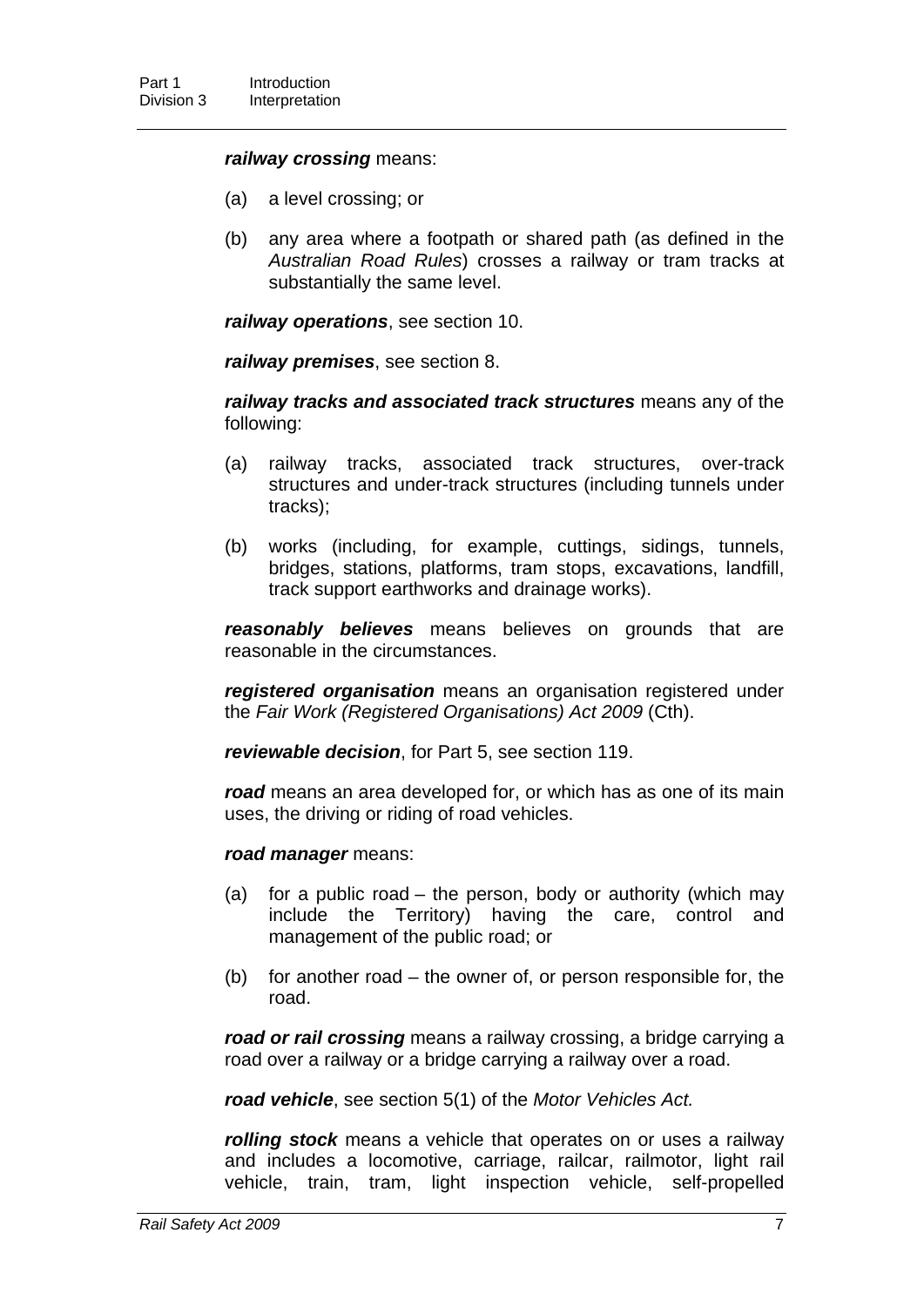infrastructure maintenance vehicle, trolley, wagon and monorail vehicle, but does not include a vehicle designed to operate both on and off a railway when the vehicle is not operating on a railway.

*rolling stock operator* means a person who has effective management and control of the operation or movement of rolling stock on rail infrastructure for a particular railway but does not include a person by reason only that the person drives the rolling stock or controls the network or the network signals.

safety means the safety of people, including rail safety workers, passengers, other users of railways and the general public.

*safety management plan* means a document describing a safety management system.

*safety management system*, see section [50.](#page-42-0)

*siding* means a portion of railway track, connected by points to a running line or another siding, on which rolling stock can be placed clear of the running line.

*supervisory intervention order*, see section [157.](#page-112-0)

*supply* includes supply or resupply by way of sale, exchange, lease, hire or hire purchase, whether as principal or agent.

*train* means:

- (a) a unit of rolling stock that is a locomotive or other self-propelled unit; or
- (b) 2 or more units of rolling stock coupled together, at least one of which is a locomotive or other self-propelled unit.

### <span id="page-16-0"></span>**7 Railway**

A *railway* is a guided system, or proposed guided system, designed for the movement of rolling stock capable of transporting passengers or freight, or both, on a railway track with a gauge of 600 mm or more, together with its rail infrastructure and rolling stock and includes the following:

- (a) a heavy railway;
- (b) a light railway;
- (c) a monorail;
- (d) an inclined railway;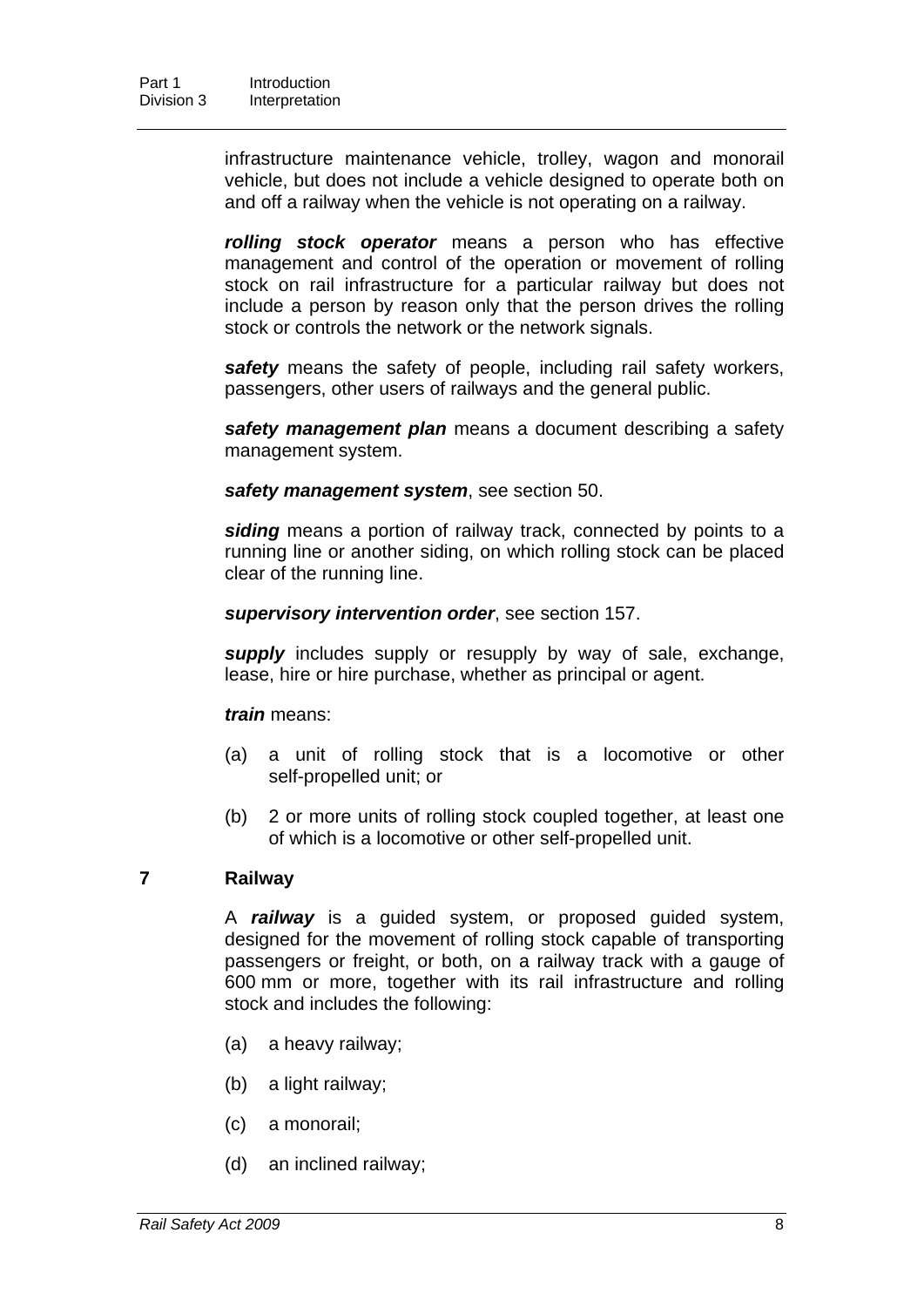- (e) a tramway;
- (f) a railway within a marshalling yard or a passenger or freight terminal;
- (g) a private siding;
- (h) a guided system, or guided system of a class, prescribed as a railway.

### <span id="page-17-0"></span>**8 Railway premises**

*Railway premises* are any of the following:

- (a) land (including any premises on land) on or in which is situated rail infrastructure;
- (b) land (including any premises on land) on or in which is situated any over-track or under-track structure or part of an over-track or under-track structure;
- (c) freight centres or depots used in connection with the carrying out of railway operations;
- (d) workshops or maintenance depots used in connection with the carrying out of railway operations;
- (e) premises including an office, building or housing used in connection with the carrying out of railway operations;
- (f) rolling stock or other vehicles associated with railway operations.

### <span id="page-17-1"></span>**9 Rail infrastructure**

- (1) *Rail infrastructure* is any facility necessary to enable a railway to operate safely, including (but not limited to) any of the following:
	- (a) railway tracks and associated track structures;
	- (b) service roads, signalling systems, communications systems, rolling stock control systems and data management systems;
	- (c) notices and signs;
	- (d) electrical power supply and electric traction systems;
	- (e) associated buildings, workshops, depots and yards;
	- (f) plant, machinery and equipment.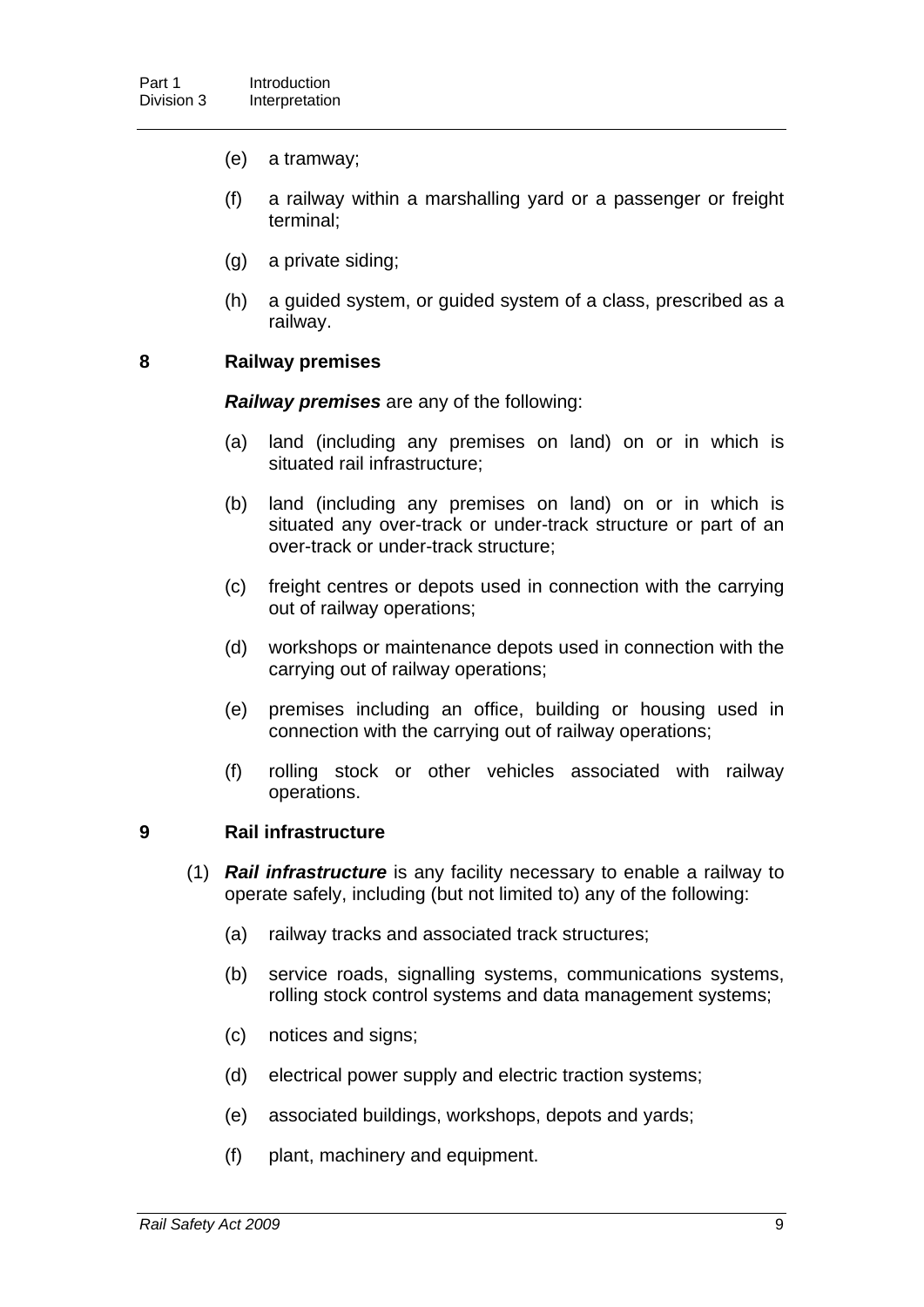- (2) However, rail infrastructure does not include:
	- (a) rolling stock; or
	- (b) any facility prescribed not to be rail infrastructure.

### <span id="page-18-0"></span>**10 Railway operations**

*Railway operations* are any of the following:

- (a) the construction of a railway, railway tracks and associated track structures or rolling stock;
- (b) the management, commissioning, maintenance, repair, modification, installation, operation or decommissioning of rail infrastructure;
- (c) the commissioning, maintenance, repair, modification or decommissioning of rolling stock;
- (d) the operation or movement, or causing the operation or movement by any means, of rolling stock on a railway (including for construction or restoration of rail infrastructure);
- (e) the movement, or causing the movement, of rolling stock for operating a railway service.

### <span id="page-18-1"></span>**11 Rail safety work**

- (1) Each of the following is *rail safety work*:
	- (a) driving or despatching rolling stock or any other activity which is capable of controlling or affecting the movement of rolling stock;
	- (b) signalling (and signalling operations), receiving or relaying communications or any other activity which is capable of controlling or affecting the movement of rolling stock;
	- (c) coupling or uncoupling rolling stock;
	- (d) maintaining, repairing, modifying, monitoring, inspecting or testing:
		- (i) rolling stock, including checking that the rolling stock is working properly before being used; or
		- (ii) rail infrastructure;
	- (e) installation of components in relation to rolling stock;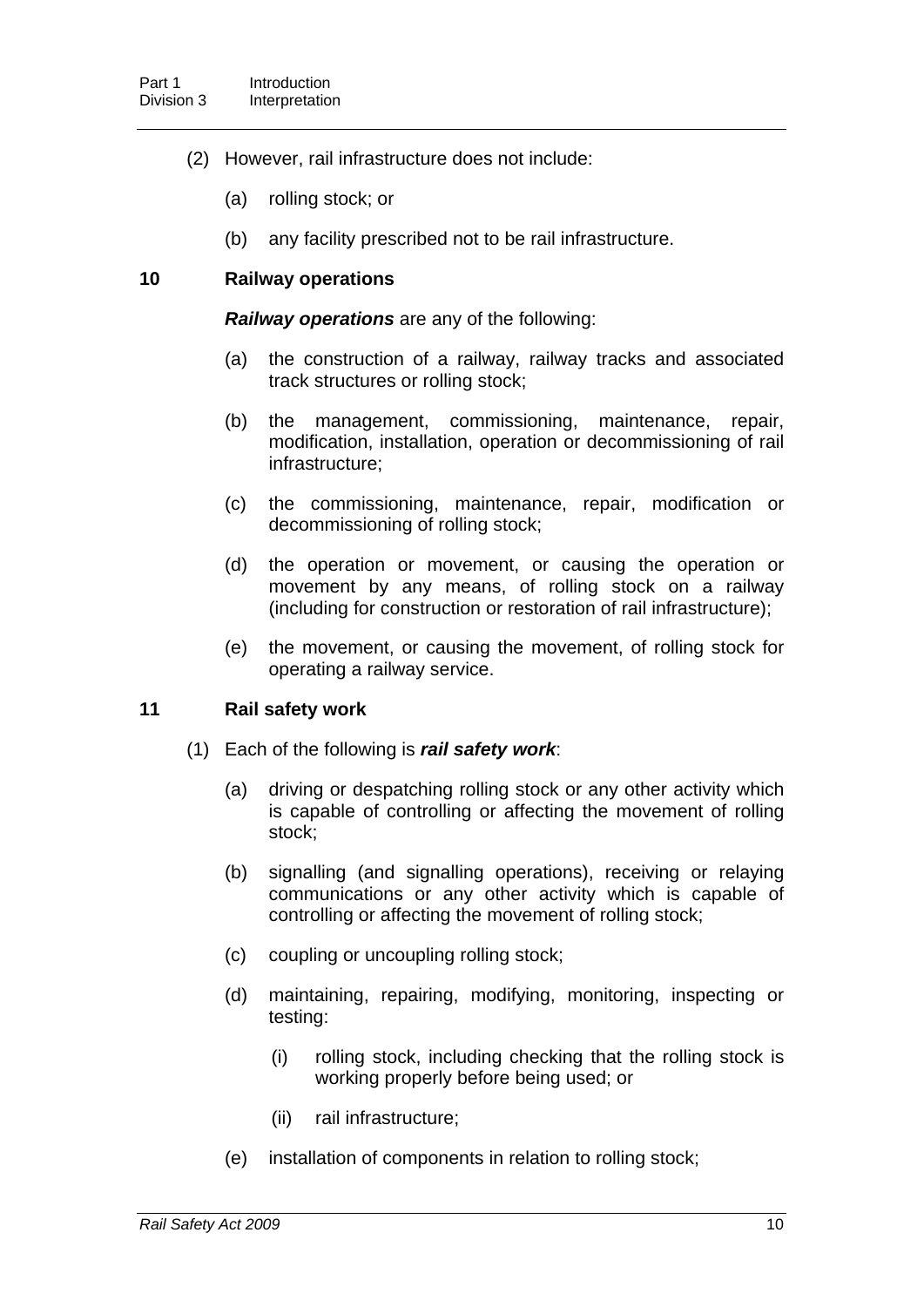- (f) work on or about rail infrastructure relating to the design, construction, repair, modification, maintenance, monitoring, upgrading, inspection or testing of the rail infrastructure or associated works or equipment, including checking that the rail infrastructure is working properly before being used;
- (g) installation or maintenance of:
	- (i) a telecommunications system relating to rail infrastructure or used in connection with rail infrastructure; or
	- (ii) the means of supplying electricity directly to rail infrastructure or to any rolling stock using rail infrastructure or to a telecommunications system;
- (h) work involving certification as to the safety of rail infrastructure or rolling stock or any part or component of rail infrastructure or rolling stock;
- (i) work involving the decommissioning of rail infrastructure or rolling stock or any part or component of rail infrastructure or rolling stock;
- (j) work involving the development, management or monitoring of safe working systems for railways;
- (k) work involving the management or monitoring of passenger safety on, in or at any railway;
- (l) any other work prescribed as rail safety work.
- (2) However, rail safety work does not include work prescribed not to be rail safety work for this Act.

### <span id="page-19-0"></span>**12 Ensuring safety**

- (1) A duty imposed on a person under this Act to ensure safety requires the person:
	- (a) if it is possible to eliminate risks to safety  $-$  to eliminate the risks; or
	- (b) otherwise to reduce the risks so far as is reasonably practicable.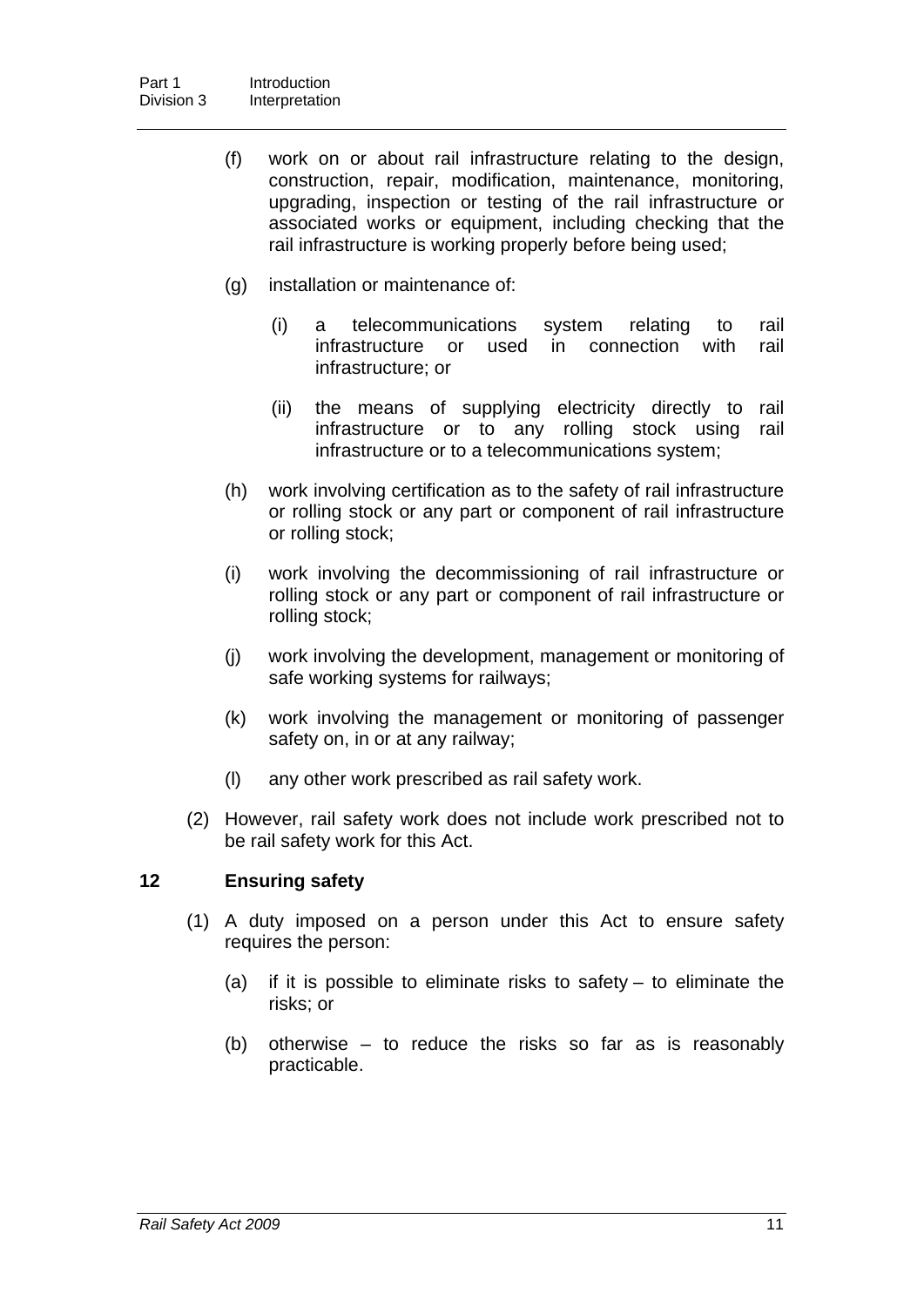- (2) In deciding what is (or was at a particular time) reasonably practicable in relation to ensuring safety, regard must be had to the following:
	- (a) the risk and any ways of eliminating or reducing the risk;
	- (b) the likelihood of the risk eventuating;
	- (c) the degree of harm that would result if the risk eventuated;
	- (d) what the person knew, or ought reasonably to have known, about the availability and suitability of ways to eliminate or reduce the risk;
	- (e) the cost of eliminating or reducing the risk.

#### <span id="page-20-0"></span>**13 Notes and other matters for corresponding laws**

 (1) A note in the text in this Act is sometimes used to indicate why the language in this Act may be different to the language used in a corresponding law.

*Example for subsection (1)* 

*A reference to this Act includes, for example, a regulation made or in force under this Act because of section 17 of the Interpretation Act. Section 17 of that Act includes the following definition:* 

*this Act includes a statutory instrument under the Act in which the expression occurs.* 

- (2) For corresponding laws, the following are defined:
	- (a) *rail safety law* means this Act;
	- (b) *Rail Safety Regulator* means the Director.

*Note for subsection (2)* 

*A corresponding law may use the terms "corresponding rail safety law" and "corresponding Rail Safety Regulator". The definitions in subsection (2) are for the purposes of those definitions even though in this Act the terms "rail safety law" and "Rail Safety Regulator" are not used. Instead, "this Act" and "Director" are used.*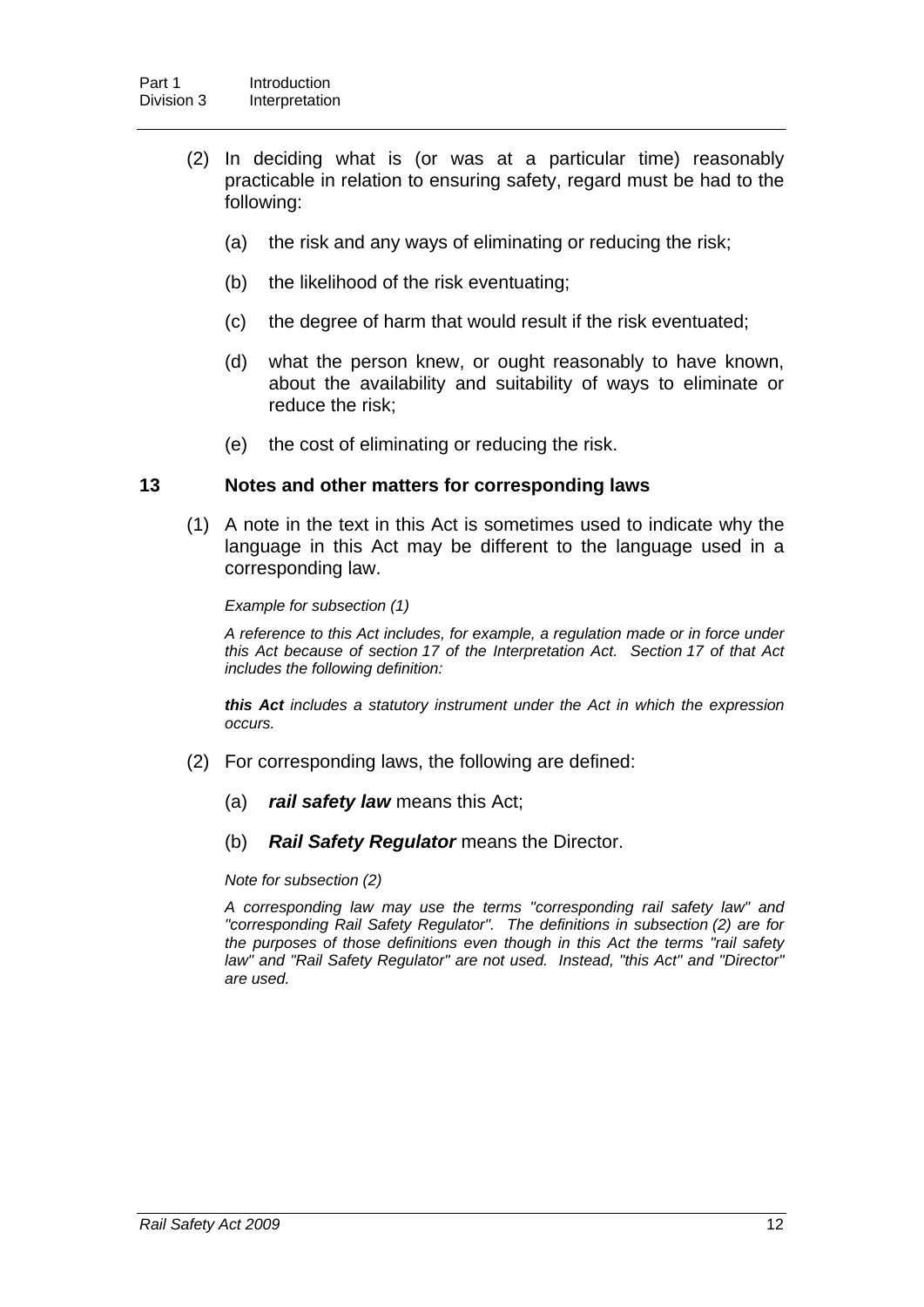### <span id="page-21-0"></span>**14 Application of Criminal Code**

Part IIAA of the Criminal Code applies to an offence against this Act.

*Note for section [14](#page-21-0)* 

Part IIAA of the Criminal Code sets out the general principles of criminal *responsibility, establishes general defences, and deals with burden of proof. It also defines, or elaborates on, certain concepts commonly used in the creation of offences.* 

### **Part 2 Occupational health and safety legislation**

#### <span id="page-21-1"></span>**15 Act adds to protection provided by OHS legislation**

If a provision of the occupational health and safety legislation applies to railway operations, the provision continues to apply, and must be observed, in addition to this Act.

#### <span id="page-21-2"></span>**16 OHS legislation prevails**

If a provision of this Act is inconsistent with a provision of the occupational health and safety legislation, the provision of the occupational health and safety legislation prevails to the extent of the inconsistency.

#### *Note for section [16](#page-21-2)*

*If a provision of this Act deals with a certain matter and a provision of the occupational health and safety legislation deals with the same matter and it is impossible to comply with both provisions, a person must comply with the occupational health and safety legislation and not with this Act. If provisions of*  both the occupational health and safety legislation and this Act deal with the *same matter but it is possible to comply with both provisions, a person must comply with both laws.* 

#### <span id="page-21-3"></span>**17 Compliance with Act no defence to prosecution under OHS legislation**

Compliance with this Act, or with any requirement imposed under this Act, is not in itself a defence in any proceedings for an offence against the occupational health and safety legislation.

#### *Example for section [17](#page-21-3)*

*A person may be guilty of an offence under the occupational health and safety legislation for an act or omission that is expressly required or permitted to be done or omitted under this Act.*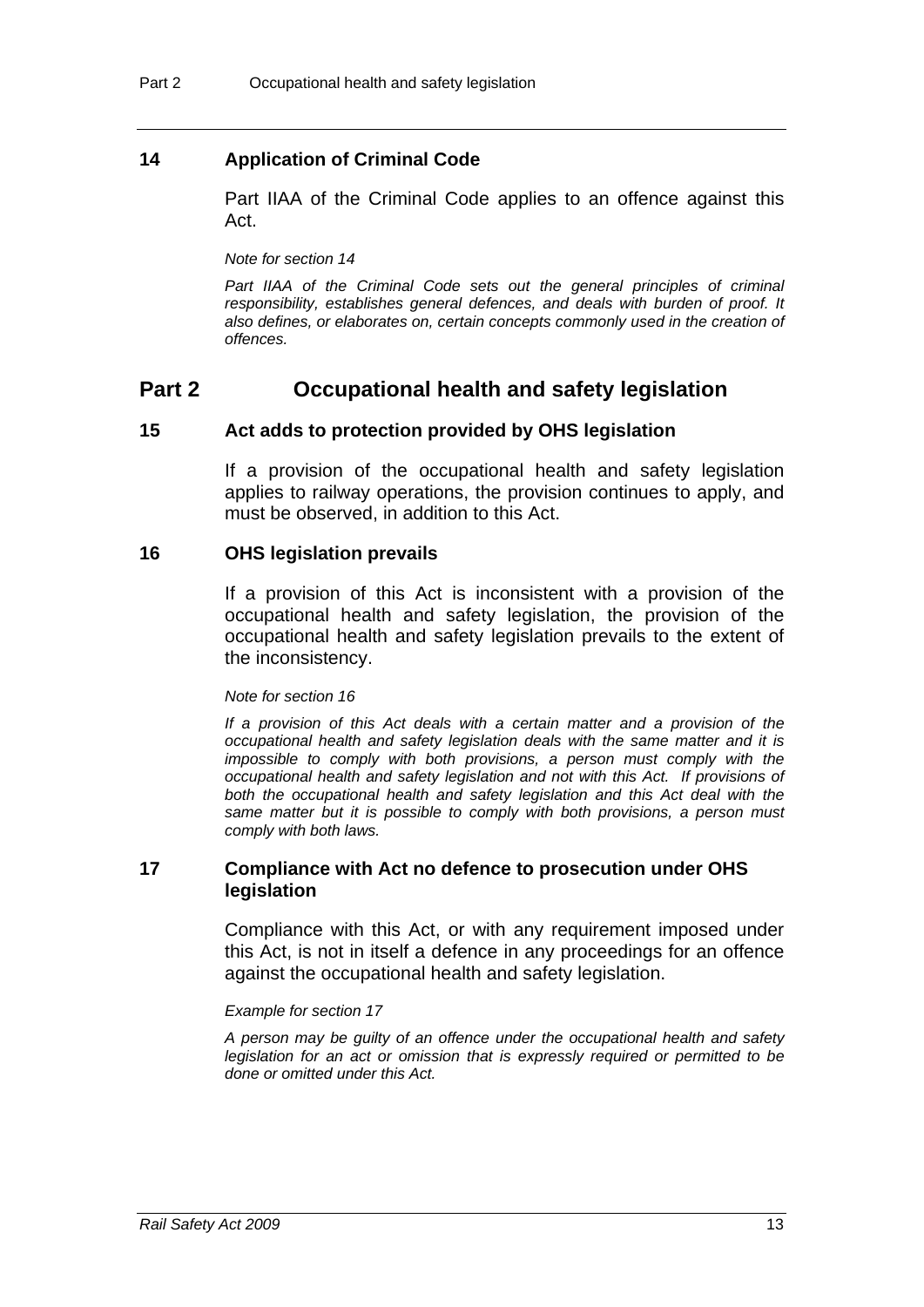#### <span id="page-22-0"></span>**18 Relationship between duties under Act and OHS legislation**

Subject to any express provisions to the contrary, evidence of a relevant contravention of this Act is admissible in any proceedings for an offence against the occupational health and safety legislation.

*Note for section [18](#page-22-0)* 

*See section [118\(](#page-87-2)2) for circumstances where evidence may not be admissible due to protection from self-incrimination.* 

#### <span id="page-22-1"></span>**19 No double jeopardy**

An offender is not liable to be punished twice in respect of conduct if the conduct constitutes an offence:

- (a) under this Act; and
- (b) under the occupational health and safety legislation.

### **Part 3 Rail safety**

#### **Division 1 General safety duties**

### <span id="page-22-2"></span>**20 Duty of rail transport operator to ensure safety**

 (1) A rail transport operator must ensure the safety of the operator's railway operations.

*Note for subsection (1)* 

*See section [12](#page-19-0) for an explanation of what is required in ensuring safety.* 

- (2) The duty of a rail transport operator under subsection (1) in relation to matters over which the operator has control (or would have control if not for an agreement purporting to limit or remove the control) extends to a contractor and an employee of the contractor.
- (3) Without limiting subsection (1), a rail transport operator contravenes the subsection if the operator does not do one or more of the following:
	- (a) develop and implement, so far as is reasonably practicable, safe systems for the carrying out of the operator's railway operations;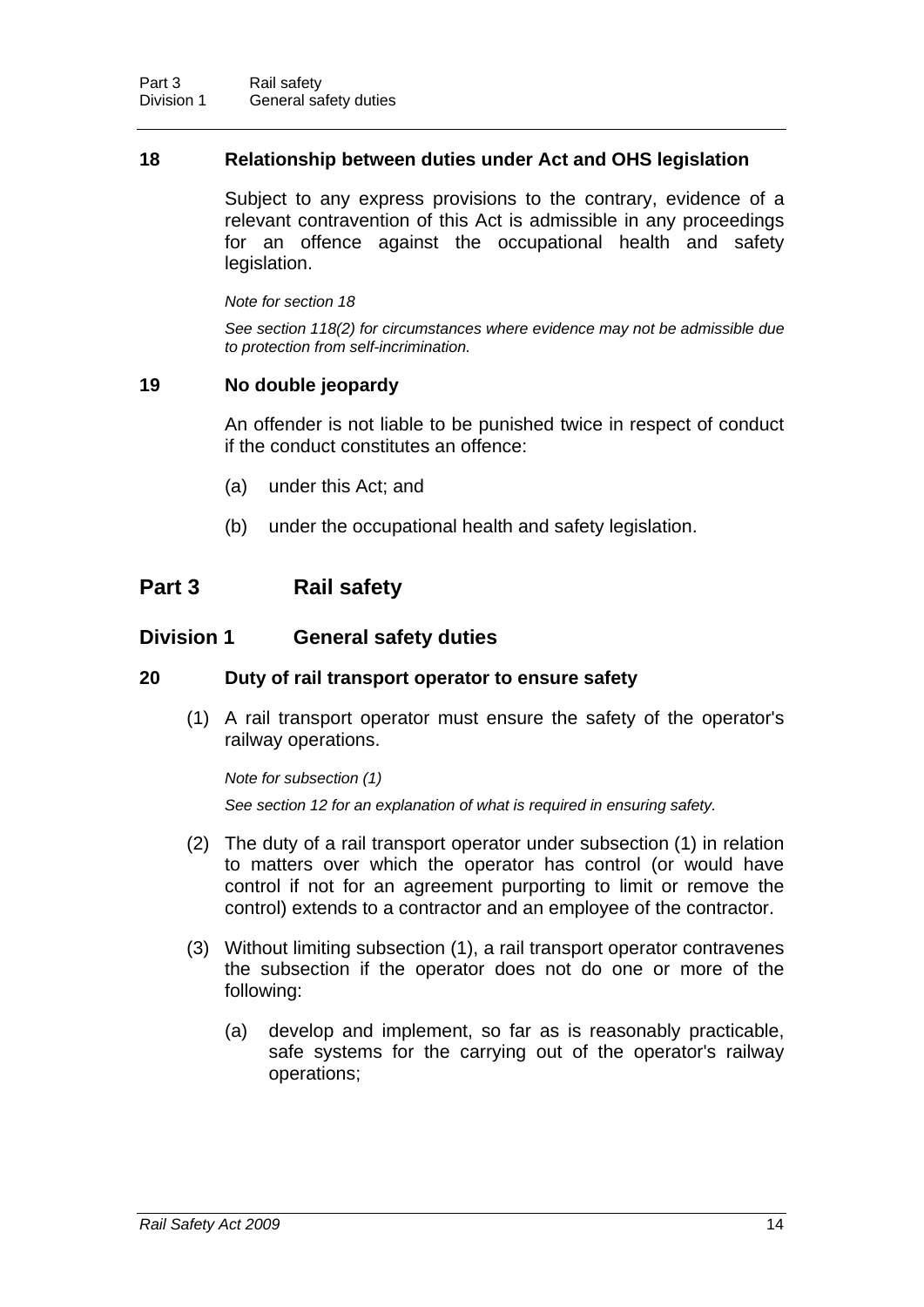- (b) ensure, so far as is reasonably practicable, each rail safety worker who performs rail safety work in relation to the operator's railway operations:
	- (i) is of sufficiently good health and fitness to carry out the work safely; and
	- (ii) is competent to undertake that work;
- (c) ensure, so far as is reasonably practicable, rail safety workers do not carry out rail safety work in relation to the operator's railway operations, and are not on duty, while a prohibited drug, or a concentration of alcohol equal to or greater than the prescribed level, is present in their body;

#### *Note for paragraph (c)*

*See section [68](#page-56-0)(4) for when alcohol at a certain concentration, or a prohibited drug, is taken to be present in a person's body.* 

- (d) ensure, so far as is reasonably practicable, rail safety workers who perform rail safety work in relation to the operator's railway operations comply with the operator's program for fatigue management;
- (e) provide, so far as is reasonably practicable, adequate facilities for the safety of persons at any railway premises under the control or management of the operator;
- (f) provide, so far as is reasonably practicable, the information and instruction to, and training and supervision of, rail safety workers as is necessary to enable the workers to perform rail safety work in relation to the operator's railway operations in a safe way;
- (g) provide, so far as is reasonably practicable, the information to rail transport operators and other persons on railway premises under the control or management of the operator as is necessary to enable the persons to ensure their safety.
- (4) Without limiting subsection (1), a rail infrastructure manager contravenes the subsection if the operator does not do one or more of the following:
	- (a) ensure, so far as is reasonably practicable, any design, construction, commissioning, use, installation, modification, maintenance, repair, cleaning or decommissioning of the manager's rail infrastructure is done or carried out in a way that ensures the safety of railway operations;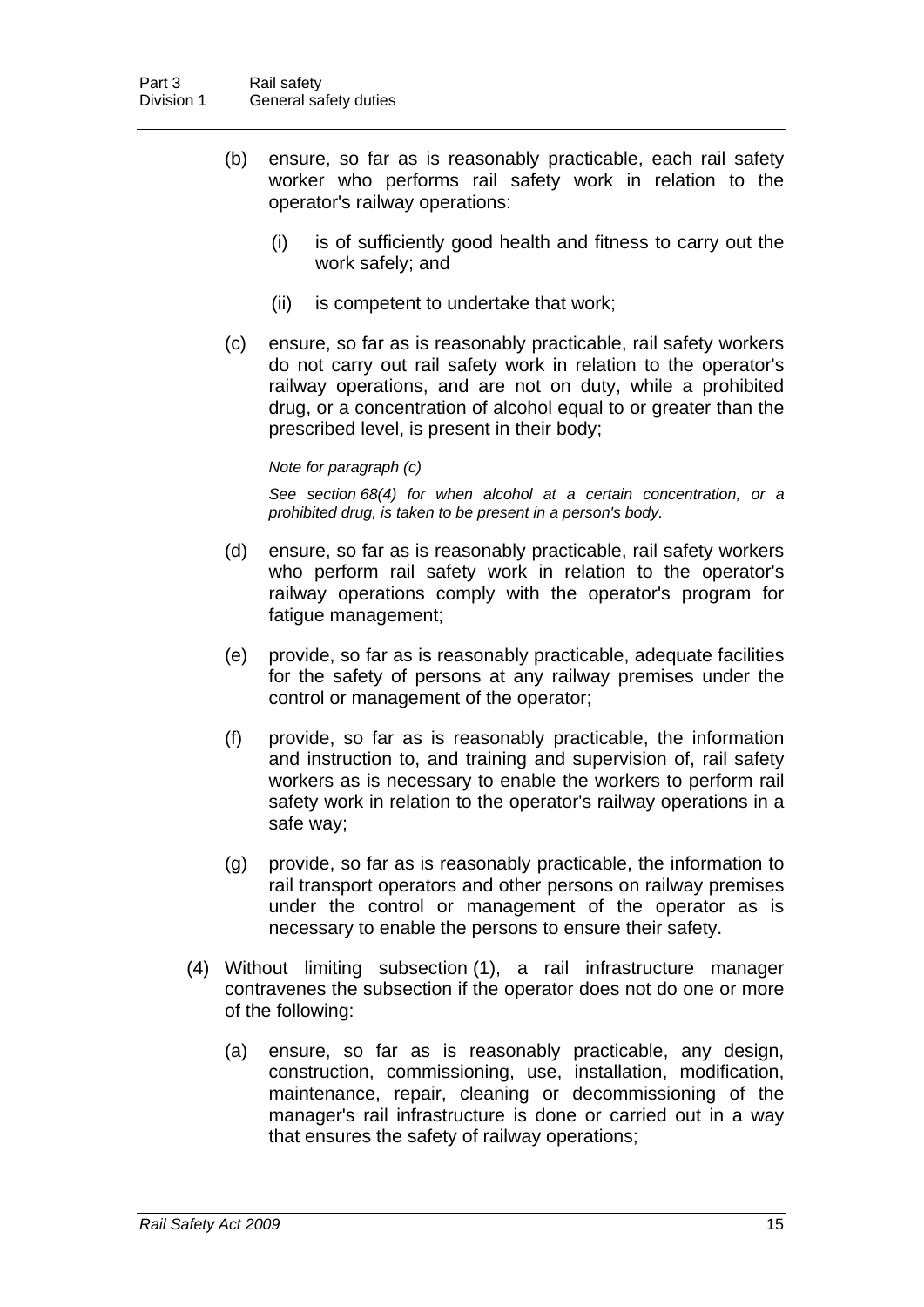- (b) establish the systems and procedures for the scheduling, control and monitoring of railway operations that ensure the safety of the railway operations.
- (5) Without limiting subsection (1), a rolling stock operator contravenes the subsection if the operator does not do one or more of the following:
	- (a) provide or maintain rolling stock that, so far as is reasonably practicable, is safe;
	- (b) ensure, so far as is reasonably practicable, any design, construction, commissioning, use, modification, maintenance, repair, cleaning or decommissioning of rolling stock is done or carried out in a way that ensures safety;
	- (c) comply, so far as is reasonably practicable, with the rules and procedures for the scheduling, control and monitoring of rolling stock that have been established by a rail infrastructure manager in relation to the use of the manager's rail infrastructure by the operator;
	- (d) so far as is reasonably practicable, establish and maintain equipment, procedures and systems to minimise risks to the safety of the railway operations;
	- (e) make arrangements for ensuring, so far as is reasonably practicable, safety in connection with the use, operation and maintenance of the operator's rolling stock.
- (6) A person commits an offence if the person engages in conduct that results in a contravention of subsection (1).

Fault elements:

The person:

- (a) intentionally engages in the conduct; and
- (b) is reckless as to whether the conduct would result in a risk to safety.

Maximum penalty: 400 penalty units or imprisonment for 2 years.

### <span id="page-24-0"></span>**21 Duty of designer, manufacturer, supplier and others**

 (1) This section applies to a person who designs, commissions, manufactures, supplies, installs or erects anything for use as or in connection with rail infrastructure or rolling stock.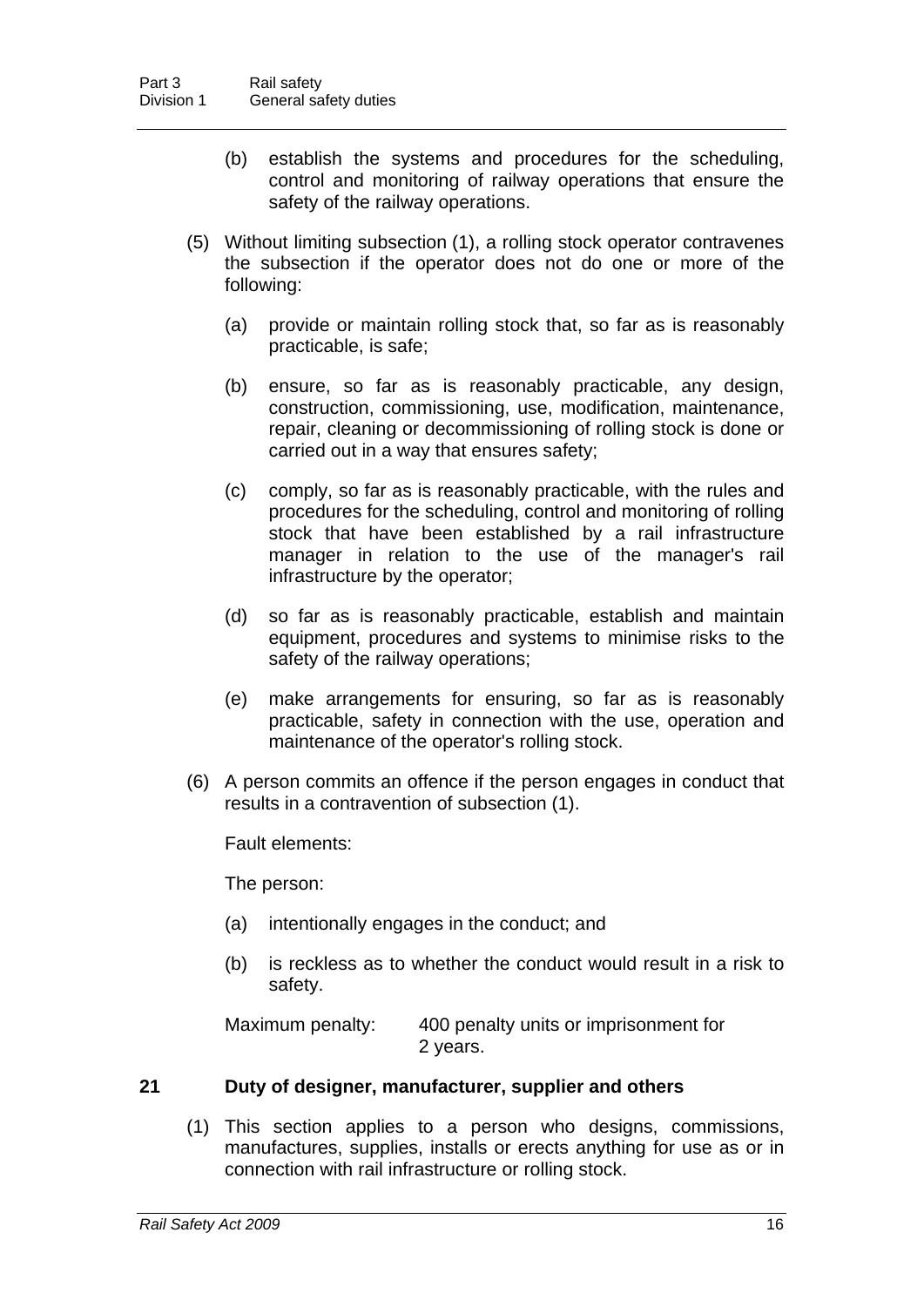- (2) The person must:
	- (a) ensure the thing is safe when used for a purpose for which it is designed, commissioned, manufactured, supplied, installed or erected; or
	- (b) carry out, or arrange the carrying out of, the testing and examination of the thing as may be necessary to ensure its safe use; or
	- (c) ensure, as far as is reasonably practicable, adequate information is available about the following in connection with the use of the thing:
		- (i) the use for which it is designed, commissioned, manufactured, supplied, installed or erected;
		- (ii) the results of any testing or examination mentioned in paragraph (b);
		- (iii) any conditions necessary to ensure, so far as is reasonably practicable, the thing is safe if it is used for a purpose for which it is designed, commissioned, manufactured, supplied, installed or erected.

#### *Note for subsection (2)*

*See section [12](#page-19-0) for an explanation of what is required in ensuring safety.* 

- (3) However, if the person who supplies the thing as mentioned in subsection (2)(a):
	- (a) carries on the business of financing the acquisition of the thing by customers; and
	- (b) has, in the course of that business, acquired an interest in the thing solely for the purpose of financing its acquisition by a customer from a third person or its provision to a customer by a third person; and
	- (c) has not taken possession of the thing or has taken possession of it solely for the purpose of passing possession to the customer;

the obligation under subsection (2) on the person who supplies the thing is instead taken to be an obligation on the third person.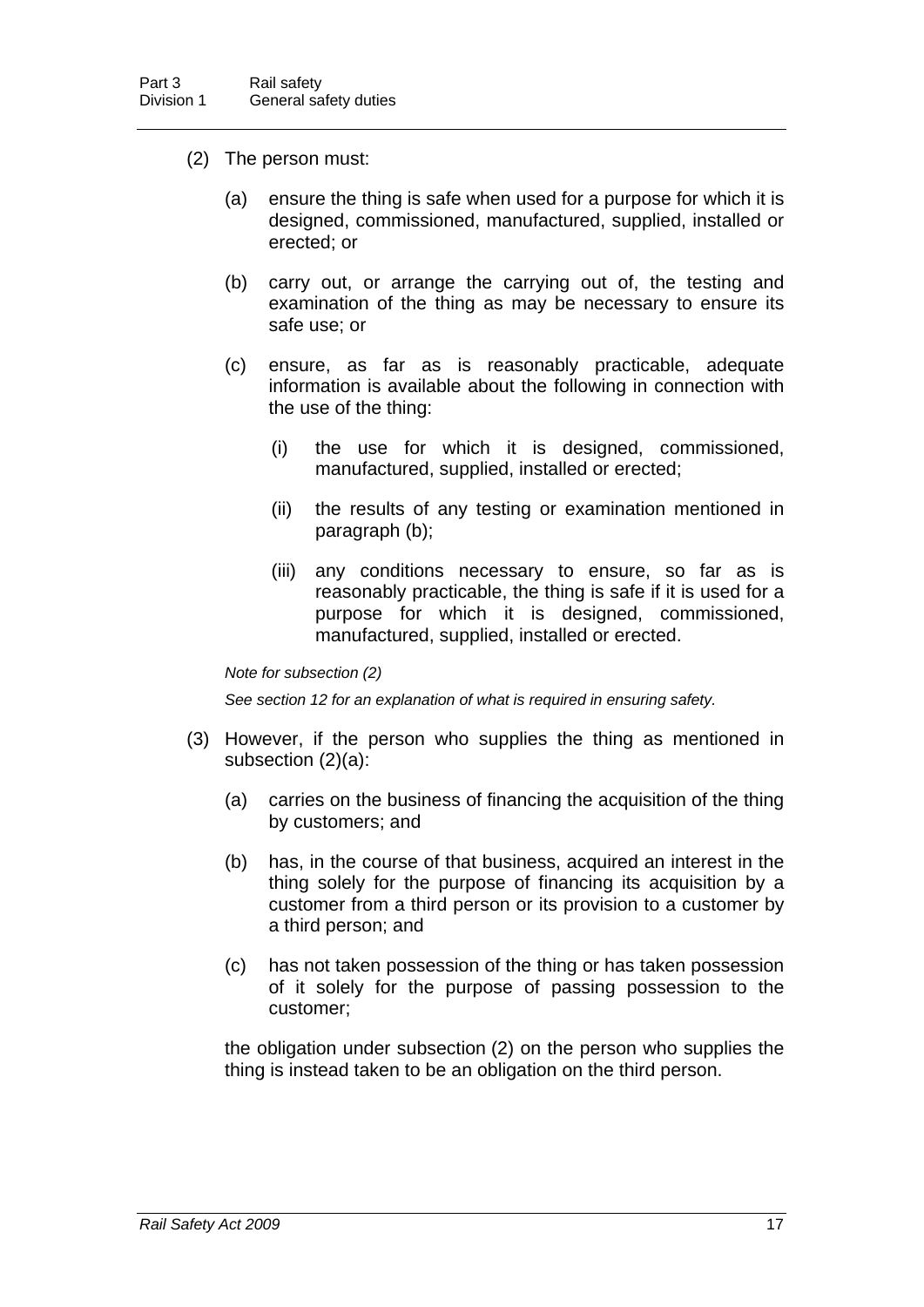(4) A person commits an offence if the person engages in conduct that results in a contravention of subsection (2)(a), (b) or (c).

Fault elements:

The person:

- (a) intentionally engages in the conduct; and
- (b) knows the thing is to be used as or in connection with rail infrastructure or rolling stock; and
- (c) is reckless as to whether the conduct would result in a risk to safety.

Maximum penalty: 400 penalty units or imprisonment for 2 years.

### <span id="page-26-0"></span>**22 Duty when decommissioning**

- (1) A person who decommissions any rail infrastructure or rolling stock must:
	- (a) ensure, so far as is reasonably practicable, the decommissioning is carried out safely; and
	- (b) carry out, or arrange the carrying out of, the testing and examination necessary to ensure the safety of the decommissioning.

*Note for subsection (1)* 

*See section [12](#page-19-0) for an explanation of what is required in ensuring safety.* 

 (2) A person commits an offence if the person engages in conduct that results in a contravention of subsection (1).

Fault elements:

The person:

- (a) intentionally engages in the conduct; and
- (b) is reckless as to whether the conduct would result in a risk to safety.

Maximum penalty: 400 penalty units or imprisonment for 2 years.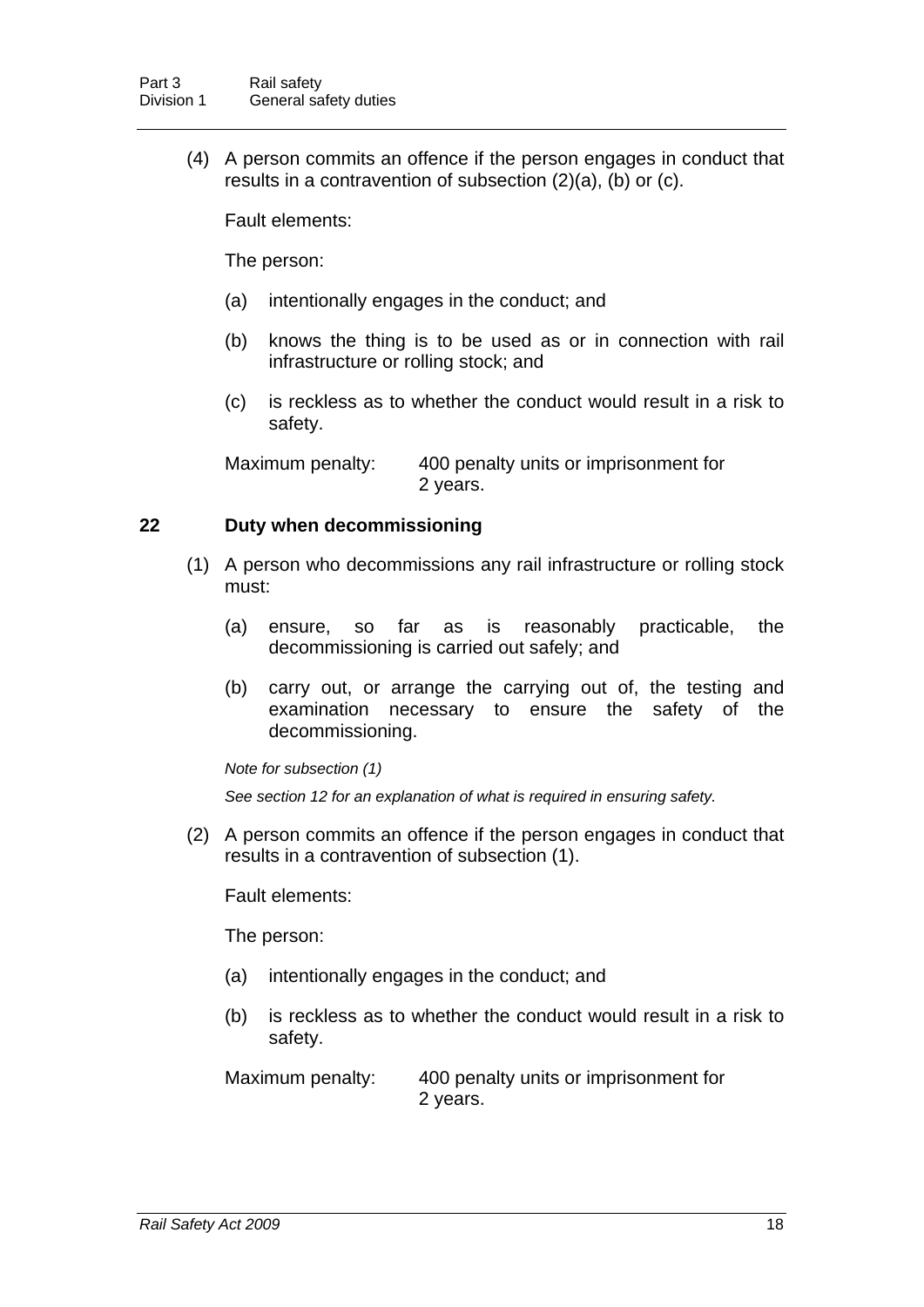### **Division 2 Accreditation**

### <span id="page-27-0"></span>**23 Purpose of accreditation**

The purpose of accreditation of a rail transport operator in relation to railway operations is to attest that the rail transport operator has demonstrated to the Director the competence and capacity to manage risks to safety associated with those railway operations.

#### <span id="page-27-1"></span>**24 Accreditation required for railway operations**

- (1) A person must not carry out, or cause or permit to be carried out, railway operations unless the person:
	- (a) is a rail transport operator who is accredited under this Part in relation to those operations; or
	- (b) is a contractor carrying out those operations, or causing or permitting those operations to be carried out, for or on behalf of a rail transport operator who is accredited under this Part in relation to those operations.

Fault elements:

The person:

- (a) intentionally carries out, or causes or permits to be carried out, railway operations; and
- (b) is reckless as to the circumstance of the rail transport operator's accreditation.

Maximum penalty: 200 penalty units.

- (2) Subsection (1) does not apply:
	- (a) to a rail safety worker, who is not a rail transport operator, carrying out rail safety work for or on behalf of a rail transport operator who is accredited under this Part in relation to that rail safety work; or
	- (b) if an exemption under this Part or section [184](#page-126-1) applies to the person or the rail transport operator for or on whose behalf the operations are carried out.

#### *Example for subsection (2)*

*If a body corporate and related bodies corporate are involved, an exemption may be given so that only one of the bodies need be accredited (related, for bodies corporate, is dealt with in section 50 of the Corporations Act 2001).*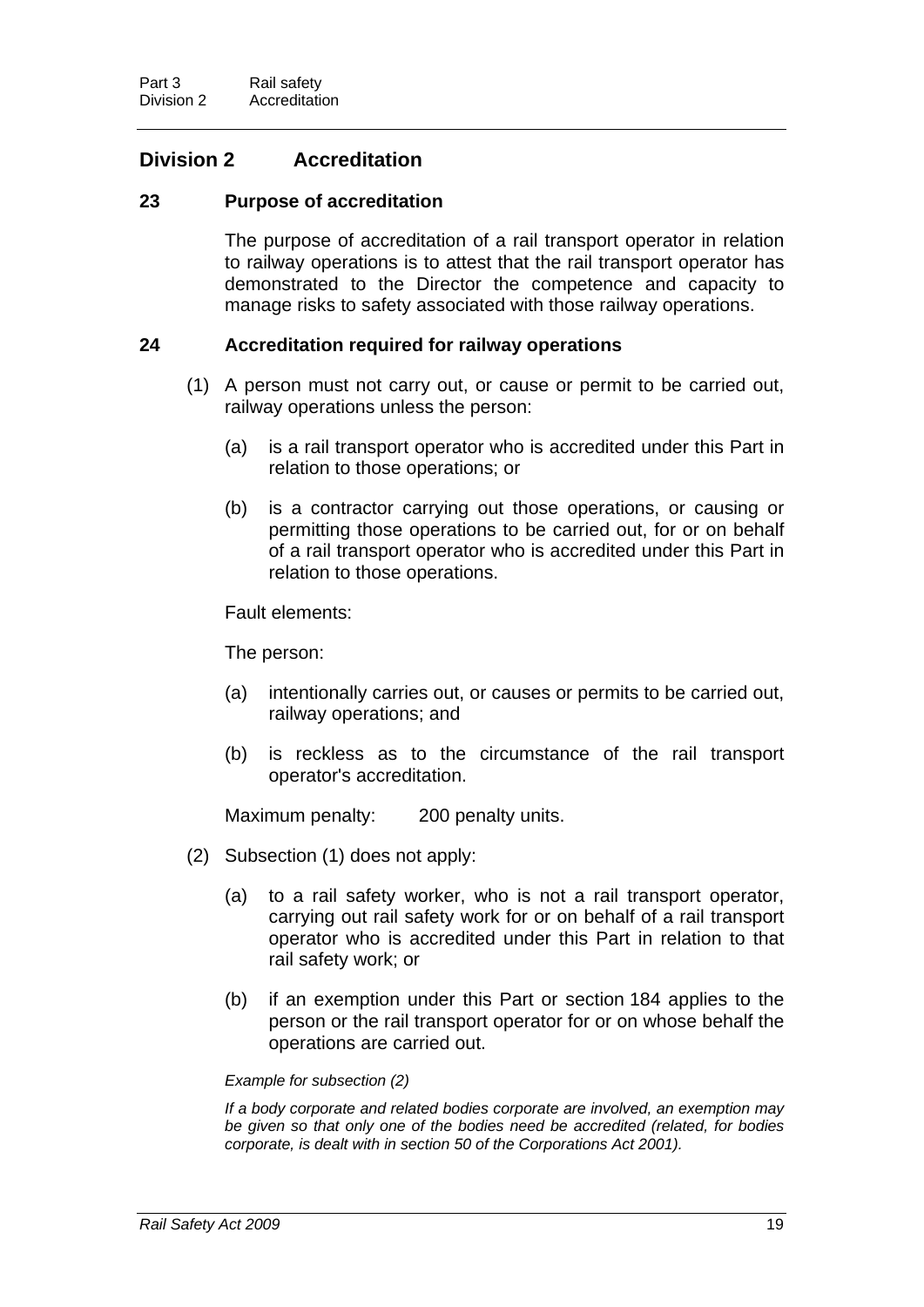### <span id="page-28-0"></span>**25 Purpose for which accreditation may be granted**

- (1) The Director may grant accreditation to a rail transport operator for one or more of the following purposes:
	- (a) the carrying out of railway operations for the part or parts of a railway designated in the notice of accreditation, or for a part or parts having the scope or characteristics so designated;
	- (b) any service or aspect, or part of a service or aspect, of railway operations designated in the notice of accreditation;
	- (c) specified railway operations to permit any one or more of the following:
		- (i) site preparation;
		- (ii) construction of rail infrastructure;
		- (iii) restoration or repair work;
		- (iv) testing of railway track or other infrastructure;
		- (v) other activities relating to railway operations considered appropriate by the Director and designated in the notice of accreditation.
- (2) If the applicant so requests, accreditation may be granted for a specified period only.

#### <span id="page-28-1"></span>**26 Application for accreditation**

- (1) A rail transport operator may apply to the Director for accreditation in respect of specified railway operations carried out, or proposed to be carried out, by or on behalf of the operator.
- (2) The application must:
	- (a) specify the scope and nature of the railway operations in respect of which accreditation is sought; and
	- (b) include a safety management plan relating to those railway operations; and
	- (c) specify whether or not the applicant is accredited, or has applied for accreditation, under a corresponding law; and
	- (d) contain the prescribed information; and
	- (e) be accompanied by the prescribed application fee.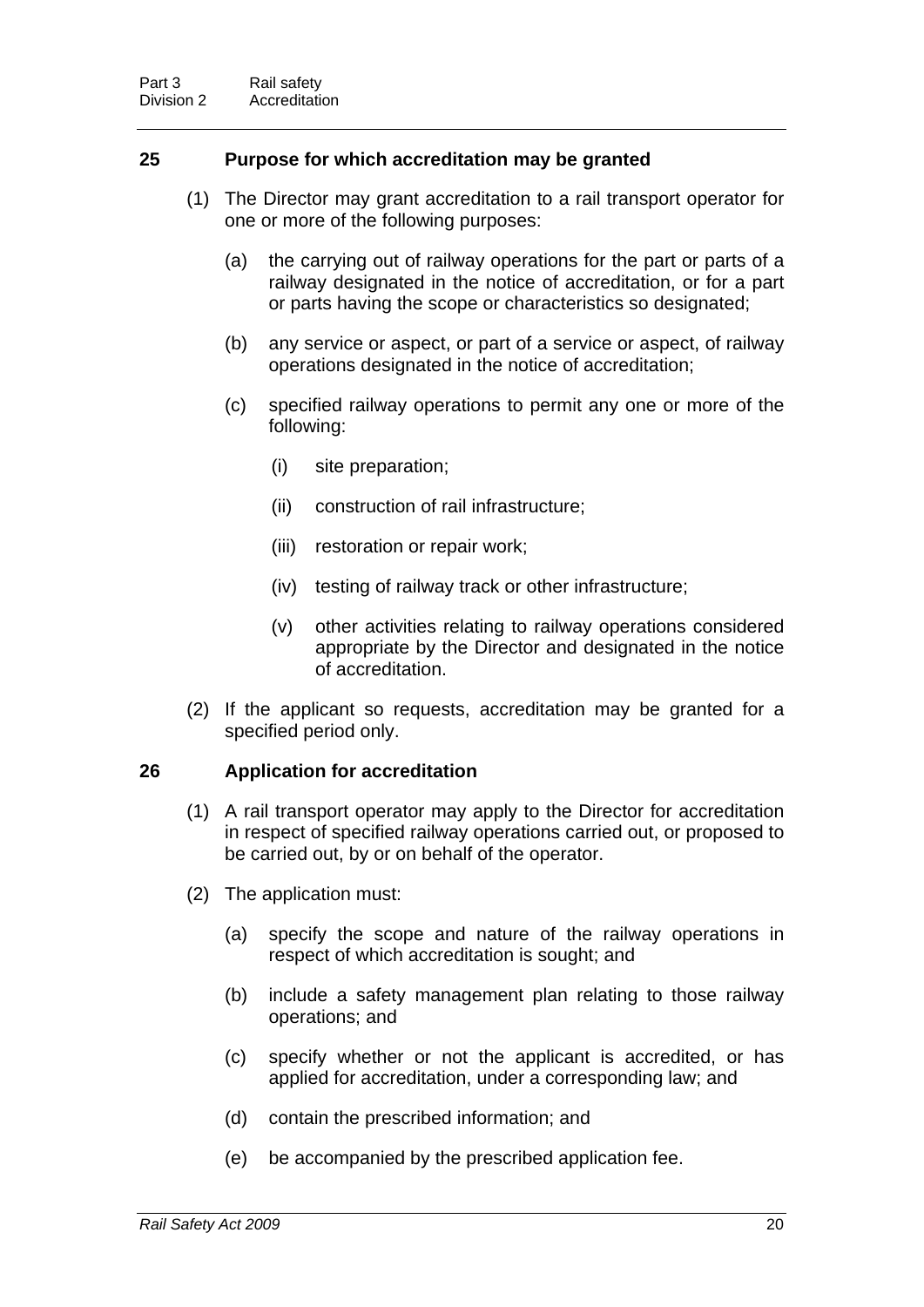- (3) The Director may require a rail transport operator who has applied for accreditation:
	- (a) to supply further information requested by the Director; or
	- (b) to verify by statutory declaration any information supplied to the Director.

#### <span id="page-29-0"></span>**27 What applicant for accreditation must demonstrate**

- (1) The Director must not grant accreditation to an applicant unless satisfied, having regard to the guidelines applicable to this section, the applicant has demonstrated:
	- (a) the applicant is or is to be a rail infrastructure manager or rolling stock operator in relation to the railway operations for which accreditation is sought; and
	- (b) the applicant has the competence and capacity to manage risks to safety associated with the railway operations for which accreditation is sought; and
	- (c) the applicant has the competence and capacity to implement the proposed safety management system; and
	- (d) the applicant has the financial capacity, or has public risk insurance arrangements, to meet reasonable potential accident liabilities arising from the railway operations; and
	- (e) the applicant has met the consultation requirements of this Act, as mentioned in section [50](#page-42-0)(3), in relation to the applicant's safety management system; and
	- (f) the applicant has complied with any other prescribed requirements.
- (2) The Director may, in determining whether an applicant satisfies the requirements of subsection (1)(b) or (c), take into account (and, if the Director considers appropriate, rely on) the fact that the applicant holds an accreditation under a corresponding law.

#### <span id="page-29-1"></span>**28 Director may direct applicants to coordinate applications**

- (1) If the Director:
	- (a) receives applications from 2 or more rail transport operators for accreditation; and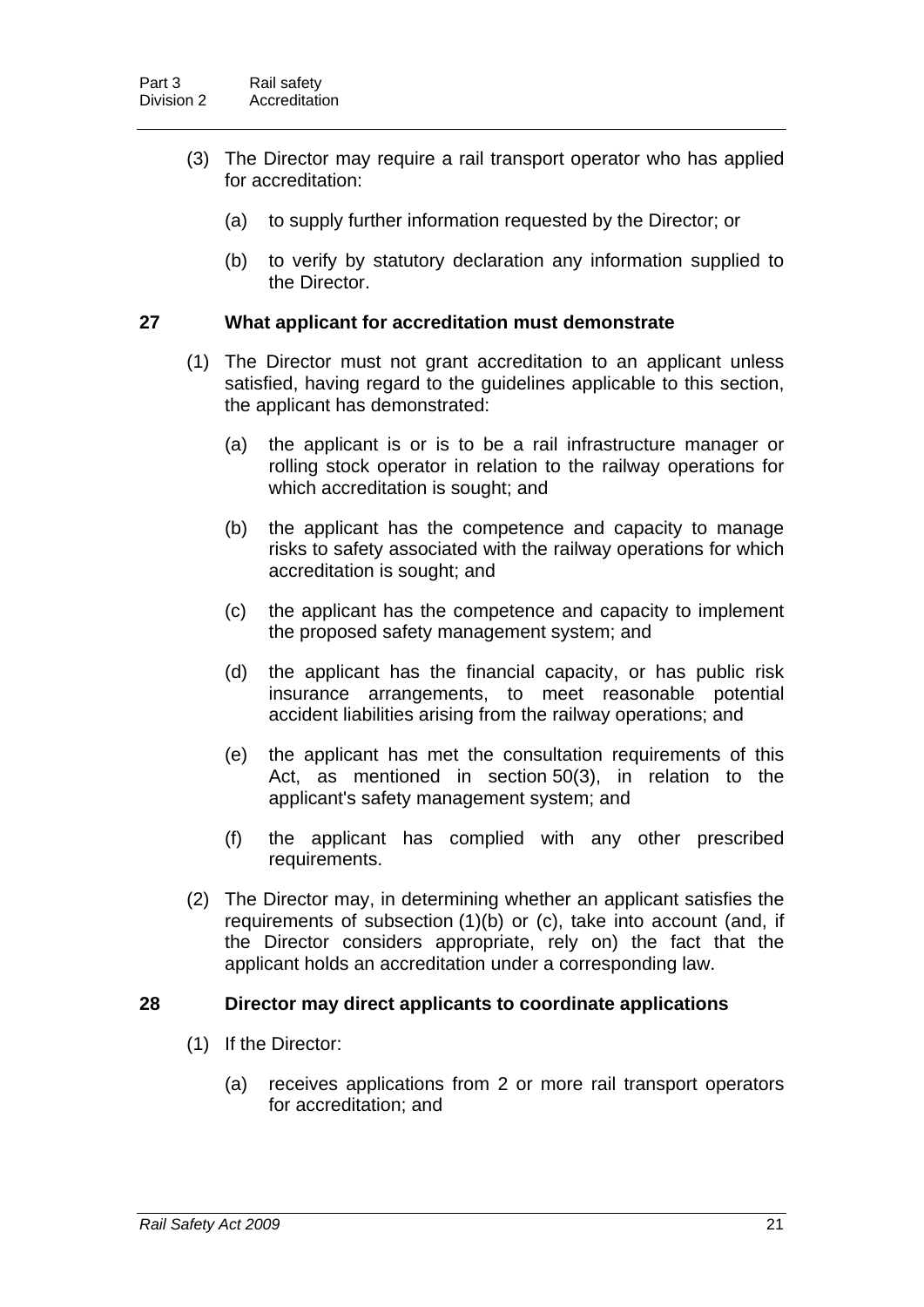(b) believes that coordinated preparation of the applications is necessary to ensure the applicants' railway operations are carried out safely;

the Director may give a written direction to the operators to coordinate their applications.

- (2) The direction may require each of the rail transport operators to provide to each other operator information about any circumstances in relation to the carrying out of railway operations by the operator that could constitute a risk to the safety of the railway operations of another operator.
- (3) A rail transport operator given a direction under subsection (1) must comply with the direction.

Maximum penalty: 100 penalty units.

- (4) An offence against subsection (3) is an offence of strict liability.
- (5) A rail transport operator commits an offence if the operator:
	- (a) prepares a coordinated application in accordance with a direction under subsection (1); but
	- (b) does not include in the application a reference to:
		- (i) information given by the operator, in accordance with the direction, to each other rail transport operator; and
		- (ii) information given to the operator, in accordance with the direction, by each other rail transport operator.

Maximum penalty: 100 penalty units.

- (6) An offence against subsection (5) is an offence of strict liability.
- (7) It is a defence to a prosecution for an offence against subsection (3) or (5) if the defendant establishes a reasonable excuse.

#### <span id="page-30-0"></span>**29 Coordination between Rail Safety Regulators**

 (1) This section applies if the Director receives an application for accreditation, or for variation of accreditation or the conditions or restrictions of accreditation, that indicates the applicant is accredited, or is seeking accreditation, under a corresponding law of one or more other jurisdictions (whether or not contiguous with the Territory).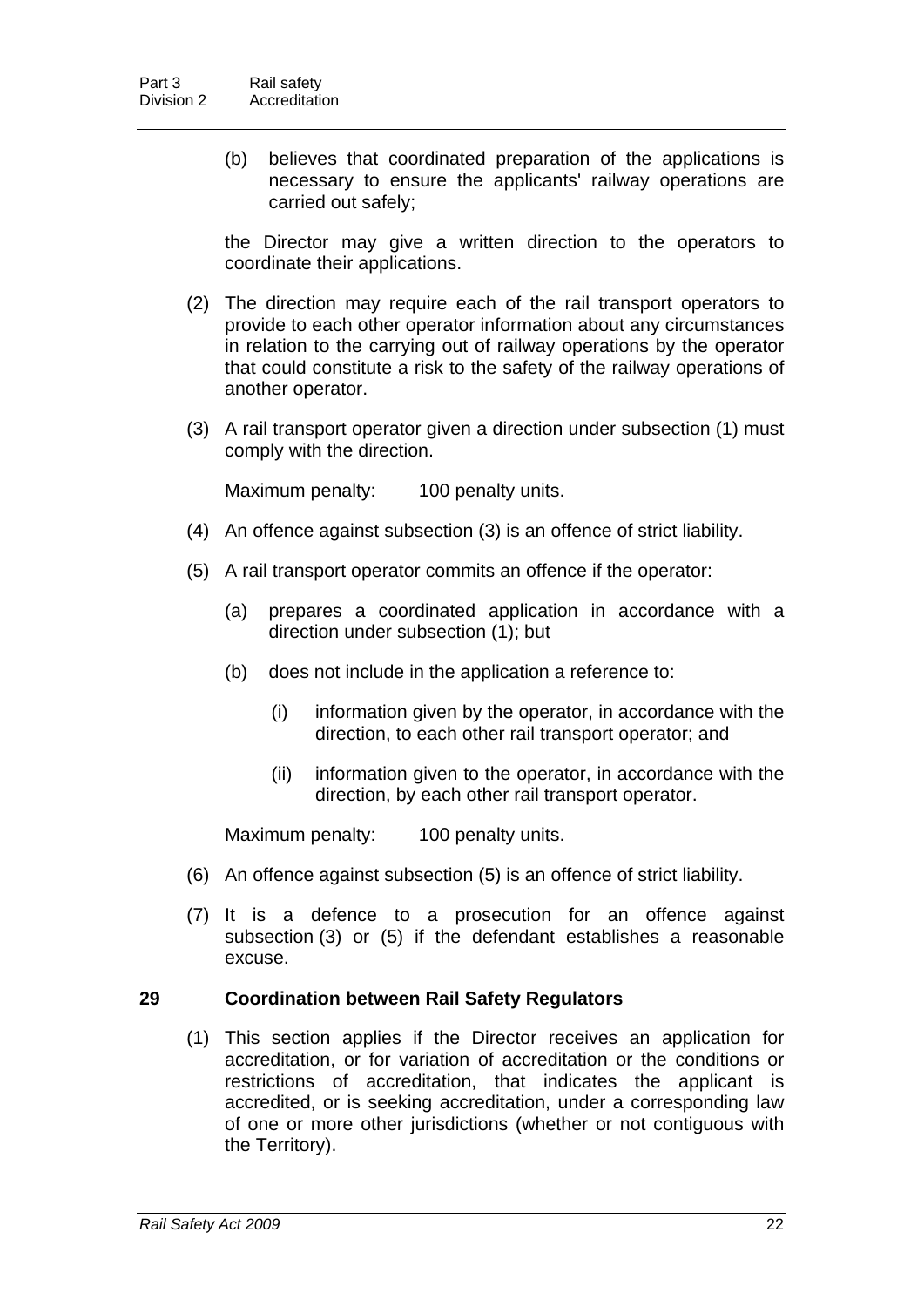- (2) The Director must, as soon as possible and before deciding whether or not to grant the application, consult with the relevant corresponding Rail Safety Regulator or Regulators about the application with a view to the outcome of the application being consistent with the outcome of applications made in the other jurisdiction or jurisdictions.
- (3) For subsection (2), the Director must take into account any guidelines applicable to this section.
- (4) If the Director does not act consistently with the provisions of the guidelines in relation to an application, the Director must give the applicant a notice setting out:
	- (a) the reasons for not acting consistently with the guidelines; and
	- (b) information about the right of review under Part 5.

#### <span id="page-31-0"></span>**30 Determination of application**

- (1) The Director must give to the applicant, within the relevant period:
	- (a) if the Director is satisfied as to the matters mentioned in section [27](#page-29-0) and, if applicable, section [28,](#page-29-1) a notice (a *notice of accreditation*) granting accreditation to the applicant with or without any conditions or restrictions; or
	- (b) if the Director is not so satisfied, a notice refusing the application.
- (2) A notice of accreditation must specify:
	- (a) the prescribed details relating to the applicant; and
	- (b) the scope and nature of the railway operations, and the manner in which they are to be carried out, in respect of which the accreditation is granted; and
	- (c) any conditions and restrictions imposed by the Director on the grant of accreditation; and
	- (d) any other prescribed information.
- (3) A notice under subsection (1) refusing an application, or imposing a condition or restriction, must include:
	- (a) the reasons for the decision to refuse to grant the application or impose the condition or restriction; and
	- (b) information about the right of review under Part 5.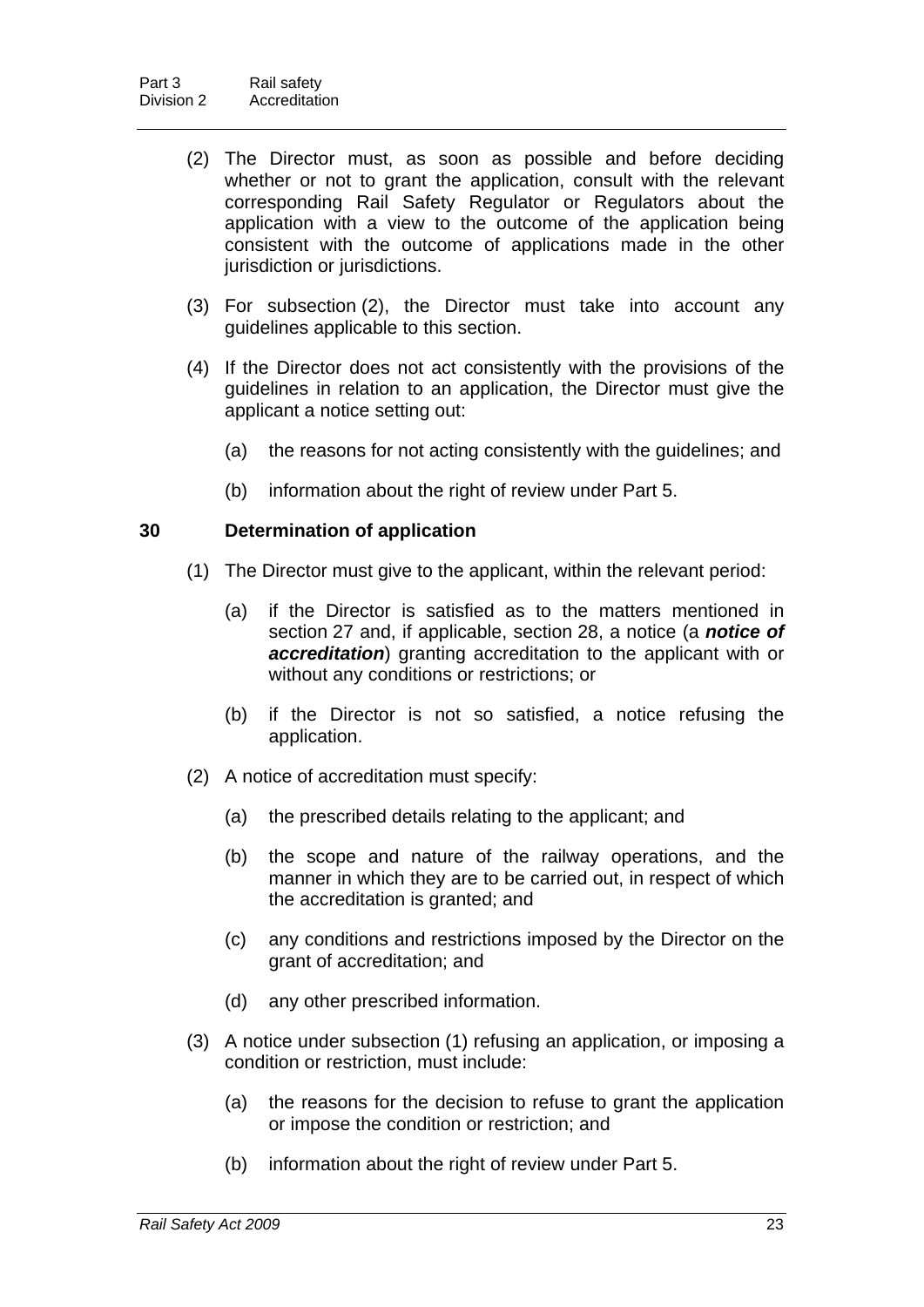(4) In this section:

*relevant period*, in relation to an application, means the longest of the following periods:

- (a) 6 months after the application was received by the Director;
- (b) if the Director requested further information 6 months after the Director receives the last information so requested (or another period as agreed between the Director and the applicant);
- (c) if the Director, by notice given to the applicant before the expiry of the relevant 6 months, specifies another period – the other period.

#### <span id="page-32-0"></span>**31 Prescribed conditions and restrictions**

An accreditation granted under this Part is subject to any prescribed conditions or restrictions applicable to the accreditation.

#### <span id="page-32-1"></span>**32 Penalty for breach of condition or restriction**

- (1) An accredited person commits an offence if:
	- (a) the person engages in conduct in the carrying out of rail transport operations; and
	- (b) the conduct results in a contravention of a condition or restriction of accreditation applying under this Part.

Fault elements:

The person:

- (a) intentionally engages in the conduct; and
- (b) is reckless as to whether the conduct would result in a contravention of a condition or restriction applying under this Part.

Maximum penalty: 100 penalty units.

 (2) It is a defence to a prosecution for an offence against subsection (1) if the defendant establishes a reasonable excuse.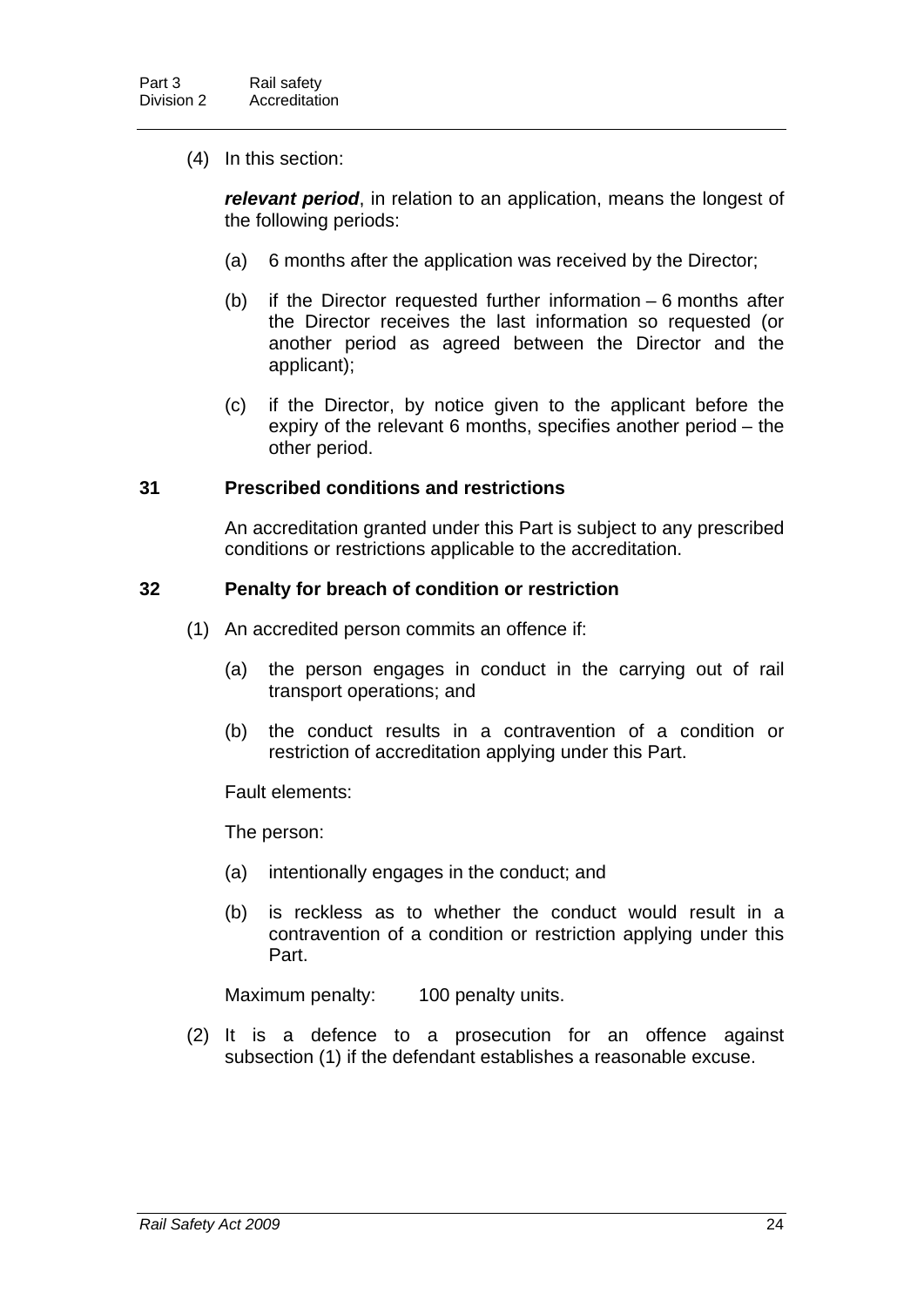### <span id="page-33-0"></span>**33 Annual fees**

- (1) An accredited person must pay the prescribed annual accreditation fee:
	- (a) at the time of accreditation; and
	- (b) each subsequent year on or before the date determined by the Minister.
- (2) The Director may accept payment of the annual accreditation fee in accordance with an agreement made with the person liable to pay the fee.

*Example for subsection (2)* 

*An agreement that provides for the payment of fees by instalments.* 

### <span id="page-33-1"></span>**34 Late payment of fees**

If an accredited person fails to pay an annual accreditation fee by the due date, or an instalment by the due date under an agreement, the Director may suspend the person's accreditation until the payment is made.

#### <span id="page-33-2"></span>**35 Waiver of fees**

The Director may waive or refund the whole or part of any fee payable under this Part.

#### <span id="page-33-3"></span>**36 Surrender of accreditation**

- (1) An accredited person may surrender the person's accreditation.
- (2) The Regulations may make provision in relation to the surrender of accreditation.

### <span id="page-33-4"></span>**37 Suspension or revocation of accreditation**

- (1) This section applies in respect of an accredited person if:
	- (a) the Director considers the accredited person:
		- (i) is no longer able to demonstrate to the satisfaction of the Director the matters mentioned in section [27](#page-29-0) or to satisfy the conditions, or to comply with the restrictions, of the accreditation; or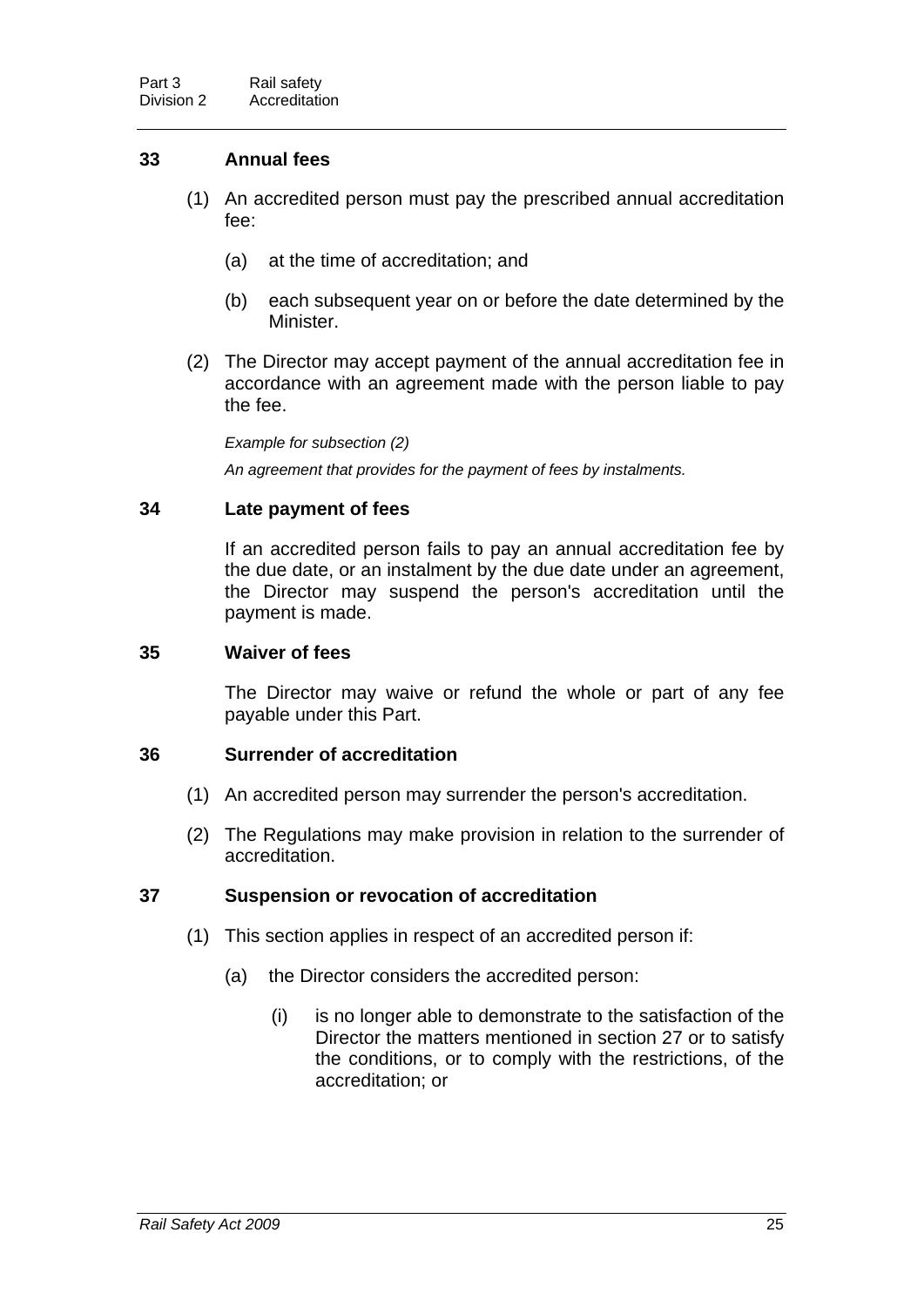- (ii) is not managing the rail infrastructure, or is not operating rolling stock in relation to any rail infrastructure, to which the accreditation relates and has not done so for at least the preceding 12 months; or
- (b) the accredited person contravenes this Act.
- (2) The Director may, by notice to the accredited person:
	- (a) suspend the accreditation, or part of the accreditation, of the accredited person for a period determined by the Director; or
	- (b) revoke the accreditation of the accredited person wholly or in part, or in respect of particular railway operations specified in the notice, with immediate effect or with effect from a specified future date; or
	- (c) impose conditions or restrictions on the accreditation; or
	- (d) vary conditions or restrictions to which the accreditation is subject.
- (3) If the Director revokes the accreditation, the Director may declare that the accredited person is disqualified from applying for accreditation, or for accreditation in relation to specified railway operations, during a specified period.
- (4) Before taking action under subsection (2), the Director:
	- (a) must notify the person in writing:
		- (i) that the Director is considering taking action under subsection (2) of the kind, and for the reasons, specified in the notice; and
		- (ii) that the person may, within 28 days or such longer period as is specified in the notice, make written representations to the Director showing cause why the action should not be taken; and
	- (b) must consider any representations made under paragraph (a)(ii).

*Note for subsection (4)(b)* 

*If a representation was made but has been withdrawn, it is no longer a representation that must be considered. A corresponding law may refer to representations that have been withdrawn.*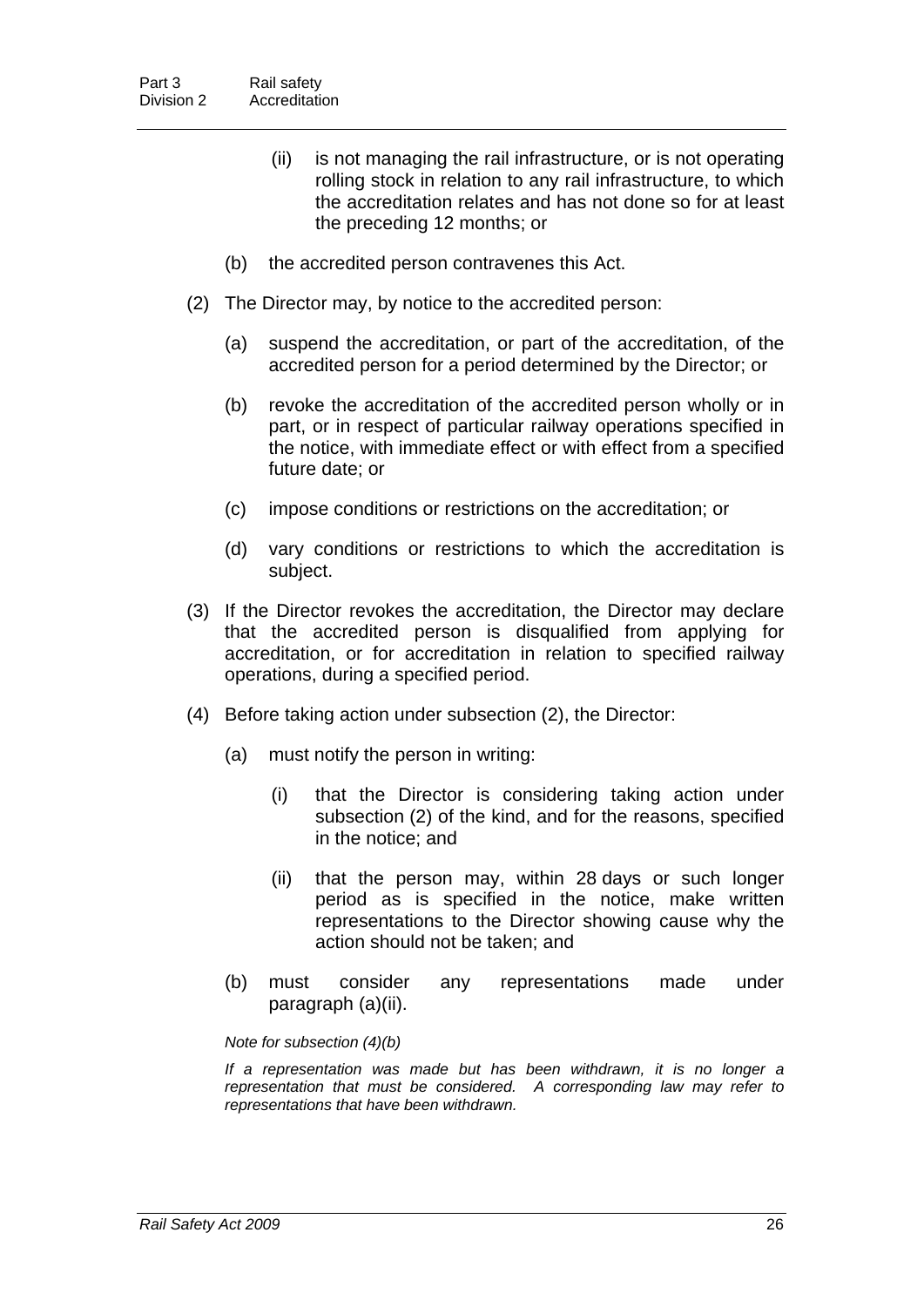- (5) If the Director suspends or revokes the accreditation of the accredited person wholly or in part, or in respect of specified railway operations, the Director must include in the notice of suspension or revocation:
	- (a) the reasons for the suspension or revocation; and
	- (b) information about the right of review under Part 5.
- (6) If the Director suspends or revokes the accreditation of a person who is also accredited in another jurisdiction, the Director must give notice of the suspension or revocation to the corresponding Rail Safety Regulator for the other jurisdiction.

#### <span id="page-35-0"></span>**38 Immediate suspension of accreditation**

- (1) If the Director considers there is, or would be, an immediate and serious risk to safety unless an accreditation is suspended immediately, the Director may, without complying with section [37\(](#page-33-4)4) or (5), by notice to the accredited person, immediately suspend the accreditation of the person:
	- (a) wholly or in part, or in respect of particular railway operations specified in the notice; and
	- (b) for a specified period, not exceeding 6 weeks.
- (2) A notice under subsection (1) must include information about the right of review under Part 5.
- (3) The Director may, by further notice to a person whose accreditation is suspended under subsection (1):
	- (a) reduce the period of suspension specified in the notice under subsection (1); or
	- (b) extend the period of suspension specified in the notice under subsection (1) but not so the suspension continues for more than 6 weeks after the date of the further notice.
- (4) Before making a decision under subsection (3)(b) to extend a period of suspension, the Director:
	- (a) must, by notice, advise the person:
		- (i) that the Director is considering extending the period of suspension for the reasons specified in the notice; and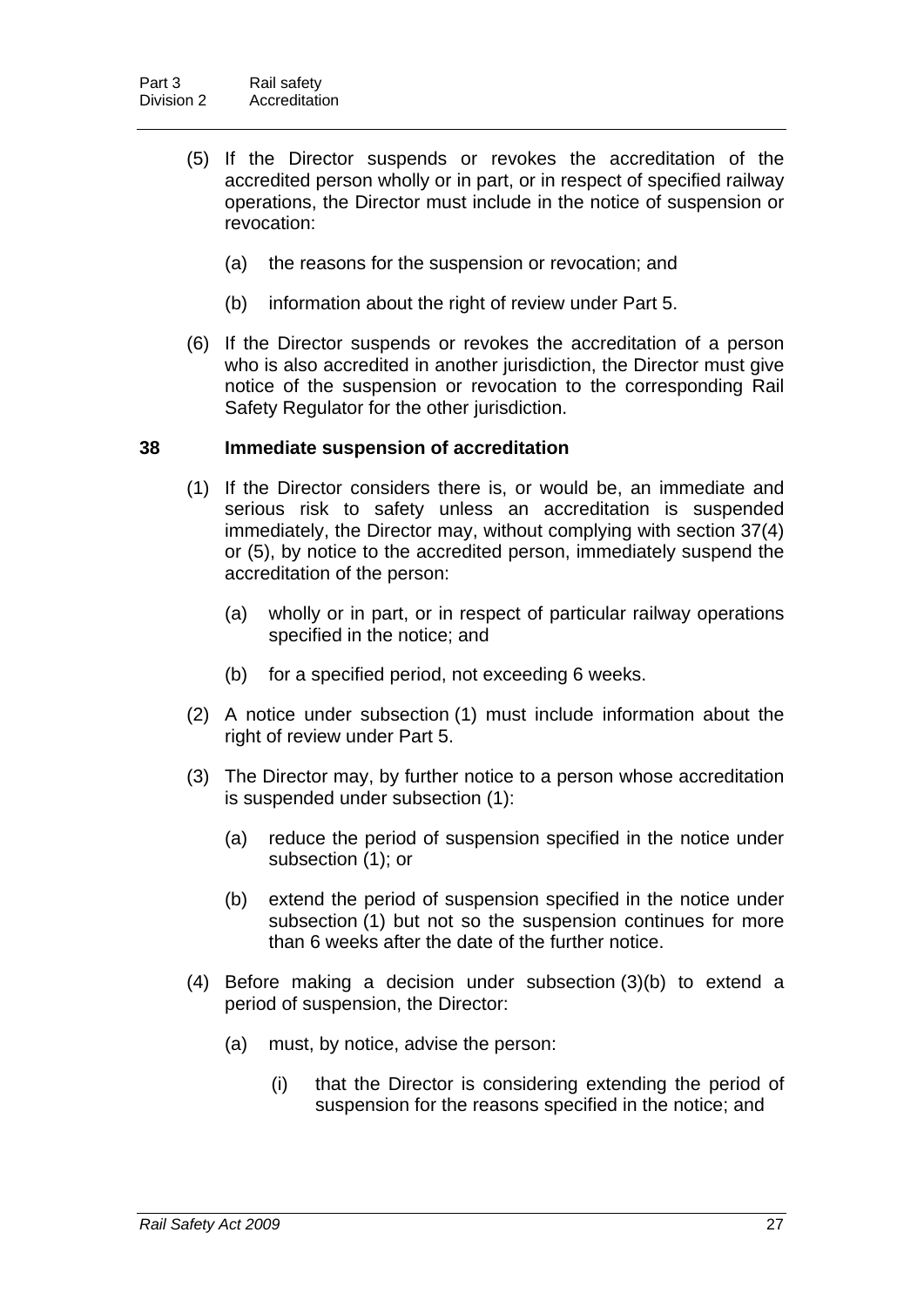- (ii) that the person may, within 7 days or a longer period as is specified in the notice, make written representations to the Director showing cause why the suspension should not be extended; and
- (b) must consider any representations made under paragraph (a)(ii).
- (5) If the Director extends a suspension, the Director must include in the notice extending the suspension the reasons for the extension and information about the right of review under Part 5.

# **39 Documents available for public inspection**

- (1) A rail transport operator must ensure the following documents are available for inspection in accordance with subsection (4):
	- (a) if the operator is an accredited person or has an exemption relating to this Part – the current notice of accreditation or exemption;
	- (b) if the operator is a rail infrastructure manager of a private siding registered with the Director – the notice of registration;
	- (c) any other document prescribed for this section.

Maximum penalty: 20 penalty units.

- (2) An offence against subsection (1) is an offence of strict liability.
- (3) It is a defence to a prosecution for an offence against subsection (1) if the defendant establishes a reasonable excuse.
- (4) The documents mentioned in subsection (1) must be made available for inspection:
	- (a) if the operator is a body corporate at the operator's registered office during normal business hours; or
	- (b) if the operator is not a body corporate at the operator's principal place of business during normal business hours or, if the Director approves another place and time, at the other place and time.

# <span id="page-36-0"></span>**40 Application for variation of accreditation**

 (1) An accredited person may apply to the Director, in the manner and form approved by the Director, for a variation of the accreditation.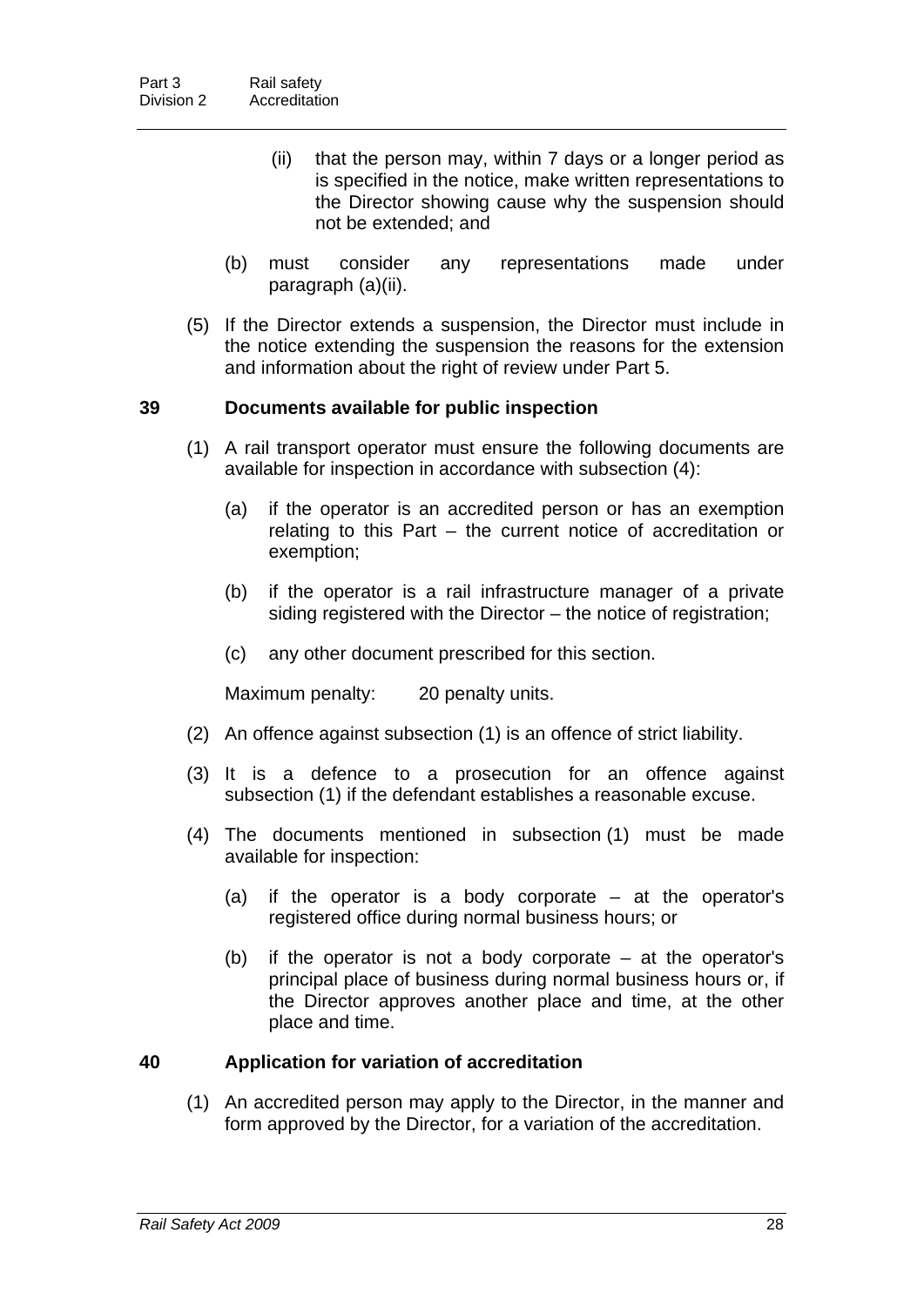- (2) An application for variation must:
	- (a) specify the details of the variation being sought; and
	- (b) contain the prescribed information; and
	- (c) be accompanied by the prescribed application fee.
- (3) The Director may require an accredited person who has applied for a variation:
	- (a) to supply further information requested by the Director; or
	- (b) to verify by statutory declaration any information supplied to the Director.

## **41 Application relating to cooperative railway operations or operations in another jurisdiction**

Sections [28](#page-29-0) and [29](#page-30-0) apply to an application for variation as if a reference in those sections to accreditation were a reference to variation of accreditation.

## **42 Determination of application for variation**

- (1) The Director must, within the relevant period, give to the applicant:
	- (a) if the Director is satisfied as to the matters mentioned in sections [27](#page-29-1) and [28](#page-29-0) so far as they are applicable to the proposed variation – a notice varying the accreditation, with or without any conditions or restrictions; or
	- (b) if the Director is not so satisfied a notice refusing the application.
- (2) A notice under subsection (1) varying an accreditation must specify the following:
	- (a) the prescribed details relating to the applicant;
	- (b) the variation of the accreditation, so far as it applies to the scope and nature of the railway operations or the manner in which they are to be carried out;
	- (c) any conditions and restrictions imposed by the Director on the accreditation as varied;
	- (d) any other prescribed information.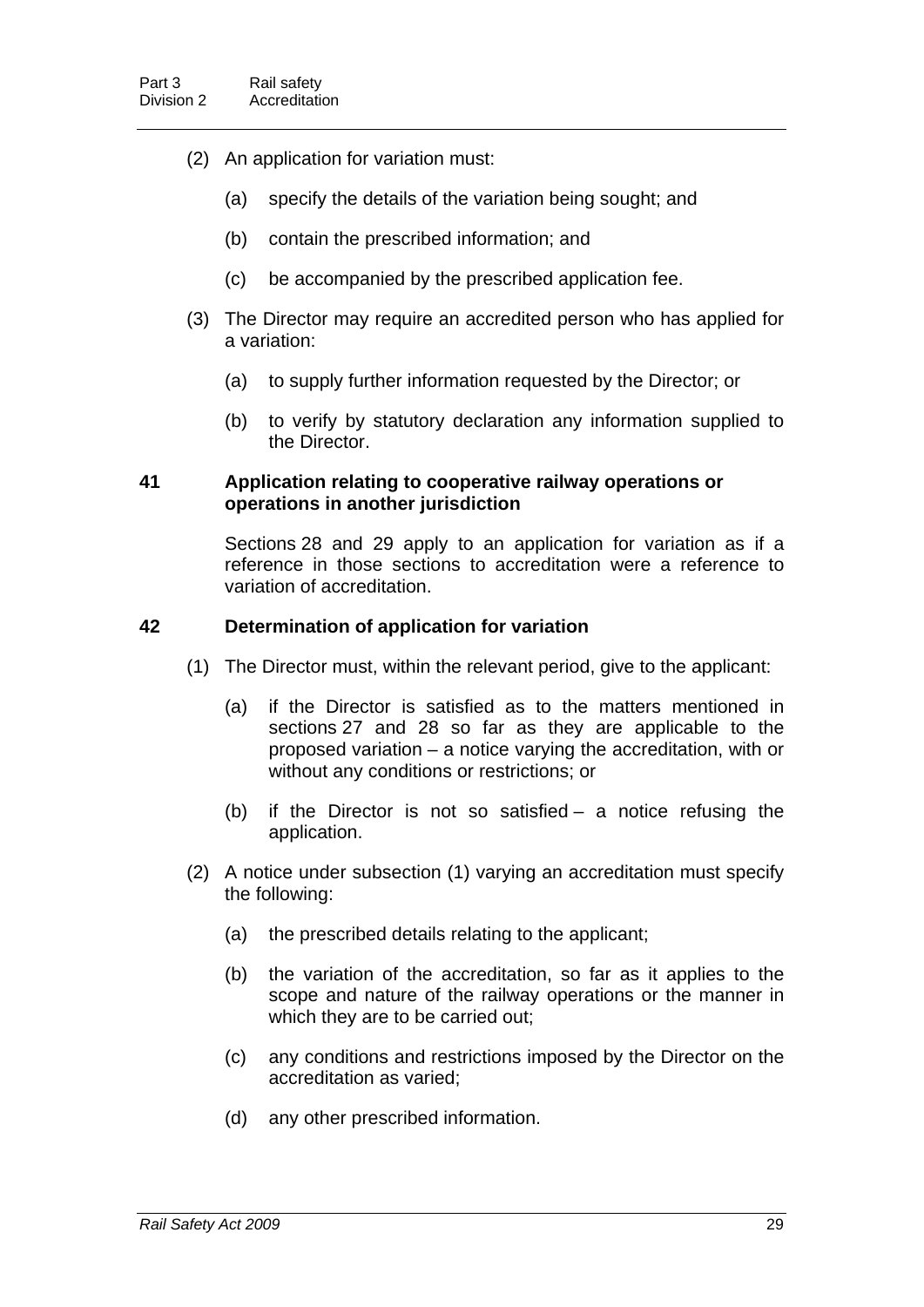- (3) A notice under subsection (1) refusing an application, or imposing a condition or restriction, must include:
	- (a) the reasons for the decision to refuse to grant the application for variation or imposing the condition or restriction; and
	- (b) information about the right of review under Part 5.
- (4) In this section:

*relevant period*, in relation to an application, means the longest of the following periods:

- (a) 6 months after the application was received by the Director;
- (b) if the Director requested further information 6 months after the Director receives the last information so requested (or another period as agreed between the Director and the applicant);
- (c) if the Director, by notice given to the applicant before the expiry of the relevant 6 months, specifies another period – the other period.

#### **43 Prescribed conditions and restrictions**

An accreditation that is varied under this Part is subject to any prescribed conditions or restrictions applicable to the accreditation as varied.

#### **44 Variation of conditions and restrictions**

- (1) An accredited person may apply to the Director for a variation of any condition or restriction to which the accreditation is subject and that was imposed by the Director.
- (2) An application for variation of a condition or restriction must be made as if it were an application for variation of accreditation and section [40](#page-36-0) applies accordingly.
- (3) The Director must consider the application and, if satisfied as to the matters mentioned in sections [27](#page-29-1) and [28](#page-29-0) so far as they are applicable to the proposed variation, may, by notice to the accredited person and in accordance with the provisions of this Part applicable to a grant of accreditation, grant, or refuse to grant, the variation.
- (4) A notice under subsection (3) refusing to grant a variation of a condition or restriction must include the reasons for the refusal and information about the right of review under Part 5.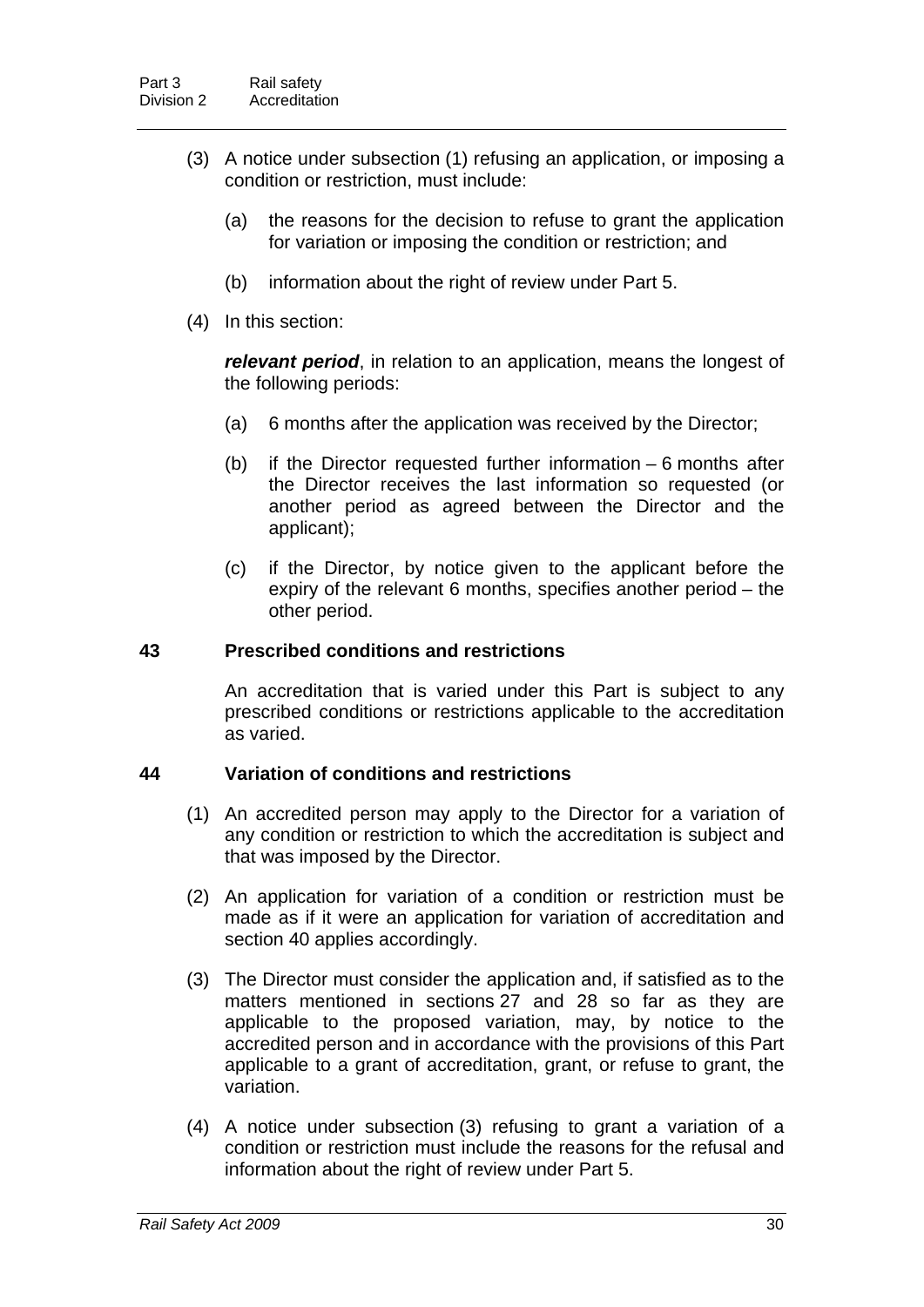# **45 Director may change conditions or restrictions**

- (1) The Director may, at any time:
	- (a) vary or revoke a condition or restriction imposed by the Director on an accredited person's accreditation; or
	- (b) impose a new condition or restriction.
- (2) Before taking action under subsection (1), the Director must:
	- (a) give the accredited person notice of the action the Director proposes to take; and
	- (b) allow the accredited person to make written representations about the intended action within 14 days (or any other period the Director and the accredited rail operator agree on); and
	- (c) consider any representations made under paragraph (b).
- (3) Subsection (2) does not apply if the Director considers it necessary to take immediate action in the interests of safety.
- (4) The Director must, by notice, give the accredited person:
	- (a) details of any action taken under subsection (1); and
	- (b) a statement of reasons for any action taken under subsection (1); and
	- (c) information about the right of review under Part 5.

# **46 Accreditation cannot be transferred or assigned**

- (1) An accreditation:
	- (a) is personal to the person who holds it; and
	- (b) is not capable of being transferred or assigned to any other person or otherwise dealt with by the person who holds it; and
	- (c) does not vest by operation of law in any other person.
- (2) A purported transfer or assignment of an accreditation or any other purported dealing with an accreditation by the person who holds it is of no effect.
- (3) This section has effect despite anything in any Act or rule of law to the contrary.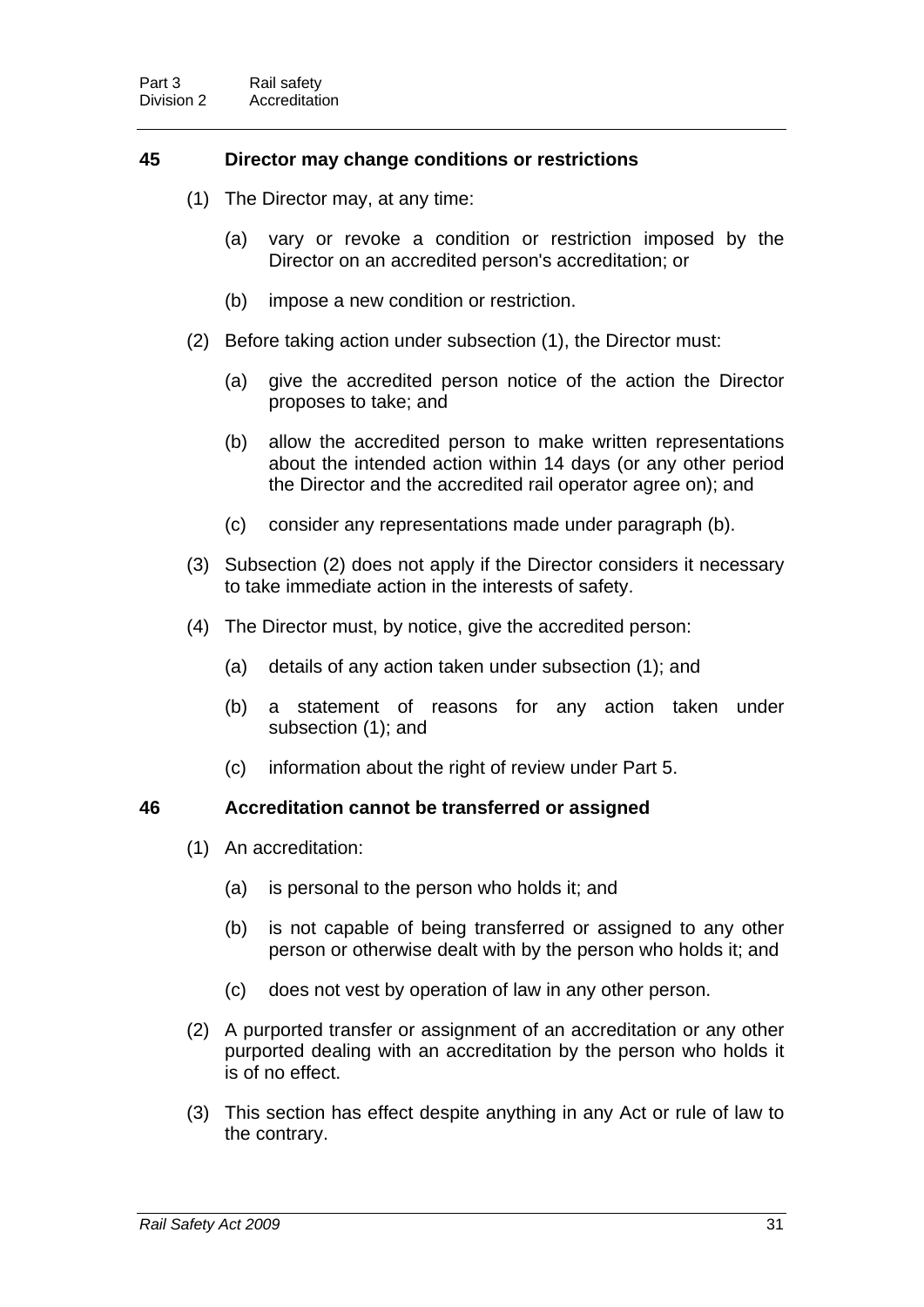# **47 Sale or transfer of railway operations by accredited person**

- (1) If an accredited person proposes to sell or otherwise transfer any railway operations for which the person is accredited, the Director may, on an application for accreditation under this Part being made by the proposed transferee, waive compliance by the proposed transferee with any one or more of the requirements of this Division.
- (2) The Director must not waive compliance with any such requirements unless the proposed transferee demonstrates, to the satisfaction of the Director, that the proposed transferee has the competence and capacity to comply with the relevant requirements of this Division that apply to applicants for accreditation of the appropriate kind.
- (3) A waiver of compliance with requirements may be given subject to any conditions and restrictions the Director considers necessary.

# **Division 3 Private sidings**

# **48 Exemption from accreditation and registration**

- (1) A rail infrastructure manager of a private siding:
	- (a) is not required to be accredited under this Part in respect of railway operations carried out in the private siding; and
	- (b) except to the extent otherwise prescribed, is not required to comply with Division 4, 5 or 6 in relation to the private siding.
- (2) However, if the private siding is, or is to be, connected with, or to have access to, a railway or siding of an accredited person, the rail infrastructure manager must register the private siding with the Director and pay the prescribed annual fee.
- (3) The Director must issue a notice (a *notice of registration*) to a rail infrastructure manager who registers a private siding with the **Director**
- (4) Despite subsection (1)(b), the Director may, in the notice of registration, impose any conditions he or she considers appropriate on the registration of the private siding, even if the conditions are the same as, or similar to, any provisions of Division 4, 5 or 6.
- (5) The Director must make prescribed particulars of the registration available for public inspection during normal business hours at the office of the Director or, if another place is prescribed, the other place.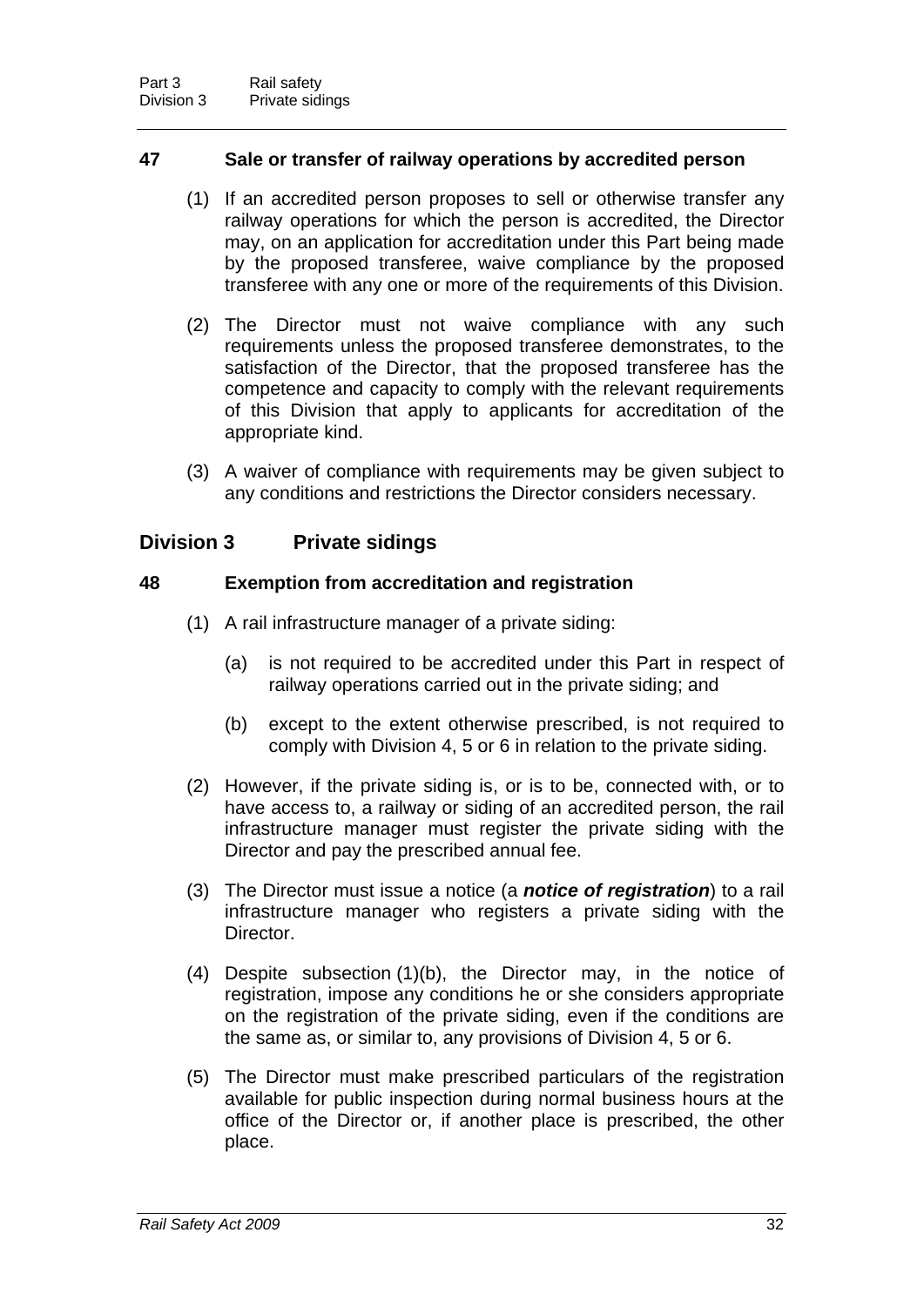# **49 Offences relating to private siding**

- (1) This section applies if a rail infrastructure manager's private siding is registered by the Director.
- (2) The rail infrastructure manager commits an offence if:
	- (a) the manager engages in conduct; and
	- (b) the conduct results in a contravention of a prescribed condition or condition imposed by the Director (from time to time) with respect to the safe construction, maintenance and operation of the siding, whether or not the conditions are the same as, or similar to, any provisions of Division 4, 5 or 6.

#### Fault elements:

The manager:

- (a) intentionally engages in the conduct; and
- (b) is reckless as to whether the conduct would result in a contravention of any condition.

Maximum penalty: 200 penalty units.

- (3) The rail infrastructure manager commits an offence if:
	- (a) the manager intentionally engages in conduct in carrying out the manager's operations; and
	- (b) the operations affect or relate to the safety of the railway or siding of the accredited person for the railway to which it is, or is to be, connected, or to have access; and
	- (c) the manager does not give notice of the operations to the accredited person.

Fault elements:

The manager:

- (a) intentionally engages in the conduct; and
- (b) knows the operations affect or relate to the safety of the accredited person's railway or siding.

Maximum penalty: 200 penalty units.

 (4) Strict liability applies to the circumstance mentioned in subsection (3)(c).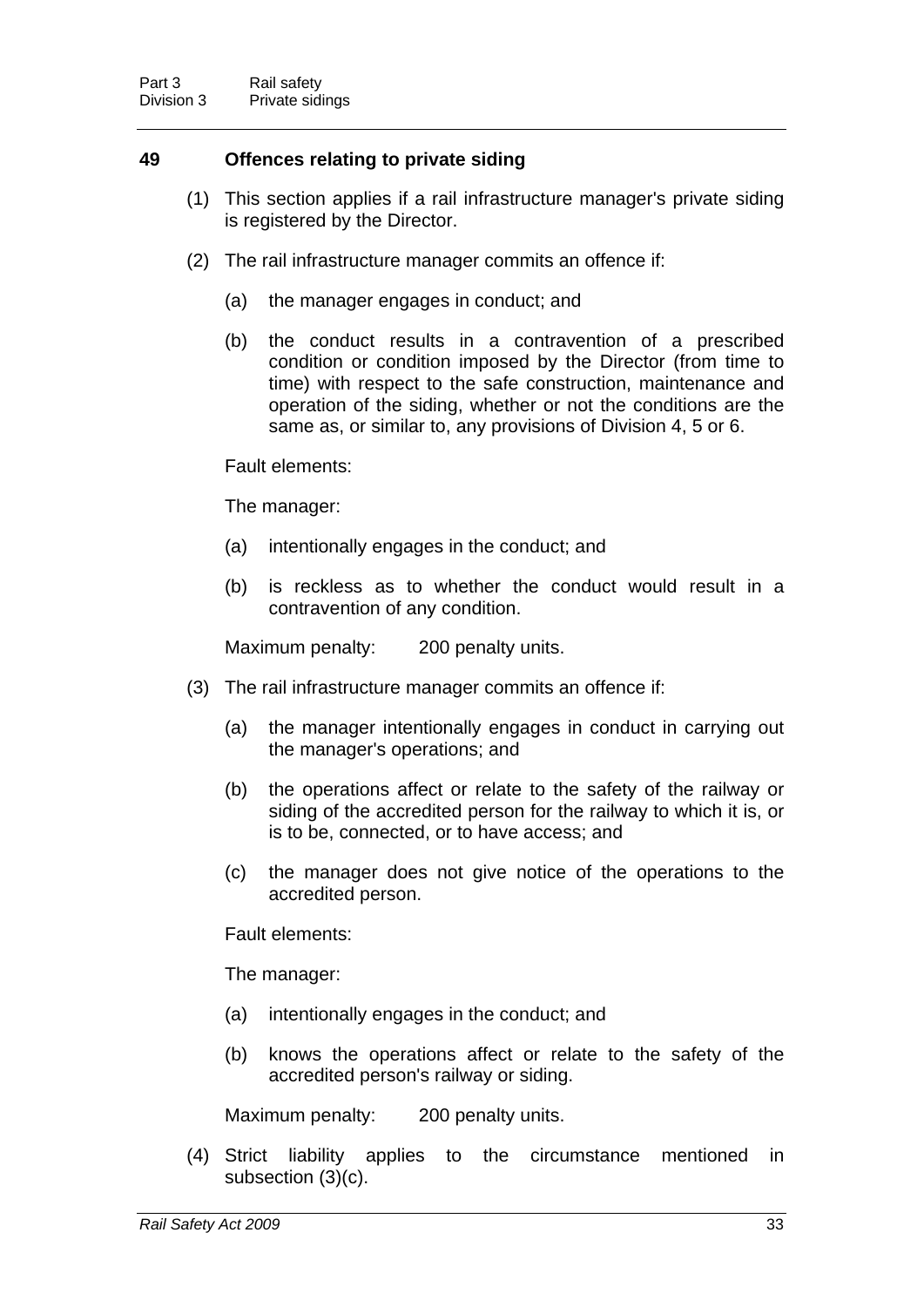# **Division 4 Safety management**

# **50 Safety management system**

- (1) A rail transport operator must have a system (a *safety management system*) for railway operations (other than railway operations in respect of which the operator is not required to be accredited) carried out on or in relation to the rail transport operator's rail infrastructure or rolling stock that:
	- (a) complies with the relevant prescribed requirements and the prescribed risk management principles, methods and procedures; and
	- (b) identifies and assesses any risks to safety that have arisen or may arise from the carrying out of railway operations on or in relation to the rail transport operator's rail infrastructure or rolling stock; and
	- (c) specifies the controls (including audits, expertise, resources and staff) to be used by the rail transport operator to manage risks that have been identified and to monitor safety in relation to those railway operations; and
	- (d) includes procedures for monitoring, reviewing and revising the adequacy of those controls; and
	- (e) includes:
		- (i) measures to manage risks to safety identified under section [55,](#page-47-0) [56](#page-47-1) or [57;](#page-47-2) and
		- (ii) a security management plan in accordance with section [63;](#page-52-0) and
		- (iii) an emergency management plan in accordance with section [64;](#page-52-1) and
		- (iv) a health and fitness management program in accordance with the Regulations; and
		- (v) an alcohol and drug management program in accordance with the Regulations; and
		- (vi) a fatigue management program in accordance with the Regulations.

Maximum penalty: 100 penalty units.

(2) An offence against subsection (1) is an offence of strict liability.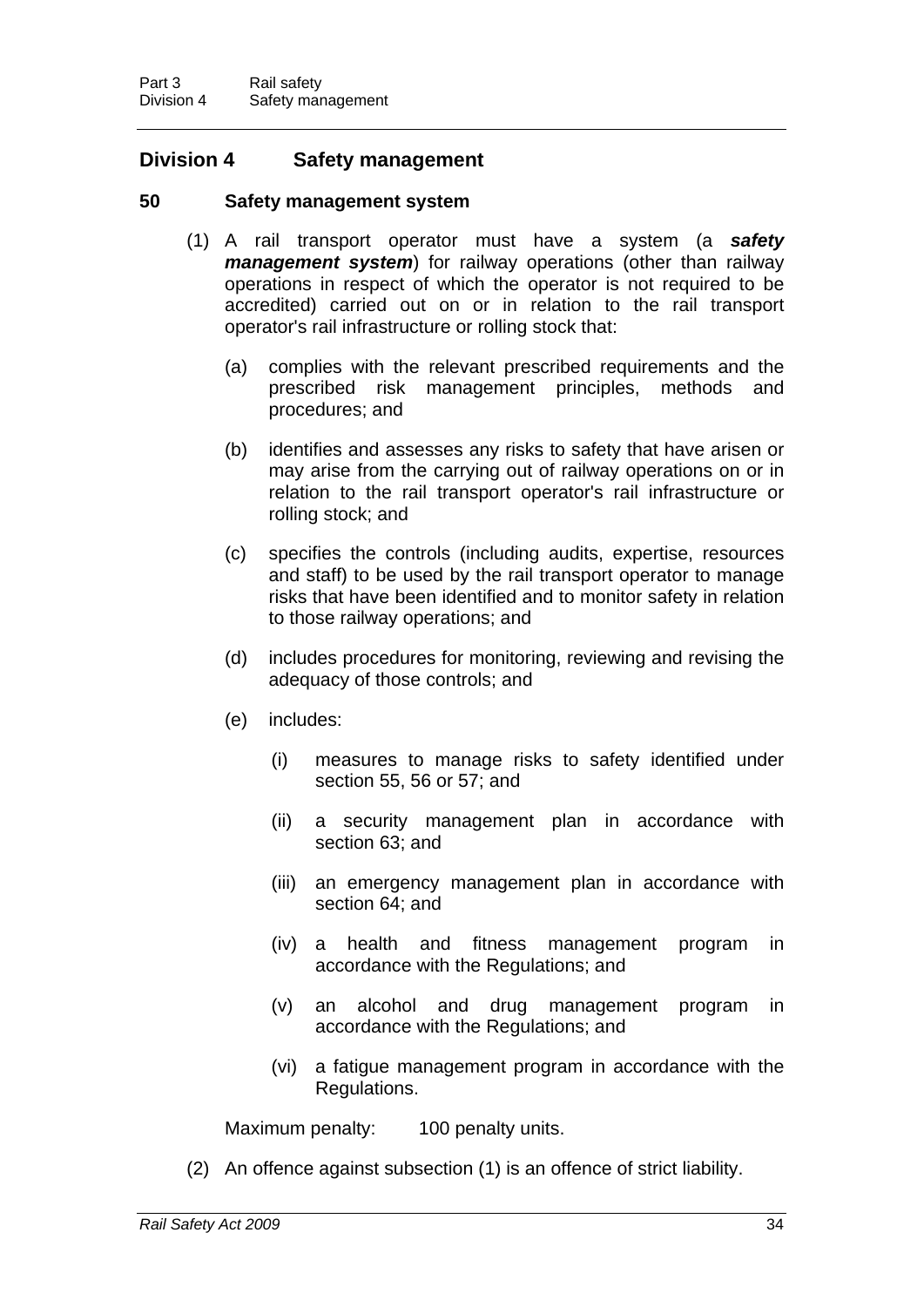- (3) A rail transport operator, before establishing, reviewing or varying a safety management system, must consult, so far as is reasonably practicable, with:
	- (a) persons (the *relevant persons*) likely to be affected by the system, review or variation (for example, persons who carry out railway operations or work on or at the rail transport operator's railway premises or with the rail transport operator's rolling stock); and
	- (b) health and safety representatives (within the meaning of the occupational health and safety legislation) representing any of the relevant persons; and
	- (c) if requested by any of the relevant persons a registered organisation of which the person is a member; and
	- (d) any other rail transport operator with whom the operator has an interface agreement under section [55;](#page-47-0) and
	- (e) the public, as appropriate.
- (4) If 2 rail transport operators are parties to an interface agreement under section [55](#page-47-0) and the safety management systems of the operators, when taken as a single system, comply with this Act, each of the systems is taken to comply with this Act.
- (5) A safety management system must:
	- (a) be documented in a way approved by the Director; and
	- (b) identify each person responsible for preparing any part of the safety management system; and
	- (c) identify the person, or class of persons, responsible for implementing the system.
- (6) A rail transport operator:
	- (a) may, in satisfying a requirement under this section, including a requirement arising in relation to a plan or program mentioned in subsection (1)(e), incorporate (including by reference) a document or other material prepared for another Act if the document or other material satisfies the relevant requirement under this Act; and
	- (b) may be taken to have complied with a requirement under this section, including a requirement arising in relation to a plan or program mentioned in subsection (1)(e), to the extent that the relevant requirement has been satisfied by compliance with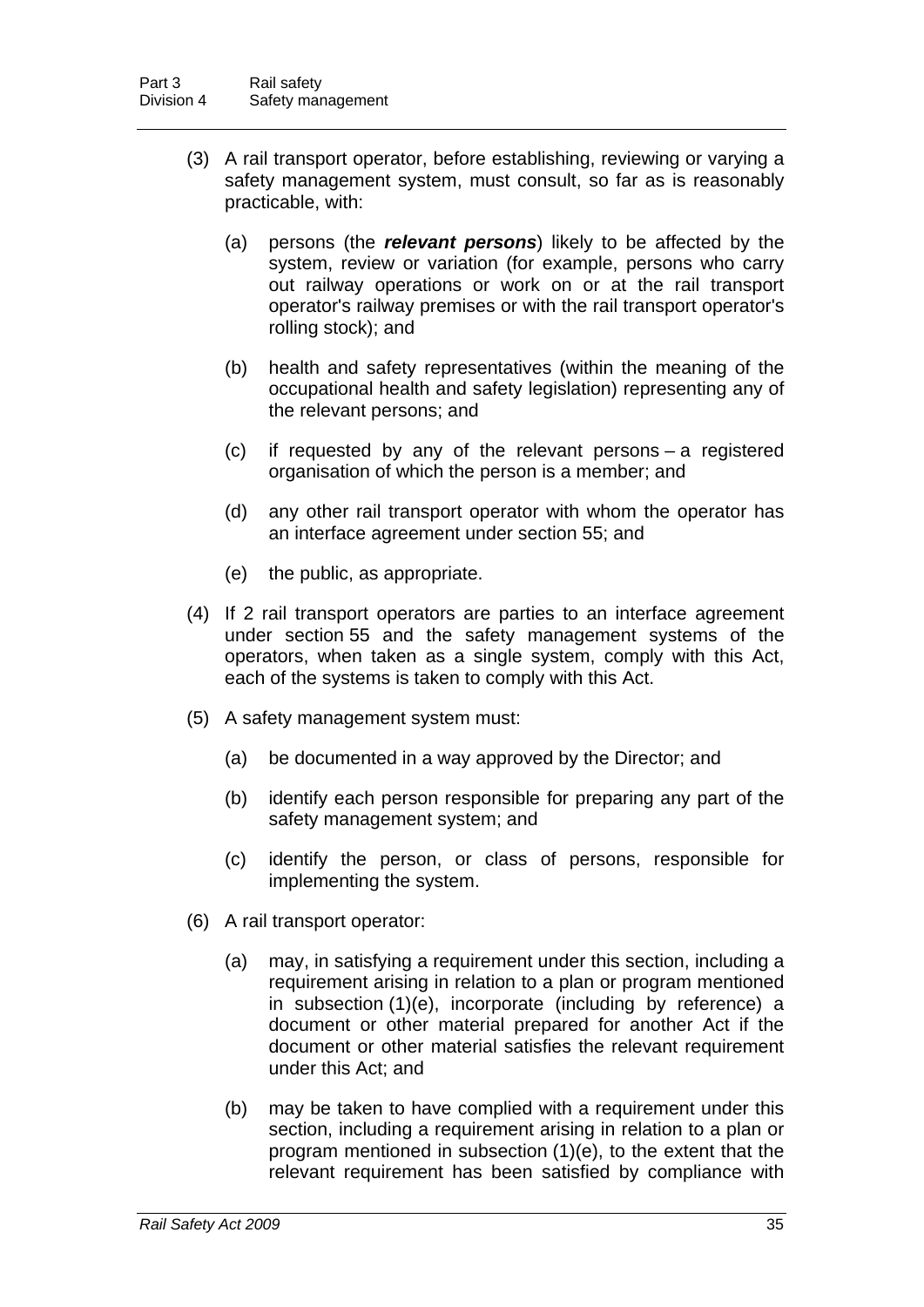the provisions of another Act.

 (7) The Director may, in acting in relation to a safety management system, exercise a function under this Act as if any document or other material incorporated under subsection (6)(a), or any requirement under another Act that has effect for subsection (6)(b), formed part of the safety management system.

# **51 Director may direct amendment of safety management system**

- (1) The Director may, by notice to a rail transport operator, direct the operator to amend the operator's safety management system.
- (2) The direction must:
	- (a) specify the period, not less than 28 days after the direction is given, within which the operator must comply with the direction; and
	- (b) specify the reasons why the Director considers it necessary for the rail transport operator to amend the safety management system; and
	- (c) include information about the right of review under Part 5.
- (3) The rail transport operator must comply with the direction.

Maximum penalty: 50 penalty units.

- (4) An offence against subsection (3) is an offence of strict liability.
- (5) It is a defence to a prosecution for an offence against subsection (3) if the defendant establishes a reasonable excuse.

# **52 Compliance with safety management system**

- (1) A rail transport operator commits an offence if:
	- (a) the operator engages in conduct in the carrying out of rail transport operations; and
	- (b) the conduct results in the operator's safety management system not being implemented.

Fault elements:

The operator:

(a) intentionally engages in the conduct; and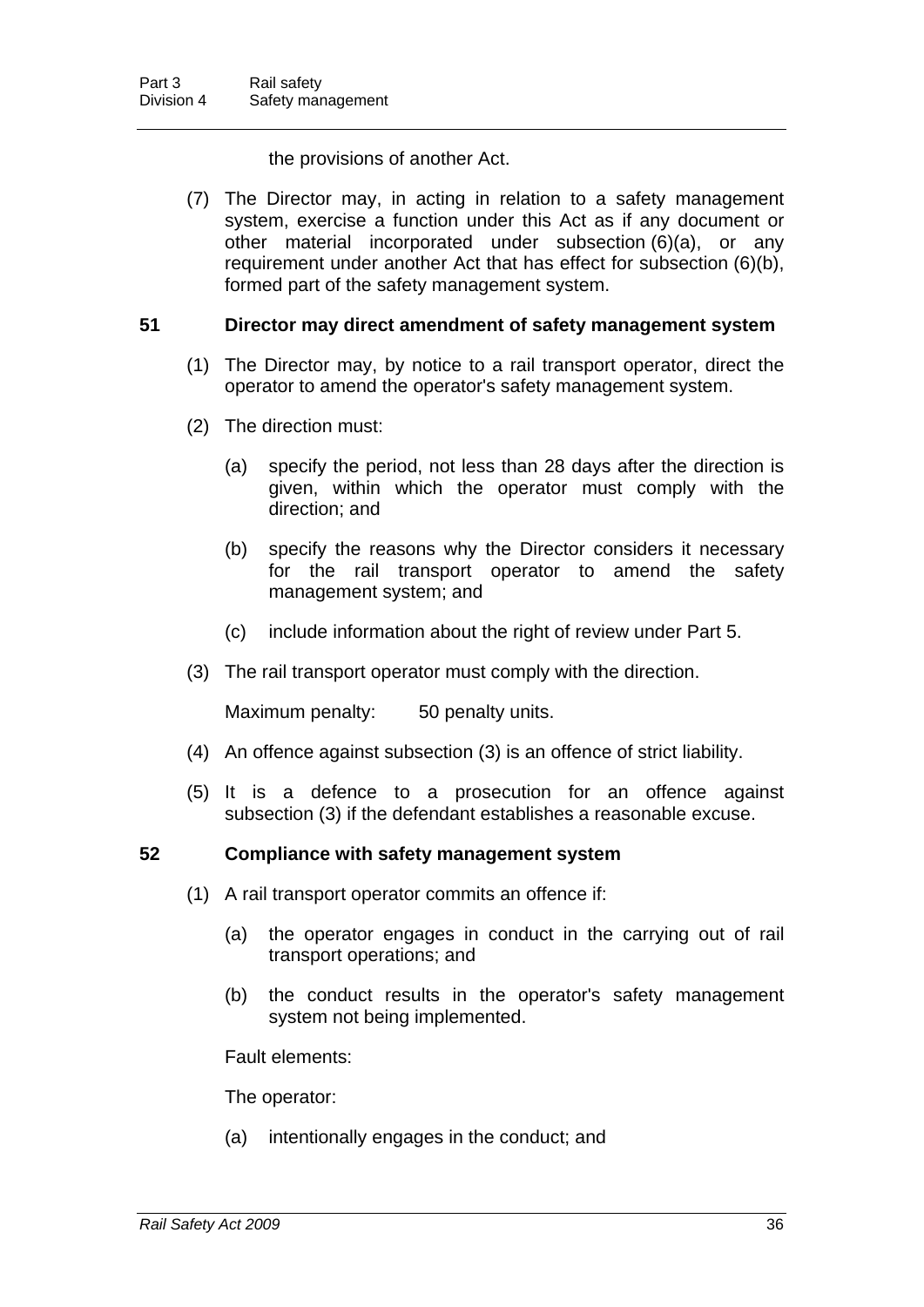(b) is reckless as to whether the conduct would result in the system not being implemented.

Maximum penalty: 200 penalty units.

- (2) A rail transport operator commits an offence if:
	- (a) the operator engages in conduct in the carrying out of rail transport operations; and
	- (b) the conduct results in a contravention of the operator's safety management system.

Fault elements:

The operator:

- (a) intentionally engages in the conduct; and
- (b) is reckless as to whether the conduct would result in a contravention of the system.

Maximum penalty: 200 penalty units.

- (3) It is a defence to a prosecution for an offence against subsection (2) if the defendant establishes a reasonable excuse.
- (4) Without limiting subsection (3), it is a reasonable excuse if the rail transport operator:
	- (a) complies with the operator's safety management system to the extent practicable while complying with a condition or restriction of accreditation; or
	- (b) demonstrates that compliance with the system in particular circumstances would have increased the likelihood of a notifiable occurrence happening.

#### **53 Review of safety management system**

- (1) A rail transport operator must review the operator's safety management system, in the prescribed manner, as follows:
	- (a) at the prescribed times or within the prescribed periods;
	- (b) if no times or periods are prescribed:
		- (i) at least once each year; or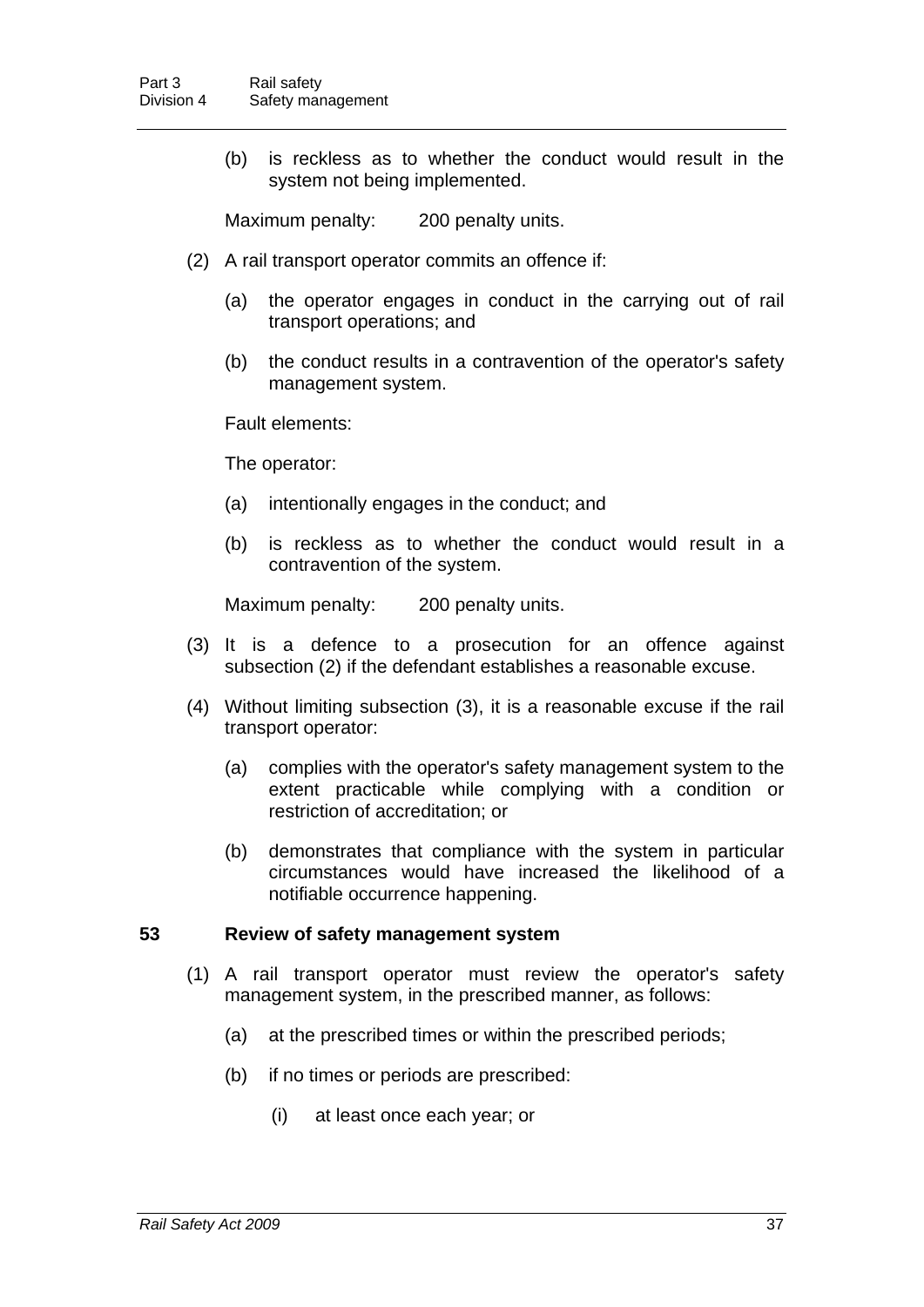(ii) at another time agreed between the operator and the Director.

Maximum penalty: 100 penalty units.

- (2) An offence against subsection (1) is an offence of strict liability.
- (3) It is a defence to a prosecution for an offence against subsection (1) if the defendant establishes a reasonable excuse.

## **54 Safety performance reports**

- (1) A rail transport operator must, within 6 months after the end of each reporting period, give the Director a safety performance report for the reporting period that:
	- (a) complies with the prescribed requirements; and
	- (b) contains:
		- (i) a description and assessment of the safety performance of the operator's railway operations; and
		- (ii) comments on any deficiencies in, and any irregularities in, the railway operations that may be relevant to the safety of the railway; and
		- (iii) a description of any safety initiatives in relation to the railway operations undertaken during the reporting period or proposed to be undertaken in the next reporting period; and
		- (iv) any other prescribed information or performance indicators.

Maximum penalty: 100 penalty units.

- (2) An offence against subsection (1) is an offence of strict liability.
- (3) It is a defence to a prosecution for an offence against subsection (1) if the defendant establishes a reasonable excuse.
- (4) The report must be in a form approved by the Director.
- (5) In this section:

*reporting period* means a calendar year or such other period as is agreed from time to time by the Director and the rail transport operator.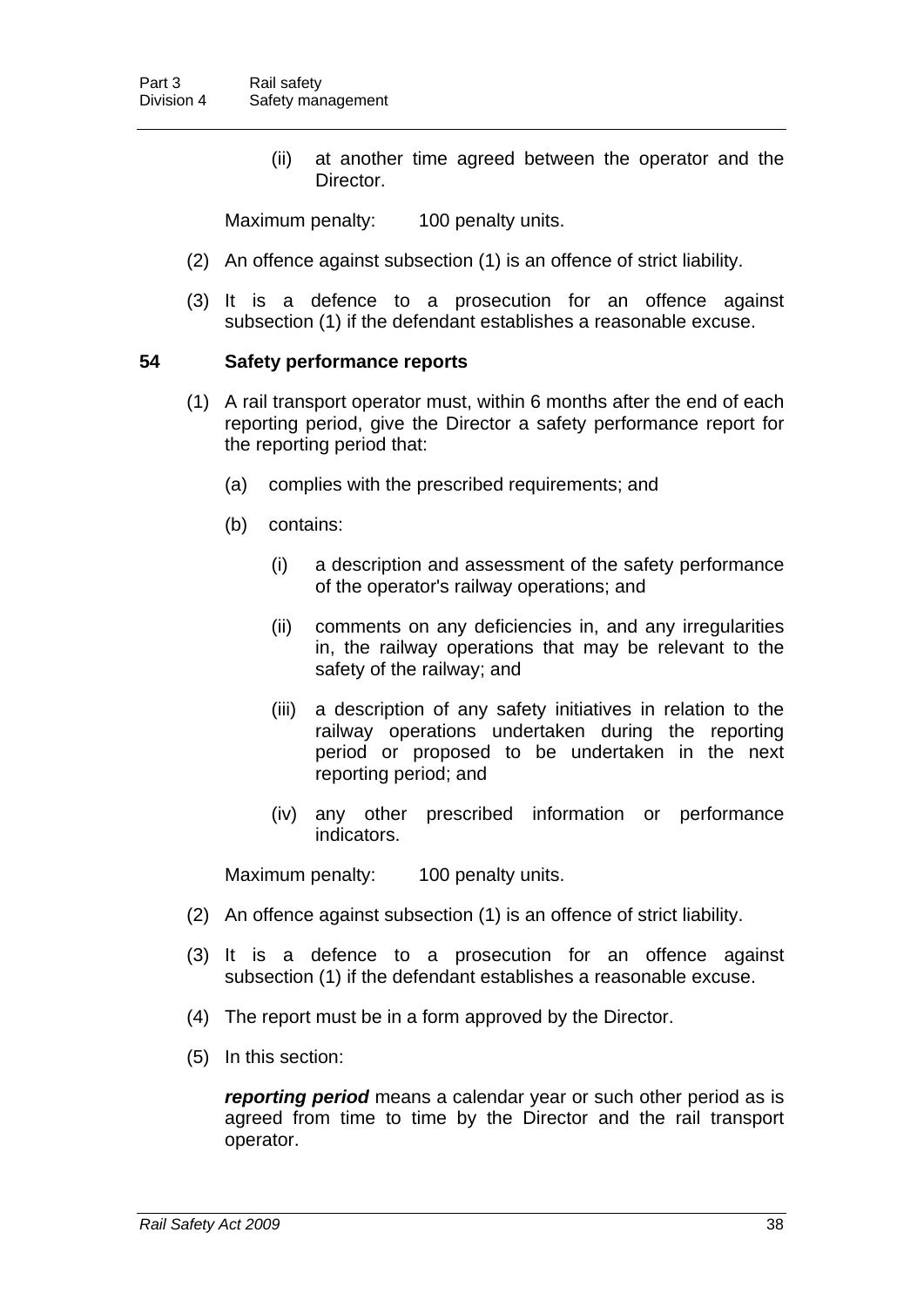## <span id="page-47-0"></span>**55 Interface coordination – rail transport operators**

- (1) A rail transport operator must:
	- (a) so far as is reasonably practicable, identify and assess risks to safety that may arise from railway operations carried out by or on behalf of the operator because of, or partly because of, railway operations carried out by or on behalf of any other rail transport operator; and
	- (b) determine measures to manage those risks; and
	- (c) for managing those risks, seek to enter into an interface agreement with the other rail transport operator or operators.
- (2) Except to the extent the Regulations otherwise provide, subsection (1)(c) does not apply if none of the rail transport operators is a rail infrastructure manager.

#### <span id="page-47-1"></span>**56 Interface coordination – rail infrastructure manager – public roads**

A rail infrastructure manager must:

- (a) so far as is reasonably practicable, identify and assess risks to safety that may arise from railway operations carried out on or in relation to the manager's rail infrastructure and that may so arise because of, or partly because of, the existence or use of any road or rail crossing that is part of any public road; and
- (b) determine measures to manage those risks; and
- (c) for managing those risks, seek to enter into an interface agreement with the road manager for the public road.

#### <span id="page-47-2"></span>**57 Interface coordination – rail infrastructure manager – other roads**

A rail infrastructure manager must:

- (a) so far as is reasonably practicable, identify and assess risks to safety that may arise from railway operations carried out on or in relation to the manager's rail infrastructure and that may so arise because of, or partly because of, the existence or use of any road or rail crossing that is part of any road, other than a public road; and
- (b) consider the extent to which those risks are managed by any protocol in place under section 21 of the *AustralAsia Railway (Special Provisions) Act*; and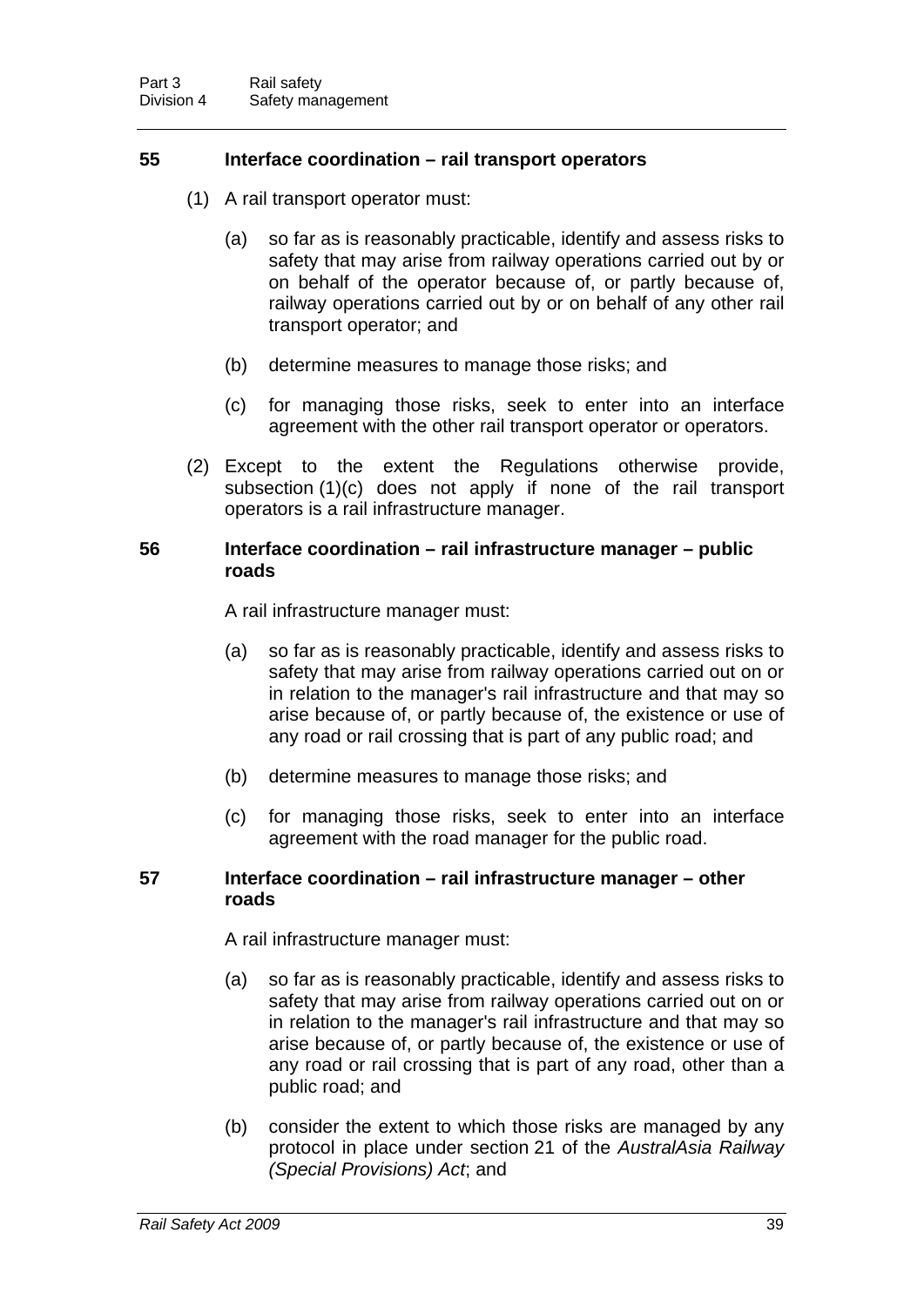- (c) consider whether it is necessary to manage, or further manage, those risks in conjunction with the road manager for the road and:
	- (i) if the rail infrastructure manager is of the opinion it is necessary that those risks be managed in conjunction with the road manager, must give notice of that opinion to the road manager and must determine measures to manage, so far as is reasonably practicable, those risks; or
	- (ii) if the rail infrastructure manager is of the opinion that the management of those risks does not need to be carried out in conjunction with the road manager, must keep a written record of that opinion; and
- (d) unless paragraph (c)(ii) applies for managing those risks, seek to enter into an interface agreement with the road manager for the road.

# <span id="page-48-0"></span>**58 Interface coordination – road manager – public roads and other roads**

- (1) The road manager for a public road must:
	- (a) so far as is reasonably practicable, identify and assess risks to safety that may arise from the existence or use of any road or rail crossing that is part of the public road because of, or partly because of, railway operations carried out on or in relation to any rail infrastructure; and
	- (b) determine measures to manage, so far as is reasonably practicable, those risks; and
	- (c) for managing those risks, seek to enter into an interface agreement with the rail infrastructure manager of the rail infrastructure.
- (2) If, under section [57](#page-47-2)(c), a rail infrastructure manager gives to a road manager for a road (that is not a public road) a notice of an opinion that certain risks need to be managed in conjunction with the road manager, the road manager must:
	- (a) so far as is reasonably practicable, identify and assess risks to safety that may arise from the existence or use of any road or rail crossing that is part of the road because of, or partly because of, railway operations; and
	- (b) determine measures to manage, so far as is reasonably practicable, those risks; and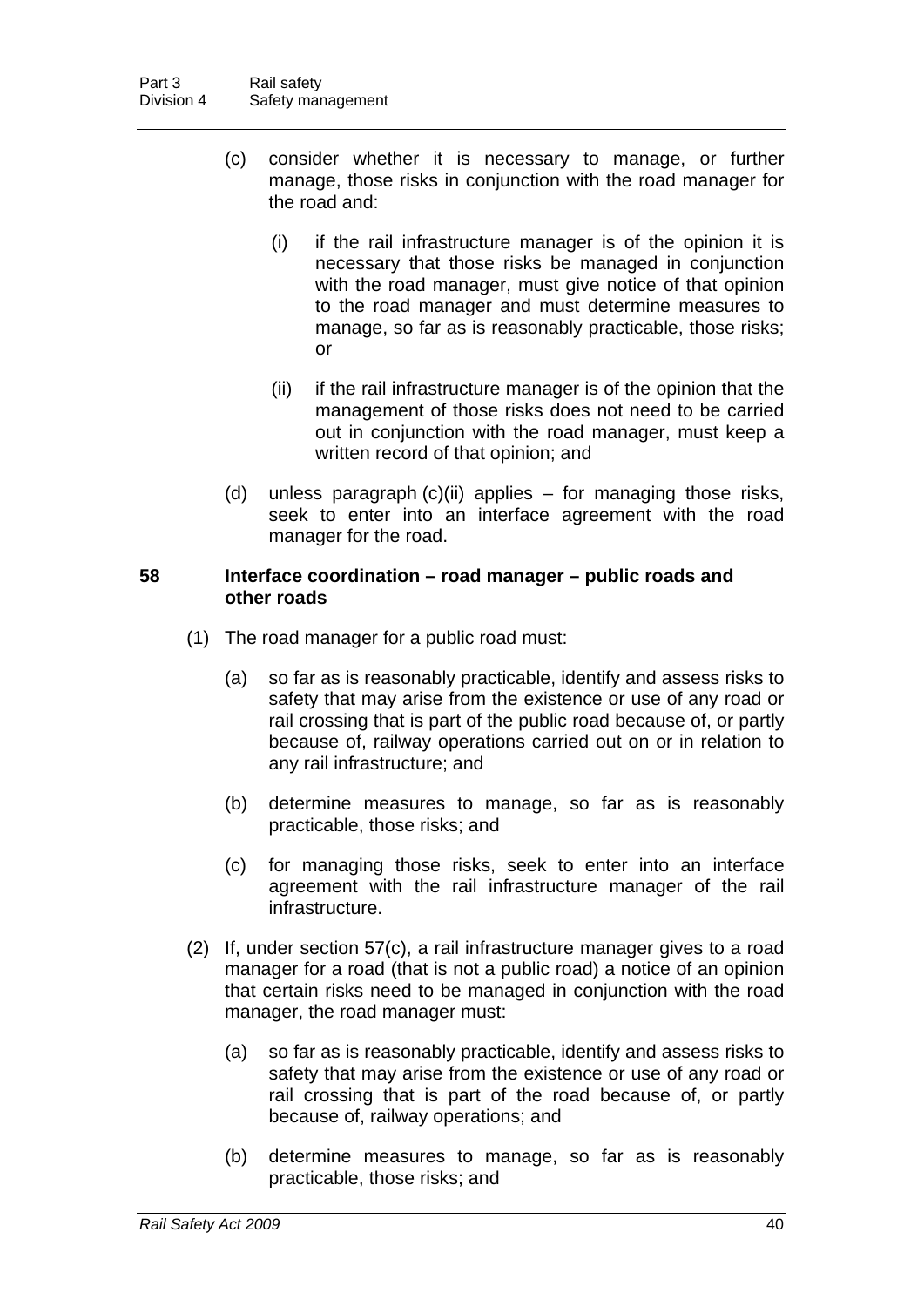- (c) for managing those risks, seek to enter into an interface agreement with the rail infrastructure manager.
- (3) This section does not authorise or require a road manager to act inconsistently with, or without regard to, the functions or obligations conferred on the road manager under an Act other than this Act.

## **59 Identification and assessment of risks**

A rail transport operator, rail infrastructure manager or road manager required under section [55,](#page-47-0) [56](#page-47-1), [57](#page-47-2) or [58](#page-48-0) to identify and assess risks to safety that may arise from operations carried out by another person may do so:

- (a) by identifying and assessing those risks itself; or
- (b) by identifying and assessing those risks jointly with the other person; or
- (c) by adopting the identification and assessment of those risks carried out by the other person.

#### **60 Interface agreement**

- (1) An *interface agreement* is a written agreement between 2 or more rail transport operators, or one or more rail transport operators and one or more road managers, about managing risks to safety identified and assessed under this Division.
- (2) An interface agreement must include provisions for:
	- (a) implementing and maintaining measures to manage those risks; and
	- (b) the evaluation, testing and, where appropriate, revision of those measures; and
	- (c) the respective roles and responsibilities of each party to the agreement in relation to those measures; and
	- (d) procedures by which each party to the agreement will monitor compliance with the obligations under the agreement; and
	- (e) a process for keeping the agreement under review and its revision.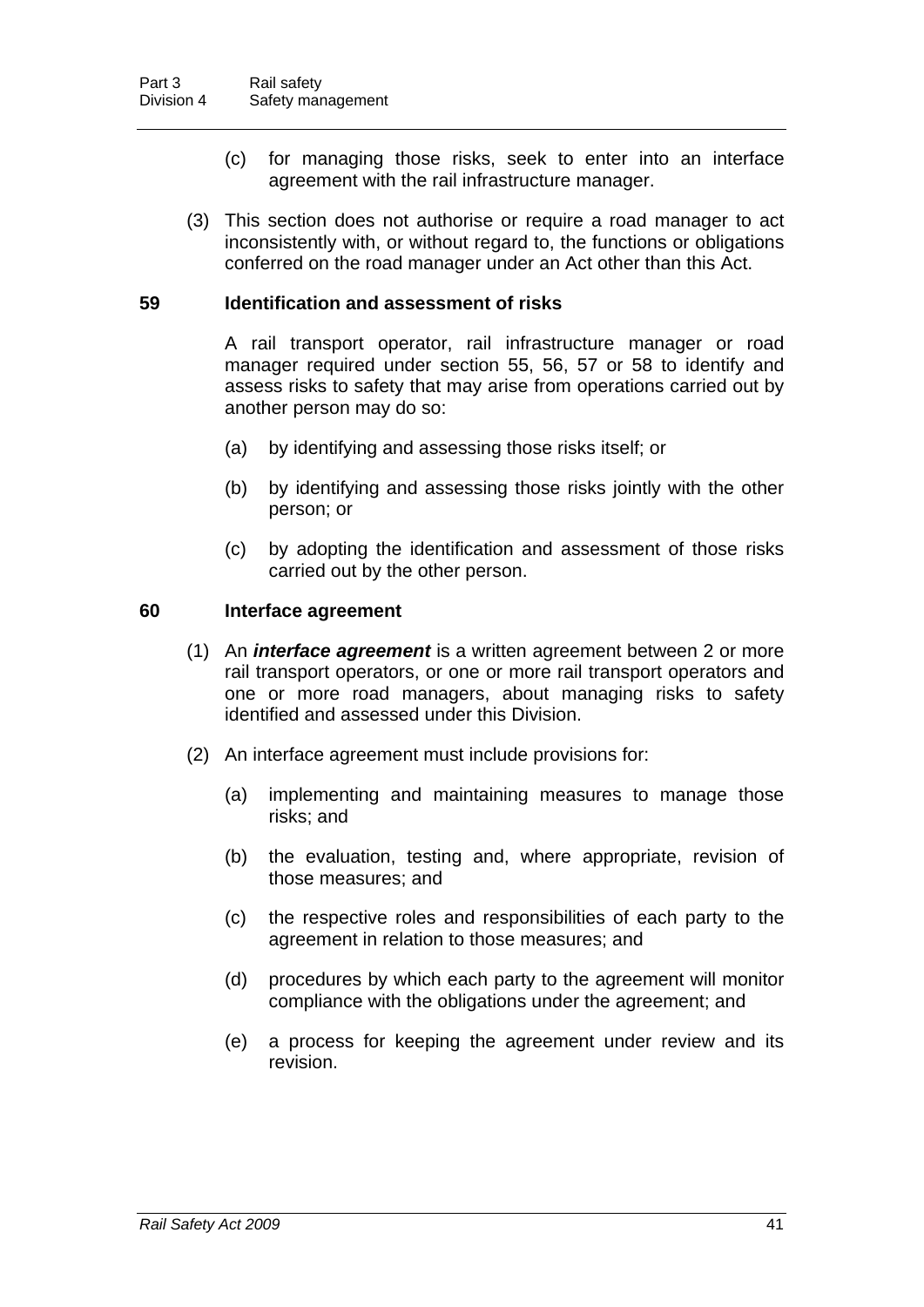- (3) An interface agreement may:
	- (a) include measures to manage any number of risks to safety that may arise:
		- (i) because of, or partly because of, any railway operations; or
		- (ii) from any railway operations because of, or partly because of, the existence or use of any road; and
	- (b) may make provision for or in relation to any matter by applying, adopting or incorporating any matter contained in any document; and
	- (c) may consist of 2 or more documents.

#### <span id="page-50-0"></span>**61 Director may give directions**

- (1) This section applies if the Director is satisfied:
	- (a) a rail transport operator or road manager has made a reasonable attempt to enter into an interface agreement with another person as required under this Division; and
	- (b) the other person is unreasonably refusing to enter into, or is otherwise unreasonably delaying the negotiation of, an interface agreement with the operator or manager.
- (2) The Director may give a notice to the rail transport operator or road manager and the other person that:
	- (a) sets out the Director's functions under this section, including the power to issue a direction under subsection (4) at any time after a specified date; and
	- (b) includes a copy of this section; and
	- (c) may contain suggested terms for inclusion in an interface agreement.
- (3) If the Director gives a notice under subsection (2), the Director may, in writing, request any person given the notice to provide any information the Director reasonably requires for making a direction under subsection (4).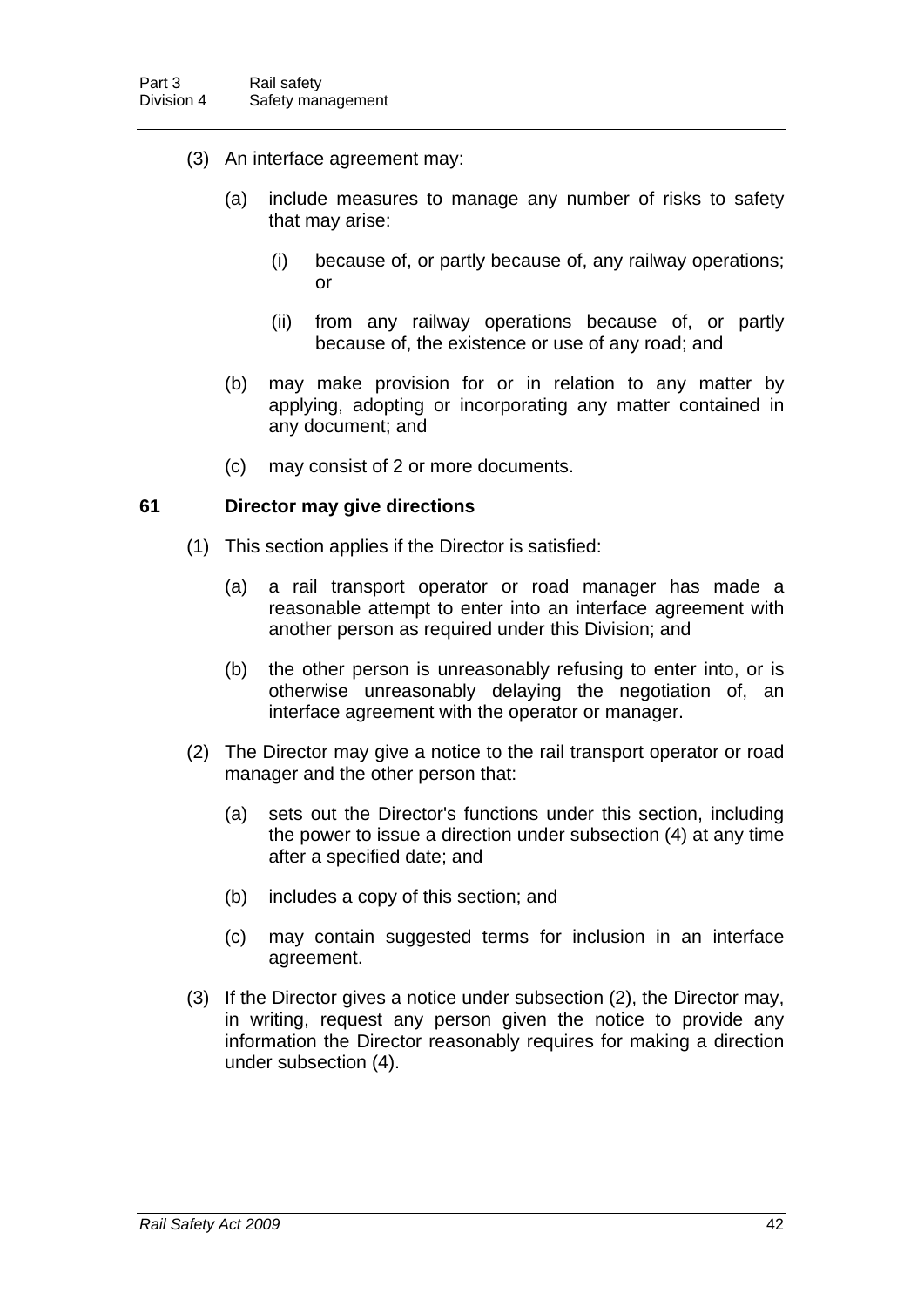- (4) If a notice is given under subsection (2) and an interface agreement has not been entered into by or on the date specified in the notice, the Director:
	- (a) may determine the arrangements that are to apply in relation to the management of risks to safety mentioned in section [55](#page-47-0), [56,](#page-47-1) [57](#page-47-2) or [58](#page-48-0), as the case requires; and
	- (b) may direct any person to whom the notice is given to give effect to the arrangements; and
	- (c) if a direction is made must specify by when the direction must be complied with.
- (5) A direction under subsection (4):
	- (a) must be in writing; and
	- (b) must set out any arrangements determined by the Director under that subsection.
- (6) A person given a direction under subsection (4) must comply with the direction.

Maximum penalty: 100 penalty units.

- (7) An offence against subsection (6) is an offence of strict liability.
- (8) It is a defence to a prosecution for an offence against subsection (6) if the defendant establishes a reasonable excuse.

#### **62 Register of interface agreements**

- (1) A rail transport operator must maintain a register of the following that are applicable to its railway operations:
	- (a) interface agreements to which it is a party;
	- (b) arrangements determined by the Director under section [61](#page-50-0).

Maximum penalty: 20 penalty units.

- (2) An offence against subsection (1) is an offence of strict liability.
- (3) A road manager must maintain a register of the following that are applicable to any road in relation to which it is the road manager:
	- (a) interface agreements to which it is a party;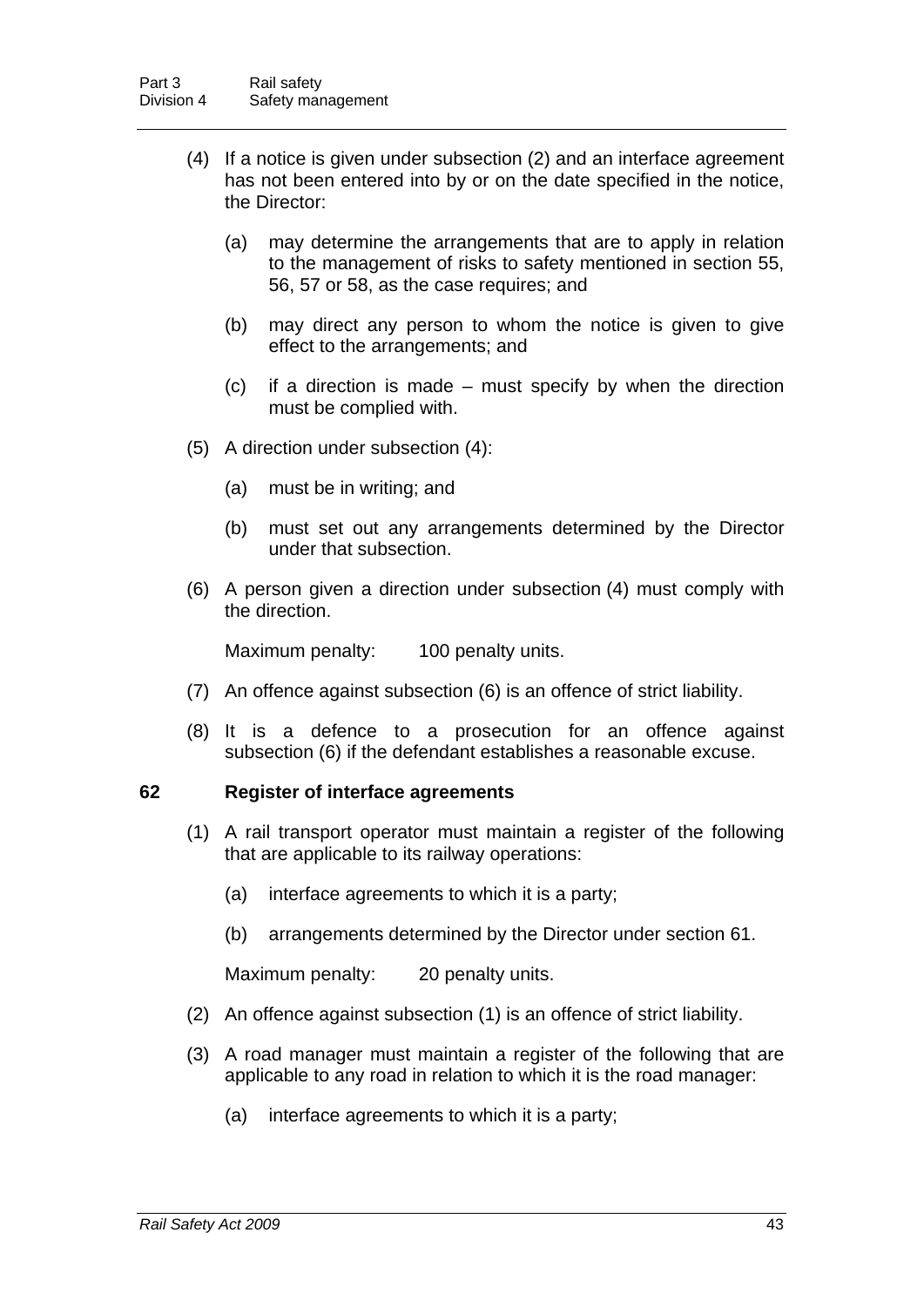(b) arrangements determined by the Director under section [61](#page-50-0).

Maximum penalty: 20 penalty units.

(4) An offence against subsection (3) is an offence of strict liability.

#### <span id="page-52-0"></span>**63 Security management plan**

- (1) A security management plan must:
	- (a) incorporate measures to protect people from theft, assault, sabotage, terrorism and other criminal acts of other parties and from other harm; and
	- (b) comply with any prescribed requirements.
- (2) A rail transport operator commits an offence if:
	- (a) an incident of a kind mentioned in subsection (1)(a) occurs; and
	- (b) response measures are included in the operator's security management plan for the incident; and
	- (c) the operator engages in conduct that results in a response measure not being implemented without delay.

Fault elements:

The operator:

- (a) knows the incident has occurred; and
- (b) intentionally engages in the conduct; and
- (c) is reckless as to whether the conduct would result in a response measure not being implemented without delay.

Maximum penalty: 400 penalty units.

 (3) It is a defence to a prosecution for an offence against subsection (2) if the defendant establishes the defendant implemented other measures that were appropriate in the circumstances in response to the incident.

#### <span id="page-52-1"></span>**64 Emergency management plan**

- (1) An emergency management plan must:
	- (a) address and include any prescribed matters; and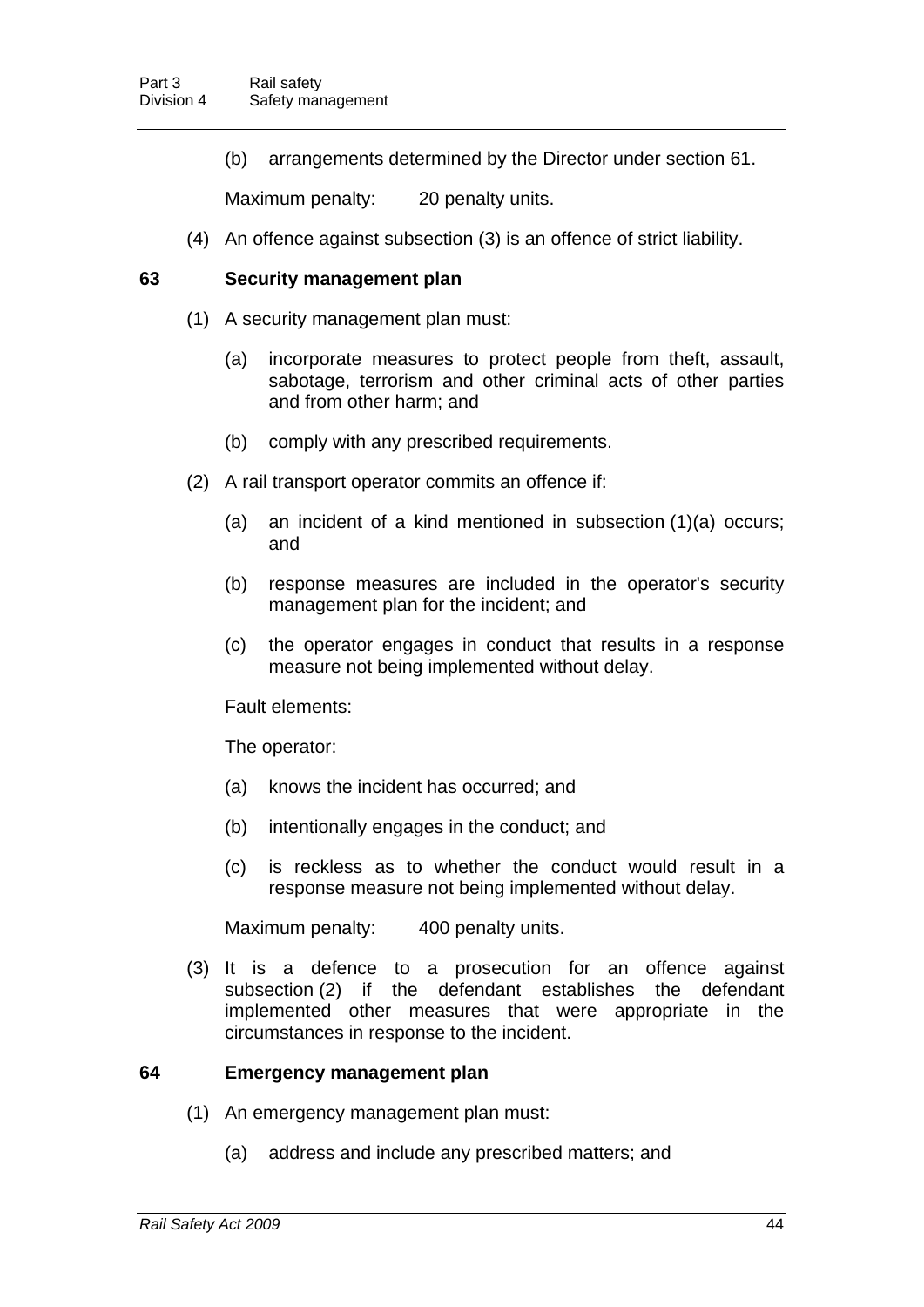- (b) be prepared:
	- (i) in conjunction with the emergency services; and
	- (ii) in accordance with the Regulations; and
- (c) be kept and maintained in accordance with the Regulations; and
- (d) be provided to the emergency services; and
- (e) be tested as prescribed.
- (2) A rail transport operator commits an offence if:
	- (a) an emergency occurs; and
	- (b) response measures are included in the operator's emergency management plan for the emergency; and
	- (c) the operator engages in conduct that results in a response measure not being implemented in accordance with the plan.

Fault elements:

The operator:

- (a) knows the emergency has occurred; and
- (b) intentionally engages in the conduct; and
- (c) is reckless as to whether the conduct would result in a response measure not being implemented.

Maximum penalty: 400 penalty units or imprisonment for 2 years.

- (3) Strict liability applies to the circumstance mentioned in subsection (2)(b).
- (4) It is a defence to a prosecution for an offence against subsection (2) if the defendant establishes the defendant implemented other measures that were appropriate in the circumstances in response to the emergency.
- (5) In this section:

*emergency services* means any or all of the following:

(a) the Police Force of the Northern Territory;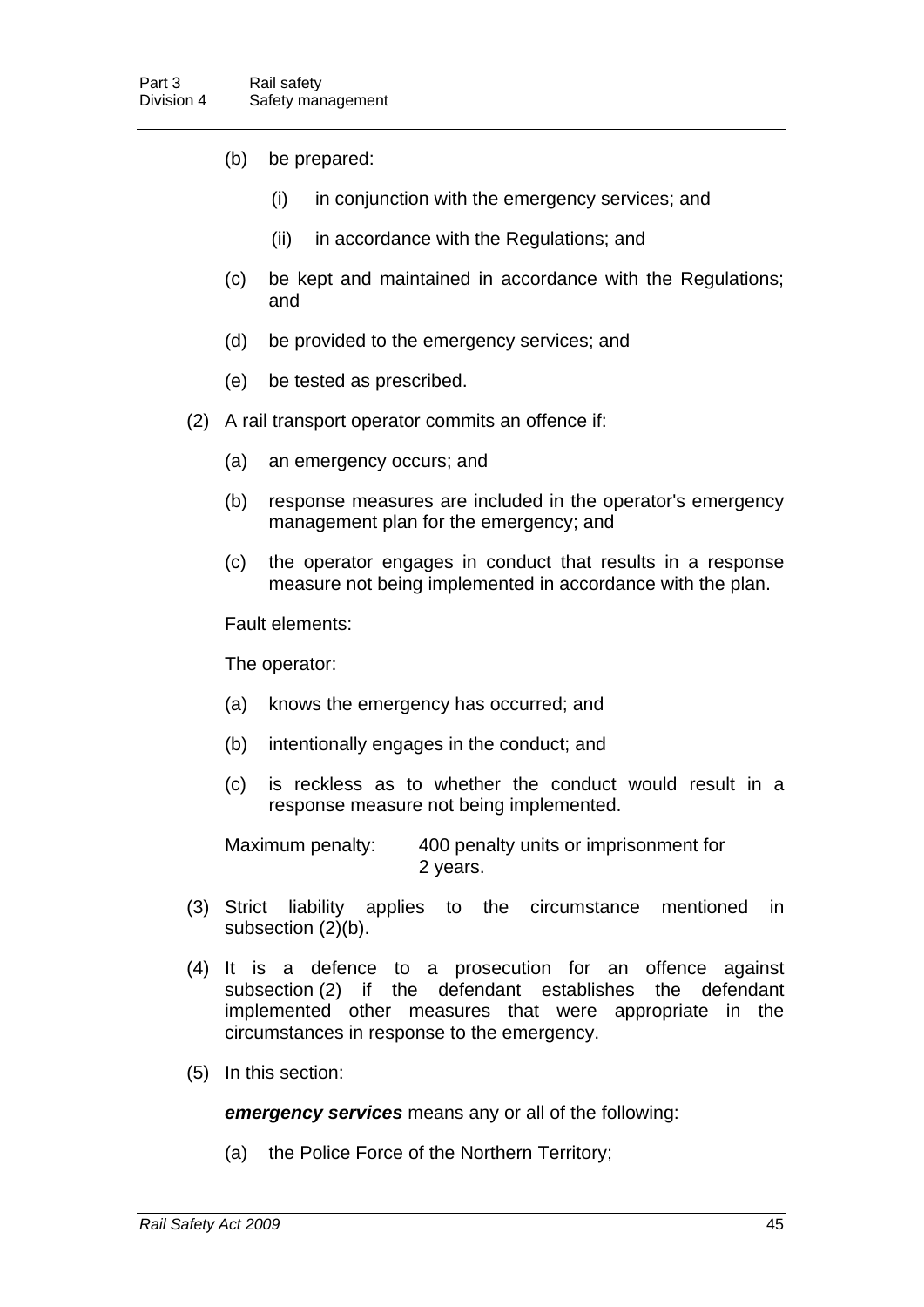- (b) the Northern Territory Fire and Rescue Service;
- (c) the Northern Territory Emergency Service;
- (d) a prescribed body or organisation.

## **65 Competence to carry out rail safety work**

- (1) A rail transport operator commits an offence if:
	- (a) the operator requires a rail safety worker to carry out rail safety work; and
	- (b) the worker is not competent to carry out the work safely.

Fault elements:

The operator:

- (a) intentionally requires the worker to carry out the work; and
- (b) is reckless as to whether the worker is competent to carry out the work safely.

Maximum penalty: 200 penalty units.

- (2) For subsection (1), the competence of a rail safety worker to carry out rail safety work must be assessed:
	- (a) by reference to any prescribed qualification or units of competence applicable to the rail safety work to be carried out; or
	- (b) by reference to the knowledge and skills of the rail safety worker that would enable the worker to carry out the rail safety work safely.
- (3) A certificate purporting to have been issued to a rail safety worker certifying that the worker has specified qualifications or units of competence recognised under subsection (2)(a) is evidence that the worker has the specified qualifications or units of competence.
- (4) This section does not prevent a rail transport operator from requiring a rail safety worker to undertake further training before carrying out rail safety work.
- (5) A rail transport operator must maintain prescribed records of the competence of rail safety workers who carry out rail safety work on or in relation to the operator's rail infrastructure or rolling stock.

Maximum penalty: 20 penalty units.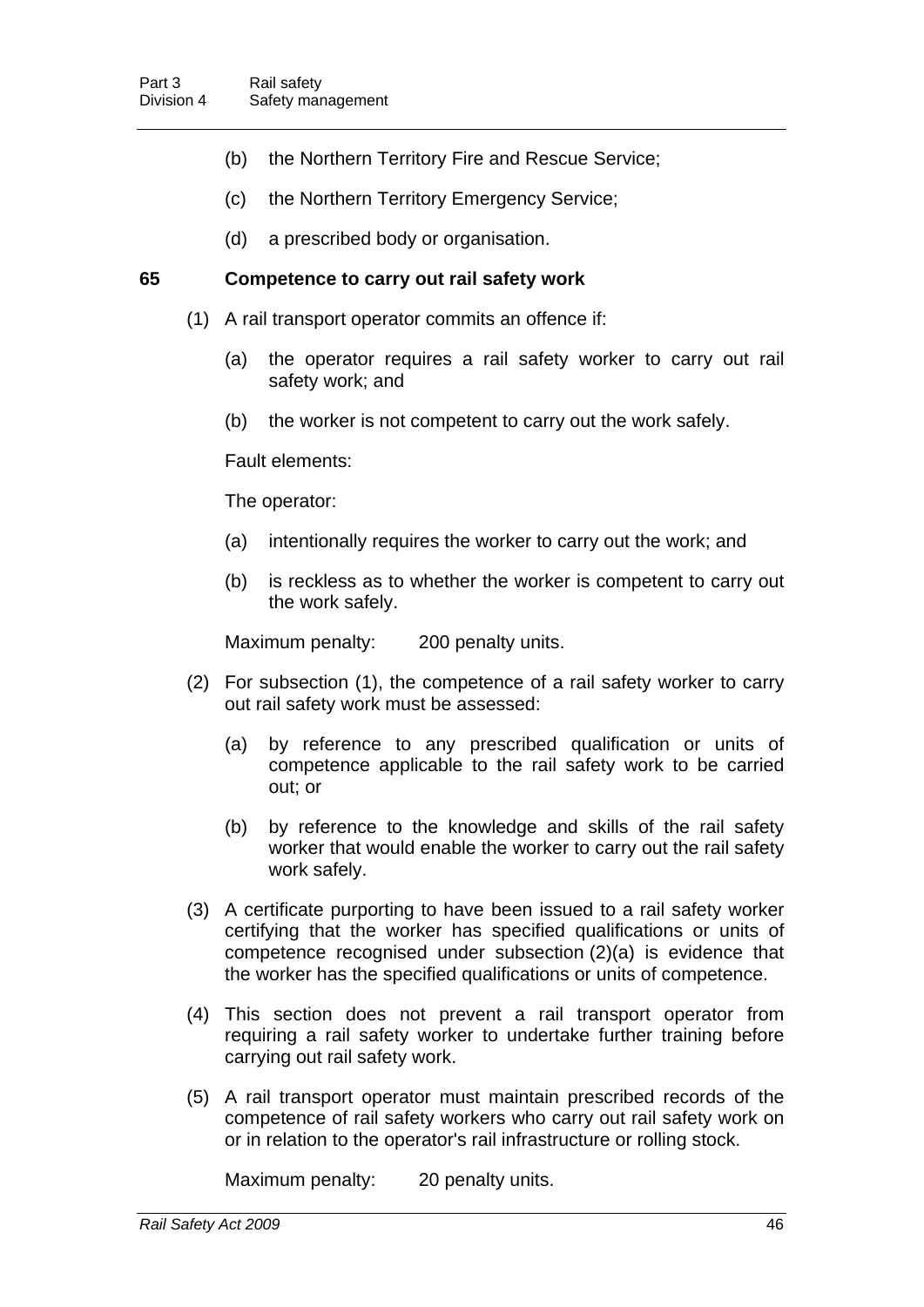(6) An offence against subsection (5) is an offence of strict liability.

## **66 Identification for rail safety workers**

 (1) A rail transport operator must ensure each rail safety worker who is to carry out rail safety work in relation to the operator's railway operations is issued with identification sufficient to enable a rail safety officer to check the type of competence and training of the worker for the work.

Maximum penalty: 20 penalty units.

 (2) A rail safety worker who is carrying out railway safety work must, when requested by a rail safety officer to do so, produce the identification to the officer.

Maximum penalty: 20 penalty units.

- (3) An offence against subsection (1) or (2) is an offence of strict liability.
- (4) It is a defence to a prosecution for an offence against subsection (1) or (2) if the defendant establishes a reasonable excuse.

# **67 Duty of rail safety worker**

 (1) A rail safety worker who engages in conduct in carrying out rail safety work must ensure the conduct does not place the safety of the worker or someone else at risk.

Fault elements:

The worker:

- (a) intentionally engages in the conduct; and
- (b) is reckless as to whether the conduct would result in placing the safety of the worker or someone else at risk.

Maximum penalty: 400 penalty units or imprisonment for 2 years.

*Note for subsection (1)* 

*See section [12](#page-19-0) for an explanation of what is required in ensuring safety.*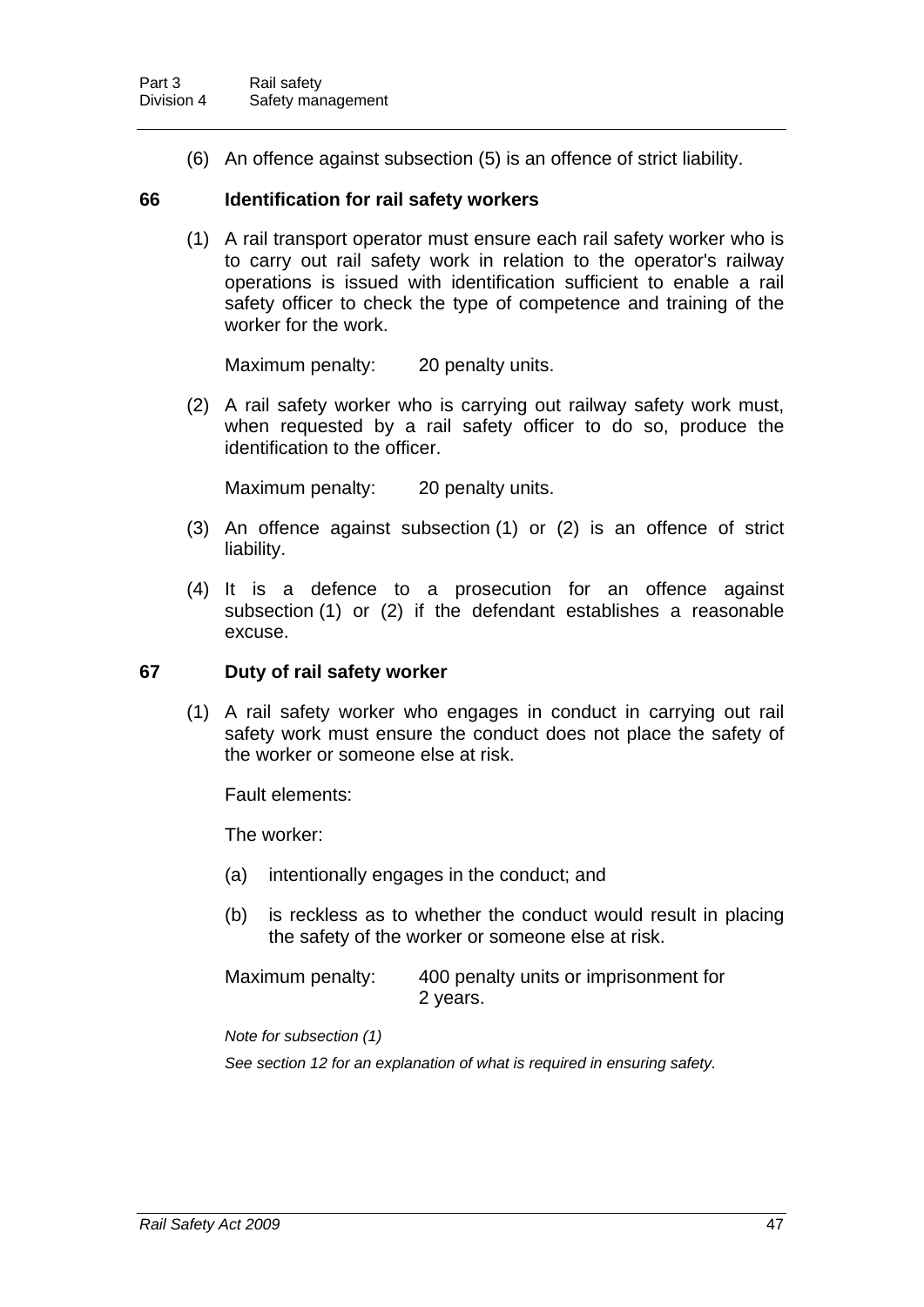(2) A rail safety worker must, when carrying out rail safety work, cooperate with the rail transport operator with respect to any action taken by the operator to comply with a requirement imposed under this Act.

Maximum penalty: 100 penalty units.

- (3) An offence against subsection (2) is an offence of strict liability.
- (4) It is a defence to a prosecution for an offence against subsection (2) if the defendant establishes a reasonable excuse.
- (5) A rail safety worker must not, when carrying out rail safety work, interfere with or misuse anything provided to the worker by the rail transport operator in the interests of safety or under this Act.

Fault elements:

The worker:

- (a) intentionally interferes with or misuses the thing; and
- (b) knows the thing is provided in the interest of safety or under this Act.

Maximum penalty: 100 penalty units.

# <span id="page-56-0"></span>**68 Alcohol or prohibited drug**

 (1) A rail safety worker must not carry out rail safety work while a concentration of alcohol equal to or greater than the prescribed level, or a prohibited drug, is present in the worker's body.

Maximum penalty: 50 penalty units or imprisonment for 6 months.

- (2) An offence against subsection (1) is an offence of strict liability.
- (3) It is a defence to a prosecution for an offence against subsection (1) if analysis, in the prescribed manner, of a sample taken from the rail safety worker in the prescribed manner:
	- (a) does not indicate the presence of any drug prescribed under subsection (5)(a); or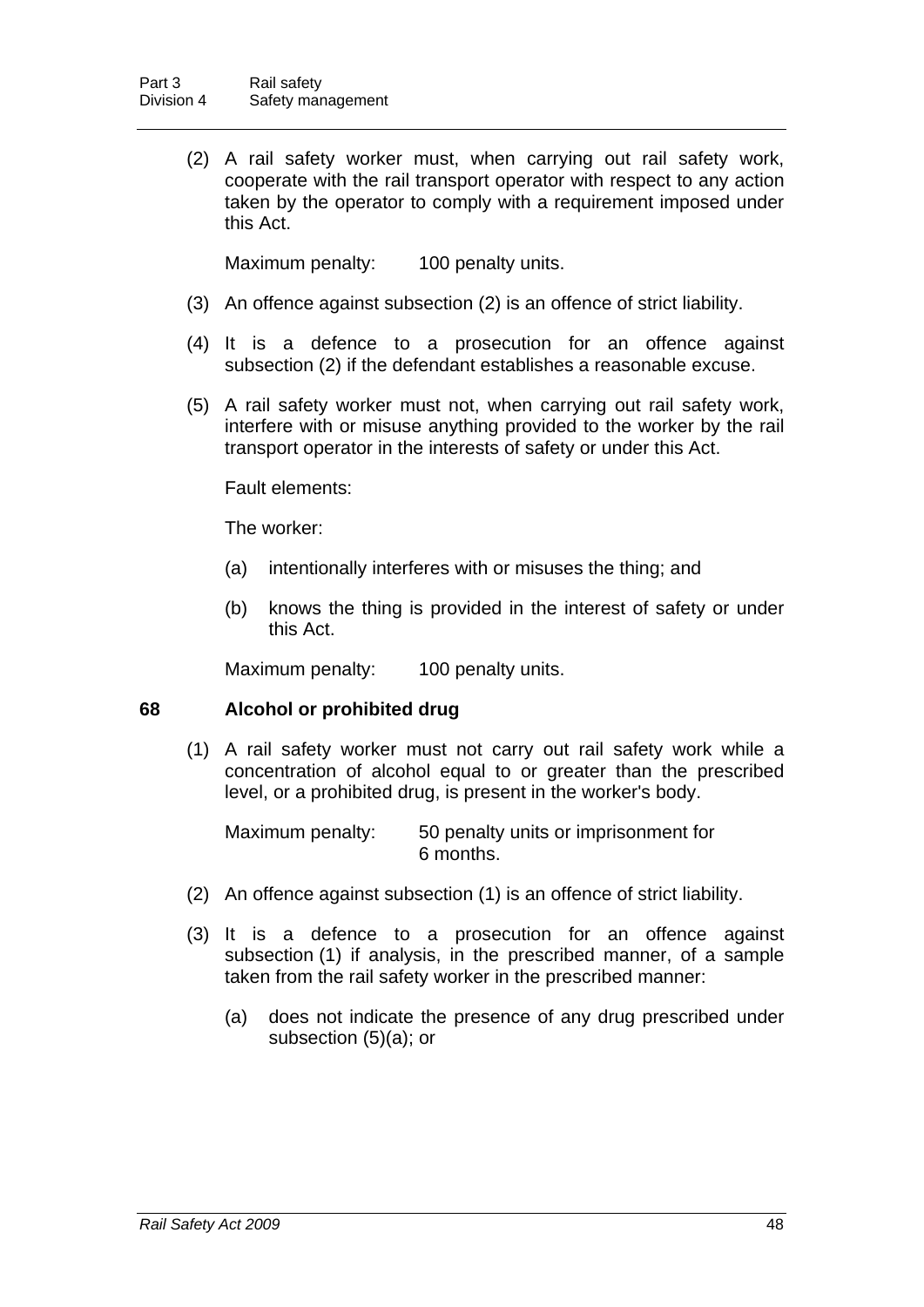- (b) does indicate the presence of a drug prescribed under subsection (5)(b) but the defendant satisfies the court that for that drug, he or she:
	- (i) was, at the time of the alleged offence, under treatment by a medical practitioner and had taken the drug as part of that treatment; and
	- (ii) had taken the drug in accordance with the directions of the medical practitioner.
- (4) For subsection (1), alcohol at a certain concentration, or a prohibited drug, is taken to be present in a person's body if the presence is evidenced by:
	- (a) for alcohol the prescribed concentration (or greater) in a sample of the person's breath or blood; or
	- (b) for a drug detection of the substance in a sample of the person's body fluids or tissues.
- (5) For subsection (1), a *prohibited drug* is a drug prescribed as either of the following:
	- (a) a drug that is strictly prohibited for subsection (1);
	- (b) a drug that is prohibited for subsection (1) but in relation to which the defence under subsection (3)(b) applies.

# **69 Impairment**

 (1) A rail safety worker must not carry out rail safety work while under the influence of alcohol, a prohibited drug or another substance to the extent the worker is incapable of effectively discharging a function of a rail safety worker.

Maximum penalty: 50 penalty units or imprisonment for 6 months.

- (2) An offence against subsection (1) is an offence of strict liability.
- (3) Without limiting subsection (1), a person is incapable of effectively discharging a function of a rail safety worker if, due to the influence of alcohol, a prohibited drug or another substance, the use of any mental or physical faculty of the person is lost or the faculty is appreciably impaired.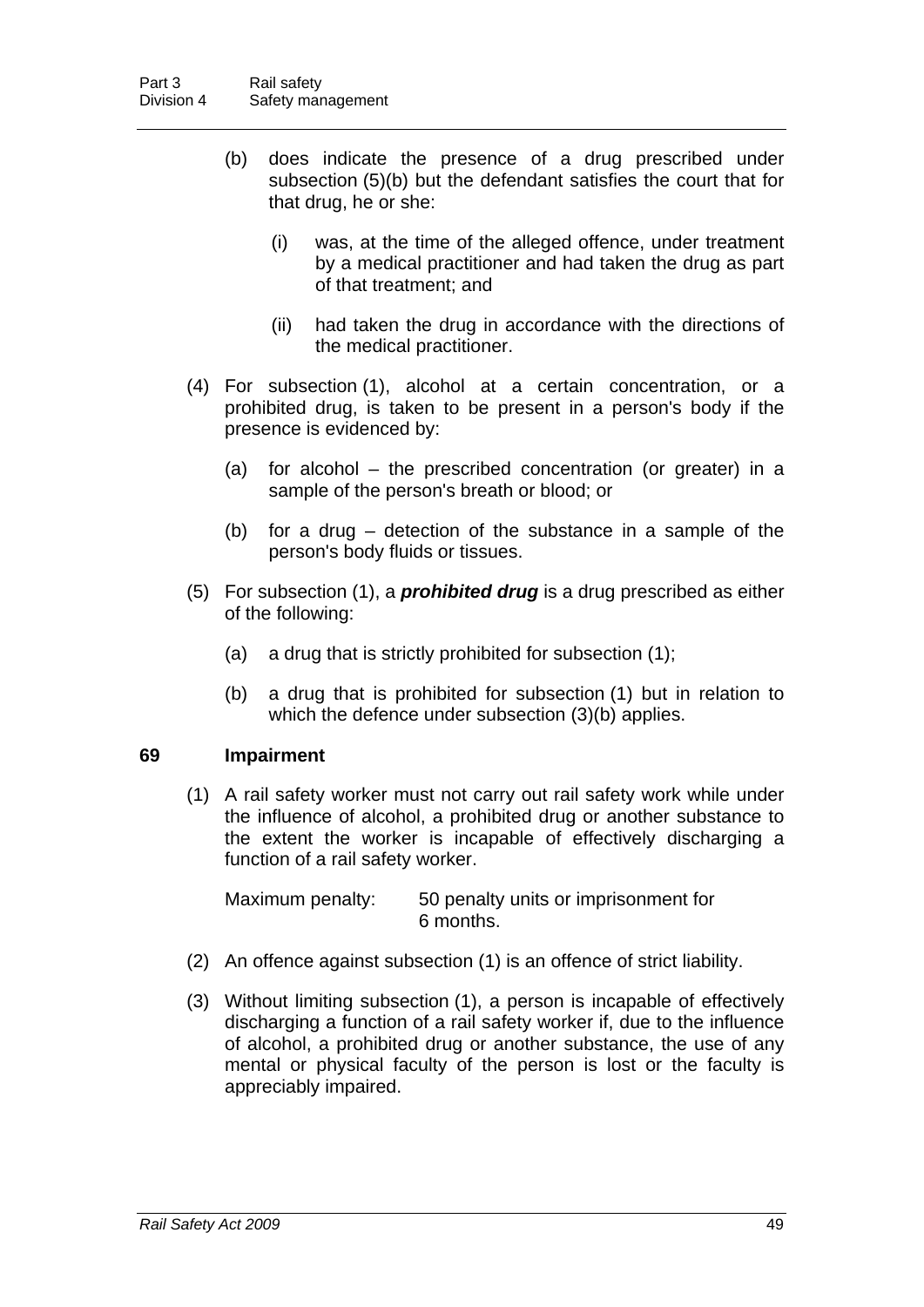# <span id="page-58-0"></span>**70 Testing for presence of alcohol or drugs**

The Director may arrange with any of the following for the testing of any person on duty for carrying out rail safety work for the presence of alcohol or any drug prohibited by regulation in the person's body:

- (a) a rail transport operator:
- (b) a person undertaking railway operations on or in relation to a rail transport operator's rail infrastructure or rolling stock.

#### *Note for section [70](#page-58-0)*

*See section [68](#page-56-0)(4) for when alcohol at a certain concentration, or a prohibited drug, is taken to be present in a person's body.* 

## **71 Contractors to comply with safety management system**

A contractor commits an offence if:

- (a) the contractor engages in conduct in undertaking railway operations of a rail transport operator; and
- (b) the conduct results in a contravention of the operator's safety management system to the extent the system applies to the operations undertaken by the contractor.

Fault elements:

The contractor:

- (a) intentionally engages in the conduct; and
- (b) is reckless as to whether the conduct would result in a contravention of the system to the extent the system applies to the operations.

Maximum penalty: 400 penalty units.

# **Division 5 Information about rail safety**

#### **72 Rail transport operators to provide information**

- (1) The Director may, by notice to a rail transport operator, require the operator to provide to the Director on or before a specified date and in a manner and form approved by the Director, any or all of the following:
	- (a) information concerning measures taken by the rail transport operator to promote rail safety;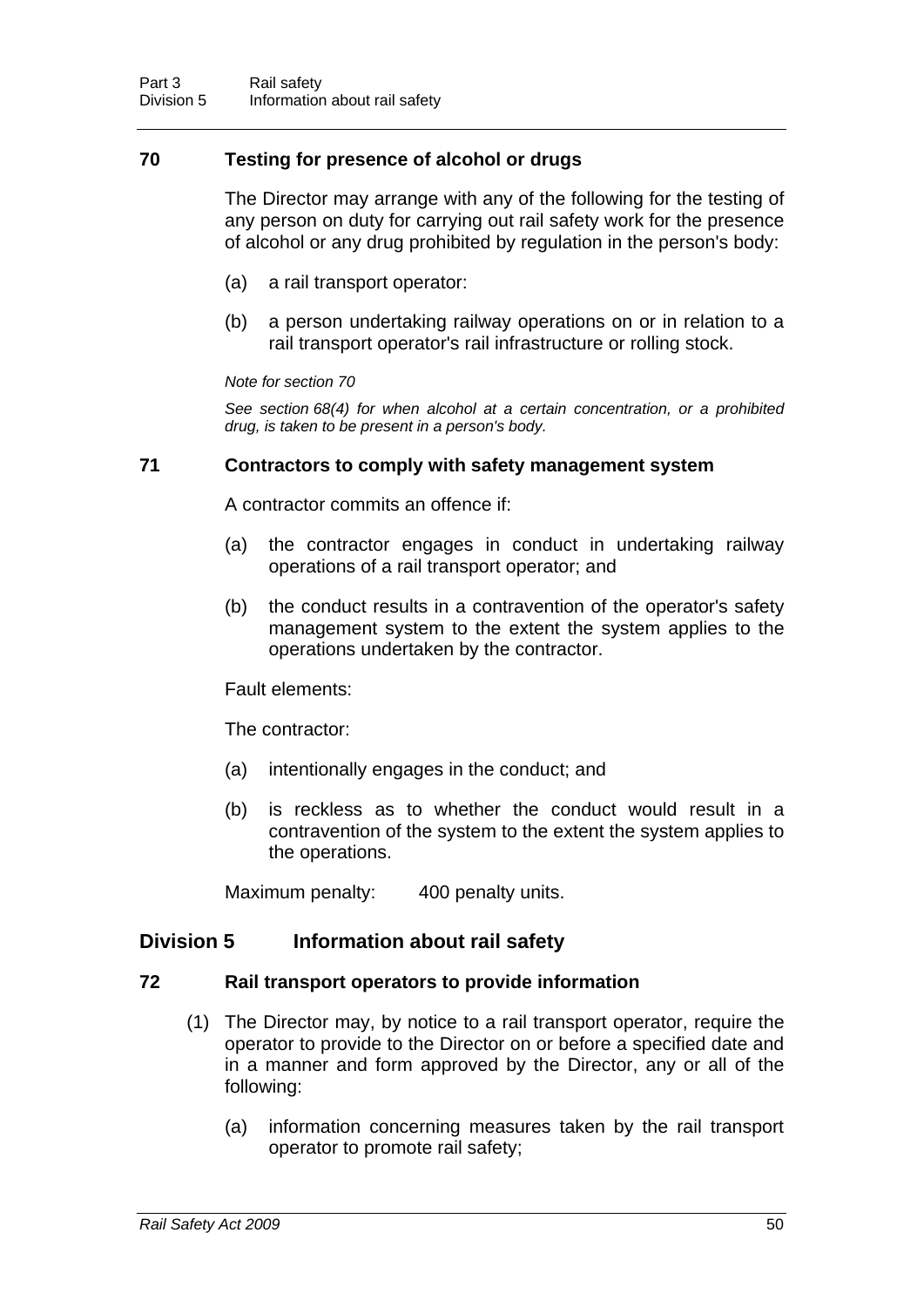- (b) information concerning matters, including matters relating to the operator's financial capacity or insurance arrangements, relating to rail safety or the accreditation of the operator as the Director reasonably requires:
- (c) other prescribed information.
- (2) The notice must state it is an offence to fail to comply with it.
- (3) The rail transport operator must comply with the notice.

Maximum penalty: 100 penalty units.

- (4) An offence against subsection (3) is an offence of strict liability.
- (5) It is a defence to a prosecution for an offence against subsection (3) if the defendant establishes a reasonable excuse.

# **Division 6 Investigating and reporting by rail transport operators**

## **73 Report of notifiable occurrences**

- (1) A rail transport operator commits an offence if:
	- (a) a notifiable occurrence happens on or in relation to the operator's railway premises or railway operations; and
	- (b) the operator does not, within the prescribed time and in the prescribed manner, report the occurrence to the Director or, if the Director specifies another authority, the other authority.

Fault element: The operator knows the occurrence happened.

Maximum penalty: 200 penalty units.

- (2) Strict liability applies to the circumstance mentioned in subsection (1)(b).
- (3) A rail transport operator commits an offence if:
	- (a) another type of notifiable occurrence happens on or in relation to the operator's railway premises or railway operations; and
	- (b) the occurrence endangers or could endanger the safe operation of any railway operations; and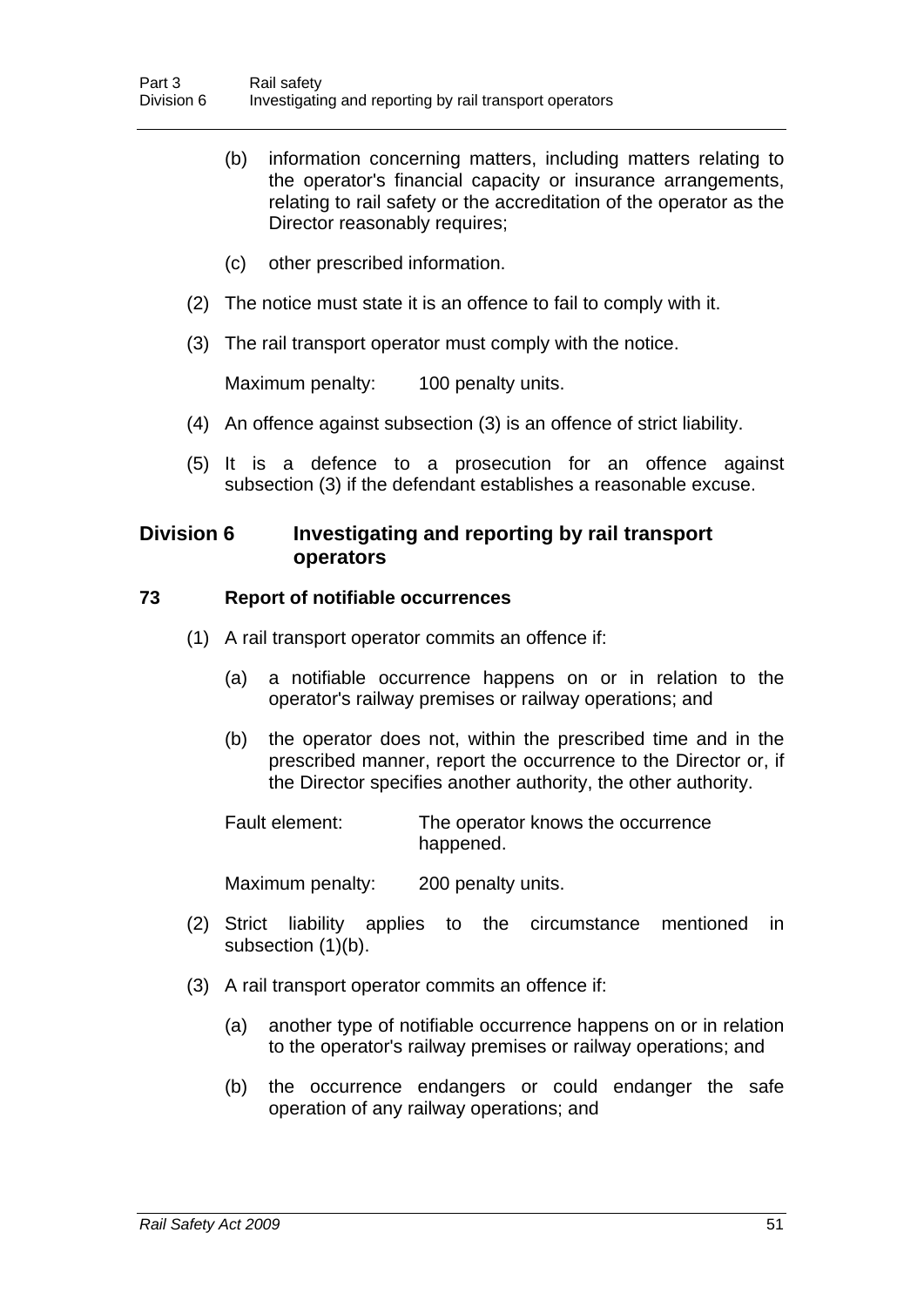- (c) the occurrence is of a type that the Director has, by notice to the operator, required the operator to report to the Director or another authority specified by the Director; and
- (d) the operator does not report the occurrence as mentioned in paragraph (c) within the prescribed time and in the prescribed manner.

Fault elements:

The operator:

- (a) knows the occurrence happened; and
- (b) is reckless as to whether the occurrence would endanger the safe operation of any railway operations.

Maximum penalty: 200 penalty units.

- (4) Strict liability applies to the circumstances mentioned in subsection (3)(c) and (d).
- (5) Two or more rail transport operators may make a joint report with respect to a notifiable occurrence affecting them.
- (6) The Director may require information in a report under this section to be verified by statutory declaration.

#### <span id="page-60-0"></span>**74 Investigation of notifiable occurrences**

- (1) The Director may, by notice to a rail transport operator, require the operator to investigate notifiable occurrences, or any other occurrences that have endangered or may endanger the safe operation of the operator's railway operations.
- (2) The level of investigation must be determined by the severity and potential consequences of the notifiable occurrence as well as by other similar occurrences, and its focus should be to determine the cause and contributing factors rather than to apportion blame.
- (3) The rail transport operator must ensure the investigation is conducted in a manner approved, and within the period specified by, the Director.

Maximum penalty: 100 penalty units.

- (4) An offence against subsection (3) is an offence of strict liability.
- (5) It is a defence to a prosecution for an offence against subsection (3) if the defendant establishes a reasonable excuse.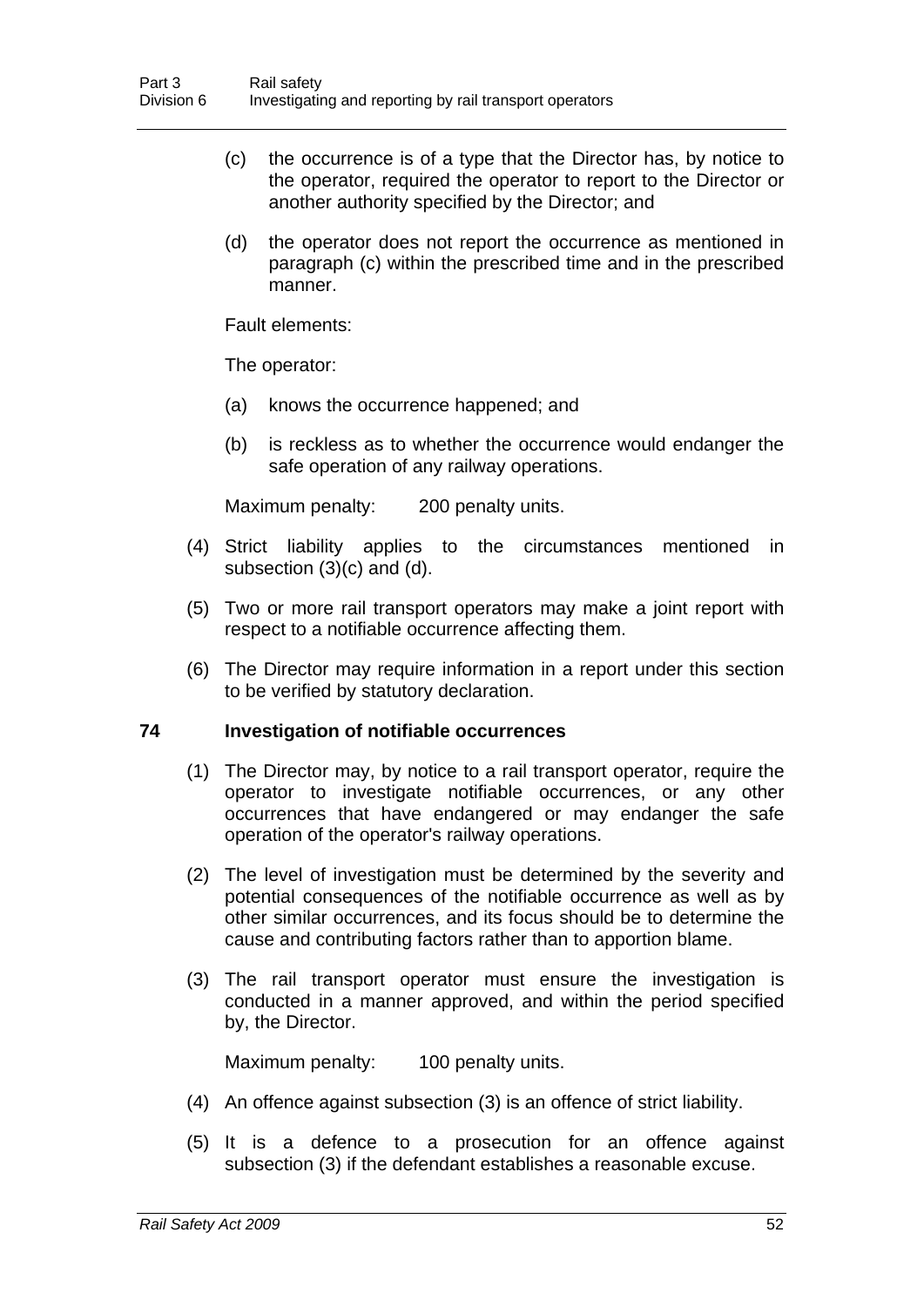(6) A rail transport operator who has carried out an investigation under this section must report in writing to the Director on the investigation within the period specified by the Director.

Maximum penalty: 100 penalty units.

- (7) An offence against subsection (6) is an offence of strict liability.
- (8) It is a defence to a prosecution for an offence against subsection (6) if the defendant establishes a reasonable excuse.
- (9) The contents of a part of a report under this section are not admissible in evidence against an individual in proceedings for an offence or for the imposition of a penalty to the extent the part of the report discloses information provided by the individual for the relevant investigation.

# **75 Director may release information from report**

- (1) The Director may release information from a report under section [74\(](#page-60-0)6) as the Director considers appropriate, including by doing either of the following:
	- (a) providing a copy of the report, or part of the report, to any persons as the Director considers appropriate;
	- (b) publishing the report, or part of the report, in any other manner as the Director considers appropriate.
- (2) The Director may also take steps the Director considers appropriate to prevent the disclosure of specific information from the report, as the Director considers appropriate.
- (3) The Director must, in releasing information (or preventing the disclosure of information) under this section, be satisfied that his or her actions are:
	- (a) in the public interest, including on account of issues of public safety; or
	- (b) justifiable on some other reasonable ground.
- (4) No action lies against the Director in relation to the provision or publication of the report or part of the report.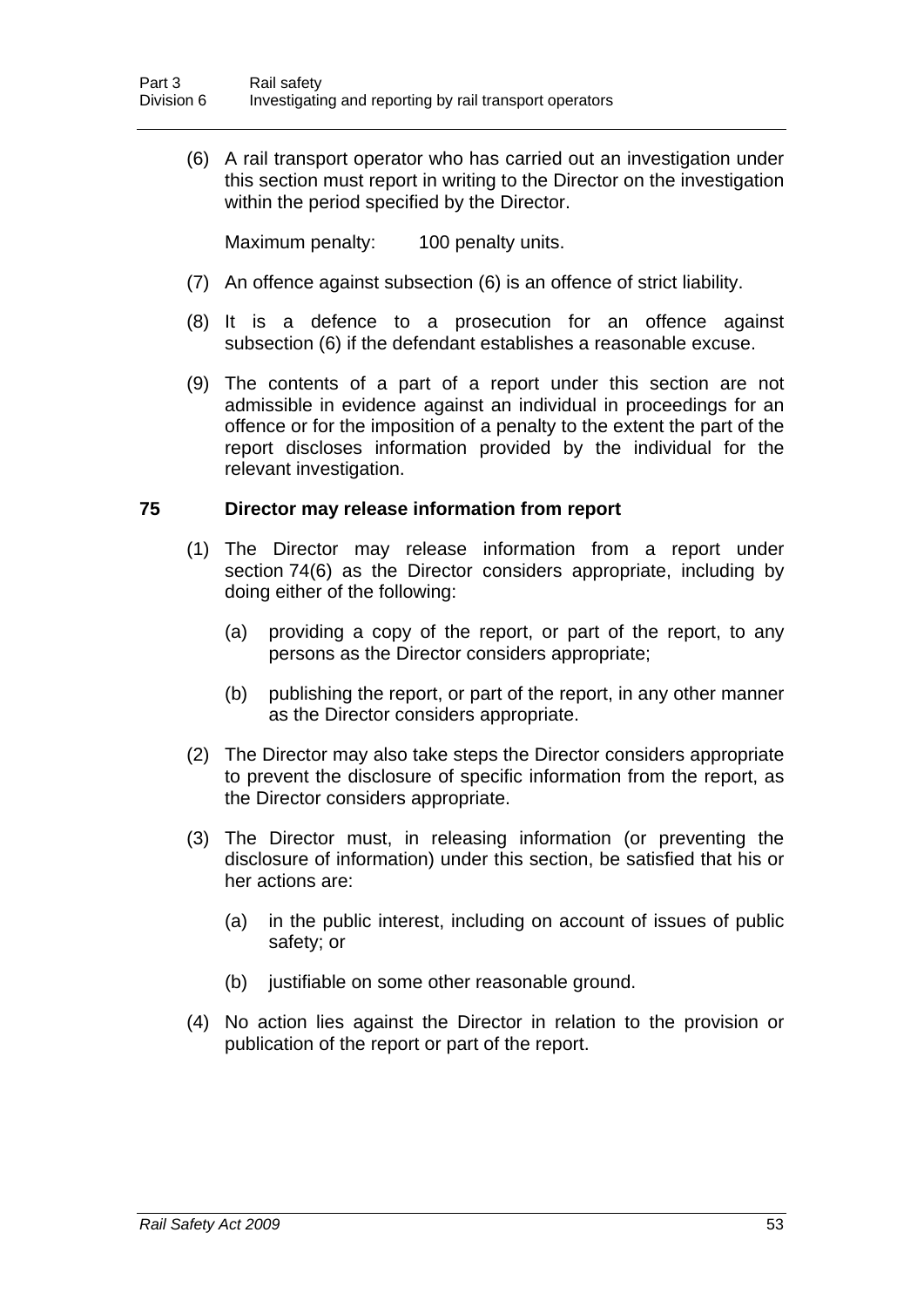# **Division 7 Audit by Director**

# **76 Audit of railway operations by Director**

- (1) The Director may:
	- (a) audit the railway operations of a rail transport operator; and
	- (b) prepare and implement a program (an *audit program*) for each year for auditing the railway operations of rail transport operators; and
	- (c) for the purposes of an audit, inspect the railway operations of a rail transport operator whether or not under an audit program.
- (2) Without limiting subsection (1)(b), an audit program may focus on one or more of the following:
	- (a) particular rail transport operators;
	- (b) particular criteria relating to rail transport operators;
	- (c) particular aspects of rail safety;
	- (d) particular aspects of railway operations*.*
- (3) The Director must give not less than 24 hours notice to a rail transport operator before inspecting the operator's railway operations under this section.
- (4) The Regulations may establish procedures for the conduct of audits under this section, including procedures to ensure the confidentiality of records.
- (5) In this section:

*rail transport operator* includes a contractor.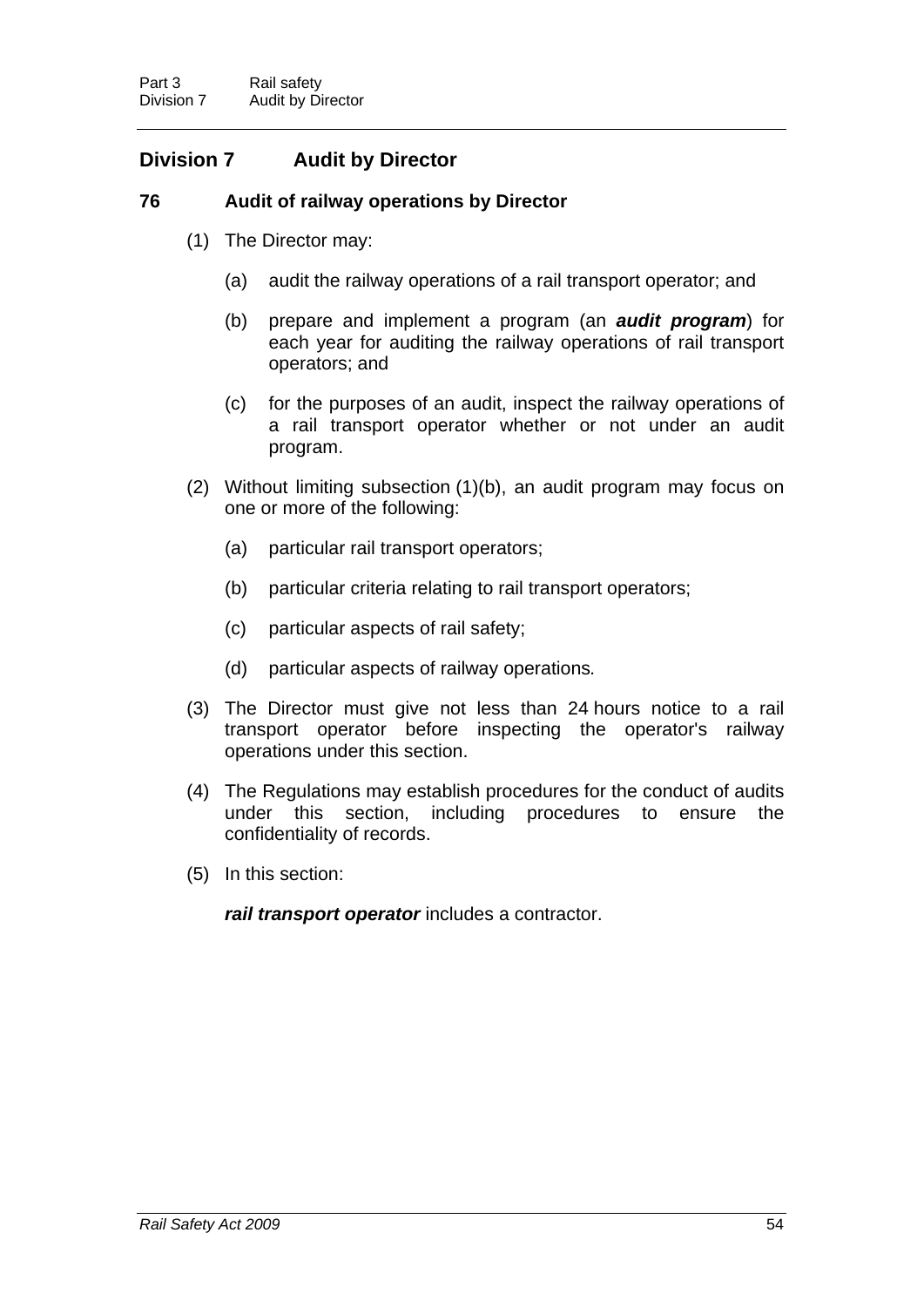# **Part 4 Enforcement**

# **Division 1 Entry to places by rail safety officers**

## <span id="page-63-0"></span>**77 Power to enter places**

- (1) For compliance and investigative purposes, a rail safety officer may enter a place if:
	- (a) the place is a public place and the entry is made when the place is open to the public; or
	- (b) the occupier of the place consents to the entry; or
	- (c) the entry to the place is authorised by a warrant issued under section [86;](#page-68-0) or
	- (d) the place is railway premises and the entry is made when the place is:
		- (i) open for carrying on activities by reason of which the place is railway premises; or
		- (ii) otherwise open for entry; or
		- (iii) not open as mentioned in subparagraph (i) or (ii) but the entry is urgently required, at a time during which railway operations are being carried out or are usually carried out at the place, to investigate the circumstances of a notifiable occurrence.
- (2) A rail safety officer may also enter railway premises at any time if the officer is responding to a situation the officer reasonably believes to be an emergency.
- (3) A rail safety officer who enters railway premises under subsection (1)(d) must not unnecessarily impede any activities being conducted at the premises.
- (4) In this section:

*compliance and investigative purposes* includes purposes related to ascertaining any or all of the following:

- (a) whether this Act has been or is being complied with, including whether an offence has been committed against this Act;
- (b) whether the terms of, or a condition or restriction of, an accreditation has been or is being complied with;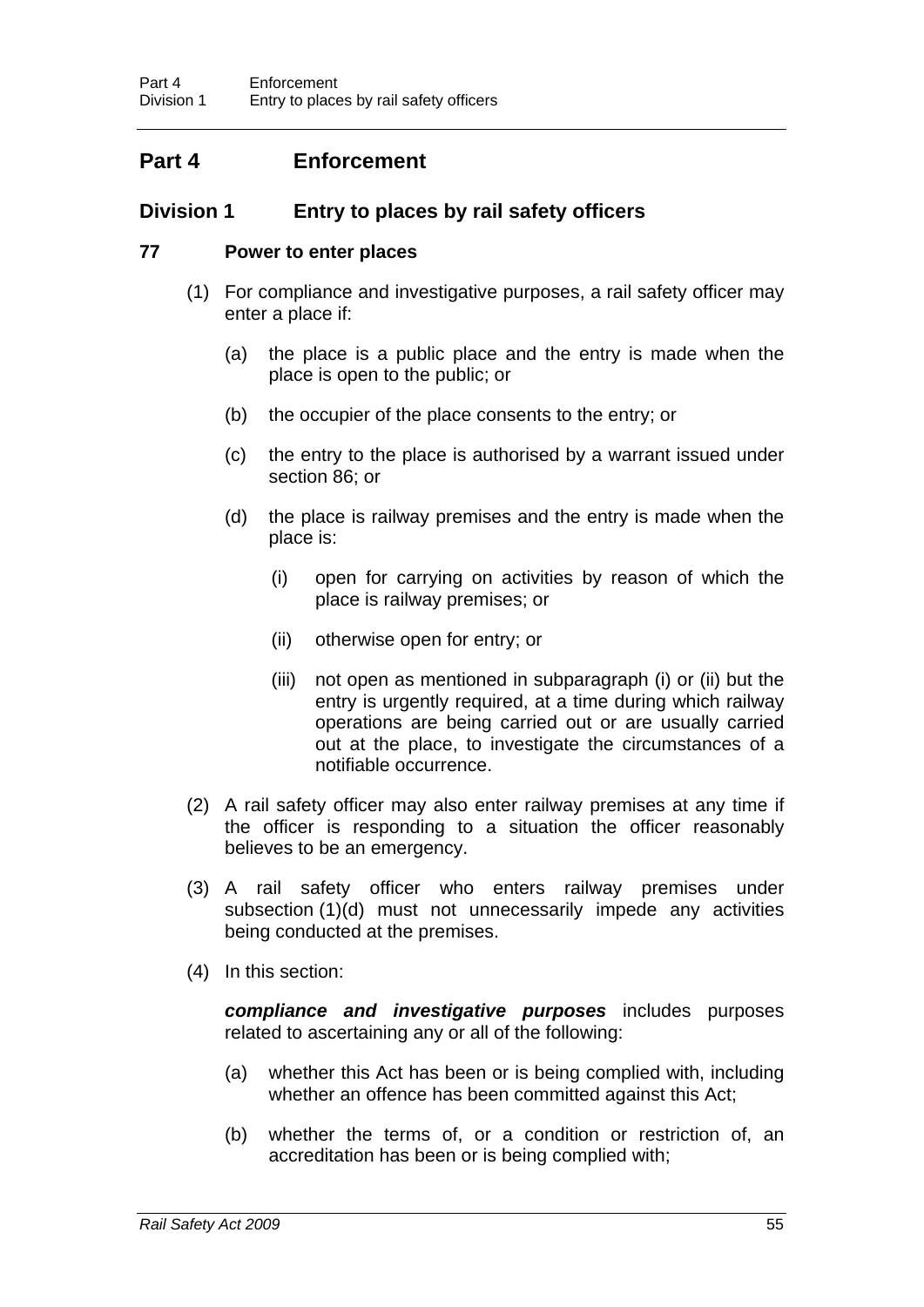(c) whether a condition of an exemption has been or is being complied with.

# **78 Limitation on entry powers – places used for residential purposes**

The powers of a rail safety officer under this Part in relation to entering a place are not exercisable in respect of any place that is used only for residential purposes except:

- (a) with the consent of the occupier of the place; or
- (b) as authorised by a warrant issued under section [86.](#page-68-0)

# **79 Notice of entry**

Before a rail safety officer enters railway premises (which are not a public place) under section [77,](#page-63-0) the officer must give the occupier of the premises reasonable notice of the intention to enter unless:

- (a) giving the notice would be reasonably likely to defeat the purpose for which it is intended to enter the premises; or
- (b) entry to the premises is made with the consent of the occupier of the premises; or
- (c) entry is required in circumstances where the officer reasonably believes there is an immediate risk to safety or another form of emergency; or
- (d) entry is authorised by a warrant issued under section [86.](#page-68-0)

# **Division 2 General enforcement powers**

# <span id="page-64-0"></span>**80 General powers after entry**

- (1) A rail safety officer who enters a place under this Part may do any of the following:
	- (a) search and inspect any part of the place and any rail infrastructure, rolling stock or road vehicle or any other thing at the place;
	- (b) enter or open, using reasonable force, rail infrastructure, rolling stock, a road vehicle or other thing at the place to examine the infrastructure, rolling stock, road vehicle or other thing;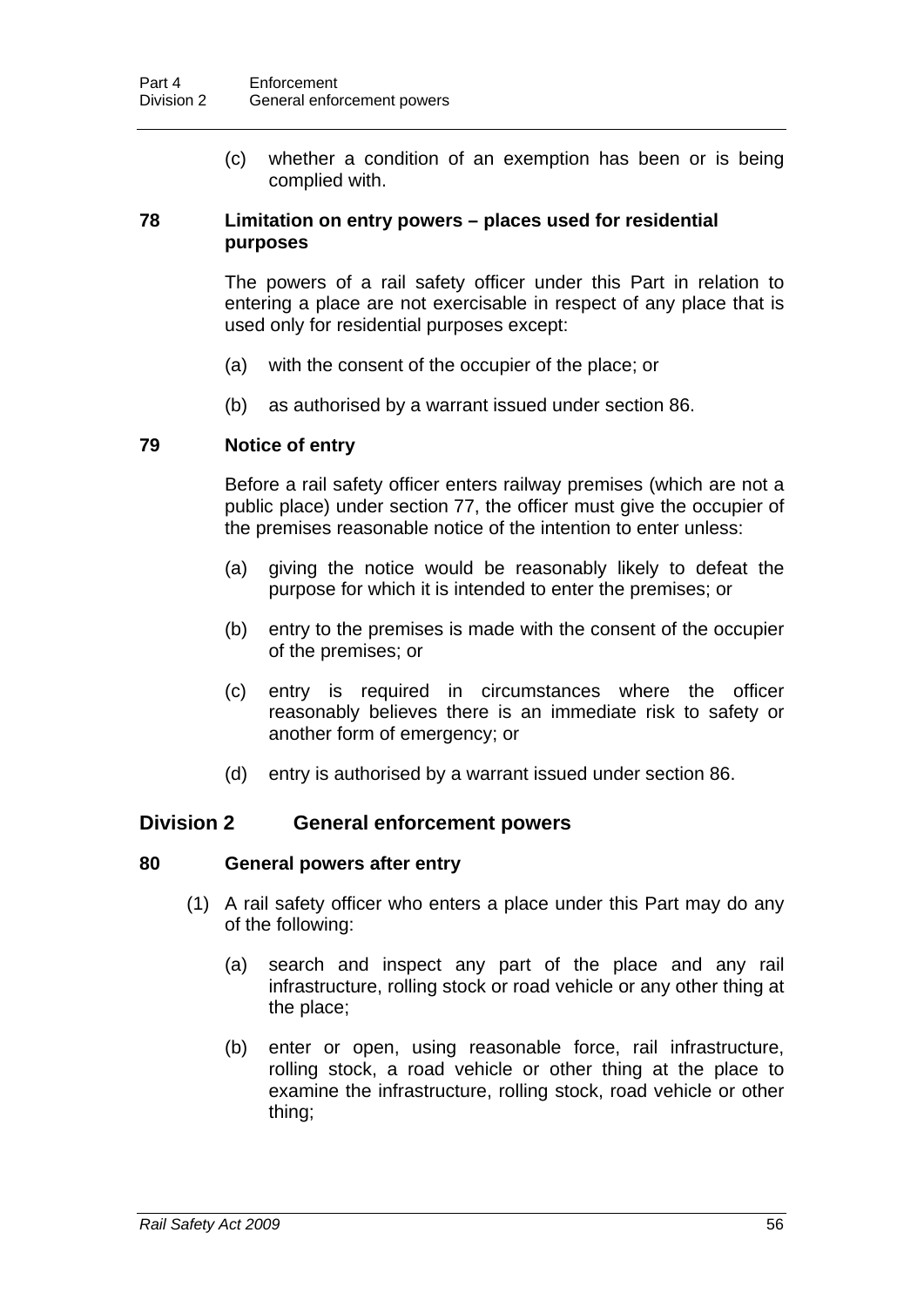- (c) take measurements, make surveys and take levels and, for those purposes, dig trenches, break up the soil and set up any posts, stakes or markers;
- (d) test any part of rail infrastructure or rolling stock or cause any part of rail infrastructure or rolling stock to be tested;
- (e) inspect, film, photograph, videotape or otherwise record an image of:
	- (i) rail infrastructure, rolling stock, a road vehicle or any other thing; or
	- (ii) a document;
- (f) take, or authorise another person to take, for analysis a thing, or a sample of or from the thing;
- (g) seize anything the officer suspects, on reasonable grounds, is connected with an offence against this Act or to secure the thing against interference;
- (h) mark, tag or otherwise identify rolling stock, a road vehicle or other thing;
- (i) take a copy of a document or part of a document;
- (j) take all necessary steps to allow a power conferred above to be exercised;
- (k) exercise other prescribed powers.
- (2) A film, photograph, videotape or image taken under subsection (1)(e) of rail infrastructure, or of any part of rail infrastructure, is not inadmissible as evidence by reason only of the fact that it includes the likeness of one or more persons if the capturing of that likeness does not appear to have been the main reason for the taking of the film, photograph, videotape or image.

# **81 Other powers after entry**

- (1) A rail safety officer who enters a place under this Part may also do any of the following:
	- (a) give directions with respect to the stopping or movement of any rolling stock or road vehicle at the place;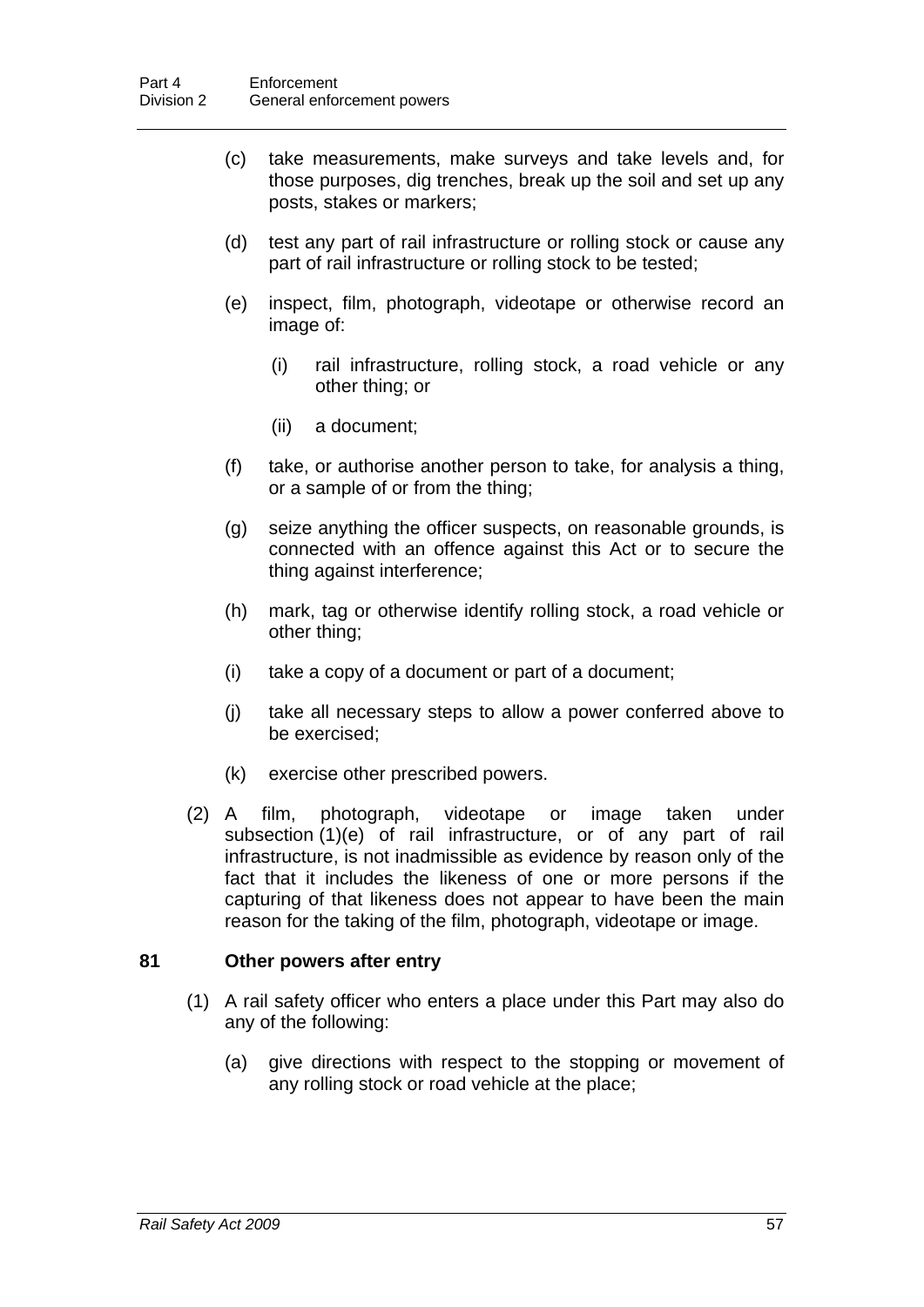- (b) require a person at the place to produce specified documents, or documents of a specified kind, including a written record that reproduces in an understandable form information stored by computer, microfilm or other process;
- (c) require a person at the place to answer questions.
- (2) A person to whom a direction is given, or a requirement is made, under subsection (1) must comply with the direction or requirement.

Maximum penalty: 100 penalty units.

- (3) An offence against subsection (2) is an offence of strict liability.
- (4) A person does not comply with a requirement to answer a question unless the person answers the question to the best of the person's knowledge, information and belief.
- (5) It is a defence to a prosecution for an offence against subsection (2) if the defendant establishes a reasonable excuse.

*Note for subsection (5)* 

*Section [118](#page-87-0) excludes self-incrimination as an excuse, but provides protection for an individual who is required to answer questions.* 

## <span id="page-66-0"></span>**82 Use of assistants and equipment**

- (1) A rail safety officer may exercise powers under this Part with the aid of assistants and equipment the officer considers reasonably necessary in the circumstances.
- (2) Powers that may be exercised by a rail safety officer under this Part may be exercised by an assistant authorised and supervised by the officer, but only if the officer considers it is reasonably necessary in the circumstances for the powers to be exercised by an assistant.

#### **83 Use of electronic equipment**

- (1) Without limiting section [80](#page-64-0), if:
	- (a) a thing found in or on rolling stock or a road vehicle, or at a place, is or includes a disk, tape or other device for the storage of information; and
	- (b) the equipment in or on the rolling stock or road vehicle, or at the place, may be used with the disk, tape or other device;

a rail safety officer, or a person assisting the officer, may operate the equipment to access the information.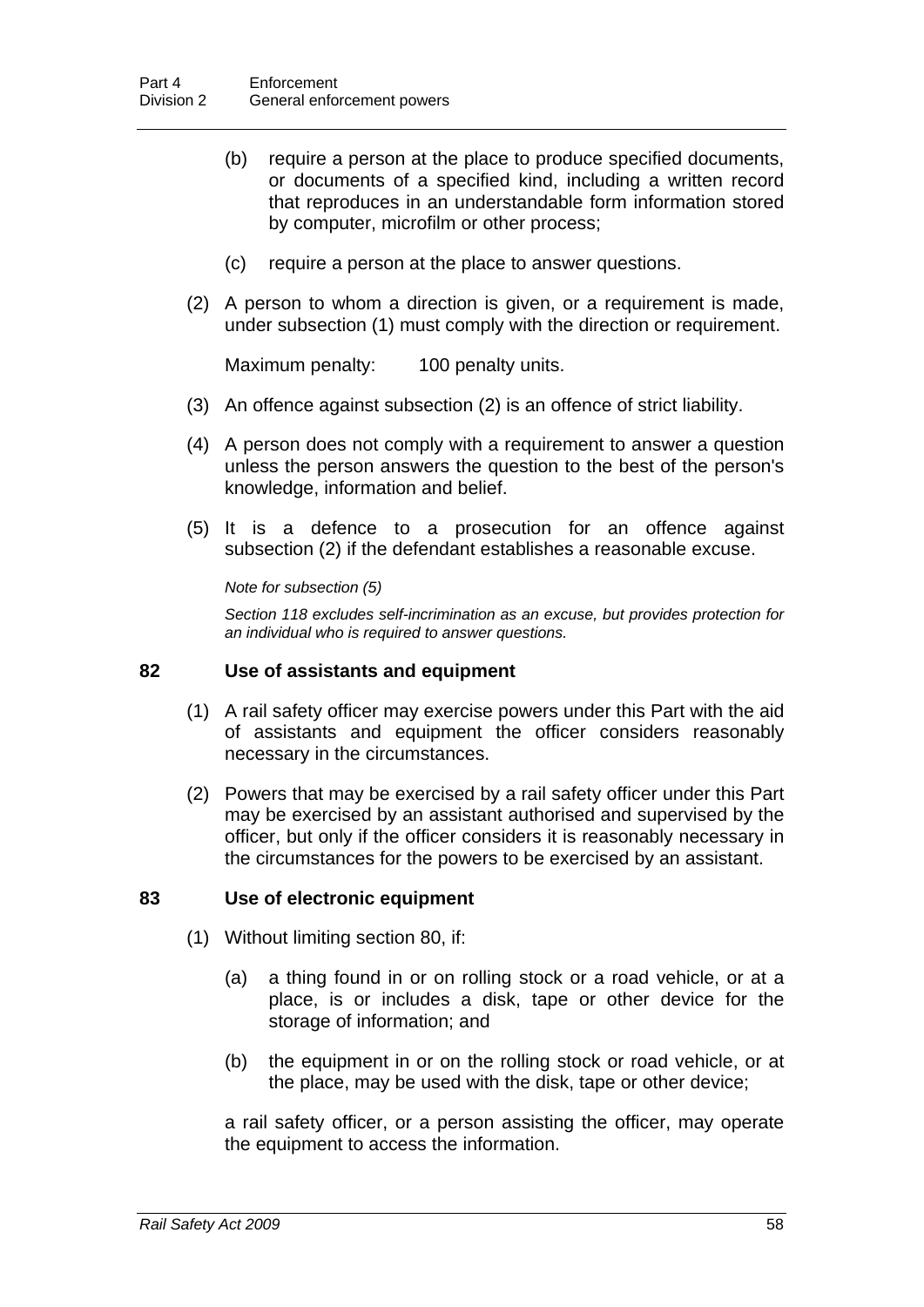(2) However, the rail safety officer, or a person assisting the officer, must not operate or seize equipment for the purpose mentioned in subsection (1) unless the officer or person reasonably believes the operation or seizure of the equipment can be carried out without damage to the equipment.

## **84 Use of equipment to examine or process things**

- (1) Without limiting section [82](#page-66-0), a rail safety officer exercising a power under this Part may bring to, onto, or into rolling stock, a road vehicle or a place any equipment reasonably necessary for the examination or processing of things found at, on or in the rolling stock, road vehicle or place in order to determine whether they are things that may be seized.
- (2) The rail safety officer, or a person assisting the officer, may operate equipment already in or on the rolling stock or road vehicle, or at the place, to carry out the examination or processing of a thing found in or on the rolling stock or road vehicle, or at the place, in order to determine whether it is a thing that may be seized, if the officer or person assisting reasonably believes:
	- (a) the equipment is suitable for the examination or the processing; and
	- (b) the examination or processing can be carried out without damage to the equipment.

# **85 Securing a site**

- (1) To protect evidence that might be relevant for compliance or investigative purposes, a rail safety officer or a police officer may secure the perimeter of any site at a place by whatever means the officer considers appropriate.
- (2) A person must not, without the permission of a rail safety officer or a police officer, enter or remain at a site the perimeter of which is secured under this section.

Maximum penalty: 50 penalty units.

- (3) An offence against subsection (2) is an offence of strict liability.
- (4) A rail safety officer or police officer must not unreasonably withhold a permission mentioned in subsection (2).
- (5) Subsection (2) does not apply if the person enters or remains at the site:
	- (a) to ensure the safety of persons; or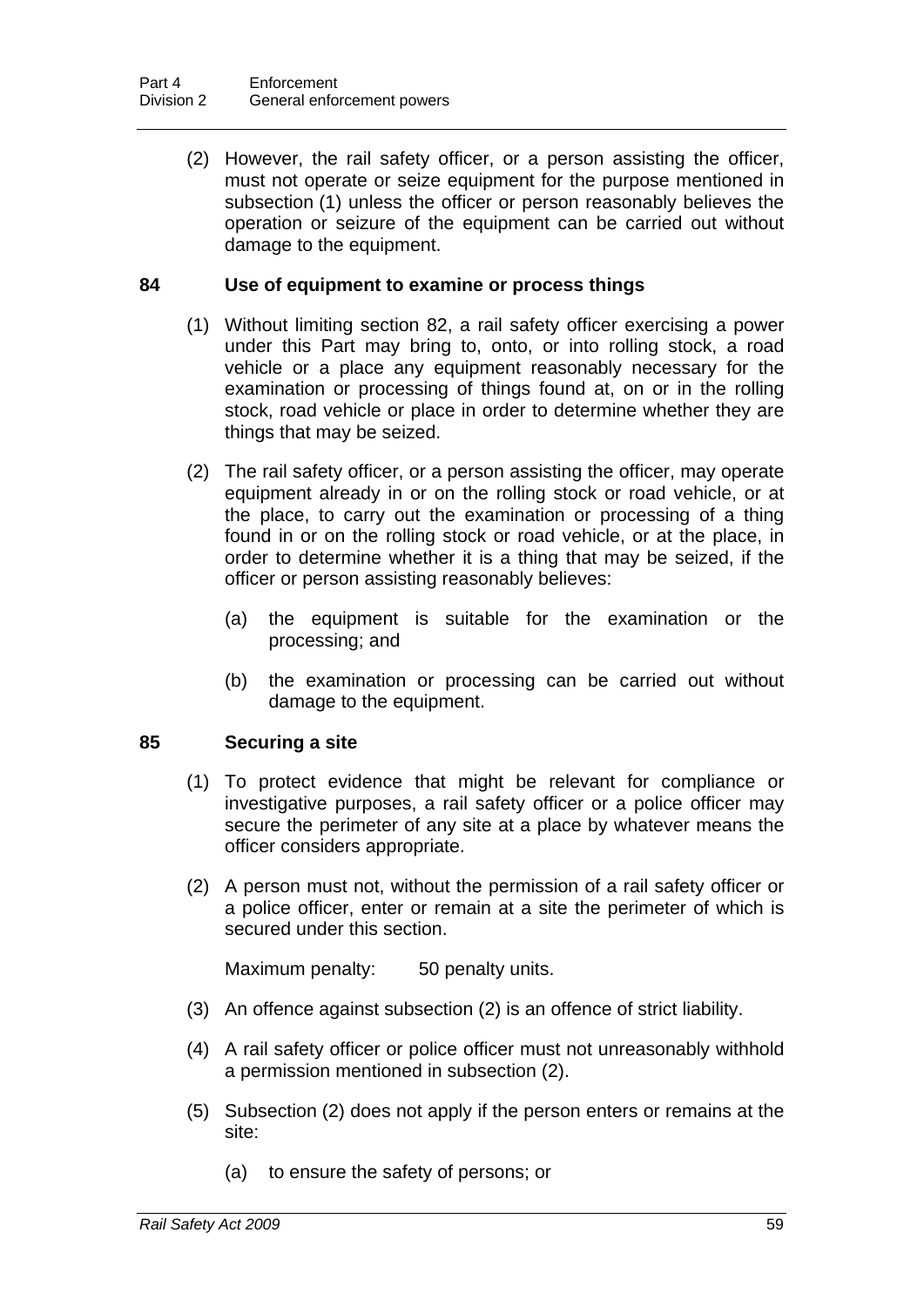- (b) to remove deceased persons or animals from the site; or
- (c) to move a road vehicle, or the wreckage of a road vehicle, to a safe place; or
- (d) to protect the environment from significant damage or pollution.
- (6) In this section:

#### *compliance and investigative purposes*, see section [77\(](#page-63-0)4).

#### **Division 3 Search warrants**

#### <span id="page-68-0"></span>**86 Search warrant**

- (1) A rail safety officer may apply to a Justice for the issue of a search warrant in relation to particular railway premises or residential premises if the officer reasonably believes there is, or may be within the next 72 hours, in or on the railway premises or residential premises a thing of a kind that may be evidence of the commission of an offence against this Act.
- (2) An application for a search warrant:
	- (a) may be made:
		- (i) orally before a Justice; or
		- (ii) in any other manner prescribed; and
	- (b) must be supported by evidence on oath or in an affidavit.
- (3) If a Justice is satisfied there are reasonable grounds for believing that there is, or may be within the next 72 hours, in or on the railway premises or residential premises evidence of the commission of an offence against this Act, the Justice may issue a search warrant authorising a rail safety officer named in the warrant and any assistants the officer considers necessary:
	- (a) to enter the railway premises or residential premises named or described in the warrant; and
	- (b) to search for and seize a thing in accordance with the terms of the warrant.
- (4) In addition to any other requirement, a search warrant issued under this section must specify the following:
	- (a) the relevant offence;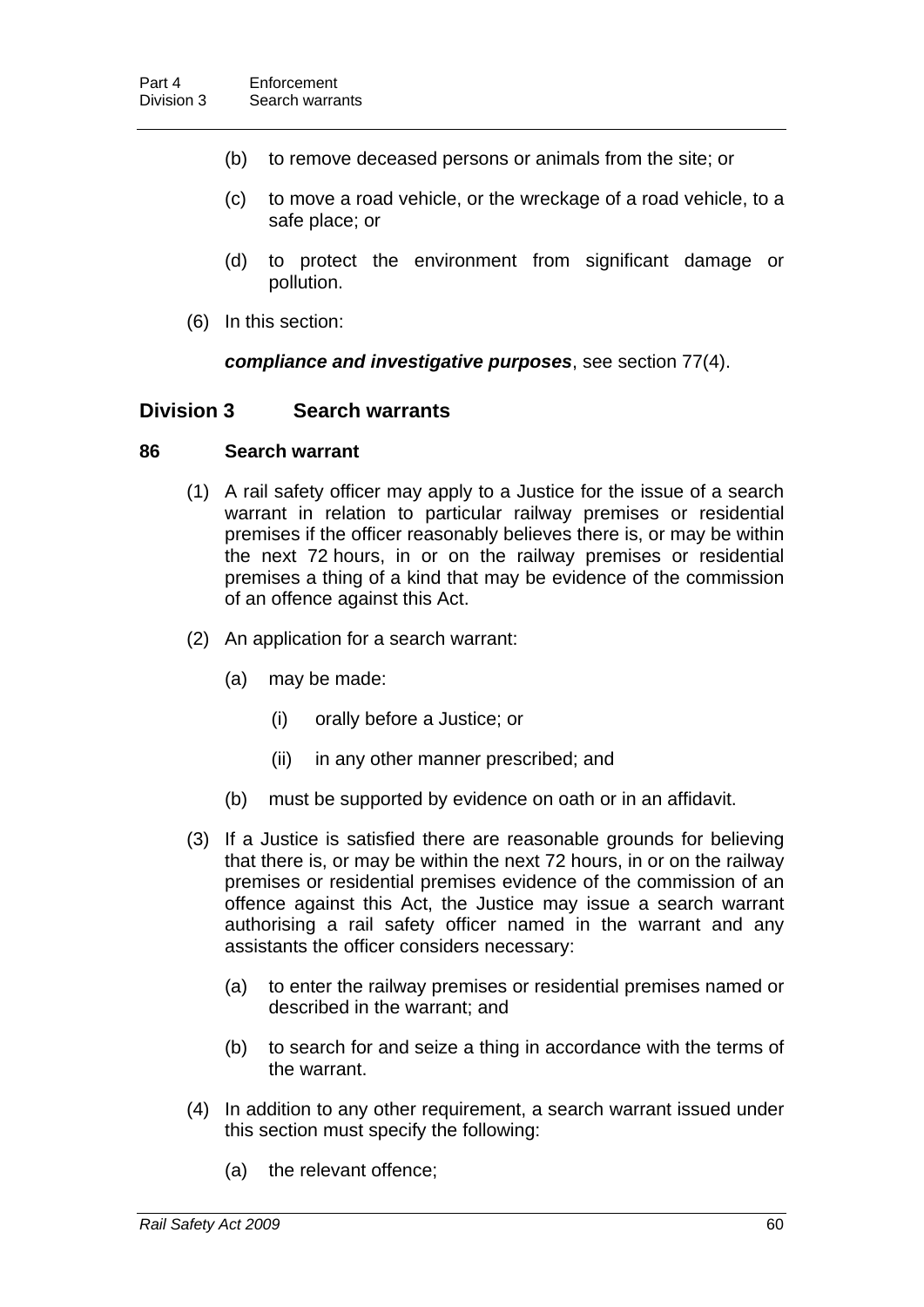- (b) the railway premises or residential premises to be searched;
- (c) a description of the thing for which the search is to be made;
- (d) any conditions to which the warrant is subject;
- (e) whether entry is authorised to be made at any time or during specified hours;
- (f) a day, not later than 7 days after the issue of the warrant, on which the warrant ceases to have effect;
- (g) any other prescribed information.

#### **87 Seizure of things not mentioned in warrant**

A search warrant authorises the rail safety officer executing the warrant, in addition to the seizure of anything of the kind described in the warrant, to seize anything which is not of the kind described in the warrant if:

- (a) the officer reasonably believes the thing:
	- (i) is of a kind which could have been included in a warrant issued under section [86;](#page-68-0) or
	- (ii) will afford evidence about the commission of an offence against this Act; and
- (b) the officer reasonably believes it is necessary to seize the thing in order to prevent its concealment, loss or destruction or its use in the commission of an offence against this Act.

# **Division 4 Seizure of things**

#### <span id="page-69-0"></span>**88 Directions relating to seizure**

- (1) To enable a thing to be seized under this Part, a rail safety officer may direct the person in control of it:
	- (a) to take it to a specified place within a specified time; and
	- (b) if necessary, to remain in control of it at the specified place for a period specified in the direction.
- (2) A direction under subsection (1):
	- (a) must be given by notice to the person; or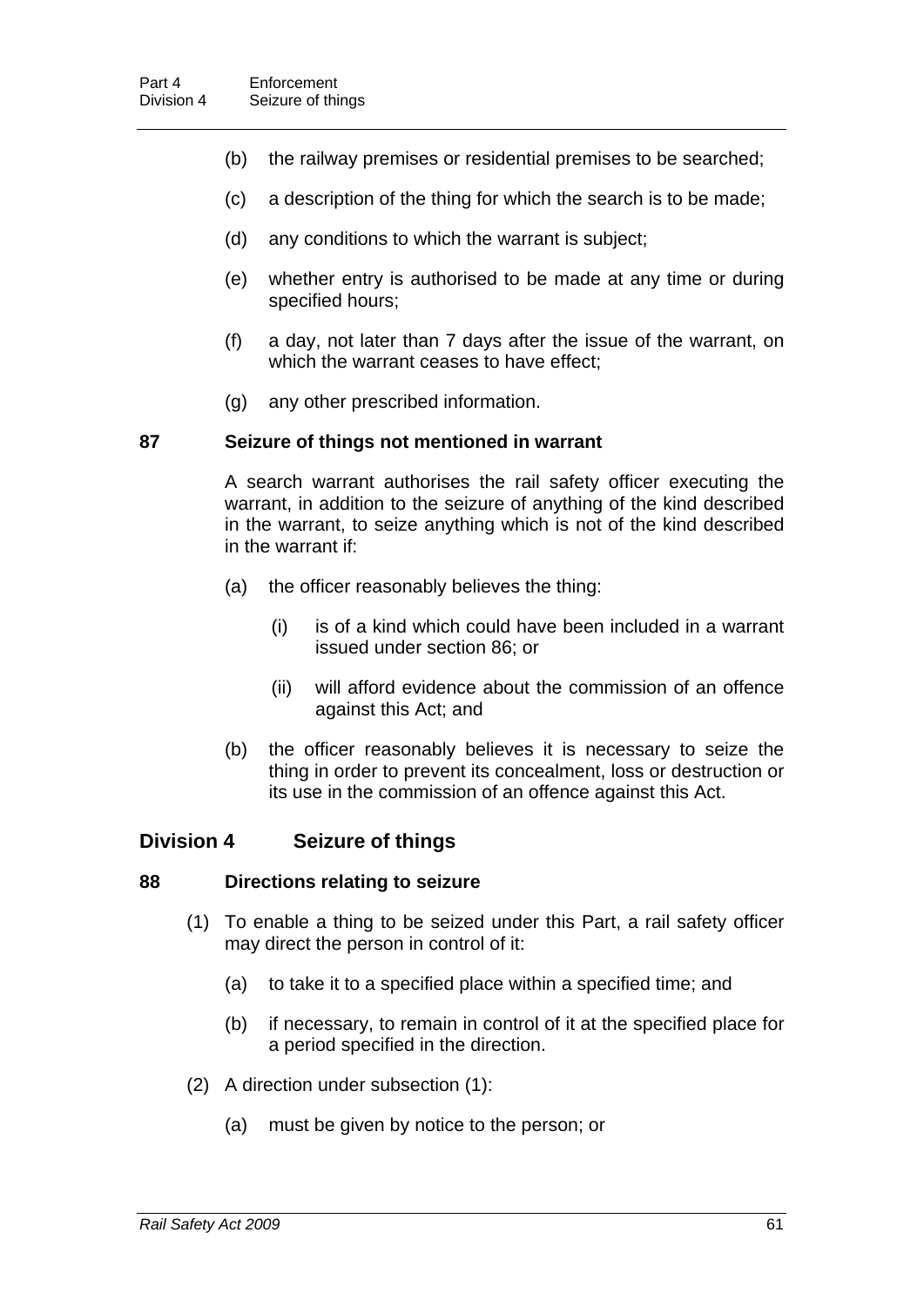- (b) if for any reason it is not practicable to give a notice to the person – may be given orally and confirmed by notice to the person as soon as is practicable after the oral direction is given.
- (3) A further direction may be made under this section about the thing if it is necessary and reasonable to make the further direction.

#### *Example for subsection (3)*

*A further direction may be that the thing be transported during specified off-peak hours, be transported along a particular route or be transported in a particular way.* 

 (4) A person given a direction under subsection (1) or (3) must comply with the direction

Maximum penalty: 100 penalty units.

- (5) An offence against subsection (4) is an offence of strict liability.
- (6) It is a defence to a prosecution for an offence against subsection (4) if the defendant establishes a reasonable excuse.
- (7) Without limiting what may otherwise be a reasonable excuse under subsection (6), it is a reasonable excuse for a person in control of a thing not to comply with a direction under subsection (1) or (3) if, in all the circumstances, the direction was unreasonable.
- (8) In this section:

*in control*, in relation to a thing, means having, or reasonably appearing to a rail safety officer as having, authority to exercise control over the thing.

#### **89 Rail safety officer may direct return of thing**

- (1) This section applies if a rail safety officer has directed a person to take a thing to a specified place under section [88](#page-69-0)(1) and it is no longer necessary for the thing to remain at that place.
- (2) A rail safety officer may direct the person to return the thing to the place from which it was taken or another place agreed between the officer and the person.
- (3) A person given a direction under subsection (1) must comply with the direction.

Maximum penalty: 100 penalty units.

(4) An offence against subsection (3) is an offence of strict liability.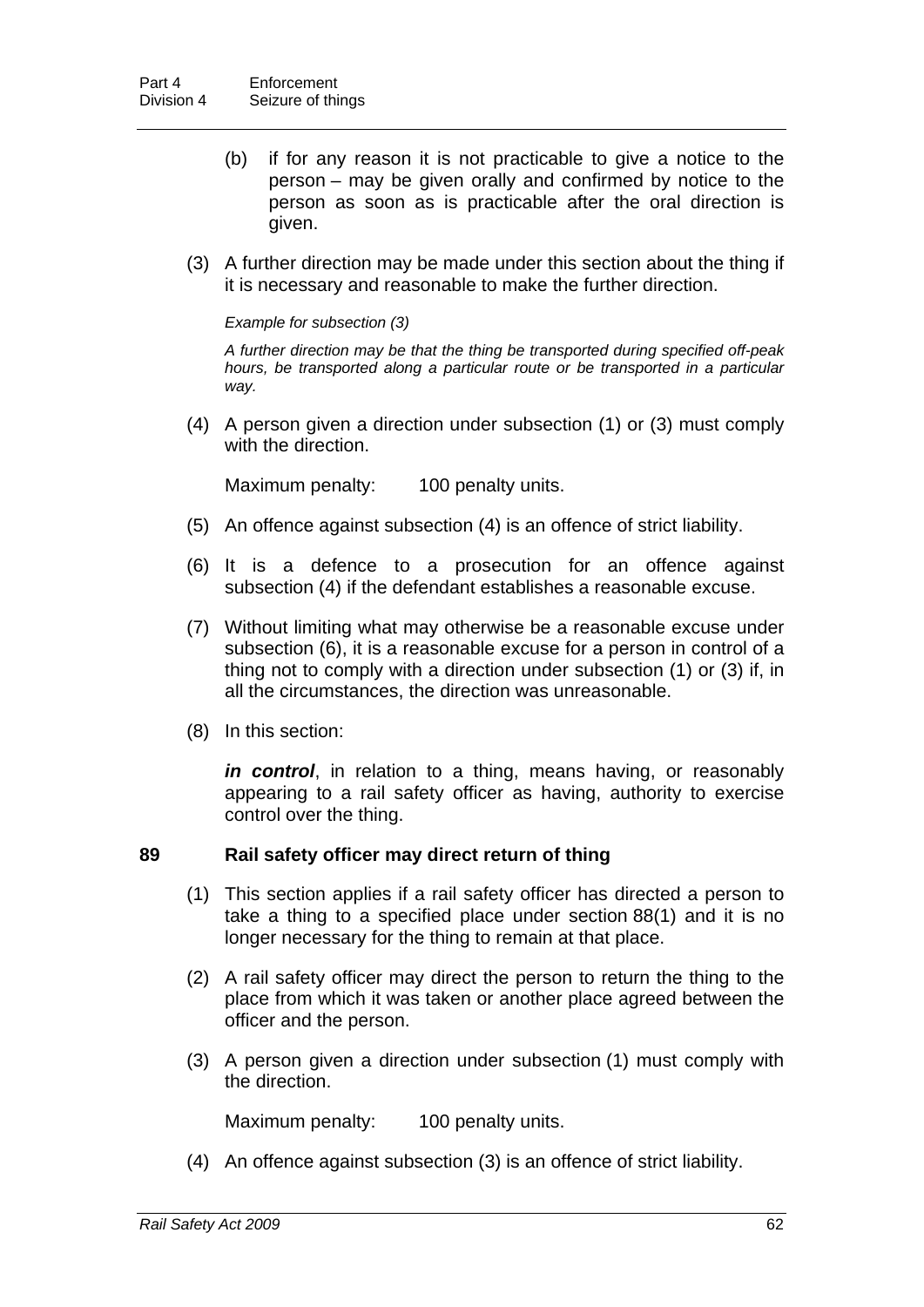(5) It is a defence to a prosecution for an offence against subsection (3) if the defendant establishes a reasonable excuse.

# **90 Receipt for seized thing**

- (1) After a rail safety officer seizes a thing under this Part, the officer must give a receipt for it to the person from whom the thing was seized or the owner of the thing.
- (2) However, if for any reason it is not practicable to comply with subsection (1), the rail safety officer must leave the receipt at the place of seizure in a conspicuous position and in a reasonably secure way.
- (3) The receipt must describe generally the thing seized and its condition.
- (4) This section does not apply if it would be impracticable or unreasonable to expect the rail safety officer to account for the thing, given its condition, nature and value.

## **91 Access to seized thing**

- (1) Until a seized thing is forfeited or returned, a rail safety officer must allow its owner to inspect it and, if it is a document, to copy it.
- (2) Subsection (1) does not apply if it is impracticable or it would be unreasonable to allow the inspection or copying.

#### **92 Embargo notice**

- (1) This section applies if:
	- (a) a rail safety officer is authorised to seize any record, device or other thing under this Part; and
	- (b) the record, device or other thing cannot, or cannot readily, be physically seized and removed.
- (2) A rail safety officer may issue a notice (an *embargo notice*) forbidding the use, movement, sale, leasing, transfer, deletion of information from or other dealing with the record, device or other thing, or any part of it, without the written consent of a rail safety officer or the Director.
- (3) The embargo notice must:
	- (a) contain the prescribed particulars; and
	- (b) list the activities that it forbids; and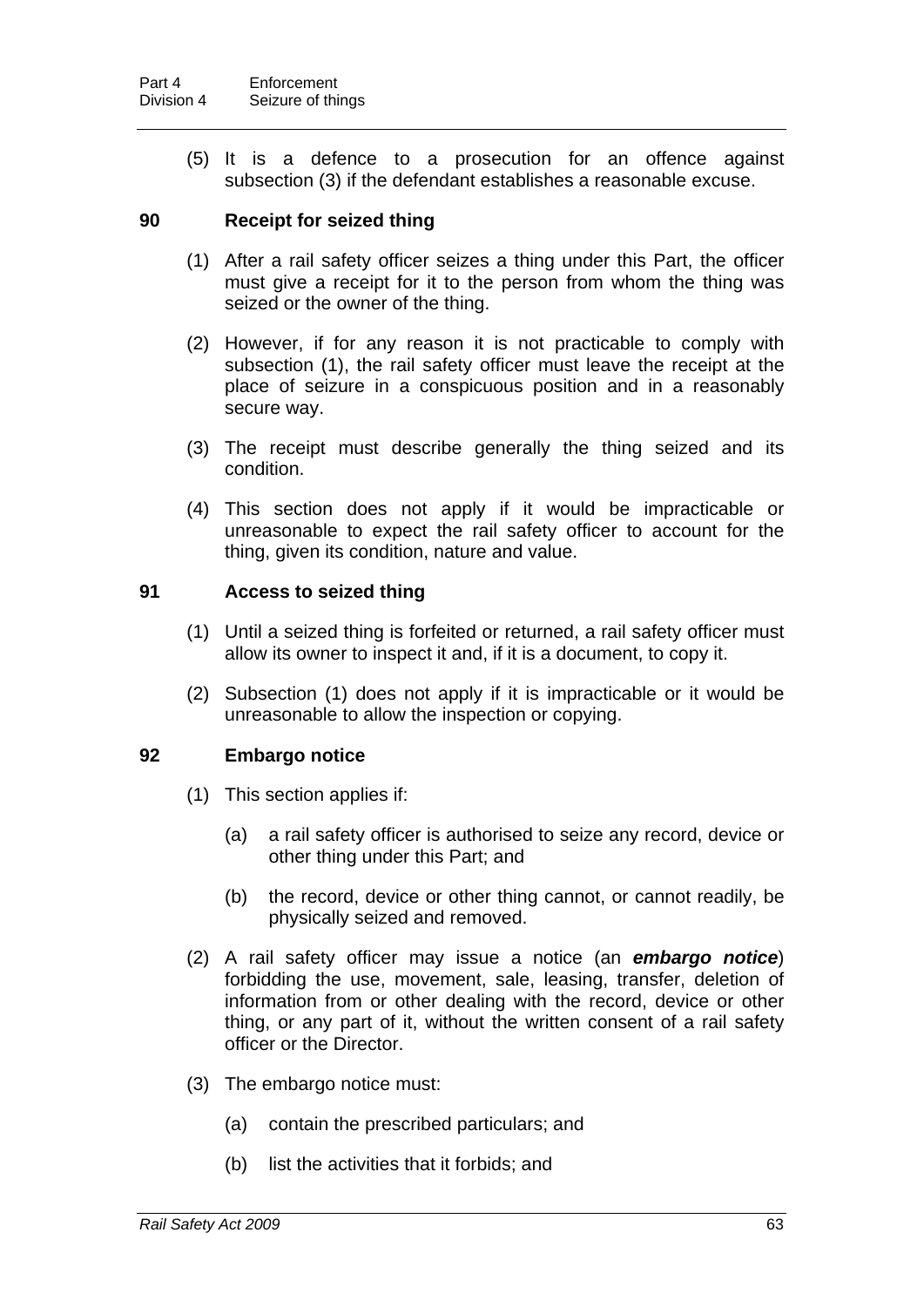- (c) set out a copy of subsection (8).
- (4) On issuing an embargo notice, a rail safety officer must:
	- (a) serve a copy of the notice on the owner of the record, device or other thing; or
	- (b) if the owner cannot be located after all reasonable steps have been taken to do so, affix a copy of the notice to the record, device or other thing in a prominent position.
- (5) A person must not do anything that is forbidden by an embargo notice.

Fault elements:

The person:

- (a) knows doing the thing is forbidden by the embargo notice; and
- (b) intentionally does the thing.

Maximum penalty: 200 penalty units.

 (6) A person must not instruct or request another person to do anything that is forbidden by an embargo notice.

Fault elements:

The person:

- (a) knows doing the thing is forbidden by the embargo notice; and
- (b) intentionally instructs or requests the other person to do the thing.

Maximum penalty: 200 penalty units.

- (7) It is a defence to a prosecution for an offence against subsection (5) or (6) if the defendant establishes that the defendant:
	- (a) moved, or caused to be moved, the record, device or other thing, or part of it, to protect or preserve it; and
	- (b) notified the rail safety officer who issued the embargo notice about the move, and of the new location of the record, device or other thing or part of it, within 48 hours after the move.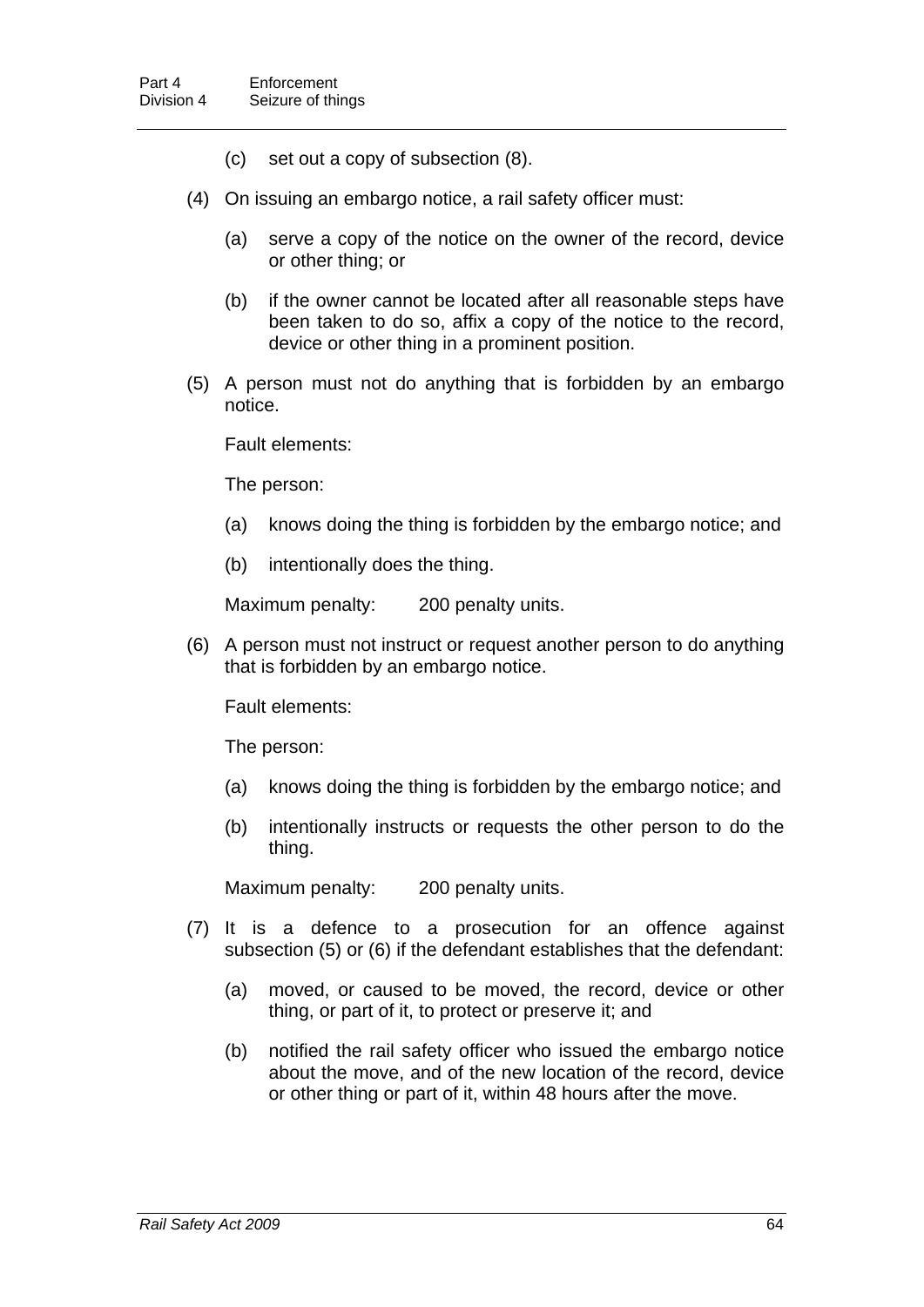(8) A person on whom an embargo notice has been served must take reasonable steps to prevent another person from doing anything forbidden by the embargo notice.

Maximum penalty: 50 penalty units.

- (9) An offence against subsection (8) is an offence of strict liability.
- (10) Despite anything to the contrary in any other Act or at law, a sale, lease, transfer or other dealing with a record, device or other thing, or part of it, in contravention of this section, is void.

# **93 Return of seized thing**

- (1) As soon as practicable after a rail safety officer seizes anything (including a document) under this Part, the officer must return the thing to the owner unless:
	- (a) the officer considers it necessary to retain the thing because it may afford evidence in proceedings, that have been or may be commenced, for an offence against this Act; or
	- (b) the thing is forfeited to the Territory under this Act; or
	- (c) the officer is otherwise authorised (by law or an order of a court) to retain, destroy or dispose of the thing.
- (2) The thing may be returned either unconditionally or on terms and conditions that the rail safety officer considers appropriate to eliminate or reduce any risks to safety.
- (3) If the rail safety officer, by notice to the owner, imposes a term or condition on the return of a thing, the owner must comply with the term or condition.

Maximum penalty: 100 penalty units.

- (4) An offence against subsection (3) is an offence of strict liability.
- (5) It is a defence to a prosecution for an offence against subsection (3) if the defendant establishes a reasonable excuse.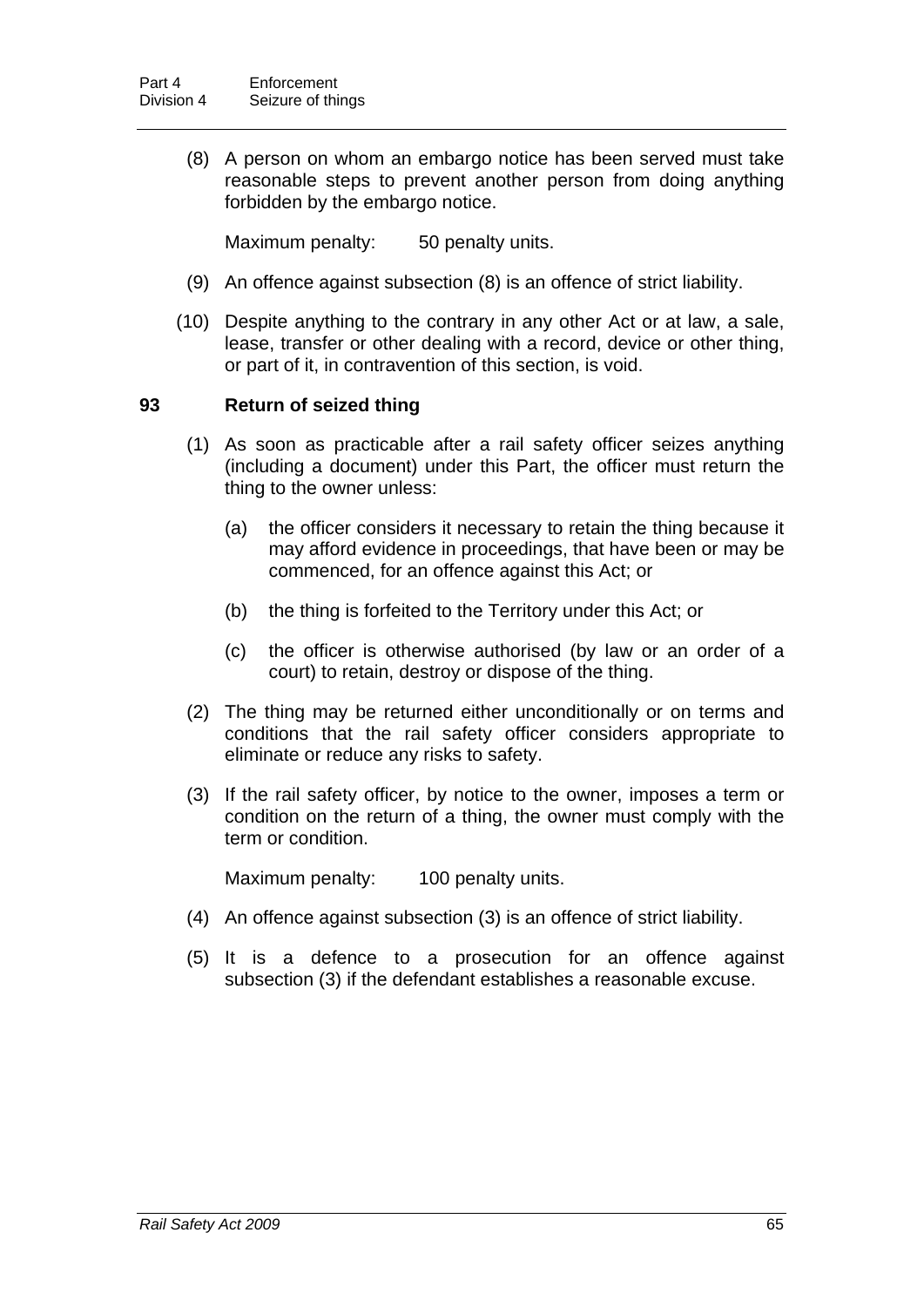# **Division 5 Forfeiture**

## **94 Forfeiture**

- (1) A sample or thing taken for analysis, or a thing seized under this Part, is forfeited to the Territory if the rail safety officer who took, or arranged the taking of, the sample or thing or who seized the thing:
	- (a) after making reasonable efforts, cannot return it to its owner; or
	- (b) after making reasonable inquiries, cannot find its owner; or
	- (c) considers it necessary to retain the thing to prevent the commission of an offence against this Act.
- (2) If a thing is forfeited to the Territory under subsection (1)(c), the rail safety officer must, by notice to the owner of the thing, advise the owner about the forfeiture, setting out how the owner may seek review under Part 5 of the decision to forfeit the thing, unless the rail safety officer cannot find the owner after making reasonable enquiries.
- (3) For subsections (1) and (2), the rail safety officer is not required to:
	- (a) make efforts if it would be unreasonable to make efforts to return the sample or thing to its owner; or
	- (b) make inquiries if it would be unreasonable to make inquiries to find the owner.
- (4) In deciding whether:
	- (a) it is reasonable to make efforts or inquiries; and
	- (b) if efforts or inquiries are made, what efforts or inquiries, including the period over which they are made, are reasonable;

regard must be had to the condition, nature and value of the sample or thing.

(5) In this section:

*owner*, in relation to a sample or a thing taken for analysis, includes the person in charge of the thing or place from which the sample or thing was taken.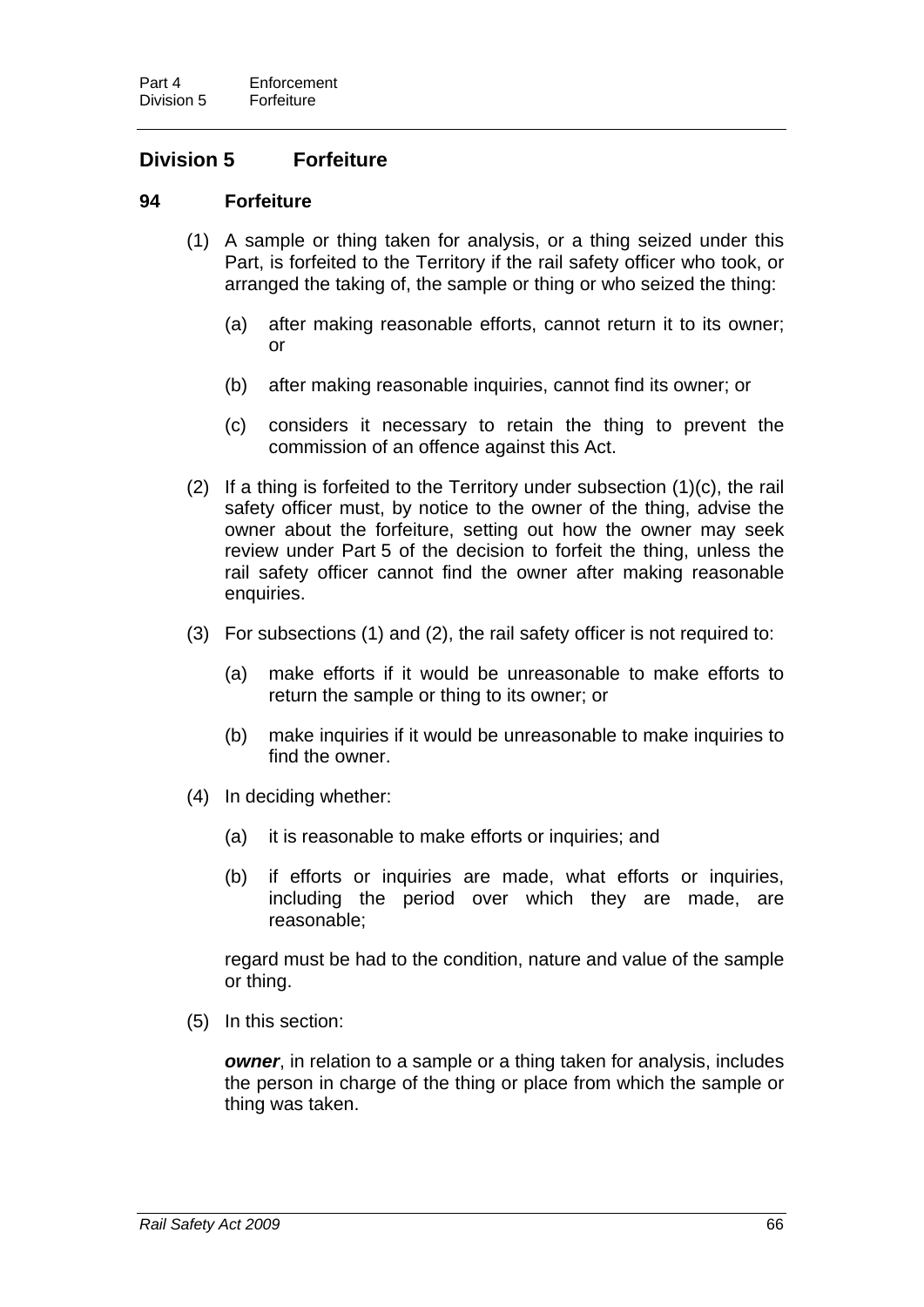# **95 Forfeiture on conviction**

If proceedings for an offence against this Act involve a thing seized under this Part and the defendant in the proceedings is convicted or found guilty of the offence, the court may:

- (a) order the thing be forfeited to the Territory; or
- (b) authorise a person to destroy or dispose of the thing.

## **96 Dealing with forfeited sample or thing**

- (1) On forfeiture of a sample or thing to the Territory, the sample or thing becomes the property of the Territory and may be dealt with by the Director in any way the Director considers appropriate.
- (2) Without limiting subsection (1), the Director may destroy or dispose of the sample or thing.

## **97 Acquisition on just terms**

If, apart from this section, property would be acquired from a person because of the operation of this Act other than on just terms:

- (a) the person is entitled to receive from the Territory the compensation necessary to ensure the acquisition is on just terms; and
- (b) a court of competent jurisdiction may decide the amount of compensation or make the orders it considers necessary to ensure the acquisition is on just terms.

# **Division 6 Directions**

## **98 Rail safety officers may direct certain persons to give assistance**

 (1) A rail safety officer may direct a rail transport operator or a rail safety worker to give the officer reasonable assistance to enable the exercise of a function under this Part.

*Example for subsection (1)* 

*When inspecting rolling stock, a rail safety officer may ask the driver of the rolling stock to accompany the officer or to explain how a piece of equipment is used as part of an accredited person's approved safety management system.* 

- (2) A person commits an offence if:
	- (a) the person is given a direction under subsection (1); and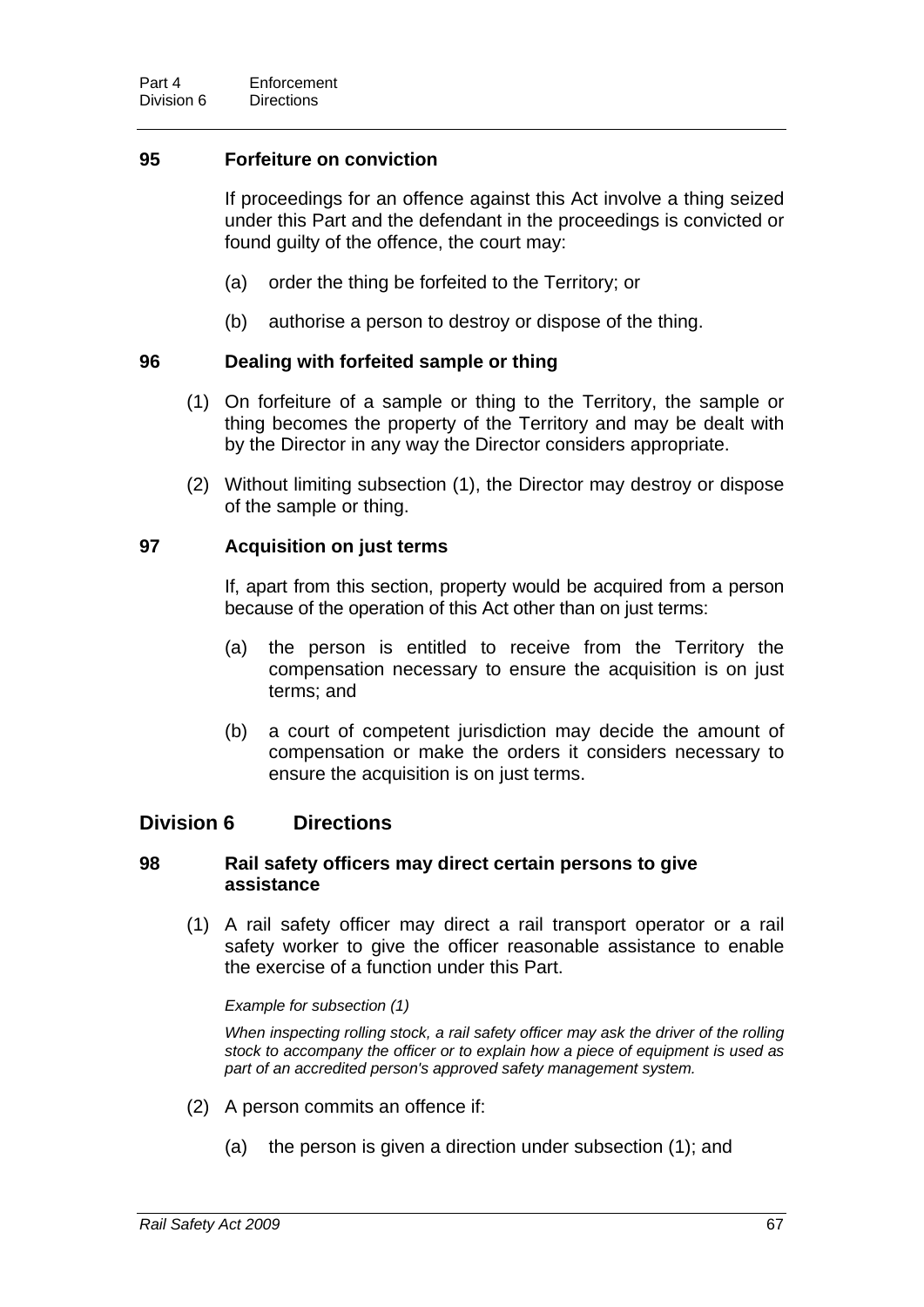- (b) when giving the direction, the rail safety officer tells the person it is an offence not to comply with the direction; and
- (c) the person does not comply with the direction.

Maximum penalty: 100 penalty units.

- (3) An offence against subsection (2) is an offence of strict liability.
- (4) It is a defence to a prosecution for an offence against subsection (2) if the defendant establishes a reasonable excuse.
- (5) In this section:

#### *reasonable assistance* includes:

- (a) assistance to enable a rail safety officer to find and gain access to electronically stored material and information; and
- (b) unloading rolling stock; and
- (c) running the engine of a locomotive; and
- (d) driving a train; and
- (e) giving a rail safety officer assistance to enter any rail infrastructure or any part of rail infrastructure or open rolling stock or any part of rolling stock.

#### **99 Power to direct name and address be given**

- (1) A rail safety officer may direct a person to give the person's name and residential or business address to the officer if the officer:
	- (a) finds the person committing an offence against this Act or suspects, on reasonable grounds, that the person has committed an offence against this Act; or
	- (b) finds the person at railway premises and reasonably believes the person is carrying out railway operations for a rail transport operator.
- (2) The officer may also direct the person to give evidence of the correctness of the name or address given if the officer reasonably suspects the given name or address is false.
- (3) The person commits an offence if:
	- (a) the person is given a direction under subsection (1) or (2); and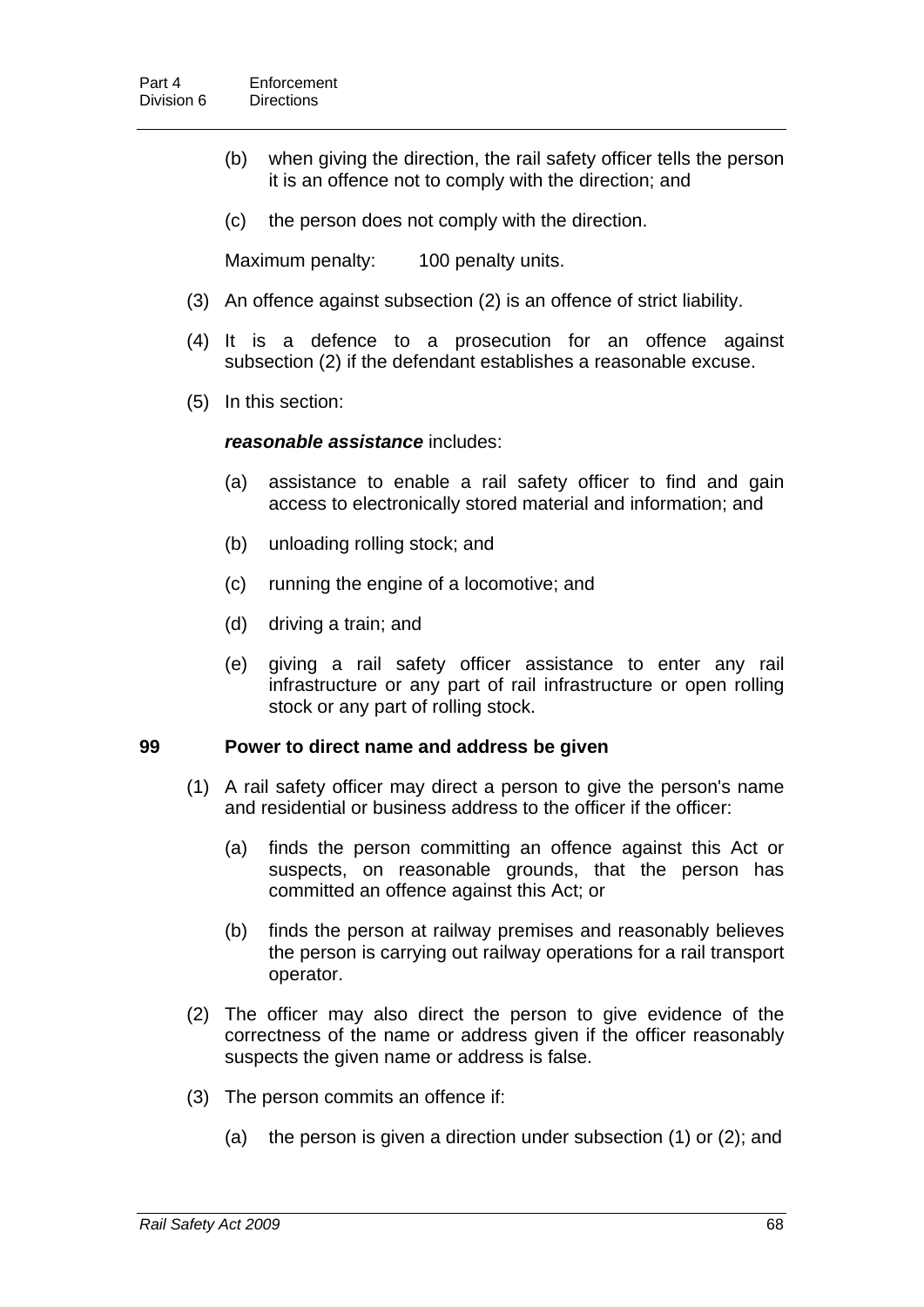- (b) when giving the direction, the rail safety officer tells the person it is an offence not to comply with the direction; and
- (c) the person does not comply with the direction.

Maximum penalty: 100 penalty units.

- (4) An offence against subsection (3) is an offence of strict liability.
- (5) It is a defence to a prosecution for an offence against subsection (3) if the defendant establishes a reasonable excuse.

## **100 Power to direct production of documents**

- (1) A rail safety officer may direct a person to make available for inspection by the officer, or produce to the officer for inspection, at a specified time and place:
	- (a) a document required to be kept by the person under this Act; or
	- (b) a document prepared by the person under this Act for the management of rail infrastructure or the operation of rolling stock that the officer reasonably believes is necessary for the officer to consider in order to understand or verify a document that is required to be kept under this Act; or
	- (c) a document held by, or under the control of, the person relating to the carrying out of railway operations.

*Example for subsection (1)* 

*A safety management system may require testing of equipment as part of a scheduled maintenance program and a record of the results of the test to be kept. If an item of equipment is tested in accordance with the safety management system, the document that sets out the results of the test is a document prepared under the safety management system.* 

- (2) A person commits an offence if:
	- (a) the person is given a direction under subsection (1); and
	- (b) when giving the direction, the rail safety officer tells the person it is an offence not to comply with the direction; and
	- (c) the person does not comply with the direction.

Maximum penalty: 100 penalty units.

(3) An offence against subsection (2) is an offence of strict liability.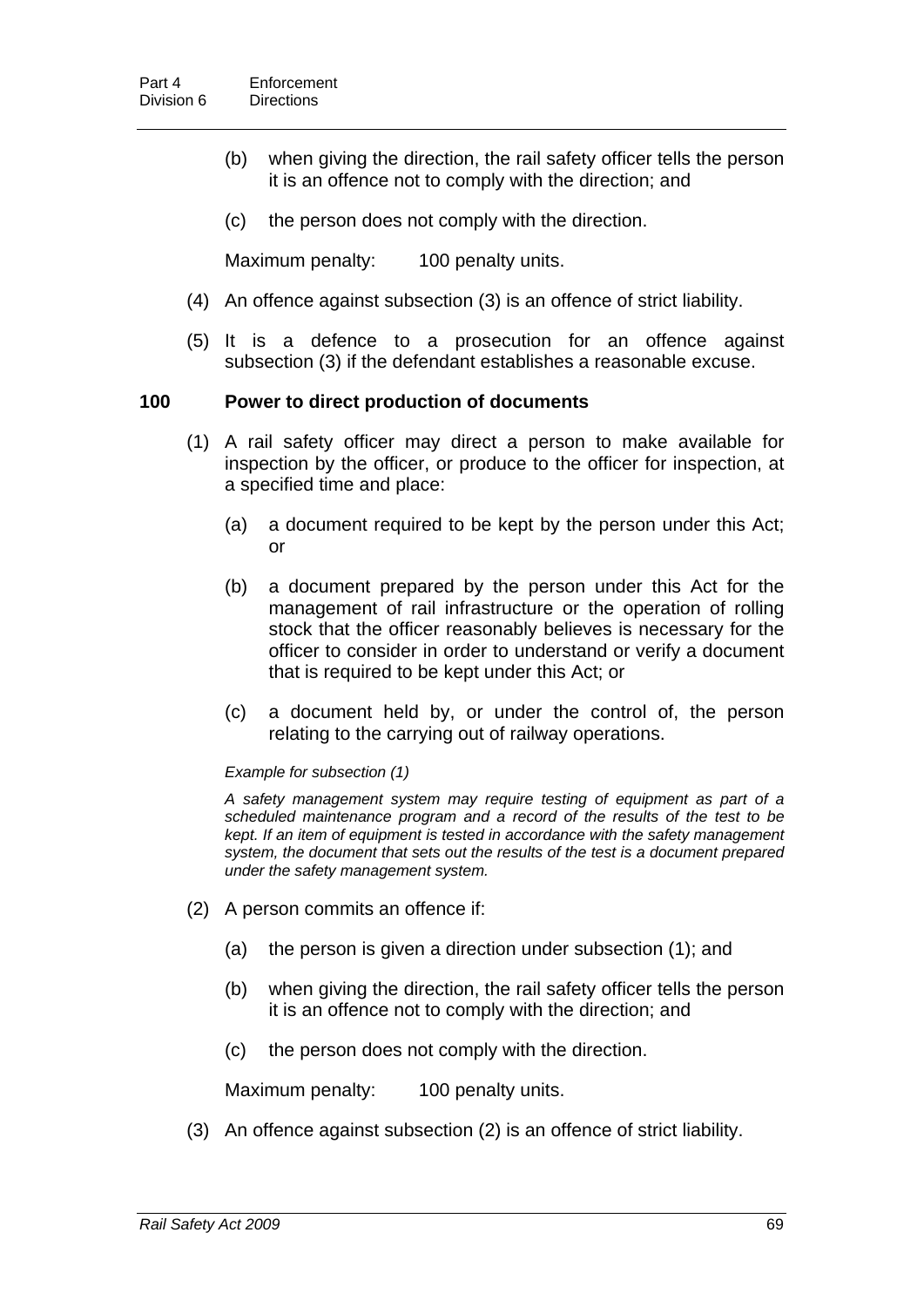- (4) The rail safety officer may keep the document to copy it but must return the document to the person after copying it.
- (5) It is a defence to a prosecution for an offence against subsection (2) if the defendant establishes a reasonable excuse.

# **Division 7 Improvement notices**

## <span id="page-78-0"></span>**101 Improvement notice**

- (1) A rail safety officer may serve a notice (an *improvement notice*) on a person if the officer reasonably believes the person:
	- (a) is contravening this Act; or
	- (b) has contravened this Act and it is likely the contravention will continue or be repeated; or
	- (c) is carrying out or has carried out railway operations that threaten safety.
- (2) An improvement notice may require the person on whom it is served to do either or both of the following within the period specified in the notice:
	- (a) undertake remedial rail safety work or do any other thing to remedy the contravention or likely contravention, or the matters or activities occasioning the contravention or likely contravention;
	- (b) carry out railway operations so that safety is not threatened or likely to be threatened.
- (3) An improvement notice must:
	- (a) specify the period, not less than 7 days after the notice is given, within which the person must comply with the notice; and
	- (b) specify the reasons for the service of the notice; and
	- (c) in the case of an improvement notice served in respect of a contravention or likely contravention of this Act, specify the provision in respect of which that belief is held; and
	- (d) in the case of an improvement notice served on a person who is carrying out or has carried out railway operations that threaten safety, specify the operations in respect of which that belief is held; and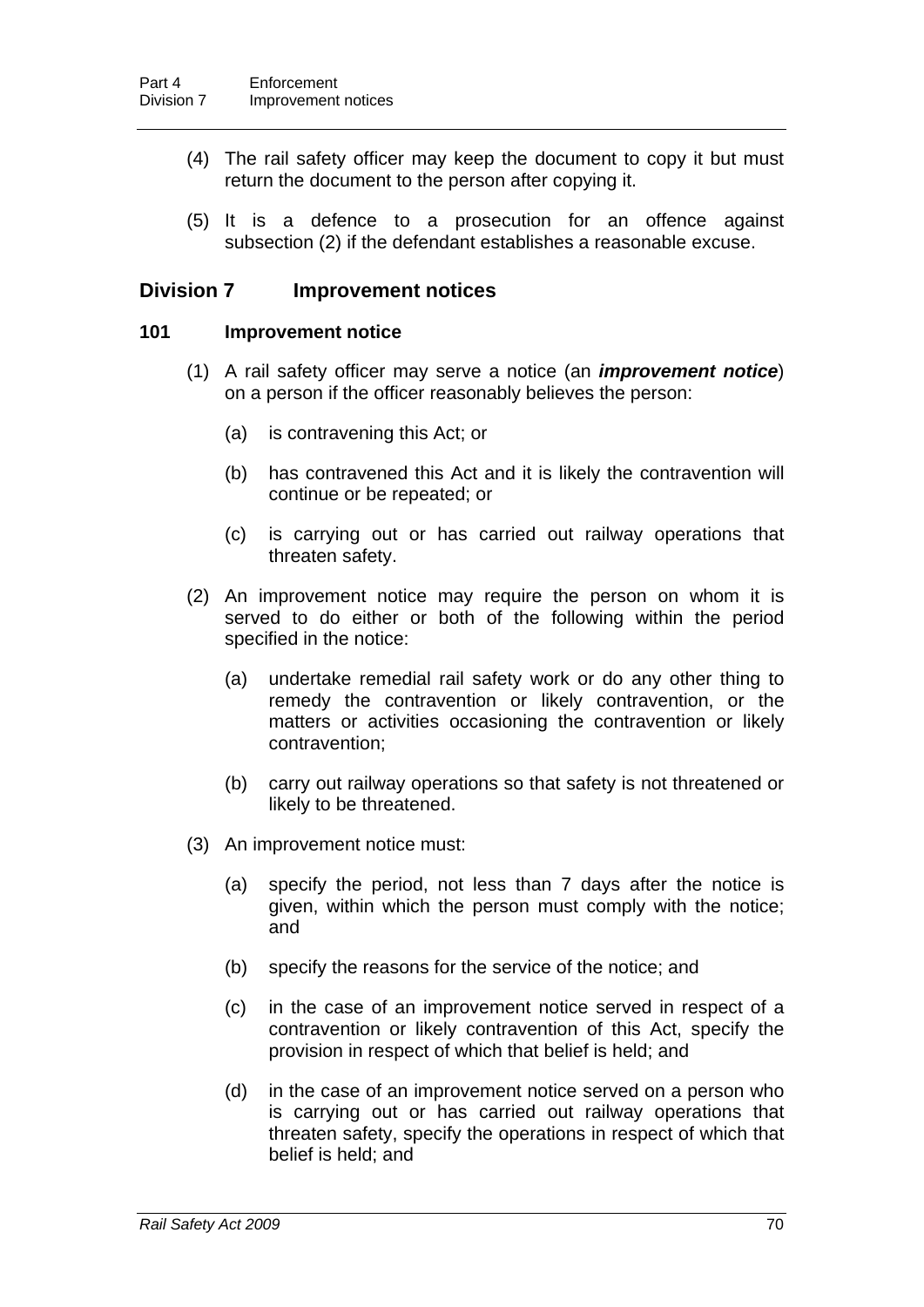- (e) include information about the right of review under Part 5 of the decision to serve the notice; and
- (f) set out the penalty for contravening the notice; and
- (g) include a statement about section [104](#page-81-0).
- (4) An improvement notice served on a person on a ground mentioned in subsection  $(1)(a)$  or  $(b)$  may:
	- (a) specify a method by which the alleged contravention or likely contravention, or the matters or activities occasioning the alleged contravention or likely contravention, are to be remedied; and
	- (b) offer the person on whom the notice is served a choice of ways by which an alleged contravention or likely contravention, or the matters or activities occasioning the alleged contravention or likely contravention, may be remedied; and
	- (c) require the person to provide the Director with a program of rail safety work the person proposes to carry out to remedy the alleged contravention or likely contravention, or the matters or activities occasioning the alleged contravention or likely contravention.
- (5) An improvement notice served on a person on the ground specified in subsection (1)(c) may:
	- (a) specify a method by which railway operations may be carried out so that safety is not threatened or likely to be threatened; and
	- (b) offer the person on whom the notice is served a choice of ways by which railway operations may be carried out so that safety is not threatened or likely to be threatened; and
	- (c) require the person to provide the Director with a program of railway operations the person proposes to carry out to remedy the threat or likely threat to safety.
- (6) A program mentioned in subsection (4)(c) or (5)(c) must include a timetable for the completion of the program.

# **102 Contravention of improvement notice**

- (1) A person commits an offence if:
	- (a) an improvement notice has been served on the person; and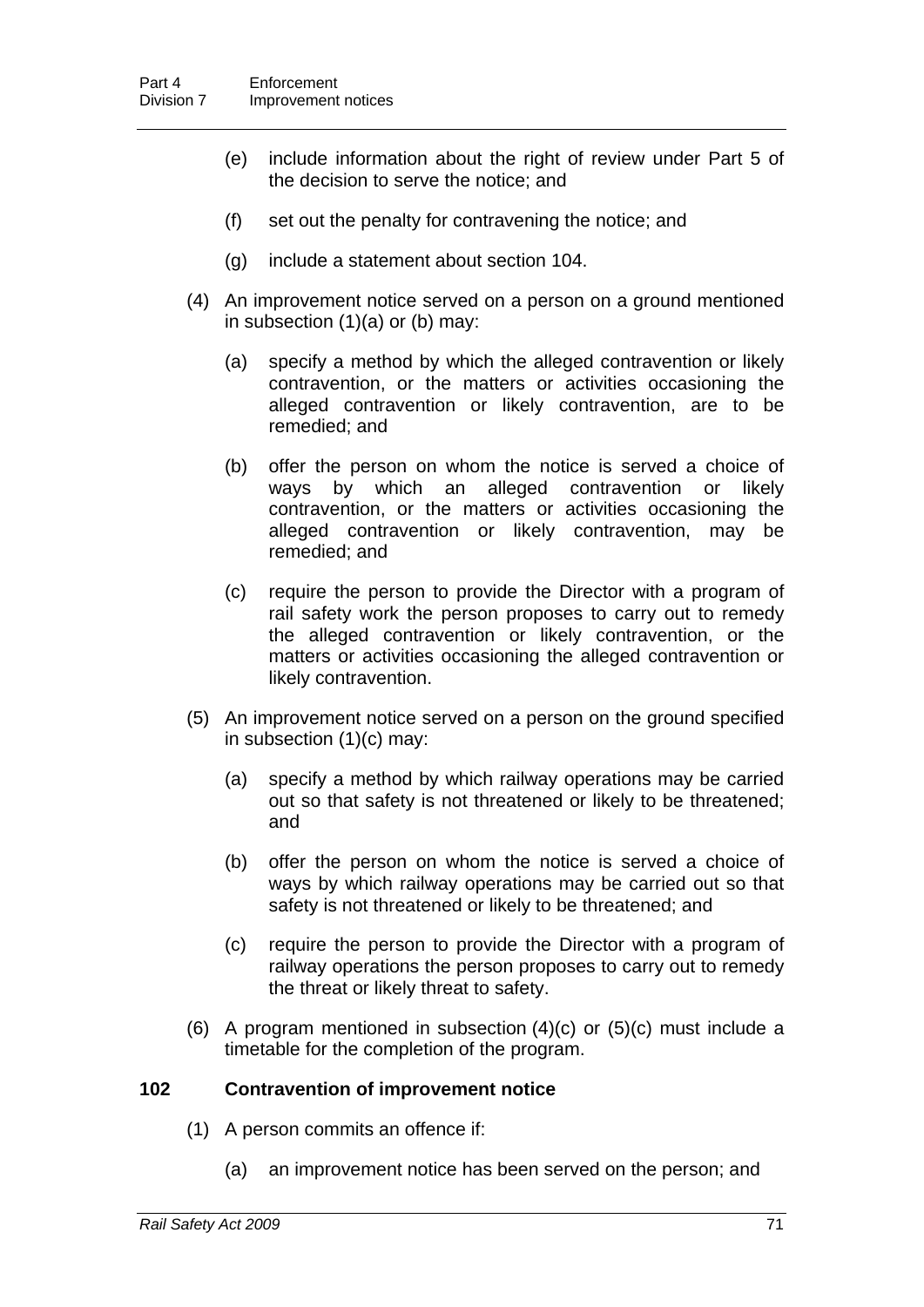(b) the person engages in conduct that results in a contravention of the notice.

Fault elements:

The person:

- (a) intentionally engages in the conduct; and
- (b) is reckless as to whether the conduct would result in a contravention of the notice.

Maximum penalty: 400 penalty units.

- (2) Strict liability applies to the circumstance mentioned in subsection (1)(a).
- (3) It is a defence to a prosecution for an offence against subsection (1) if the defendant establishes a reasonable excuse.
- (4) Without limiting subsection (3), it is a defence to a prosecution for an offence against subsection (1) if the defendant establishes:
	- (a) the alleged contravention or likely contravention; or
	- (b) the matters or activities occasioning the alleged contravention or likely contravention;

were remedied within the period specified in the improvement notice, though by a method different from that specified in the notice.

 (5) In addition and without limiting subsection (3), it is a defence to a prosecution for an offence against subsection (1) for a contravention of an improvement notice on the ground specified in section [101\(](#page-78-0)1)(c), if the defendant establishes the threat to safety was removed within the period specified in the notice, though by a method different from that specified in the notice.

# <span id="page-80-0"></span>**103 Withdrawal or amendment of improvement notice**

- (1) An improvement notice served by a rail safety officer:
	- (a) may be withdrawn by notice served by a rail safety officer on the person affected by the notice; or
	- (b) may be amended by a rail safety officer by notice (an *amendment notice*) served on the person affected by the notice.
- (2) An amendment notice must specify the terms of the amendment.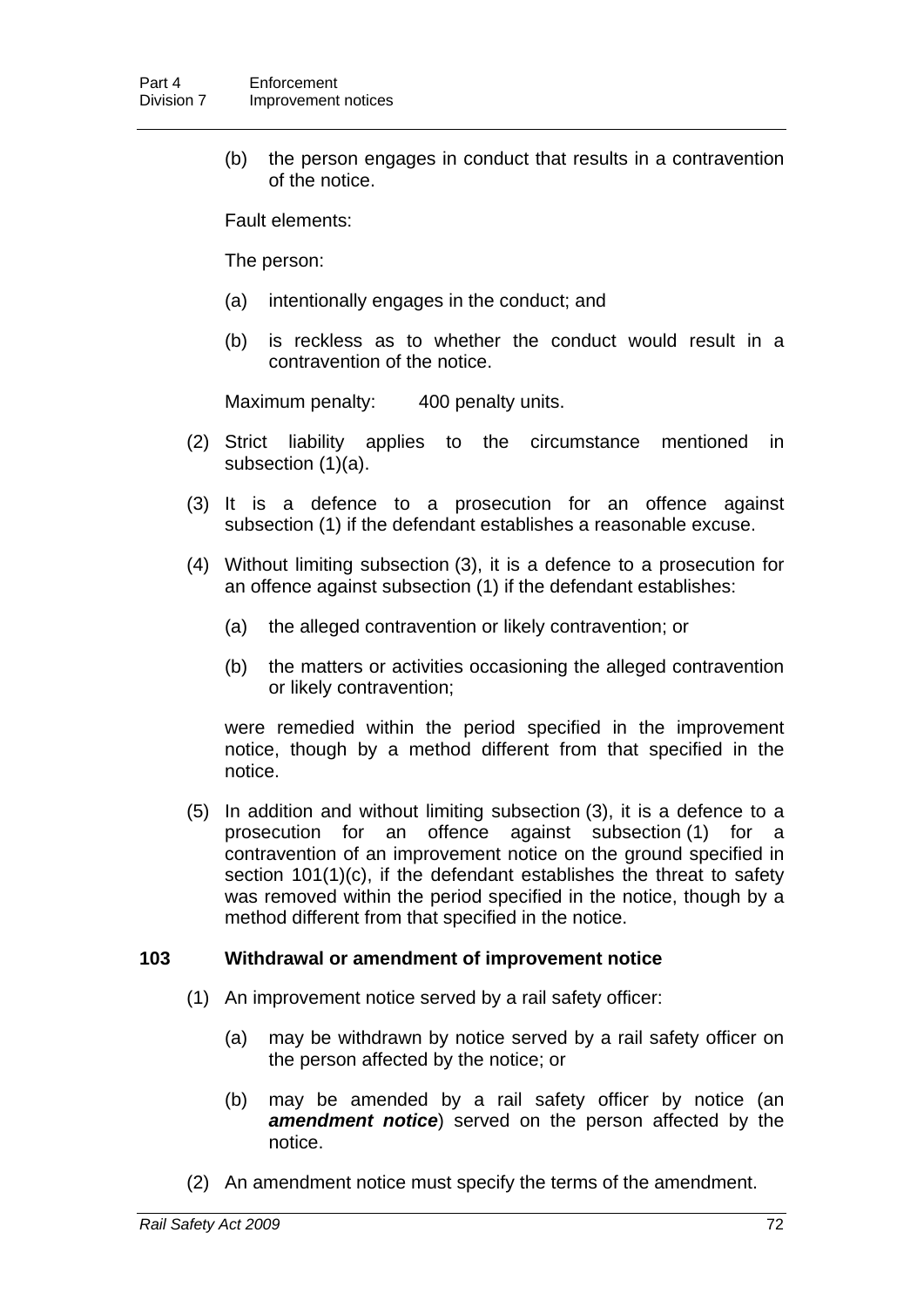- (3) However, an amendment notice is not effective if it purports to deal with a contravention of a different provision of this Act from that dealt with in the improvement notice.
- (4) An amendment notice must:
	- (a) specify the reasons for the amendment; and
	- (b) include information about the right of review under Part 5 of the decision to amend the improvement notice.

## <span id="page-81-0"></span>**104 Proceedings for offence not affected by improvement notice**

The service, withdrawal or amendment of an improvement notice does not affect any proceedings for an offence against this Act in connection with any matter in respect of which the improvement notice was served.

# **105 Director to arrange for rail safety work required by improvement notice to be carried out**

- (1) This section applies if a person fails to comply with an improvement notice served on the person that requires the person to carry out rail safety work to remedy:
	- (a) the alleged contravention or likely contravention; or
	- (b) the matters or activities occasioning the alleged contravention or likely contravention.
- (2) The Director may arrange for the rail safety work specified in the improvement notice to be carried out.
- (3) The Director may recover from the person served with the improvement notice the reasonable costs and expenses incurred by the Director in carrying out rail safety work under subsection (2).

# **Division 8 Prohibition notice**

# <span id="page-81-1"></span>**106 Prohibition notice**

- (1) This section applies if a rail safety officer reasonably believes:
	- (a) an activity is occurring in relation to railway operations or railway premises that involves or may involve an immediate threat to safety; or
	- (b) an activity may occur in relation to railway operations or railway premises that, if it occurs, may involve an immediate threat to safety; or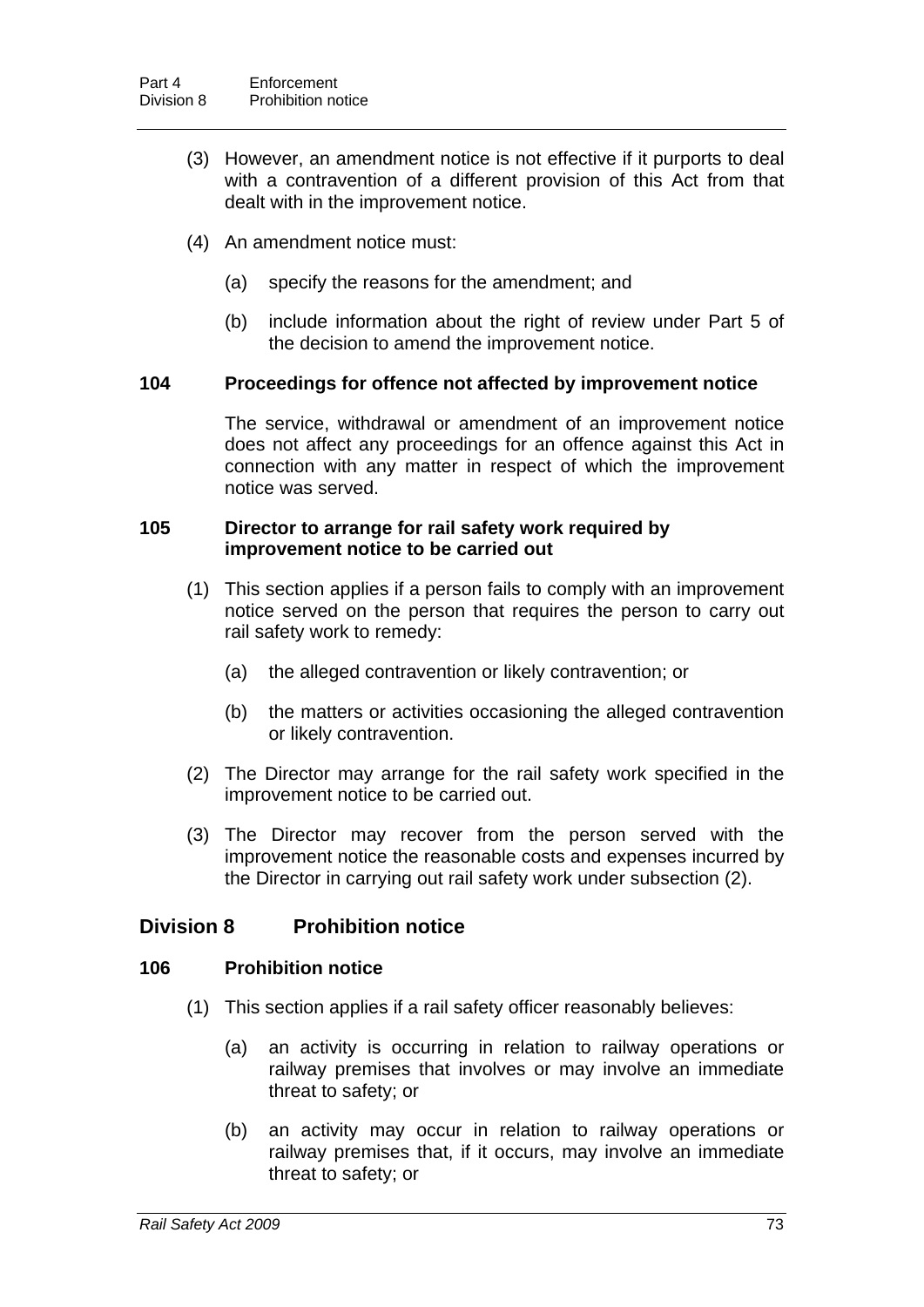- (c) an activity is occurring at, on, or in the vicinity of, rail infrastructure or rolling stock that involves or may involve an immediate threat to the safety or operational integrity of the railway; or
- (d) an activity may occur at, on, or in the immediate vicinity of, rail infrastructure or rolling stock that, if it occurs, may involve an immediate threat to the safety or operational integrity of the railway.
- (2) A rail safety officer may serve on a person who has or appears to have control over the activity a notice (a *prohibition notice*) prohibiting the carrying on of the activity or the carrying on of the activity in a specified way.
- (3) A prohibition notice:
	- (a) has effect when served or, if the notice specifies a later date, on that later date; and
	- (b) unless withdrawn or set aside remains in effect until a rail safety officer has certified in writing that the matters that gave rise or may give rise to the threat have been remedied.
- (4) A prohibition notice must:
	- (a) specify the basis for the rail safety officer's belief on which the service of the notice is based; and
	- (b) specify the activity the officer believes involves or may involve the threat and the matters which give rise or may give rise to the threat; and
	- (c) if the officer believes the activity involves a contravention or likely contravention of a provision of this Act – specify the provision and give the basis for the belief; and
	- (d) include information about the right of review under Part 5 of the decision to serve the notice; and
	- (e) specify the penalty for contravening the notice; and
	- (f) include a statement about section [112](#page-86-0).
- (5) A prohibition notice may include directions on the measures to be taken to minimise or eliminate the risk, activities or matters, or the contravention or likely contravention mentioned in subsection (4)(c), to which the notice relates.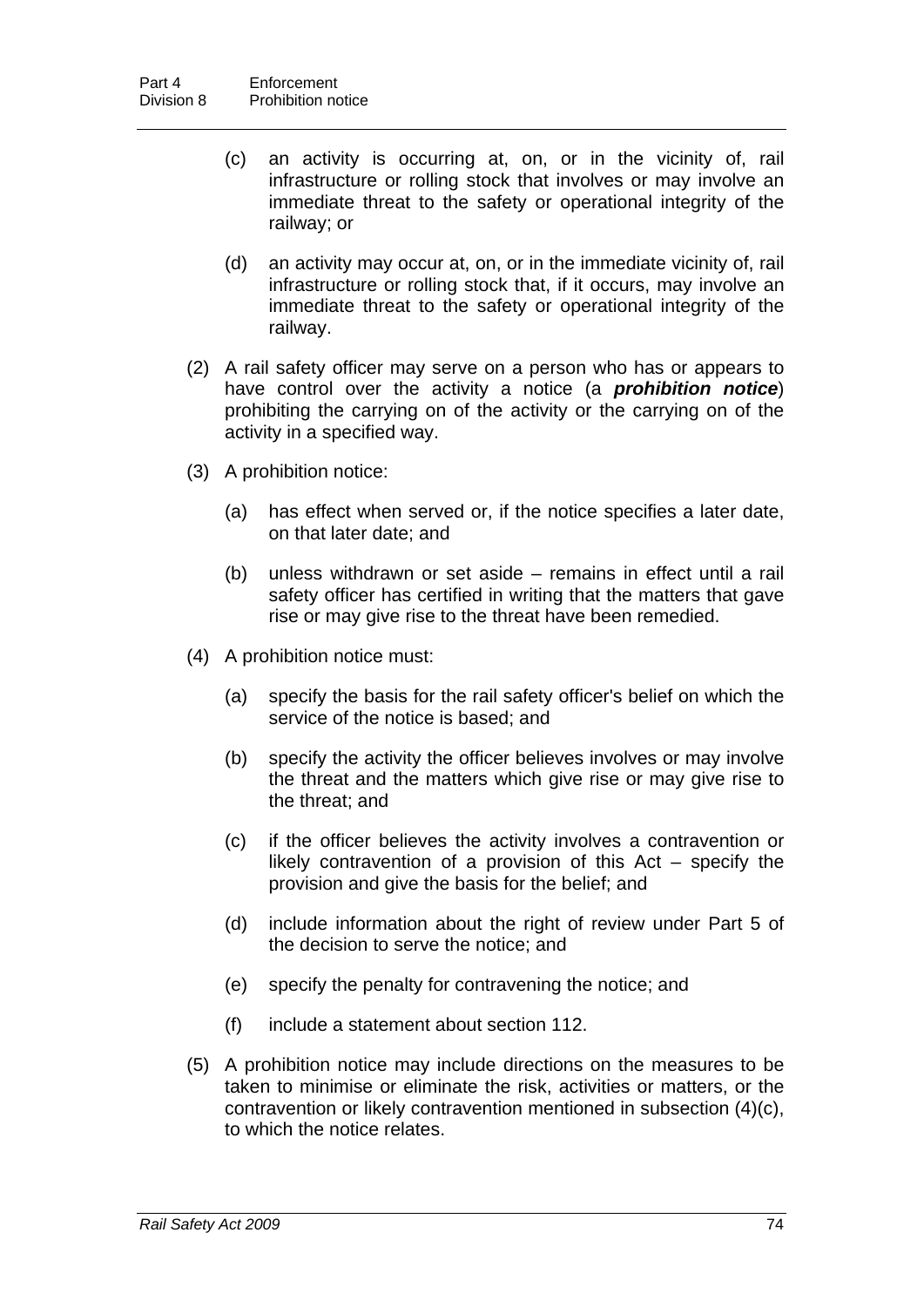- (6) A direction in a prohibition notice may:
	- (a) require that measures be taken in accordance with a compliance code; or
	- (b) offer the person on whom the notice has been served a choice of ways to remedy:
		- (i) the risk, activities or matters to which the notice relates; or
		- (ii) the contravention or likely contravention mentioned in subsection (4)(c).
- (7) A prohibition notice may prohibit the carrying on of an activity in a specified way by specifying one or more of the following:
	- (a) a place, or part of a place, at which the activity is not to be carried out;
	- (b) anything that is not to be used in connection with the activity;
	- (c) any procedure that is not to be followed in connection with the activity.

#### **107 Contravention of prohibition notice**

- (1) A person commits an offence if:
	- (a) a prohibition notice has been served on the person; and
	- (b) the person engages in conduct that results in a contravention of the notice.

Fault elements:

The person:

- (a) intentionally engages in the conduct; and
- (b) is reckless as to whether the conduct would result in a contravention of the notice.

Maximum penalty: 400 penalty units.

- (2) Strict liability applies to the circumstance mentioned in subsection (1)(a).
- (3) It is a defence to a prosecution for an offence against subsection (1) if the defendant establishes a reasonable excuse.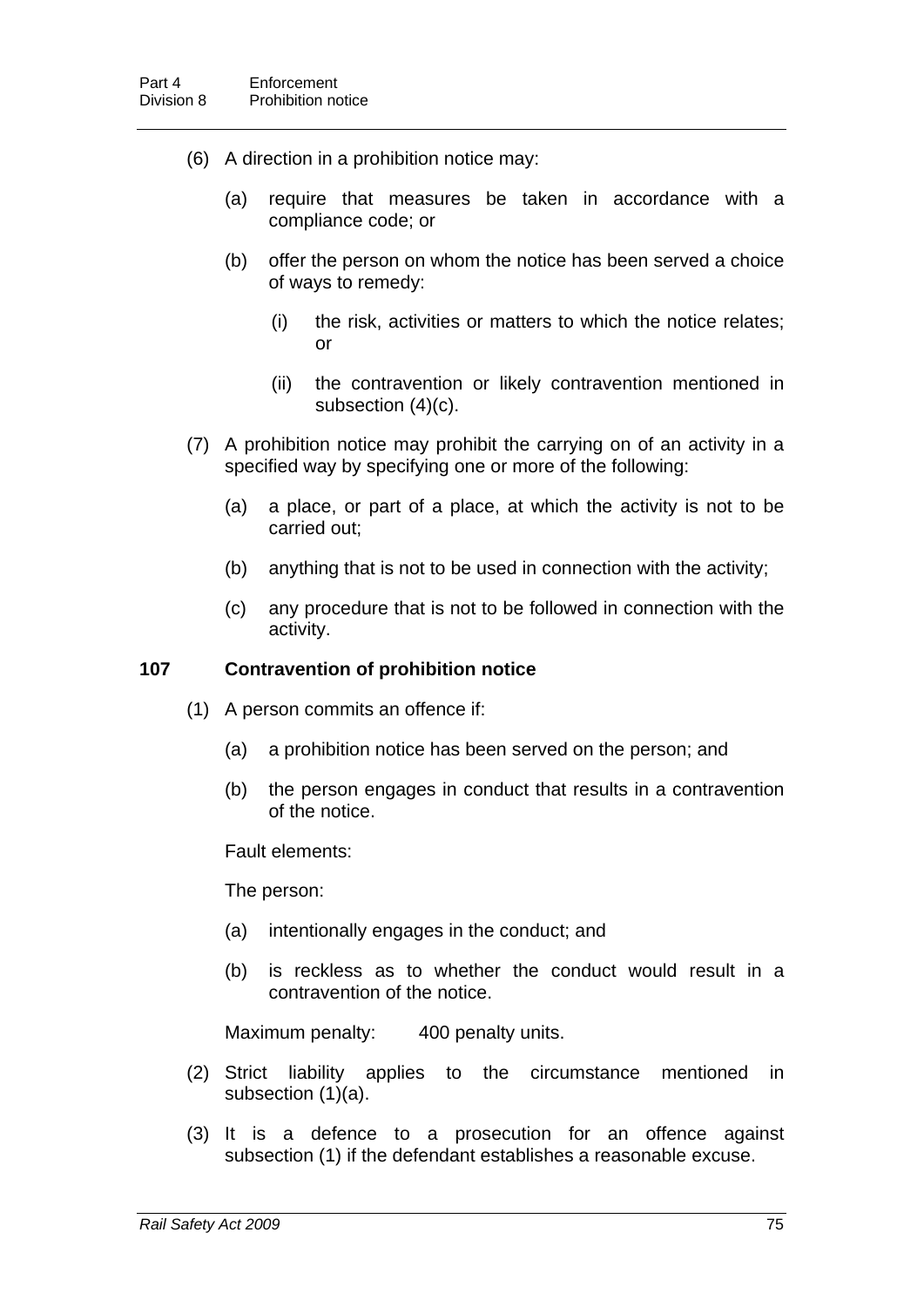## <span id="page-84-0"></span>**108 Oral direction before prohibition notice served**

- (1) This section applies if a rail safety officer reasonably believes:
	- (a) an activity mentioned in section [106\(](#page-81-1)1) is occurring or may occur; and
	- (b) it is not possible or reasonable to serve a prohibition notice under that section immediately.
- (2) The officer may direct a person who has or appears to have control over the activity to do or not to do a specified act by telling the person:
	- (a) to do or not to do the specified act; and
	- (b) the reason for the officer giving the direction.
- (3) A person commits an offence if:
	- (a) a direction under subsection (2) has been given to the person; and
	- (b) when giving the direction, the rail safety officer tells the person it is an offence if the person engages in conduct that results in a contravention of the direction; and
	- (c) the person engages in conduct that results in a contravention of the direction.

Fault elements:

The person:

- (a) intentionally engages in the conduct; and
- (b) is reckless as to whether the conduct would result in a contravention of the direction.

Maximum penalty: 400 penalty units.

- (4) Strict liability applies to the circumstances mentioned in subsection (3)(a) and (b).
- (5) It is a defence to a prosecution for an offence against subsection (3) if the defendant establishes a reasonable excuse.
- (6) If a rail safety officer gives a direction under subsection (2) in respect of an activity but does not, within 5 days after giving the direction, serve a prohibition notice in respect of the activity, the direction ceases to have effect.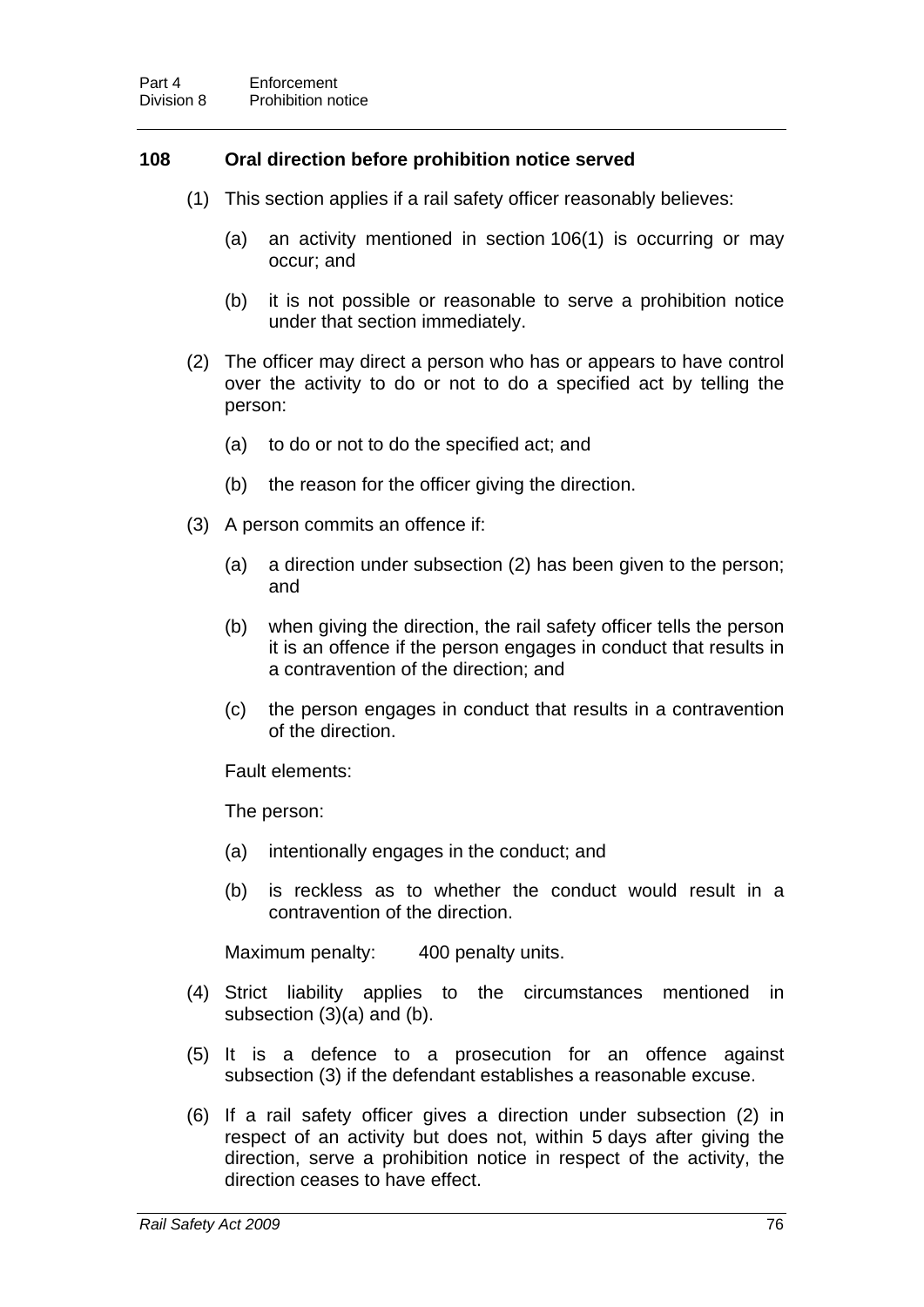# <span id="page-85-1"></span>**109 Withdrawal or amendment of prohibition notice**

- (1) A prohibition notice served by a rail safety officer may:
	- (a) be withdrawn by notice served by a rail safety officer on the person affected by the notice; or
	- (b) be amended by a rail safety officer by notice (an *amendment notice*) served on the person affected by the notice.
- (2) An amendment notice must specify the terms of the amendment.
- (3) However, an amendment notice is not effective if it purports to deal with a contravention of a different provision of this Act from that dealt with in the prohibition notice.
- (4) An amendment notice must:
	- (a) specify the reasons for the amendment; and
	- (b) include information about the right of review under Part 5 of the decision to amend the prohibition notice.

## <span id="page-85-0"></span>**110 Power to have remedial work done**

- (1) If a person fails to comply with a requirement in a prohibition notice, the Director may arrange for any measures required by the notice to be taken.
- (2) The Director may recover from a person to whom the prohibition notice is directed the reasonable costs and expenses incurred by the Director in acting under subsection (1).

#### **111 Power to enter land**

For this Division, a rail safety officer, or a person who holds a specific authority from the Director, may enter land and inspect measures required by a prohibition notice to be taken, or take any measures under section [110](#page-85-0):

- (a) after giving 3 days notice to an owner or occupier of the land; or
- (b) with the written agreement of an owner or occupier of the land; or
- (c) without notice or agreement, if the Director reasonably believes there is an immediate and significant risk to the safety or operational integrity of a railway.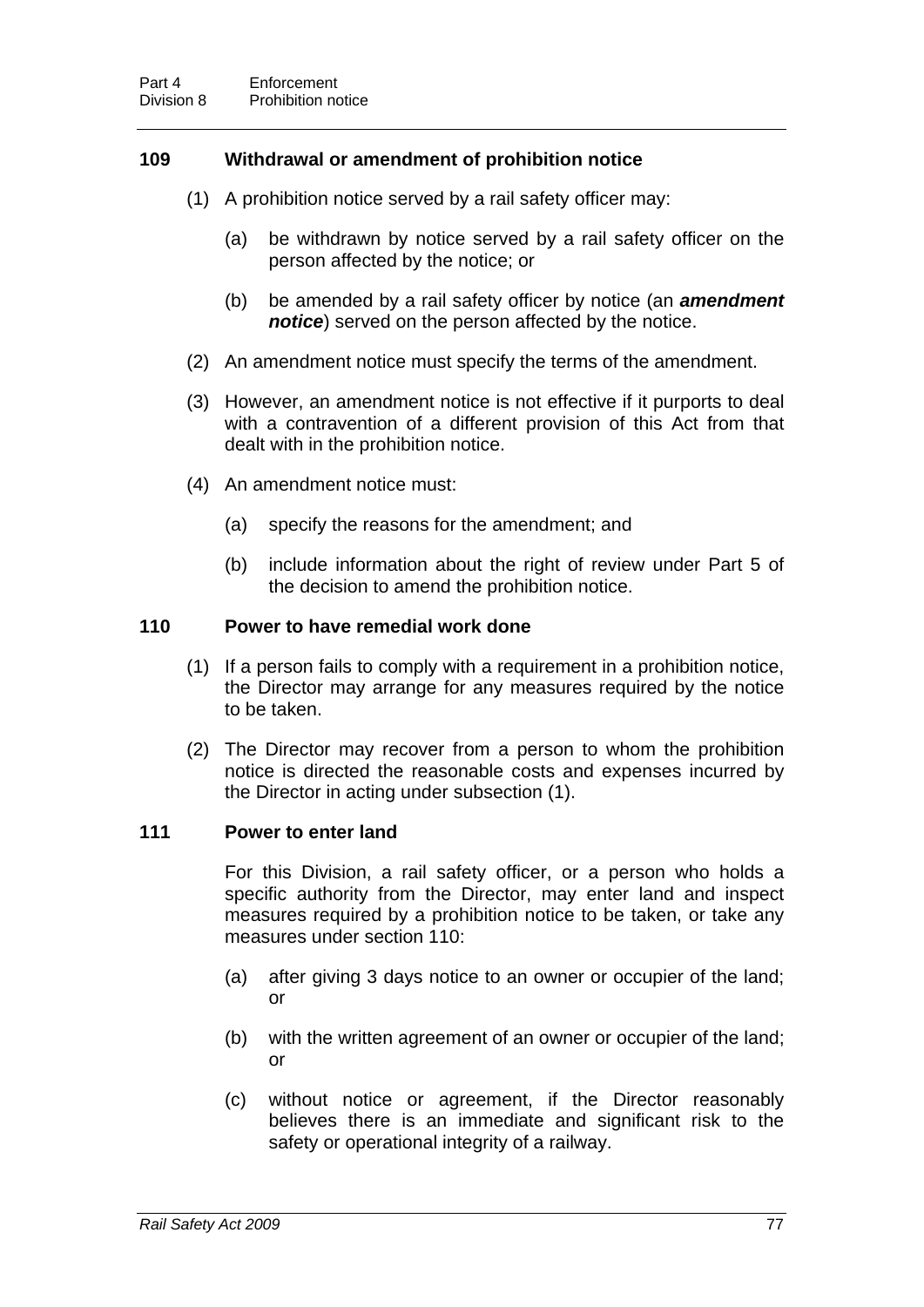# <span id="page-86-0"></span>**112 Proceedings for offence not affected by prohibition notice**

The service, withdrawal or amendment of a prohibition notice does not affect any proceedings for an offence against this Act in connection with any matter in respect of which the prohibition notice was served.

# **Division 9 Miscellaneous matters**

## **113 Direction may be given under more than one provision**

- (1) A rail safety officer may, on the same occasion, give directions under one or more provisions of this Part.
- (2) Without limiting subsection (1), a rail safety officer may, in the course of exercising functions under a provision of this Part, do either or both of the following:
	- (a) give further directions under the provision:
	- (b) give directions under one or more other provisions of this Part.

## **114 Temporary closure of railway crossing, bridge or other structure**

- (1) An authorised person may temporarily close or regulate a railway crossing, bridge or other structure for crossing or passing over or under a railway if satisfied it is necessary because of an immediate threat to safety.
- (2) If an authorised person decides to temporarily close or regulate a railway crossing, bridge or other structure the authorised person must, as soon as practicable after its closure or regulation, notify the person or authority responsible for the railway crossing, bridge or other structure of its closure or regulation.
- (3) In this section:

*authorised person* means a person who holds a specific authority from the Director for this section.

# **115 Restoring items to original condition after action taken**

- (1) This section applies if:
	- (a) a rail safety officer, or a person assisting the officer, takes any action in the exercise or purported exercise of any function under this Part in relation to rail infrastructure, rolling stock, railway premises or a road vehicle; and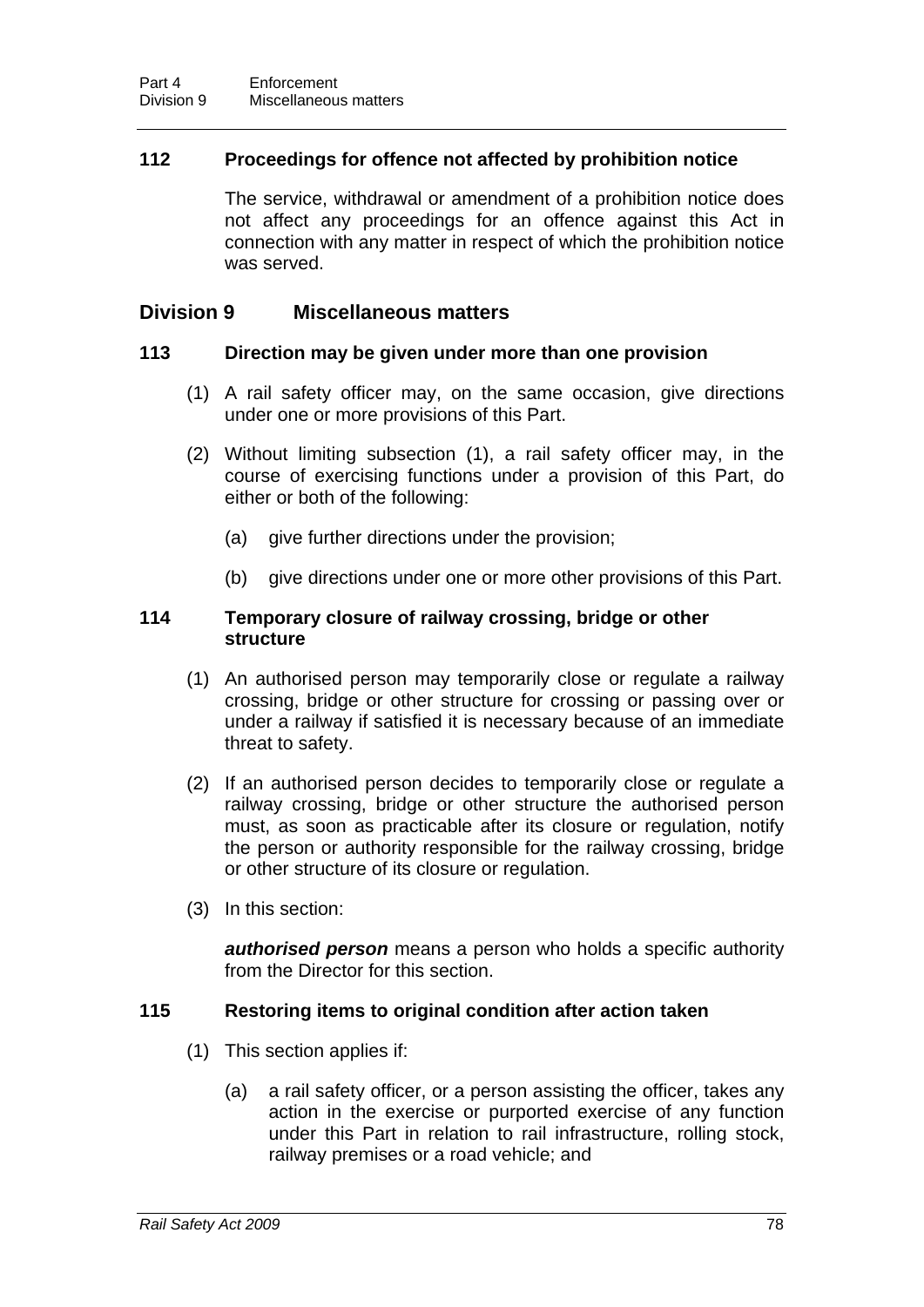- (b) damage is caused by an unreasonable exercise of the power or by the use of force that is not authorised under this Part.
- (2) The rail safety officer must take reasonable steps to return the rail infrastructure, rolling stock, railway premises or road vehicle to the condition it or they were in immediately before the action was taken.

## **116 Use of force**

A power conferred by this Part to enter any railway premises, or to do anything in or on any railway premises, may not be exercised unless the rail safety officer, and any person assisting an officer proposing to exercise the power, uses no more force than is reasonably necessary to effect the entry or to do the thing for which the entry is effected.

## **117 Force against persons only by police officers**

A provision in this Part authorising a person to use reasonable force does not authorise a person who is not a police officer to use force against another person.

## <span id="page-87-0"></span>**118 Protection from incrimination**

- (1) A person is not excused from complying with a direction under Division 2 or 6:
	- (a) to answer a question; or
	- (b) to produce a document; or
	- (c) to give or provide information;

on the ground that compliance with the direction may result in information being provided that might tend to incriminate the person or may make the person liable to a penalty.

 (2) However, any information obtained or document produced as a direct result of the compliance with the direction by an individual is not admissible in evidence against the individual in proceedings for an offence or for the imposition of a penalty (other than proceedings in respect of the making of a false or misleading statement).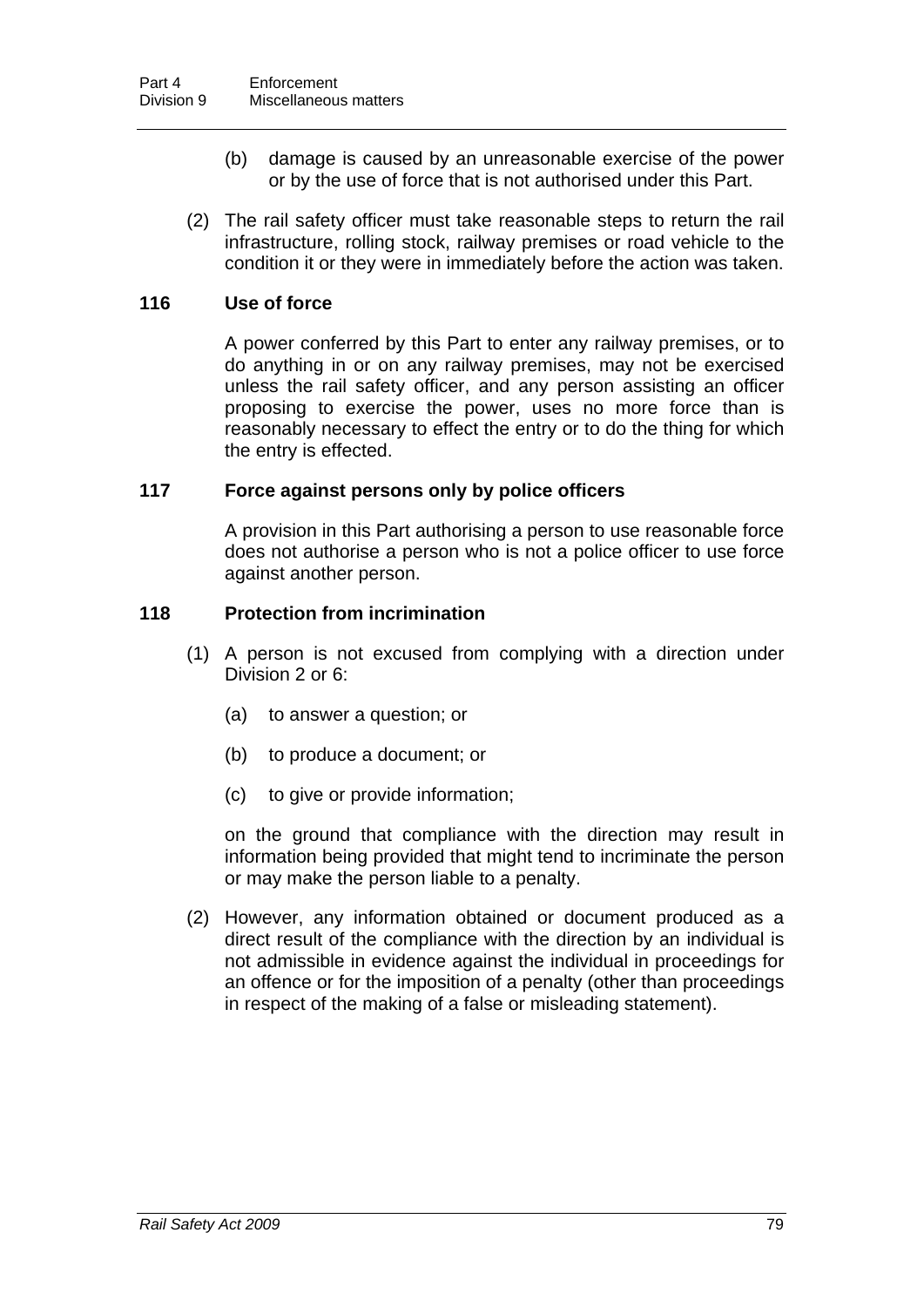# **Part 5 Review of decisions**

## **119 Reviewable decisions**

The Schedule sets out:

- (a) decisions made under this Act that are reviewable in accordance with this Part (*reviewable decisions*); and
- (b) who is eligible to apply for review of a reviewable decision (the *eligible person* in relation to the reviewable decision).

# <span id="page-88-0"></span>**120 Review by Director**

- (1) An eligible person:
	- (a) in relation to a reviewable decision made by the Director may, within 28 days after the decision was made, apply to the Director for a review of the decision; or
	- (b) in relation to a reviewable decision not made by the Director, may apply to the Director for review of the decision within:
		- (i) 28 days after the day on which the decision first came to the eligible person's notice; or
		- (ii) a longer period as the Director allows.
- (2) The application must be in the form approved by the Director.
- (3) If an application is made to the Director in accordance with this section, the Director must make a decision:
	- (a) to affirm or vary the reviewable decision; or
	- (b) to set aside the reviewable decision and substitute another decision as the Director considers appropriate.
- (4) The Director must, within 14 days after the application is made, give a notice to the applicant setting out:
	- (a) the Director's decision under subsection (3) and the reasons for the decision; and
	- (b) the findings on material questions of fact that led to the decision, referring to the evidence or other material on which those findings were based.
- (5) However, if the reviewable decision was made under section [101](#page-78-0), [103,](#page-80-0) [106](#page-81-1) or [109,](#page-85-1) the notice must be given within 7 days after the application is made.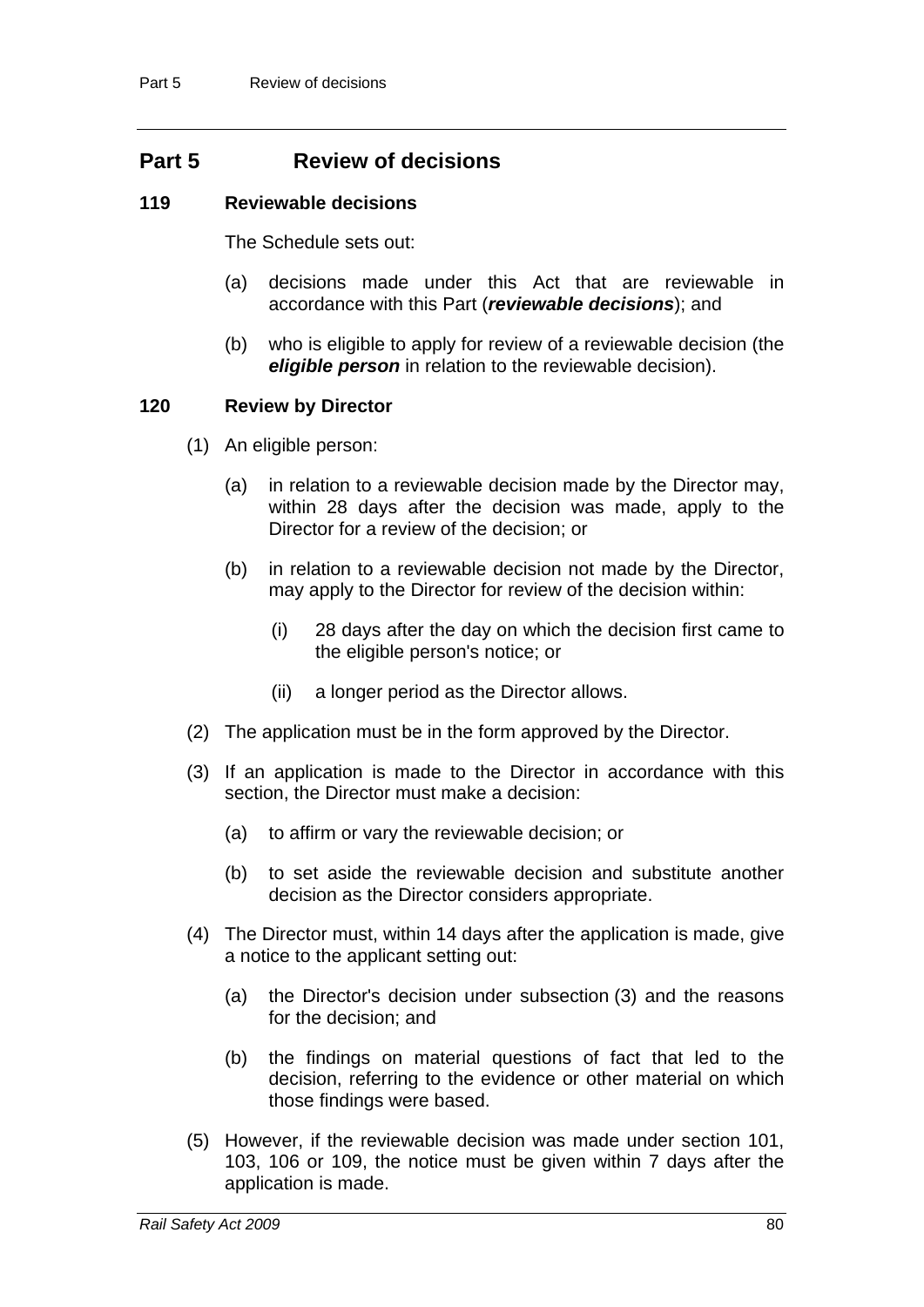- (6) If the Director has not notified an applicant of a decision in accordance with subsection (4) or (5), the Director is taken to have made a decision to affirm the reviewable decision.
- (7) The making of an application under subsection (1) does not affect the operation of the reviewable decision or prevent the taking of any action to implement it.
- (8) However, the Director, on the Director's own initiative or on application by the applicant for review, may stay the operation of the decision pending the determination of the review.
- (9) Subsection (8) does not apply if the reviewable decision related to an immediate suspension of accreditation or the serving of a prohibition notice.
- (10) The Director must make a decision on an application for a stay by the end of the next business day following the day on which the application for the stay was made.
- (11) If the Director has not made a decision in accordance with subsection (10), the Director is taken to have made a decision to grant a stay.
- (12) The Director may attach any conditions to a stay of the operation of a reviewable decision as the Director considers appropriate.

# **121 Application to Local Court**

- (1) An eligible person in relation to a reviewable decision may apply to the Local Court for review of:
	- (a) a reviewable decision made by the Director; or
	- (b) a decision made, or taken to have been made, by the Director under section [120](#page-88-0) in respect of a reviewable decision (including a decision concerning a stay of the operation of the reviewable decision).

*Note for subsection (1)(a)* 

*An eligible person may apply:* 

- *(a) under section [120](#page-88-0) for review by the Director of a reviewable decision; or*
- *(b) under subsection (1)(a) to the Local Court for review of the decision.*
- (2) An application for review must be made within 28 days after the person is advised of the decision in relation to which the application is made.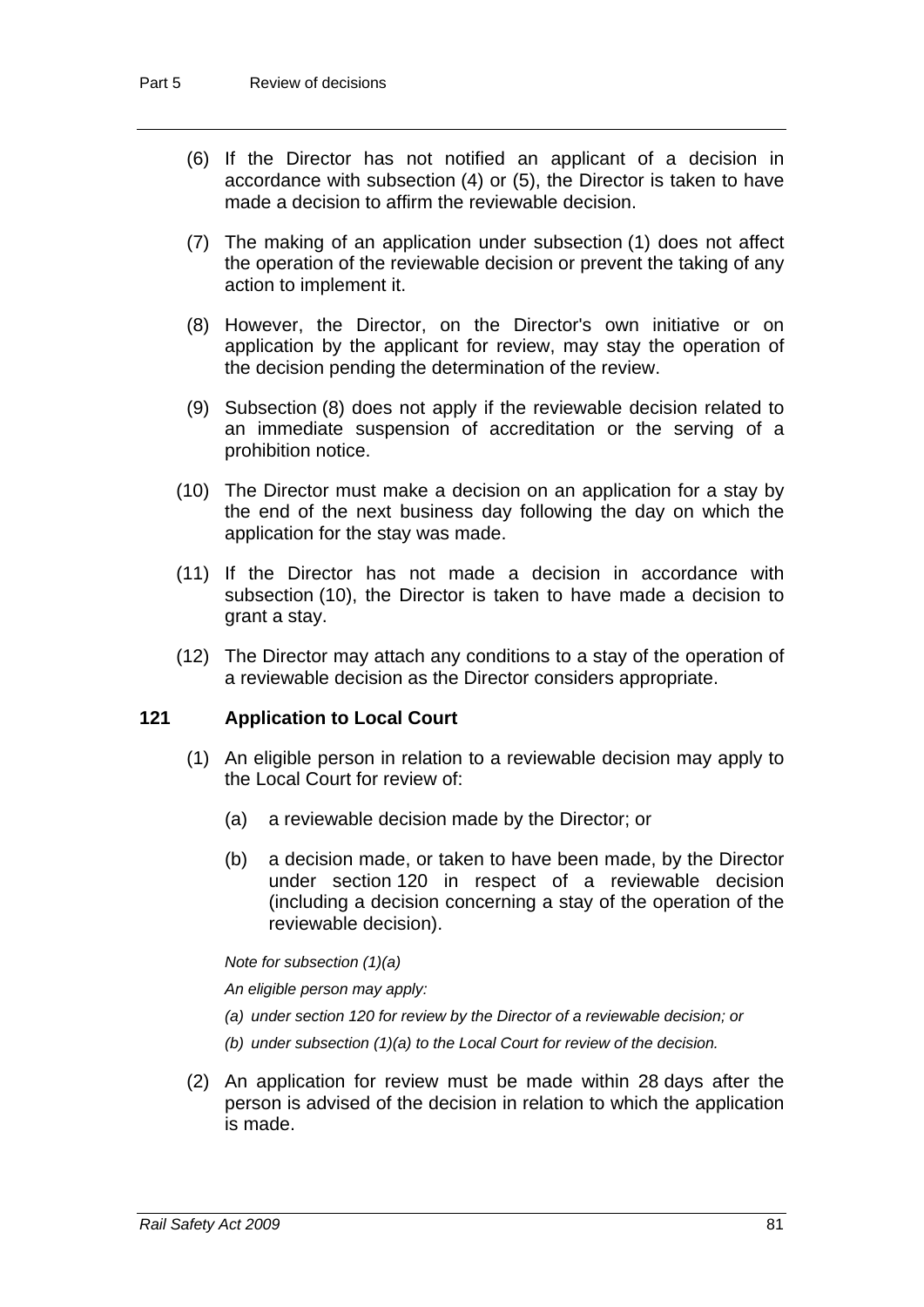- (3) In determining the matter, the Local Court may, as the Court considers appropriate:
	- (a) affirm the decision; or
	- (b) substitute its own decision; or
	- (c) remit the matter to which the application relates to the Director for reconsideration, either generally or in respect of specified matters, and for substitution of another decision.
- (4) The Local Court may make any other order, including orders as to costs, as it considers appropriate.
- (5) In remitting a matter to the Director, the Local Court must:
	- (a) advise the Director of its reasons for doing so; and
	- (b) give to the Director the directions it considers appropriate for the reconsideration or otherwise of the whole or part of the matter that is referred back for reconsideration

# **Part 6 Investigations**

#### **122 Appointment of investigator**

- (1) If an accident or other incident on, involving or associated with a railway causes or results in a person's death, serious personal injury, or major property damage, the Director:
	- (a) on his or her own initiative or on the request of a rail transport operator – may; or
	- (b) on the request of the Minister must;

appoint a person (an *investigator*) to investigate and report on the accident or incident under this Part.

- (2) The Director may also appoint a person (also an *investigator*) to investigate and report on, under this Part, any other accident or incident.
- (3) Before making an appointment under subsection (1) or (2), the Director must consult with the Minister and any relevant rail transport operator about the following:
	- (a) the person to be appointed as the investigator;
	- (b) the matter or matters to be inquired into by the investigator;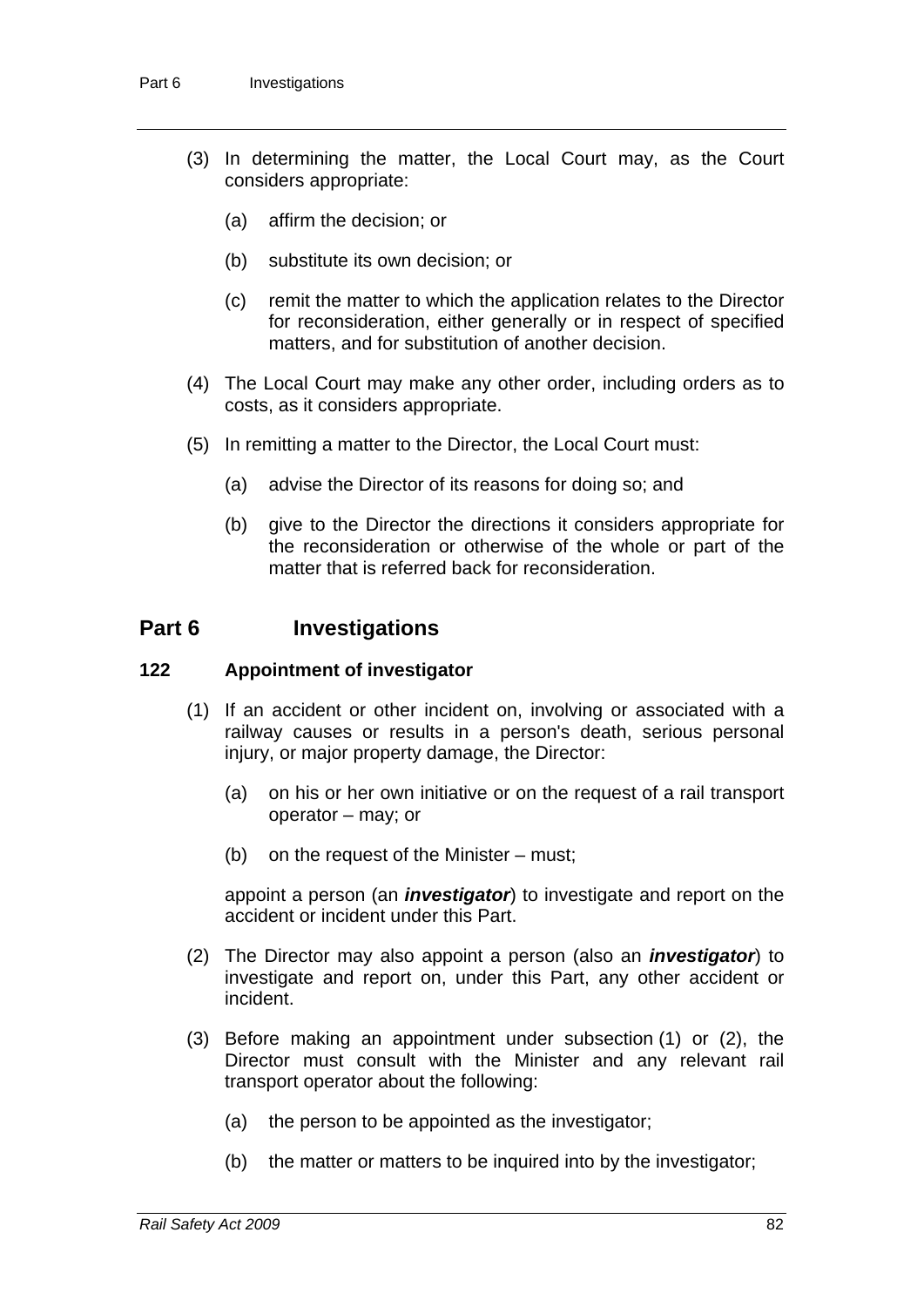- (c) reporting arrangements once the investigation is completed.
- (4) The Director must not appoint a person to be an investigator if the person has a direct or indirect pecuniary interest in a matter that the investigator will investigate, other than an interest as a member, director or employee of an incorporated company consisting of 25 members or more.
- (5) An investigator is appointed on the terms and conditions determined by the Director.

## **123 Functions of investigator**

- (1) The functions of an investigator are:
	- (a) to conduct an investigation in accordance with this Part to establish and assess the circumstances surrounding the accident or incident being investigated (but not to apportion blame or determine liability) for the purpose of preventing the occurrence of future accidents or incidents; and
	- (b) report to the Minister and the Director on the outcomes of the investigation.
- (2) Despite the commencement of proceedings in respect of the accident or incident in a court or before any other body in accordance with a law in force in the Territory, the investigator may commence or continue to investigate and make a report on the accident or incident unless the court or, if within its power to do so, the other body orders otherwise.

#### **124 Persons appointed to assist investigator**

- (1) An investigator may appoint a rail safety officer or other person to assist him or her in the conduct of an investigation.
- (2) The investigator must not appoint a person to assist him or her if the person has a direct or indirect pecuniary interest in a matter that the investigator will investigate with the assistance of the person, other than an interest as a member, director or employee of an incorporated company consisting of 25 members or more.
- (3) A person appointed to assist the investigator must carry out his or her duties in accordance with the directions of the investigator.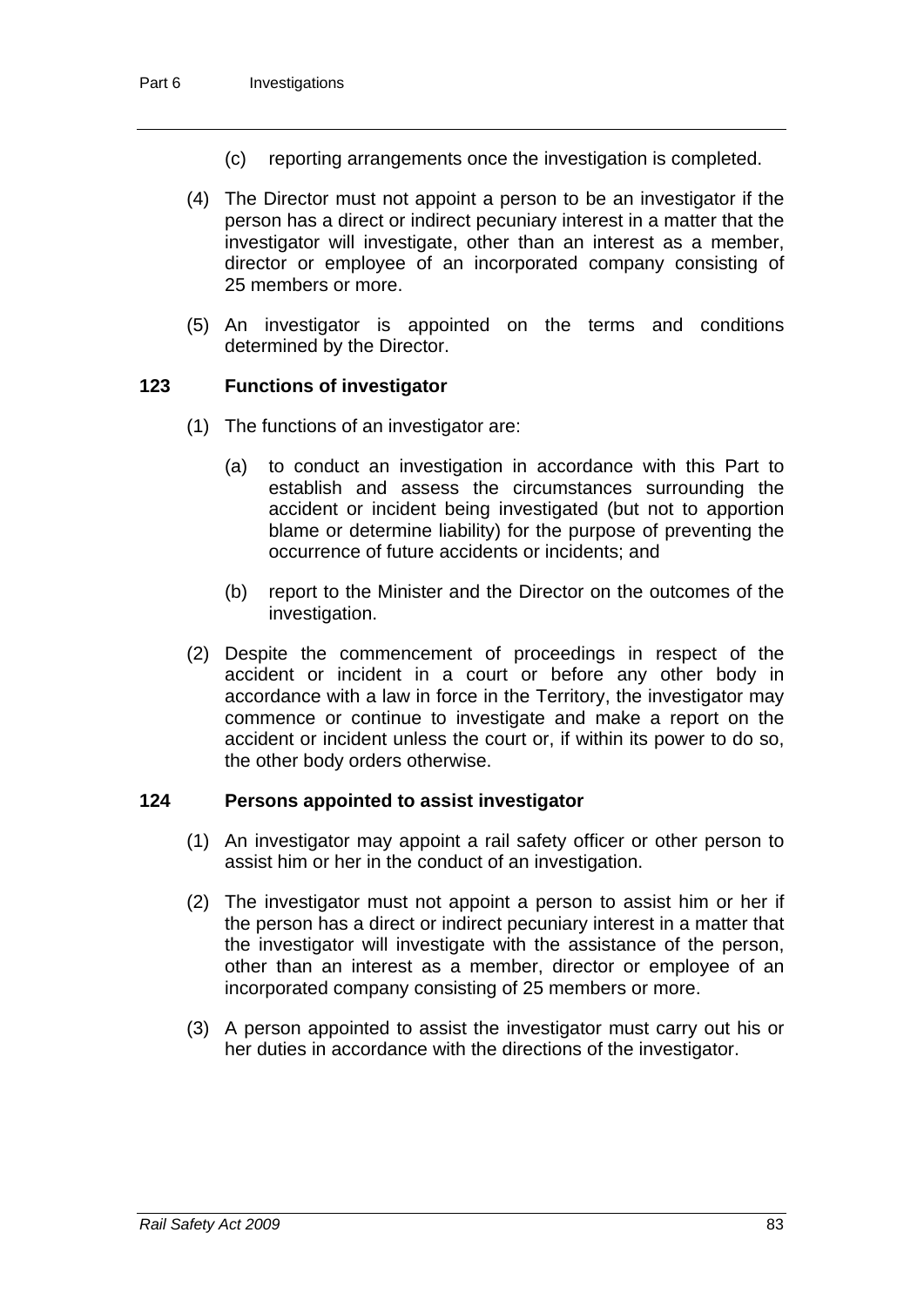# **125 Conduct of investigation**

- (1) In conducting an investigation, an investigator:
	- (a) must act as quickly, and with as little formality and technicality, as is consistent with a fair and proper consideration of the issues; and
	- (b) is not bound by the rules of evidence but may inform himself or herself on any matter as the investigator considers appropriate.
- (2) Except as provided by this Part, an investigation may be conducted in a manner determined by the investigator.

# <span id="page-92-0"></span>**126 Powers of investigator**

- (1) For an investigation, an investigator may do any of the following:
	- (a) by notice to a person, require the attendance of the person, or require the production of any document, object or material;
	- (b) require a person to answer relevant questions;
	- (c) require a person to make an oath or affirmation to truthfully answer questions relevant to the investigation put by the investigator.
- (2) An investigator may also exercise any of the functions of a rail safety officer under this Act other than the power to issue an improvement notice or prohibition notice.
- (3) An investigator may inquire into the mental and physical capacity of a person and for that purpose may:
	- (a) require the person to be examined by a medical practitioner nominated by the Director; and
	- (b) require a copy of the results of the examination to be given to the investigator.

# **127 Power to enter and take control of place or building**

 (1) If it appears that an action is being taken or is likely to be taken in a place or a building that might hinder or obstruct the proper conduct of an investigation, the Minister may authorise the investigator to enter and take control of the place or building.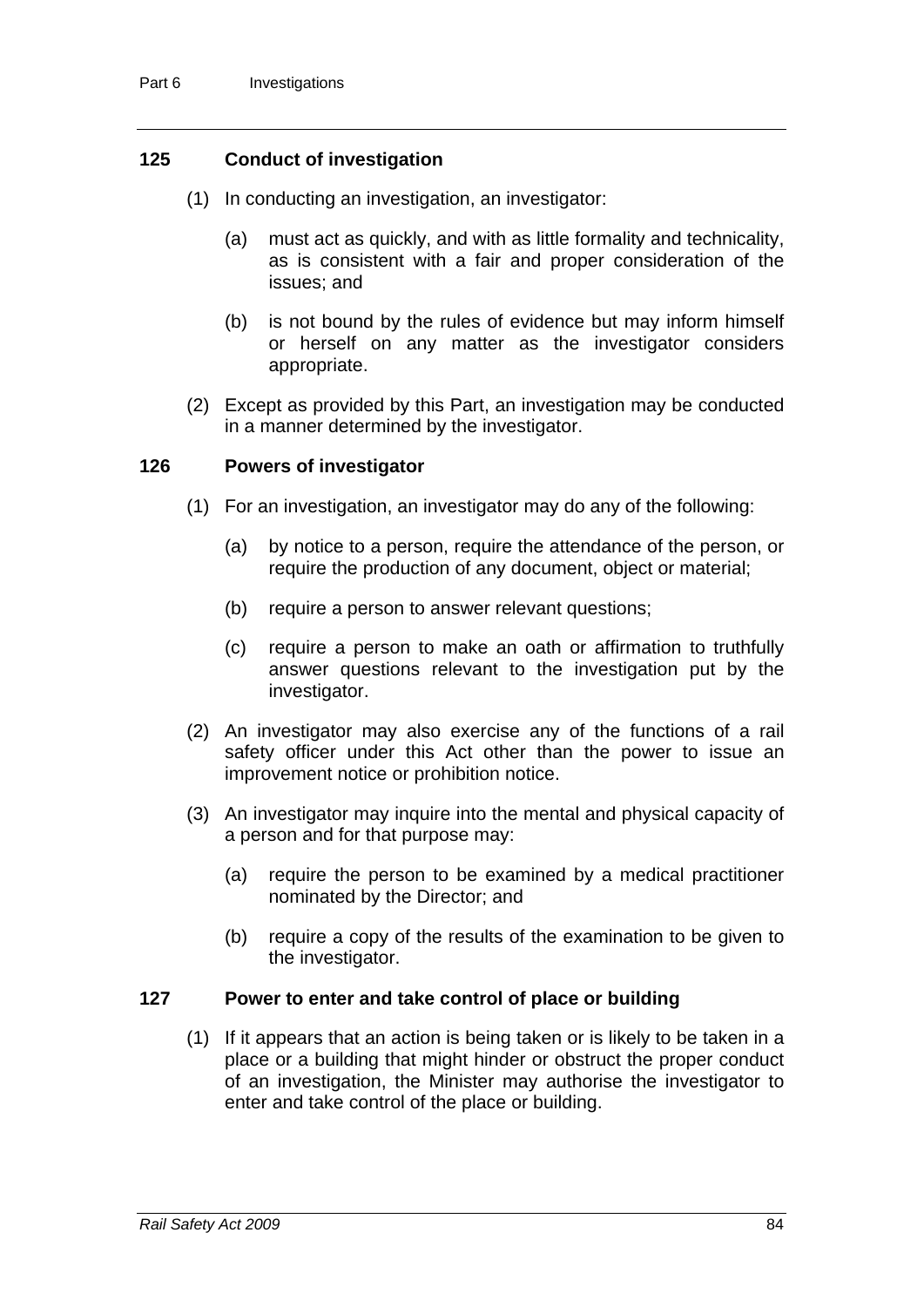- (2) If an investigator enters and takes control of a place or building under subsection (1):
	- (a) no person may take any action or do anything in the place or building unless he or she has the written consent of the investigator to do so; and
	- (b) the investigator must, without delay, conduct the part of the investigation that relates to the place or building and restore control of the place or building to its owner or occupier.
- (3) The Regulations may prescribe the manner in which an investigator is to enter and take control of a place or building under this section and conduct the part of the investigation in relation to the place or building.

## <span id="page-93-0"></span>**128 Report by investigator**

- (1) An investigator must make a written report to the Director at the end of an investigation.
- (2) The report must detail:
	- (a) the manner in which the investigation was conducted; and
	- (b) the circumstances of the accident or incident the subject of the investigation as established by the investigator; and
	- (c) the investigator's assessment of the circumstances of the accident or incident in relation to railway safety; and
	- (d) the recommendations of the investigator in relation to the prevention of future accidents or incidents; and
	- (e) any other matter the investigator considers relevant.
- (3) On receiving the report, the Director must forward a copy to the Minister together with comments or advice the Director considers appropriate.
- (4) The Minister or the Director may do any of the following:
	- (a) provide a copy of the report or part of the report to persons as the Minister or the Director considers appropriate;
	- (b) publish a copy of the report or part of the report, as the Minister or Director considers appropriate.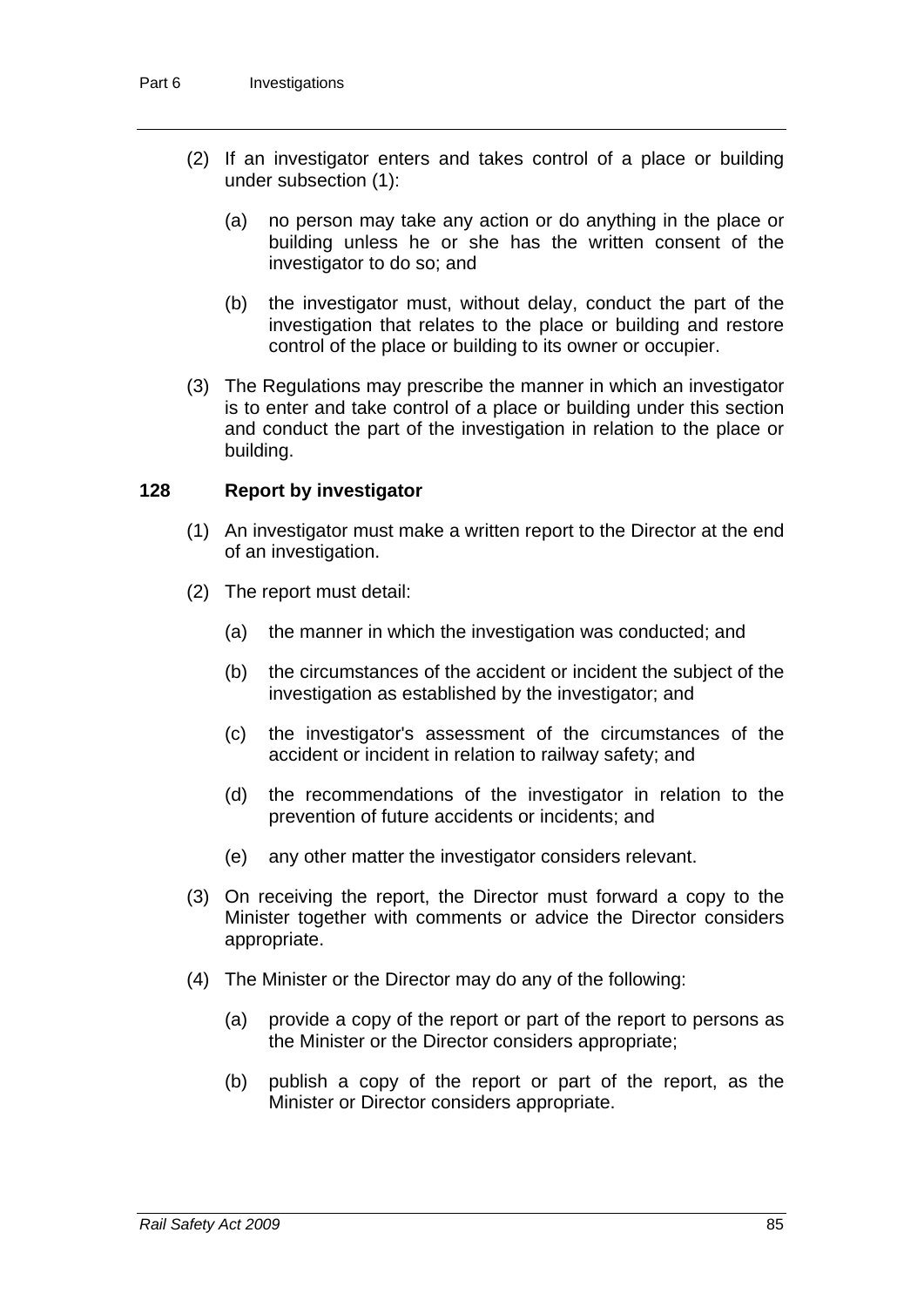- (5) Without limiting subsection (4), within 28 days after receiving a report under subsection (1), the Director must ensure a copy of the report is available for public inspection, without charge, during normal business hours at the office of the Director.
- (6) However, before making a copy of the report available to the public, the Director must remove from the report any matter the Director believes it is necessary or appropriate to remove:
	- (a) in order to avoid prejudicing any proceedings before a court or other body in accordance with a law in force in the Territory in respect of the accident or incident the subject of the report or an accident or incident of a similar kind; or
	- (b) in the public interest; or
	- (c) on some other reasonable ground.

## **129 Withholding of information contained in report**

- (1) An accredited person or the owner of a private siding may request the Director not to make the whole or a part of an investigator's report available to the public.
- (2) The request must be in writing and specify the reasons for wanting the information to be withheld.
- (3) The Director must, as soon as reasonably possible, consider the request and, if the Director accepts the reasons specified in the request, withhold from the public the whole or the part of the report the Director considers appropriate to withhold (which may not be the same information the accredited person or owner or the private siding requested to be withheld).

# **130 Director may take action as consequence of report**

- (1) If the Director considers it is appropriate because of the recommendations contained in an investigator's report under section [128](#page-93-0), the Director may do any of the following:
	- (a) serve a person with an improvement notice;
	- (b) serve a person with a prohibition notice;
	- (c) give directions under section [108.](#page-84-0)
- (2) Subsection (1) does not limit Part 4.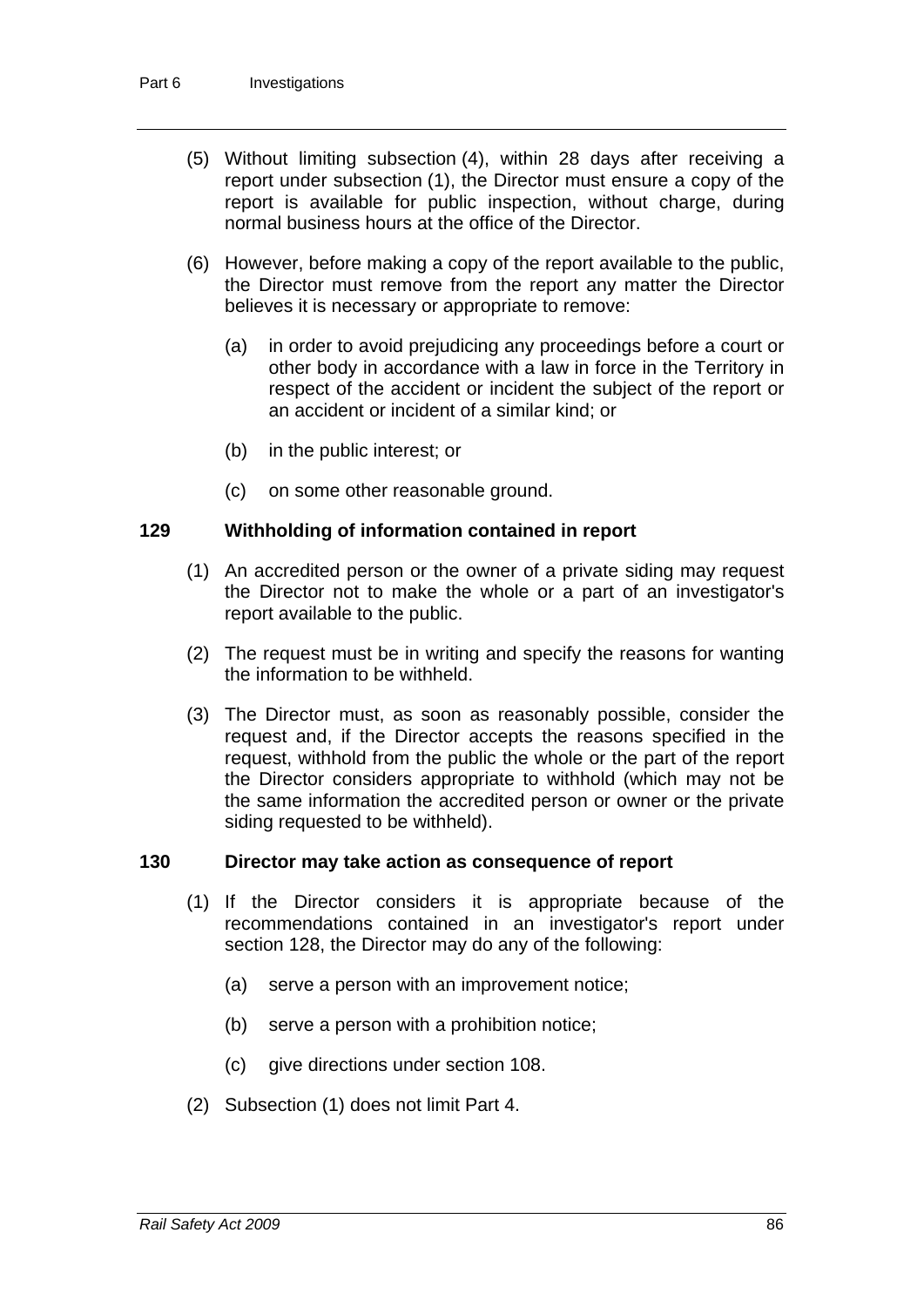#### **131 Immunity**

No action in relation to the provision or publication of a report or part of a report under this Part lies against:

- (a) the investigator; or
- (b) the Minister, the Director or a rail safety officer; or
- (c) a person who has provided evidence, or any document, object or material, to the investigator for an investigation.

#### **132 Offences**

 (1) A person served with a notice under section [126\(](#page-92-0)1) must comply with the notice.

Maximum penalty: 100 penalty units.

 (2) A person required under section [126\(](#page-92-0)1) to answer questions or take an oath or affirmation must comply with the requirement.

Maximum penalty: 100 penalty units.

 (3) If, under section 126(3), an investigator requires a person to be examined by a medical practitioner nominated by the Director, the person must comply with the requirement.

Maximum penalty: 100 penalty units.

- (4) An offence against subsection (1), (2) or (3) is an offence of strict liability.
- (5) It is a defence to a prosecution for an offence against subsection (1), (2) or (3) if the defendant establishes a reasonable excuse.

#### *Note for subsection (5)*

*Section [118](#page-87-0) excludes self-incrimination as an excuse, but provides protection for an individual who is required to answer questions or produce documents.* 

- (6) A person is not obliged under this Part to provide information that is privileged on the ground of legal professional privilege.
- (7) If a document, object or material is produced, or found by an investigator, the investigator may do any of the following:
	- (a) inspect it;
	- (b) make copies of, photograph or take extracts from, or test, it;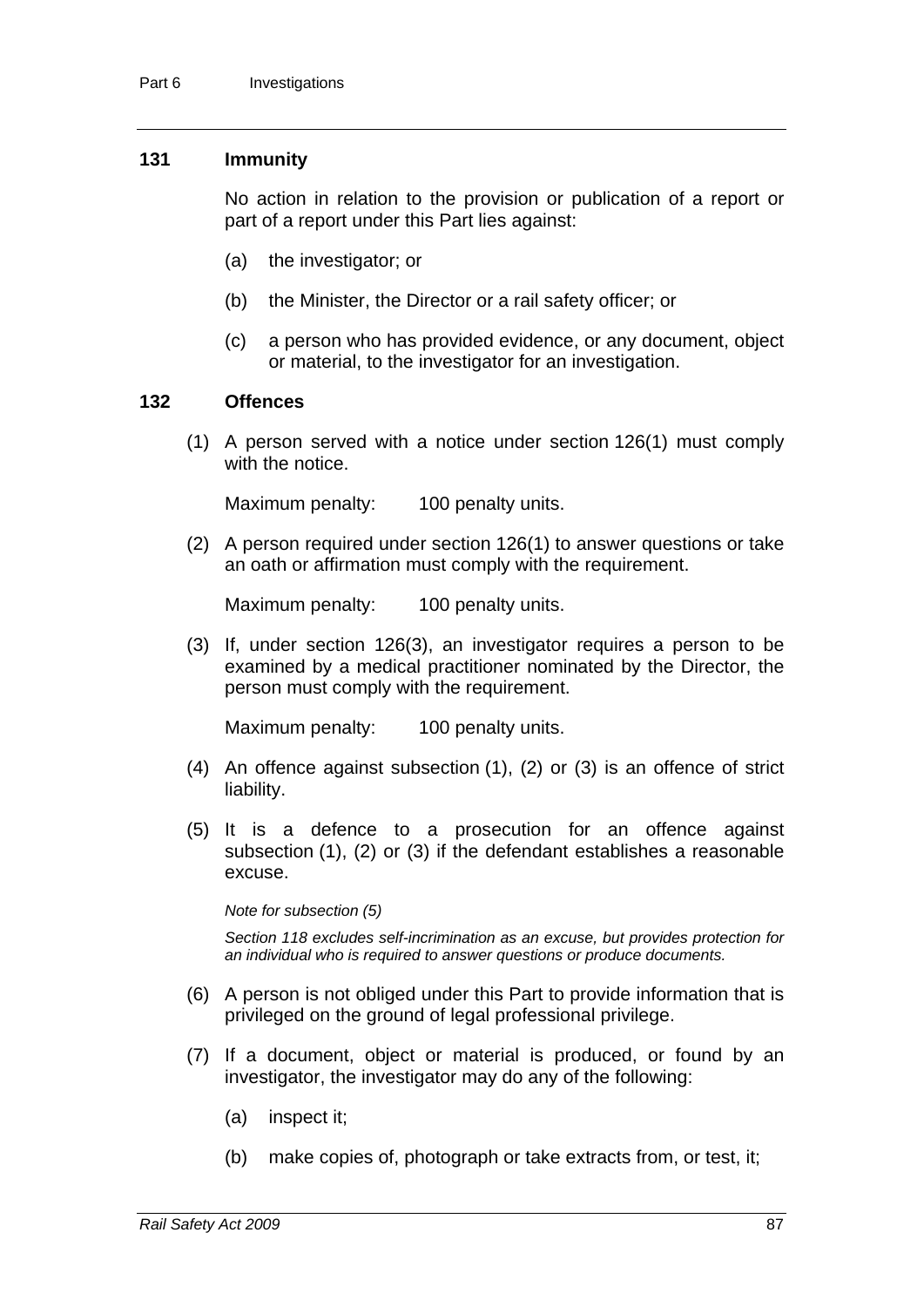(c) take possession of it, and keep it while it is necessary for the investigation.

# **Part 7 General liability and evidentiary provisions**

# **Division 1 General matters**

## **133 Time for offence proceedings to be commenced**

- (1) This section applies to an offence against this Act, other than:
	- (a) an offence in respect of which proceedings may only be commenced within a period of less than 2 years after its alleged commission; or
	- (b) a prescribed offence.
- (2) Despite anything to the contrary in any other Act, proceedings for an offence against this Act to which this section applies may be commenced within:
	- (a) the period of 2 years after the commission of the alleged offence; or
	- (b) a further period of one year commencing on the day on which the Director, a rail safety officer or a police officer first obtained evidence of the commission of the alleged offence considered reasonably sufficient by the Director or officer to warrant commencing proceedings.
- (3) For subsection (2)(b), a certificate purporting to have been issued by the Director, a rail safety officer or a police officer as to the date when the Director or officer first obtained evidence considered reasonably sufficient by the Director or officer to warrant commencing proceedings is admissible in any proceedings and is evidence of the matters mentioned.

# **134 Authority to take proceedings**

- (1) Any legal proceedings to recover any charge, fee or money due under this Act may be taken only by the Director or by a person authorised by the Director for the purpose, either generally or in any particular case.
- (2) Any legal proceedings for an offence against this Act may be taken only with the approval of the Director or a person authorised by the Director for the purpose, either generally or in any particular case.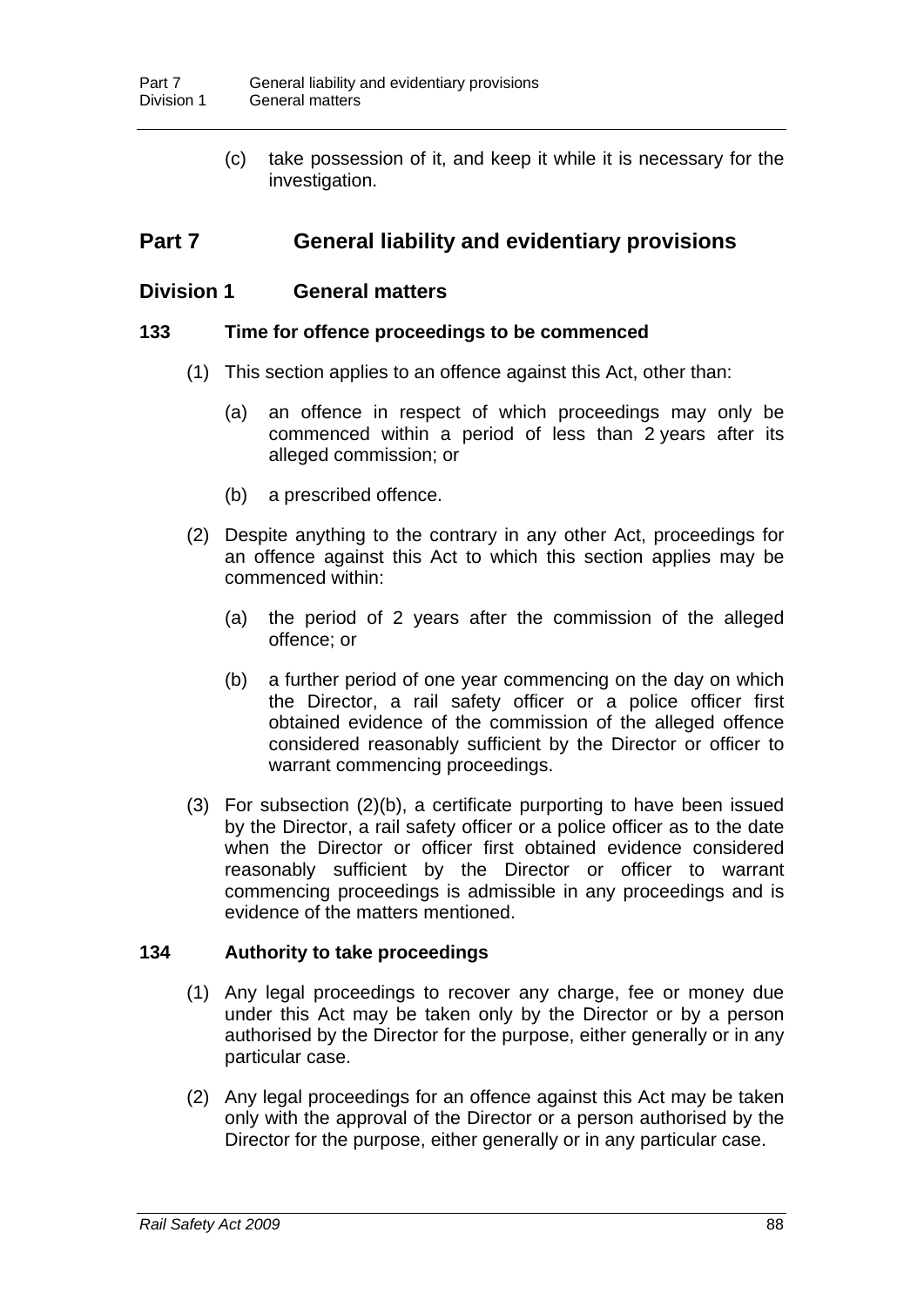- (3) Proceedings against the Crown or a statutory body representing the Crown for an offence against this Act are not to be commenced without the written consent of the Minister.
- (4) In any proceedings mentioned in this section, the production of an authority or consent purporting to be signed by the Director or the Minister is to be evidence of the authority or consent without proof of the signature of the Director or the Minister.
- (5) The Director may, for subsection (1), authorise any person who is a member of a specified class of persons to take the actions mentioned in that subsection.

# **135 Records and evidence from records**

- (1) The Director must keep records of the grant, refusal, variation, suspension, surrender and revocation of accreditations, and of any conditions or restrictions of accreditations, and of improvement notices and prohibition notices, under this Act.
- (2) A certificate purporting to be signed by the Director and certifying that:
	- (a) on a date specified in the certificate; or
	- (b) during any period so specified;

the particulars set out in the certificate as to any matter required to be recorded under this section did or did not appear on or from the records is, for any legal proceedings, evidence of what it certifies.

- (3) The certificate is admissible in any legal proceedings:
	- (a) without proof of the signature of the Director; and
	- (b) without production of any record or document on which the certificate is founded.

# **136 Certificate evidence**

A statement in a certificate purporting to be issued by the Director, a corresponding Rail Safety Regulator, a rail safety officer or a police officer as to any matter that appears in, or can be calculated from, records kept or accessed by the Director is admissible in any legal proceedings and is evidence of the matter.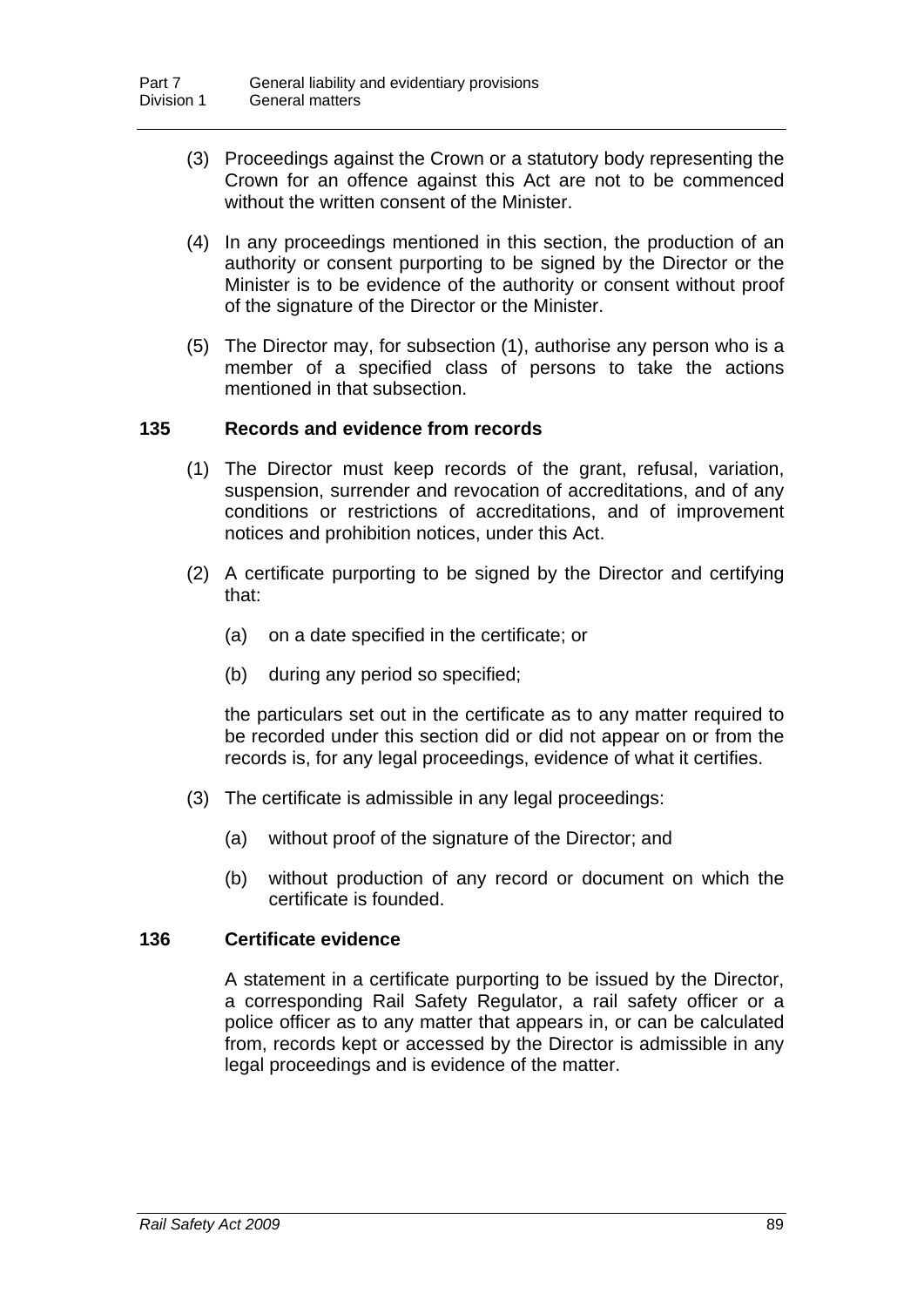# **137 Proof of appointments and signatures unnecessary**

- (1) For this Act:
	- (a) it is not necessary to prove the appointment of an office holder; and
	- (b) a signature purporting to be the signature of an office holder is evidence of the signature it purports to be.
- (2) In this section:

*office holder* means any of the following:

- (a) the Minister;
- (b) the Director;
- (c) a corresponding Rail Safety Regulator;
- (d) the Commissioner of Police;
- (e) the head of the police force or police service of any other jurisdiction:
- (f) a rail safety officer;
- (g) a rail safety officer of another jurisdiction (however described);
- (h) a police officer;
- (i) a police officer of another jurisdiction.

#### **138 Multiple offences**

Despite anything to the contrary in this Act or any other law, a person may be punished for more than one breach of a requirement of this Act if the breaches relate to different parts of the same rail infrastructure, railway premises or rolling stock.

#### **139 Conduct of representative**

 (1) This section applies to a prosecution for an offence against a provision of this Act.

*Note for subsection (1)* 

*This section deals with prosecutions of individuals. Part IIAA, Division 5, of the Criminal Code contains provisions about corporate criminal responsibility.*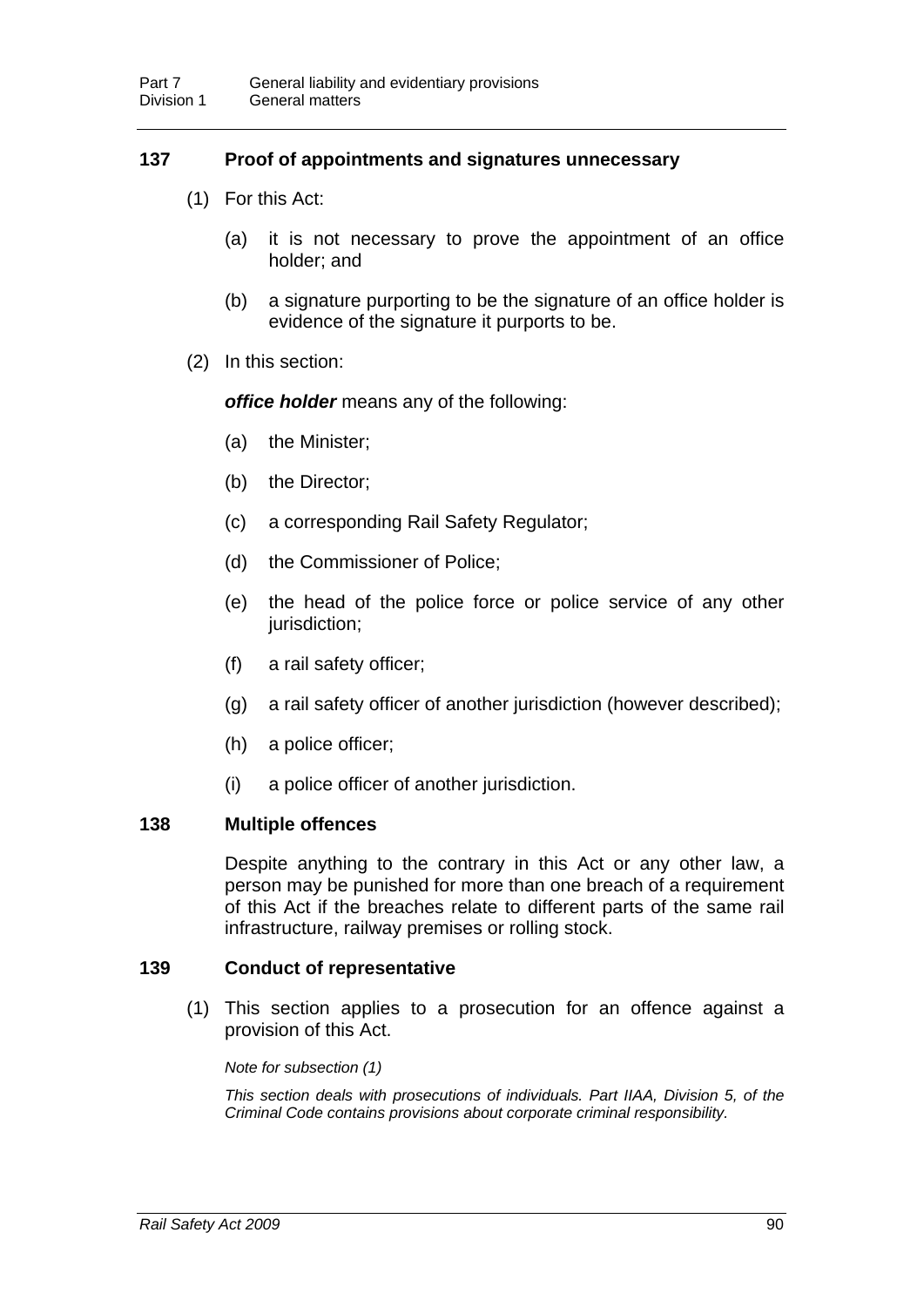- (2) Conduct engaged in by a representative of a person within the scope of the representative's actual or apparent authority is taken to have been also engaged in by the person.
- (3) However, subsection (2) does not apply if the person proves the person took reasonable steps to prevent the conduct.
- (4) In deciding whether the person took reasonable steps to prevent the conduct, a court must consider:
	- (a) any action the person took to ensure the representative had a reasonable knowledge and understanding of the requirement to comply with the contravened provision; and
	- (b) the level of management, control or supervision that was appropriate for the person to exercise over the representative.
- (5) Subsection (4) does not limit the matters the court may consider.
- (6) If it is relevant to prove a person had a fault element in relation to a physical element of an offence, it is enough to show:
	- (a) the conduct relevant to the physical element was engaged in by a representative of the person within the scope of the representative's actual or apparent authority; and
	- (b) the representative had the fault element in relation to the physical element.
- (7) A person may rely on section 43AX of the Criminal Code in relation to conduct by a representative that would be an offence by the person only if:
	- (a) the representative was under a mistaken but reasonable belief about the facts that, had they existed, would have meant that the conduct would not have constituted an offence; and
	- (b) the person proves the person exercised due diligence to prevent the conduct.
- (8) A person (the *defendant*) may not rely on section 43BA of the Criminal Code in relation to a physical element of an offence brought about by another person if the other person is a representative of the defendant.
- (9) A person who is convicted of an offence cannot be punished by imprisonment for the offence if the person would not have been convicted of the offence without subsection (2) or (6).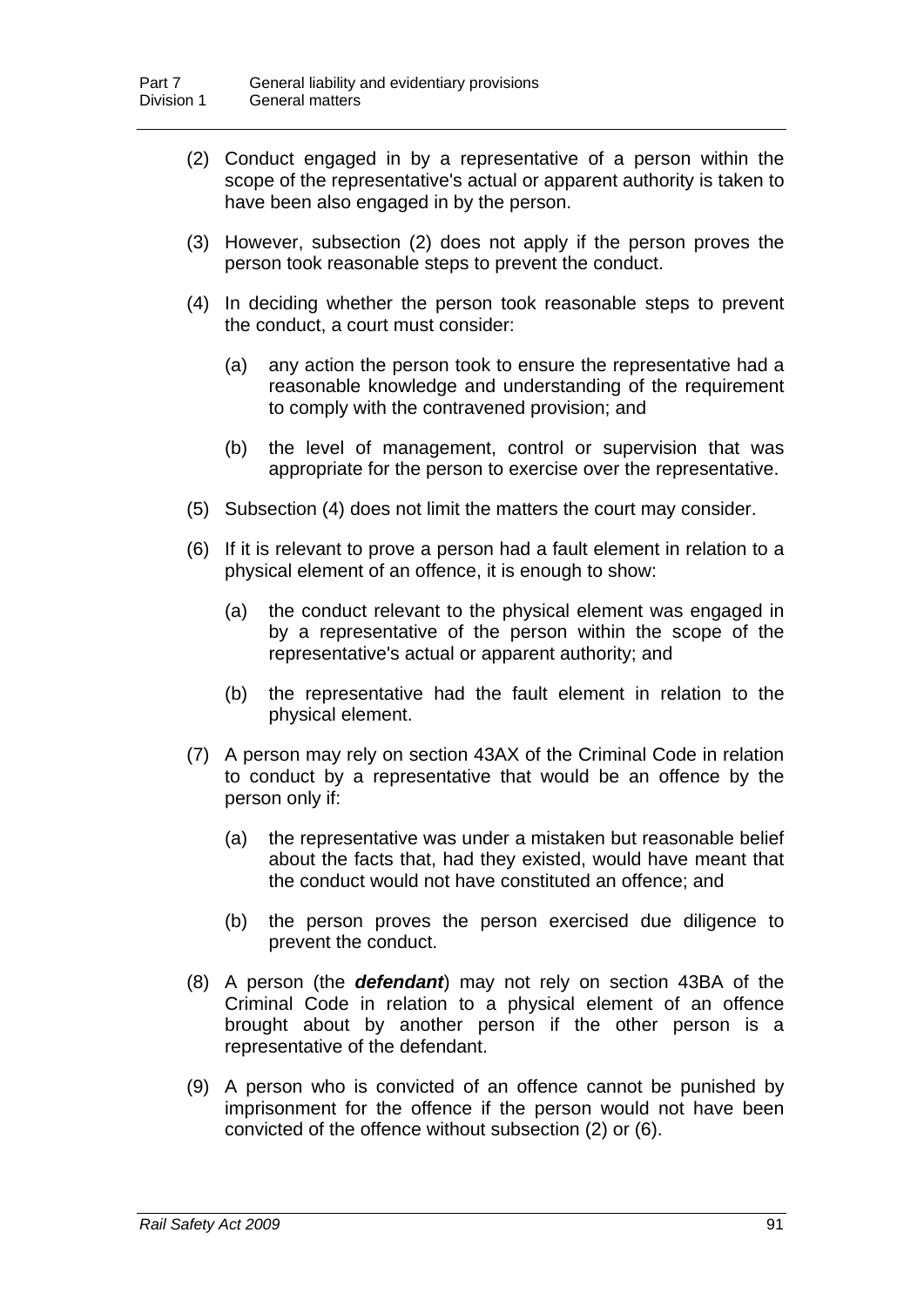(10) In this section:

*fault element* includes intention, knowledge, recklessness, opinion, belief and purpose, but does not include negligence.

*person* means an individual.

*representative*, of a person, means an employee or agent of the person.

#### <span id="page-100-0"></span>**140 Criminal liability of partner in partnership**

- (1) A partner in a partnership commits an offence if:
	- (a) another partner in the partnership (the *offender*) commits an offence in the course of the activities of the partnership by contravening a provision of this Act (a *relevant offence*); and
	- (b) the partner was in a position to influence the conduct of the offender in relation to the contravention; and
	- (c) the partner failed to take reasonable steps to prevent the contravention.

| Fault element:   | The partner was reckless about whether the<br>contravention would happen. |
|------------------|---------------------------------------------------------------------------|
| Maximum penalty: | The maximum penalty that may be imposed<br>for the relevant offence.      |

- (2) This section does not affect the liability of the offender.
- (3) This section applies whether or not the offender is prosecuted for, or convicted of, the relevant offence, but does not apply if the offender would have a defence to a prosecution for the relevant offence.
- (4) In this section:

*partner*, of a partnership, includes a person who is concerned with, or takes part in, the management of the partnership.

*partnership* does not include an incorporated limited partnership formed under the *Partnership Act*.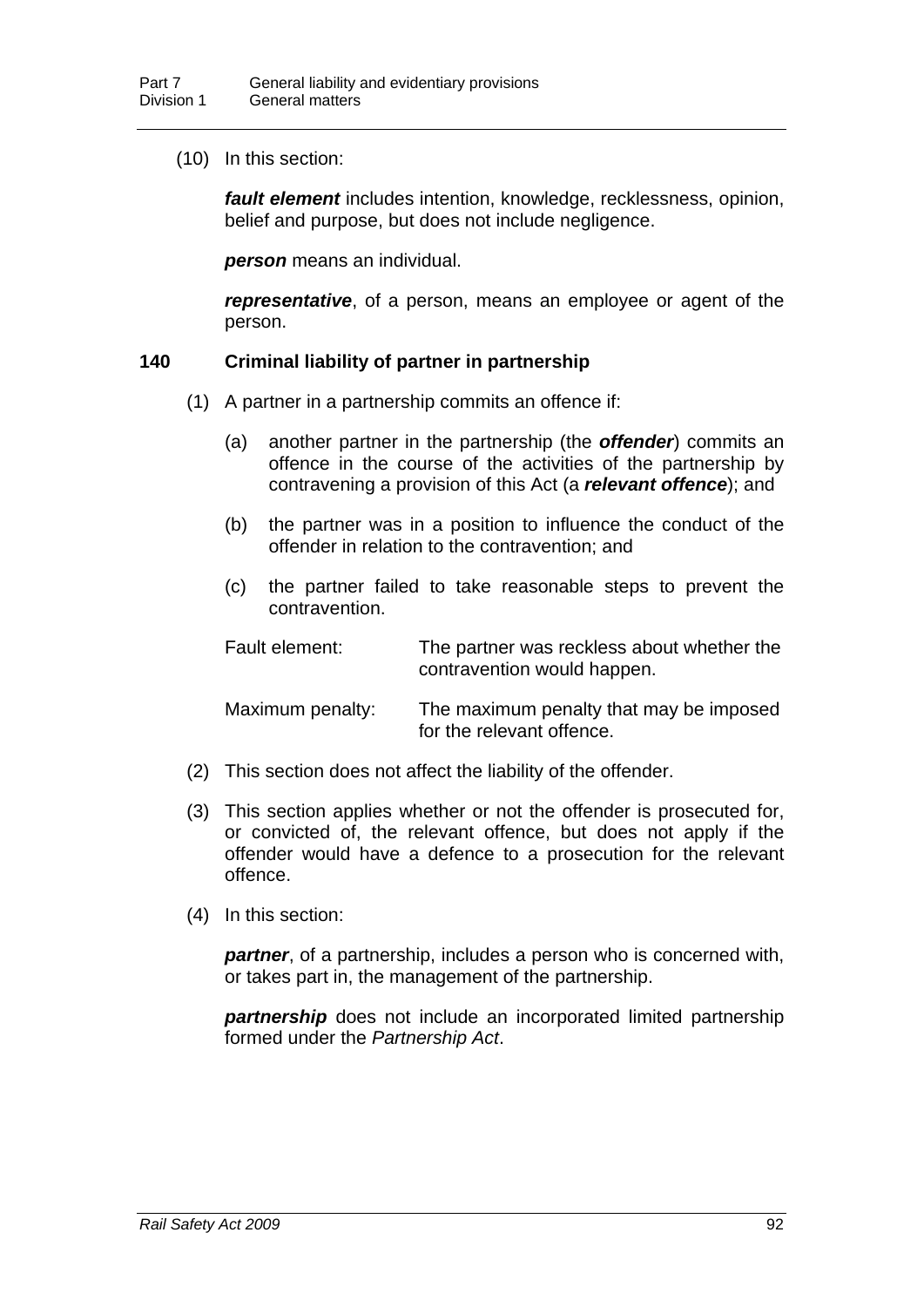# **141 Criminal liability of manager of unincorporated association**

- (1) A manager of an unincorporated association commits an offence if:
	- (a) another manager of the association (the *offender*) commits an offence in the course of the activities of the association by contravening a provision of this Act (a *relevant offence*); and
	- (b) the manager was in a position to influence the conduct of the offender in relation to the contravention; and
	- (c) the manager failed to take reasonable steps to prevent the contravention.

| Fault element:   | The manager was reckless about whether<br>the contravention would happen.             |
|------------------|---------------------------------------------------------------------------------------|
| Maximum penalty: | The maximum penalty that may be imposed<br>on an individual for the relevant offence. |

- (2) This section does not affect the liability of the offender.
- (3) This section applies whether or not the offender is prosecuted for, or convicted of, the relevant offence, but does not apply if the offender would have a defence to a prosecution for the relevant offence.
- (4) In this section:

*manager*, of an unincorporated association, means a person who is concerned with, or takes part, in the management of the association.

# <span id="page-101-0"></span>**142 Criminal liability of executive officer of body corporate**

- (1) An executive officer of a body corporate commits an offence if:
	- (a) the body corporate commits an offence by contravening a provision of this Act (a *relevant offence*); and
	- (b) the officer was in a position to influence the conduct of the body corporate in relation to the contravention; and
	- (c) the officer failed to take reasonable steps to prevent the contravention.

| Fault element:   | The officer was reckless about whether the<br>contravention would happen.             |
|------------------|---------------------------------------------------------------------------------------|
| Maximum penalty: | The maximum penalty that may be imposed<br>on an individual for the relevant offence. |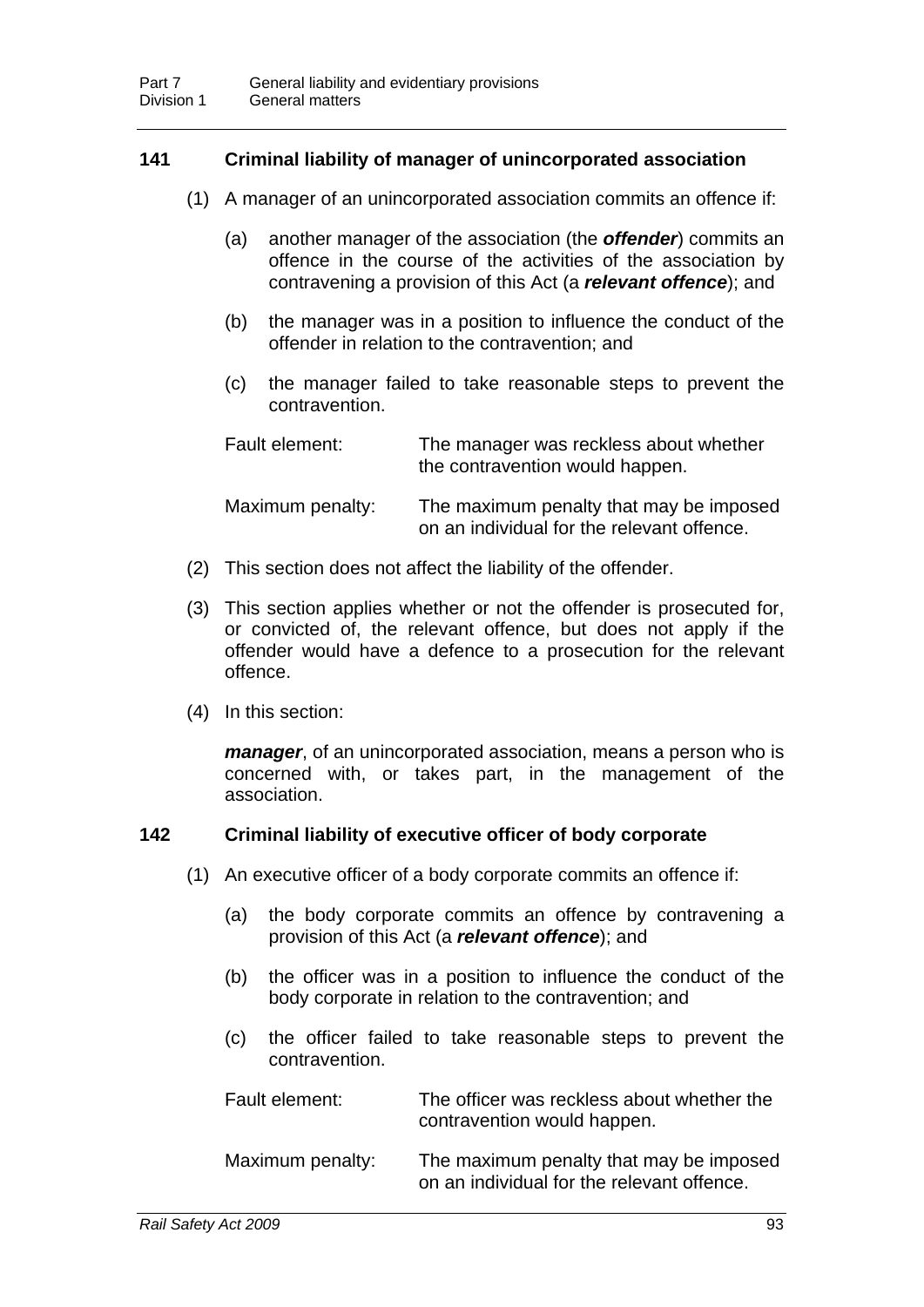- (2) In deciding whether the executive officer took (or failed to take) reasonable steps to prevent the contravention, a court must consider the following:
	- (a) any action the officer took directed towards ensuring the following (to the extent the action is relevant to the contravention):
		- (i) the body corporate arranged regular professional assessments of the body corporate's compliance with the contravened provision;
		- (ii) the body corporate implemented any appropriate recommendation arising from an assessment under subparagraph (i);
		- (iii) the body corporate's representatives and contractors had a reasonable knowledge and understanding of the requirement to comply with the contravened provision;
	- (b) any action the officer took when the officer became aware that the contravention was, or could be, about to happen.
- (3) Subsection (2) does not limit the matters the court may consider.
- (4) This section does not affect the liability of the body corporate.
- (5) This section applies whether or not the body corporate is prosecuted for, or convicted of, the relevant offence but does not apply if the body corporate would have a defence to a prosecution for the relevant offence.
- (6) In this section:

*executive officer*, of a body corporate, means a director or other person who is concerned with, or takes part in, the management of the body corporate.

#### **143 Sections [140](#page-100-0) to [142](#page-101-0) do not apply to volunteer**

- (1) An individual is not liable to be prosecuted under sections [140](#page-100-0) to [142](#page-101-0) for anything done or not done by him or her as a volunteer.
- (2) In this section:

*volunteer* means a person who is acting on a voluntary basis, irrespective of whether the person receives out-of-pocket expenses.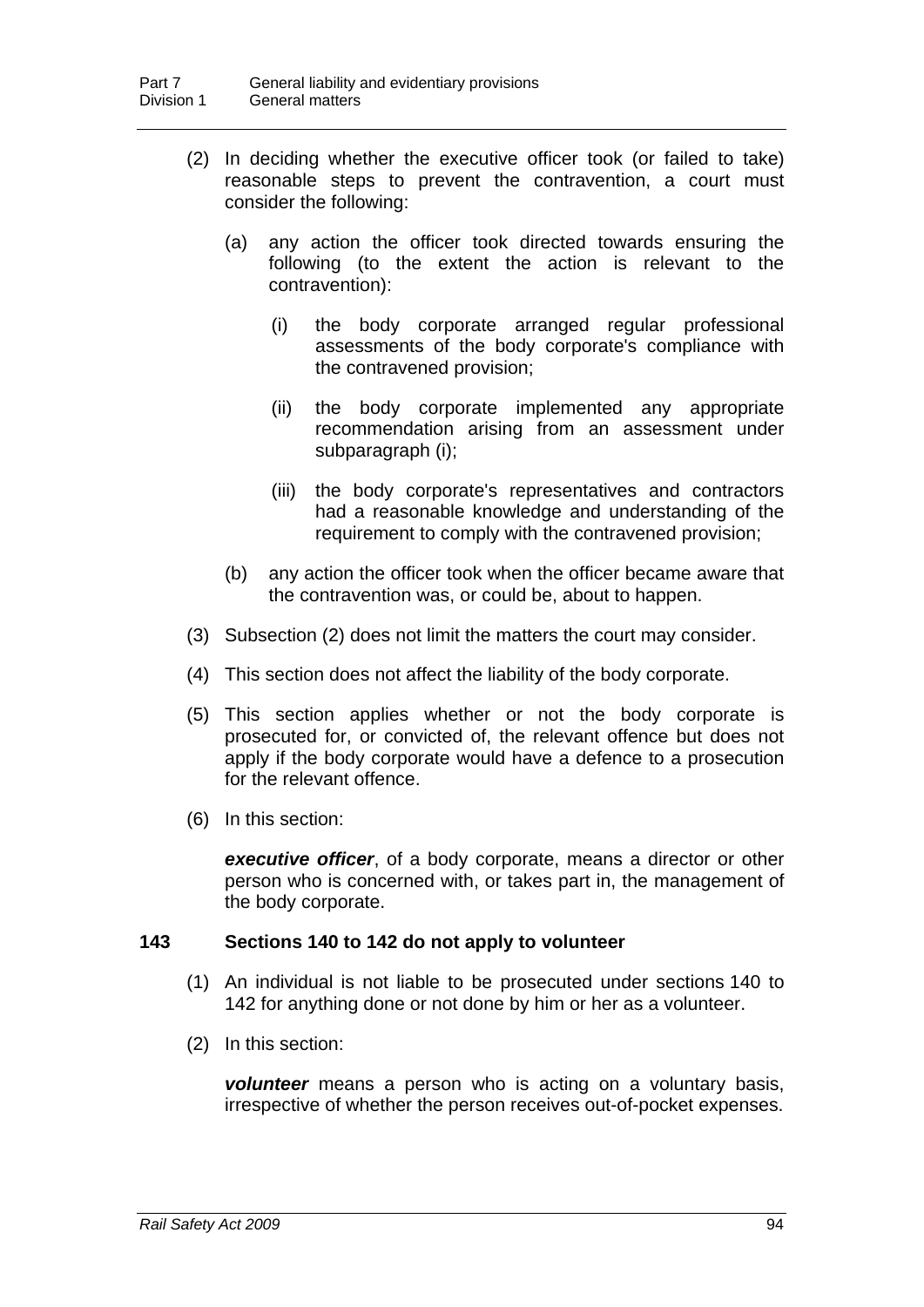# **Division 2 Discrimination against employees**

# <span id="page-103-0"></span>**144 Victimisation of employee**

- (1) This section applies to:
	- (a) an employer who dismisses an employee, injures an employee in the employment of the employer or alters the position of an employee to the employee's detriment; and
	- (b) an employer who threatens to do any of the things mentioned in paragraph (a) to an employee; and
	- (c) an employer or prospective employer who refuses or fails to offer employment to a prospective employee, or treats a prospective employee less favourably than another prospective employee would be treated in offering terms of employment.
- (2) The employer or prospective employer commits an offence if the employer or prospective employer engaged in conduct mentioned in subsection (1) because the employee or prospective employee:
	- (a) has assisted or has given any information to a public agency in respect of a breach or alleged breach of this Act or a corresponding rail safety law; or
	- (b) has made a complaint about a breach or alleged breach of this Act or a corresponding rail safety law to the employer, a fellow employee, a registered organisation or a public agency; or
	- (c) assists or has assisted, or gives or has given any information to, a public agency in respect of a breach or alleged breach of this Act or a corresponding rail safety law; or
	- (d) has made a complaint about a breach or alleged breach of this Act or a corresponding rail safety law to a former employer, a former fellow employee, a registered organisation or a public agency.

Fault elements:

The person:

(a) intentionally engages in the conduct; and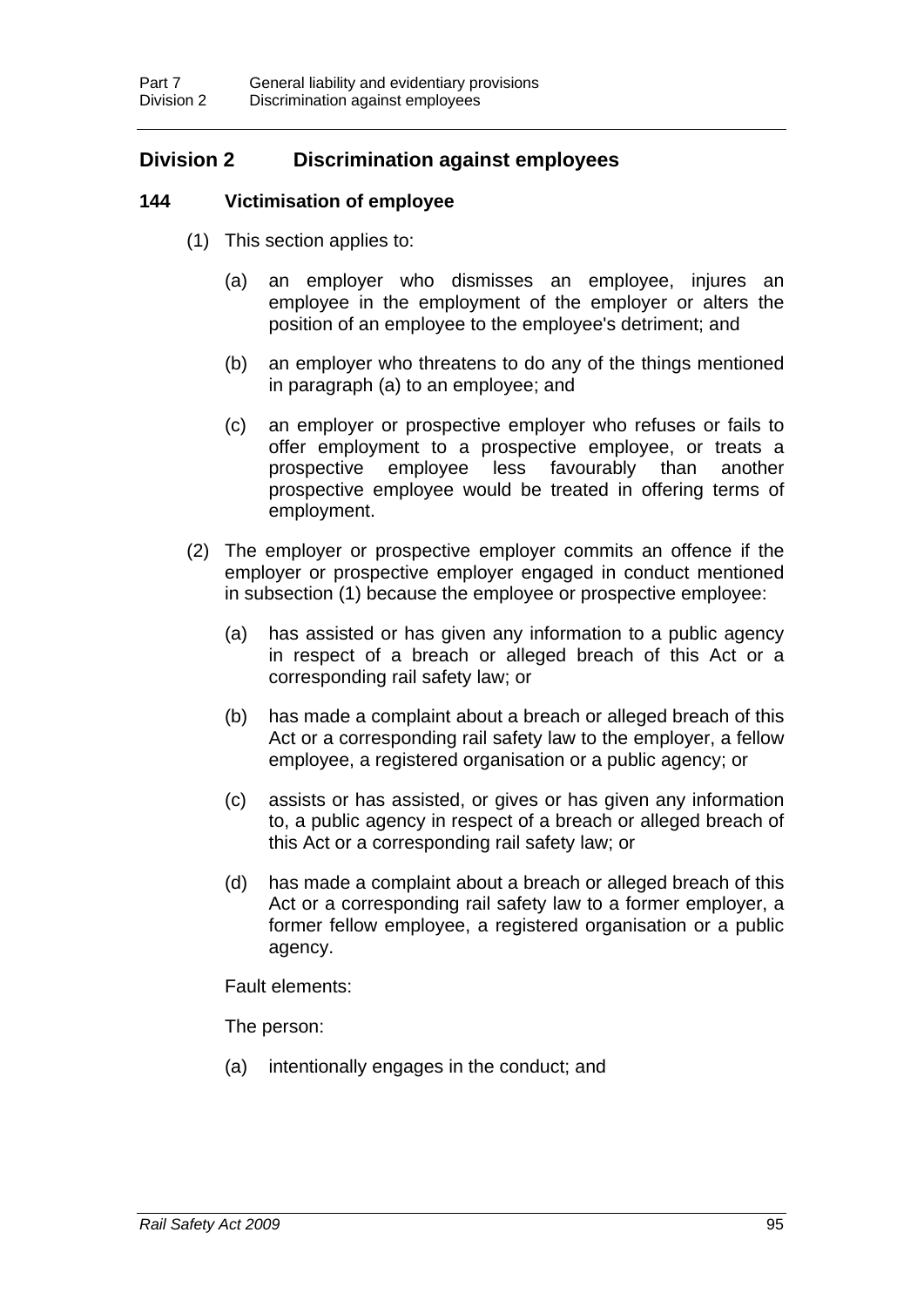(b) knows the employee, or prospective employee, gave the assistance or information or made the complaint.

Maximum penalty: 200 penalty units or imprisonment for 12 months.

- (3) An employer or prospective employer may be guilty of an offence against subsection (2) only if the reason mentioned in subsection (2)(a), (b), (c) or (d) is the dominant reason why the employer or prospective employer engaged in the conduct.
- (4) In proceedings for an offence against subsection (2), if all the facts constituting the offence other than the reasons for the defendant's conduct are proved, the defendant bears the onus of proving that the reason alleged in the charge was not the dominant reason why the defendant engaged in the conduct.
- (5) In this section:

*public agency* includes the Director or a corresponding Rail Safety Regulator, a rail safety officer, a police officer and a police officer of another jurisdiction*.* 

#### **145 Order for damages or reinstatement**

If an employer or prospective employer is convicted or found guilty of an offence against section [144,](#page-103-0) the court may (in addition to imposing a penalty) make either or both of the following orders:

- (a) an order that the offender pay (within a specified period) damages to the employee or prospective employee against whom the offender discriminated, as the court considers appropriate to compensate him or her;
- (b) an order that:
	- (i) the employee be reinstated or re-employed in his or her former position or, if that position is not available, in a similar position; or
	- (ii) the prospective employee be employed in the position for which he or she had applied or a similar position.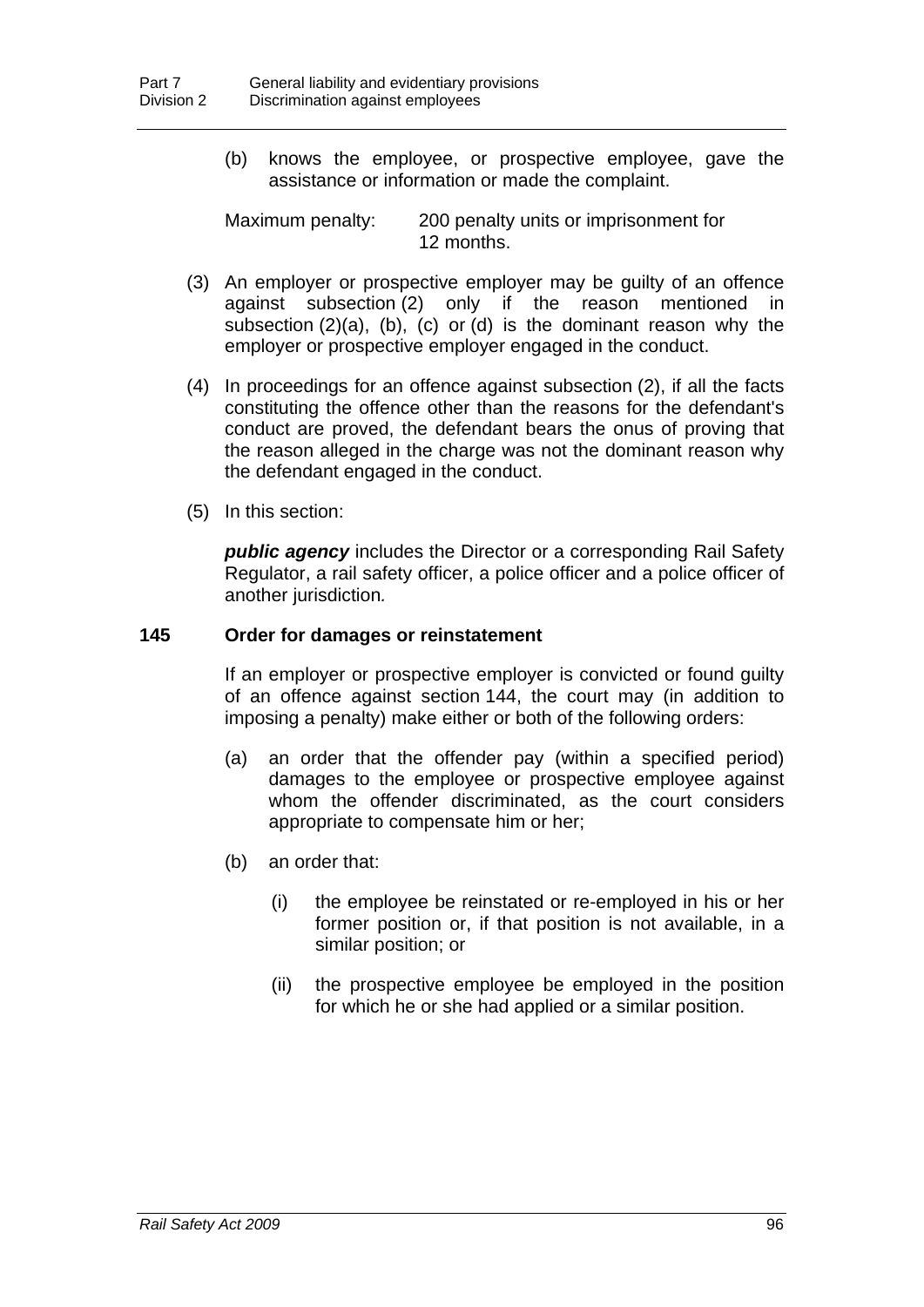# **Division 3 Offences**

## **146 Definitions**

In this Division:

*acting in an official capacity*, in relation to a person, means the person is exercising a function under this Act or a corresponding rail safety law.

*official* means any of the following:

- (a) the Director;
- (b) a rail safety officer;
- (c) an investigator;
- (d) a person assisting the Director, a rail safety officer or an investigator.

## **147 Misleading information**

 (1) A person must not give misleading information to an official who is acting in an official capacity.

Fault elements:

The person:

- (a) intentionally gives the information to the official; and
- (b) knows the information is misleading; and
- (c) knows the official is acting in an official capacity.

Maximum penalty: 400 penalty units or imprisonment for 2 years.

 (2) A person must not give a document containing misleading information to an official who is acting in an official capacity.

Fault elements:

The person:

- (a) intentionally gives the document to the official; and
- (b) knows the document contains misleading information; and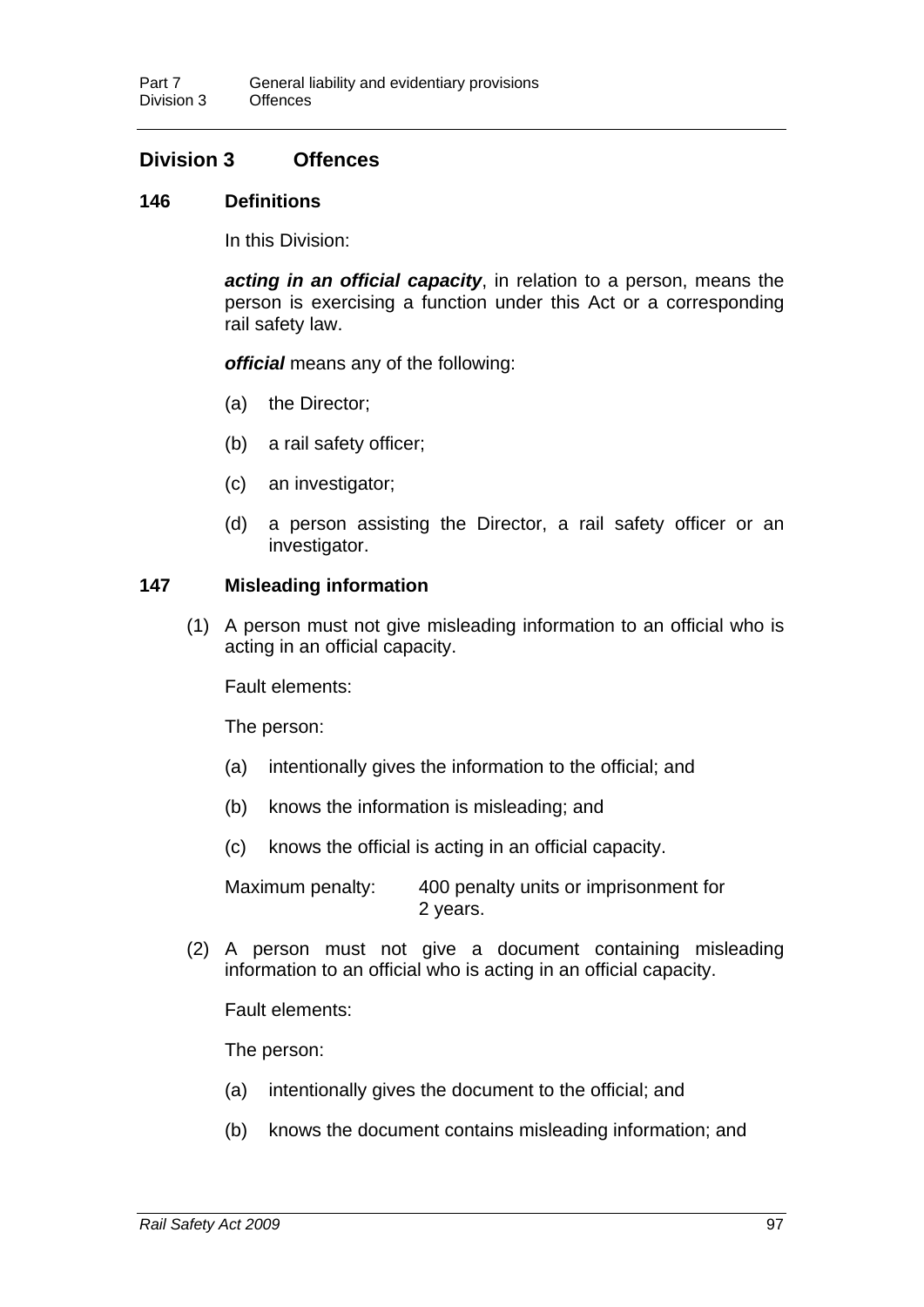(c) knows the official is acting in an official capacity.

Maximum penalty: 400 penalty units or imprisonment for 2 years.

- (3) Subsection (2) does not apply if the person, when giving the document:
	- (a) draws the misleading aspect of the document to the official's attention; and
	- (b) to the extent to which the person can reasonably do so  $-$  gives the official the information necessary to remedy the misleading aspect.
- (4) In this section:

*misleading information* includes information that is misleading because the information:

- (a) does not contain relevant information; or
- (b) contains misinformation.

#### **148 Obstructing official**

 (1) A person must not obstruct an official who is acting in an official capacity.

Fault elements:

The person:

- (a) intentionally obstructs the official; and
- (b) knows the official is acting in an official capacity.

Maximum penalty: 50 penalty units or imprisonment for 6 months.

 (2) A person must not induce another person to obstruct an official who is acting in an official capacity.

Fault elements:

The person:

(a) intentionally induces the other person to obstruct the official; and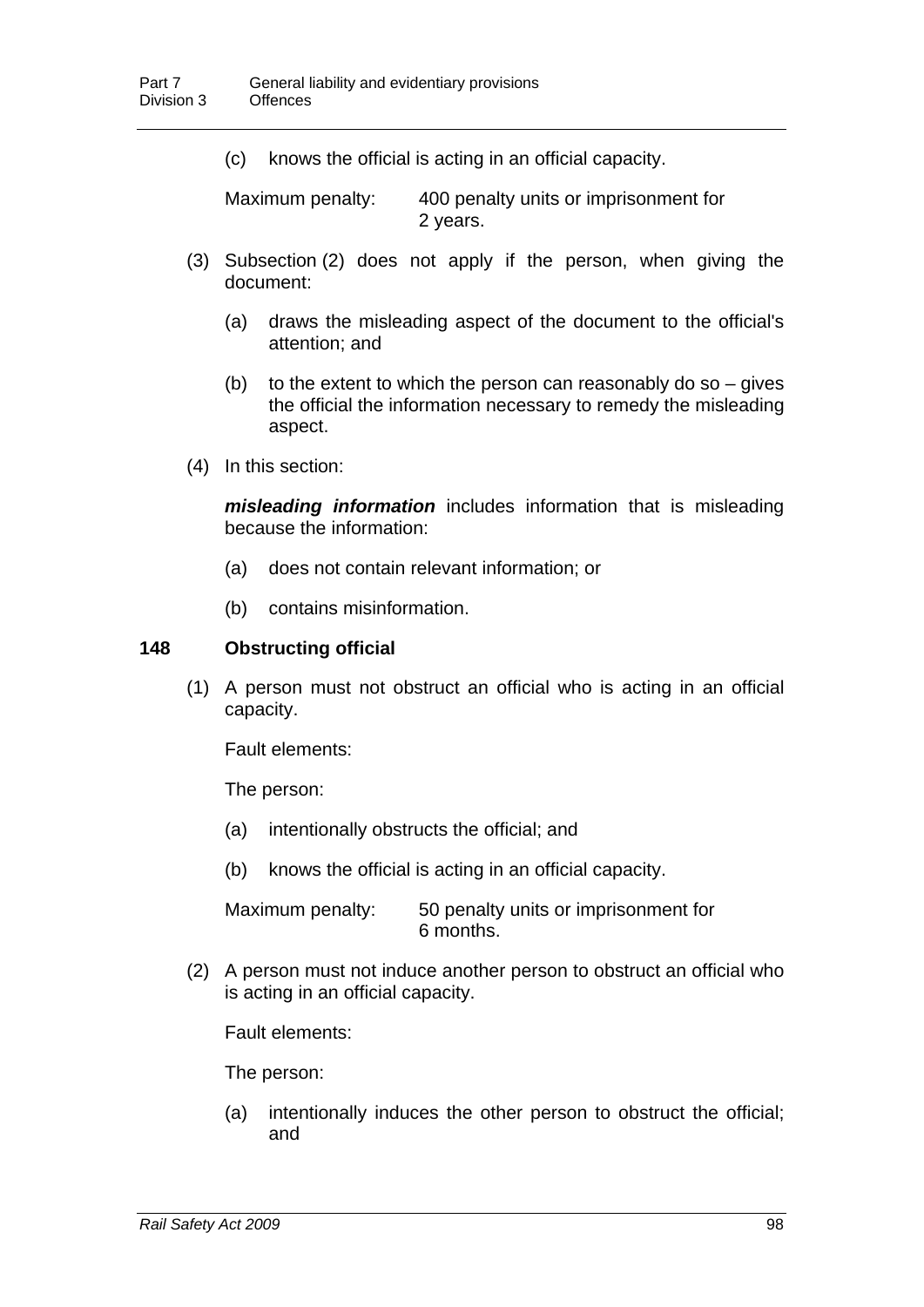(b) knows the official is acting in an official capacity.

Maximum penalty: 50 penalty units or imprisonment for 6 months.

(3) In this section:

*obstruct*, an official, includes:

- (a) hinder or resist the official; and
- (b) conceal from the official the location or existence of a document, record or thing.

## **149 Abusive, threatening or insulting language to official**

 (1) A person must not use abusive, threatening or insulting language to an official who is acting in an official capacity.

| Fault element:   | The person knows the official is acting in an<br>official capacity. |
|------------------|---------------------------------------------------------------------|
| Maximum penalty: | 50 penalty units or imprisonment for<br>6 months.                   |

 (2) Strict liability applies to the use of the abusive, threatening or insulting language.

## **150 Impersonating rail safety officer**

A person must not falsely represent, by words or conduct, that the person or someone else is a rail safety officer.

| Fault element:   | The person intentionally represents the<br>person or someone else is a rail safety<br>officer with an intention to deceive. |
|------------------|-----------------------------------------------------------------------------------------------------------------------------|
| Maximum penalty: | 200 penalty units or imprisonment for<br>2 years.                                                                           |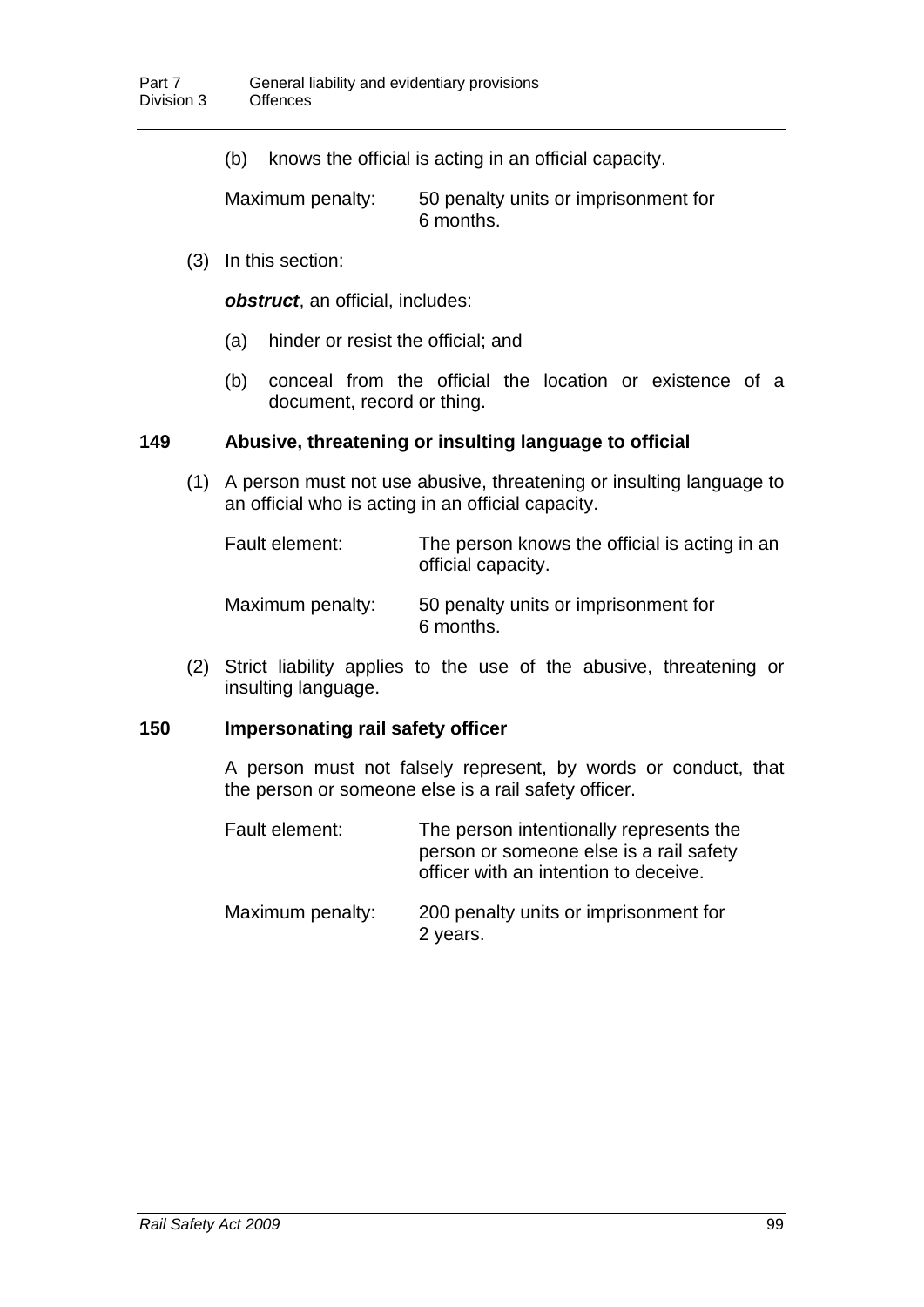### **151 Interference with equipment, infrastructure or rolling stock**

 (1) A person must not deal with any equipment, rail infrastructure or rolling stock owned or operated by a rail transport operator unless the person is the rail transport operator or an authorised person, or is permitted by the operator or an authorised person to deal with the equipment, infrastructure or rolling stock.

Fault elements:

The person:

- (a) intentionally deals with the equipment, infrastructure or rolling stock; and
- (b) knows the equipment, infrastructure or rolling stock is owned or operated by a rail transport operator.

Maximum penalty: 200 penalty units.

- (2) A person must not:
	- (a) apply any brake or use any emergency device fitted to a train; or
	- (b) use any emergency device on railway premises;

unless the person is the relevant rail transport operator or an authorised person, or is permitted by the relevant operator or an authorised person to apply the brake or use the emergency device.

Maximum penalty: 50 penalty units.

*Example of an emergency device* 

*Emergency devices include an emergency button on a station communication board or on an escalator.* 

 (3) A person must not cause a train in motion to be stopped unless the person is the rail transport operator for the train or an authorised person, or is permitted by the operator or an authorised person to stop the train.

Maximum penalty: 50 penalty units.

- (4) An offence against subsection (2) or (3) is an offence of strict liability.
- (5) It is a defence to a prosecution for an offence against subsection (1), (2) or (3) if the defendant establishes a reasonable excuse.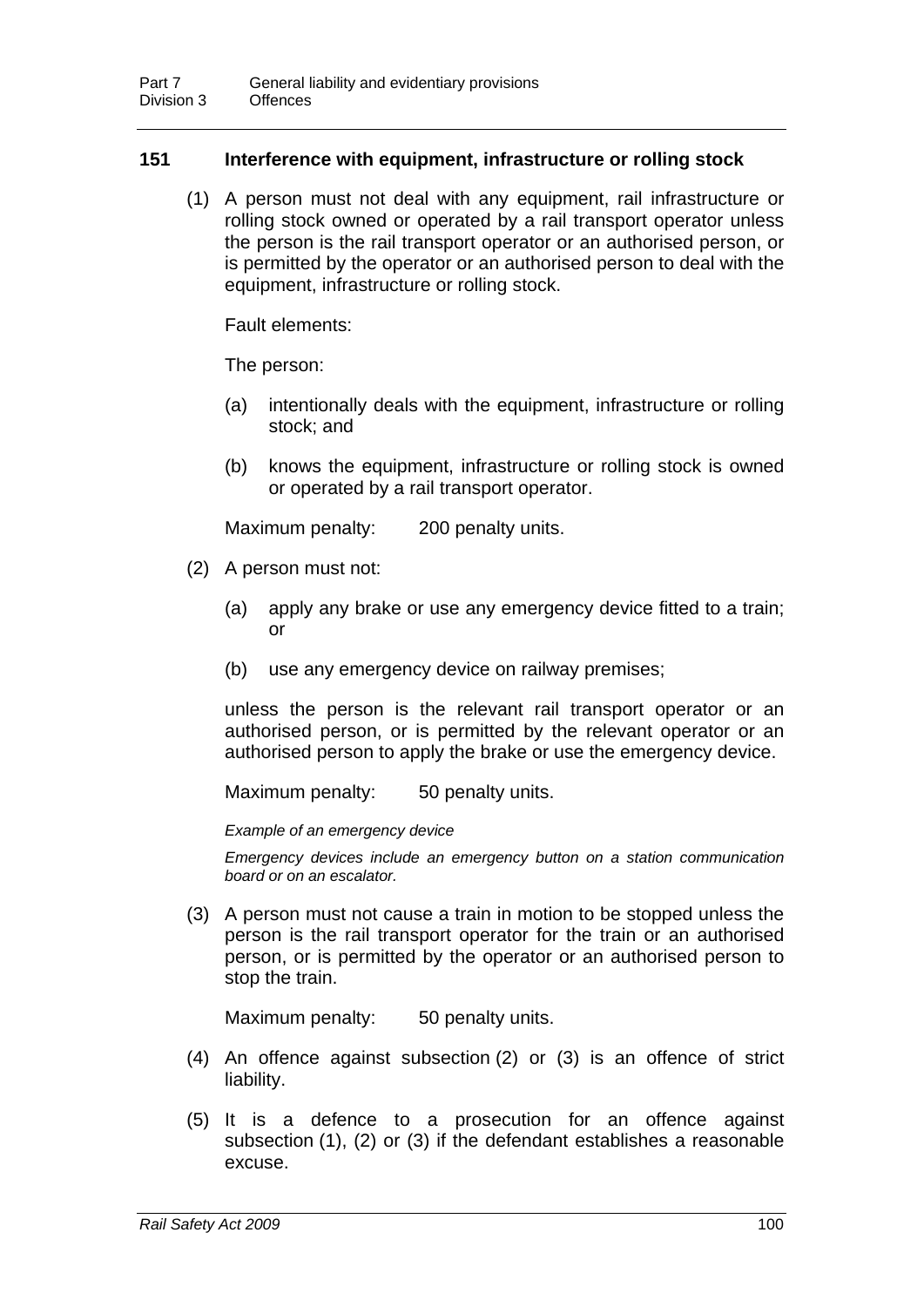(6) In this section:

#### *authorised person* means any of the following:

- (a) a rail safety officer;
- (b) an investigator;
- (c) a police officer.

*deal with* means any of the following:

- (a) move or attempt to move;
- (b) interfere or attempt to interfere with;
- (c) disable or attempt to disable;
- (d) operate or attempt to operate.

### **152 Carrying out works near railway**

A person must not, without the approval of the relevant rail infrastructure manager, carry out works near a railway if the works give rise, or are likely to give rise, to a risk to:

- (a) the safety of the railway; or
- (b) the operational integrity of the railway.

Fault elements:

The person:

- (a) intentionally carries out the work; and
- (b) is reckless as to giving rise to the risk.

Maximum penalty: 200 penalty units or imprisonment for 12 months.

### **Division 4 Enforceable voluntary undertakings**

### <span id="page-109-0"></span>**153 Director may accept undertaking**

 (1) The Director may, by notice to a person, accept a written undertaking given by the person in connection with a matter relating to a contravention or alleged contravention by the person of this Act.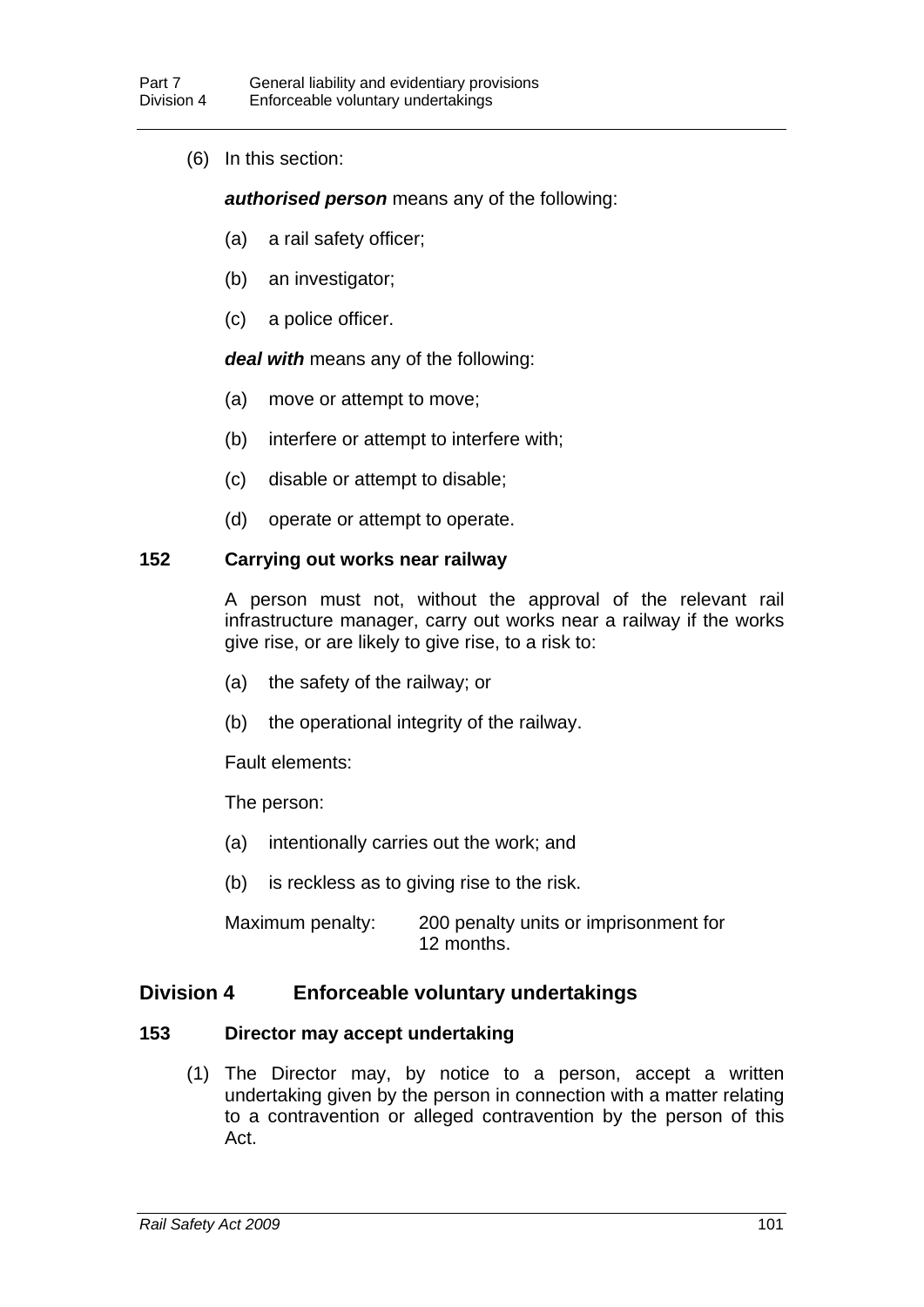- (2) The person may withdraw or vary the undertaking at any time but only with the Director's written consent.
- (3) Neither the Director nor a rail safety officer may bring proceedings for an offence against this Act constituted by the contravention or alleged contravention to which the undertaking relates.

### **154 Enforcement of undertaking**

- (1) If the Director considers a person has contravened an undertaking accepted as mentioned in section [153](#page-109-0)(1), the Director may apply to the Local Court for enforcement of the undertaking.
- (2) If the Local Court is satisfied the person has contravened the undertaking, it may:
	- (a) order the person to comply with the undertaking or take specified action to comply with the undertaking; or
	- (b) make any other order as it considers appropriate.
- (3) A person commits an offence if:
	- (a) the person is subject to an order under subsection (2); and
	- (b) the person engages in conduct that results in a contravention of the order.

Fault elements:

The person:

- (a) knows the person is subject to the order; and
- (b) intentionally engages in the conduct; and
- (c) is reckless as to whether the conduct would result in a contravention of the order.

Maximum penalty: 100 penalty units or imprisonment for 12 months.

### **Division 5 Court-based sanctions**

#### **155 Continuing offences**

 (1) This section applies if a court has found a person guilty of an offence against a provision of this Act.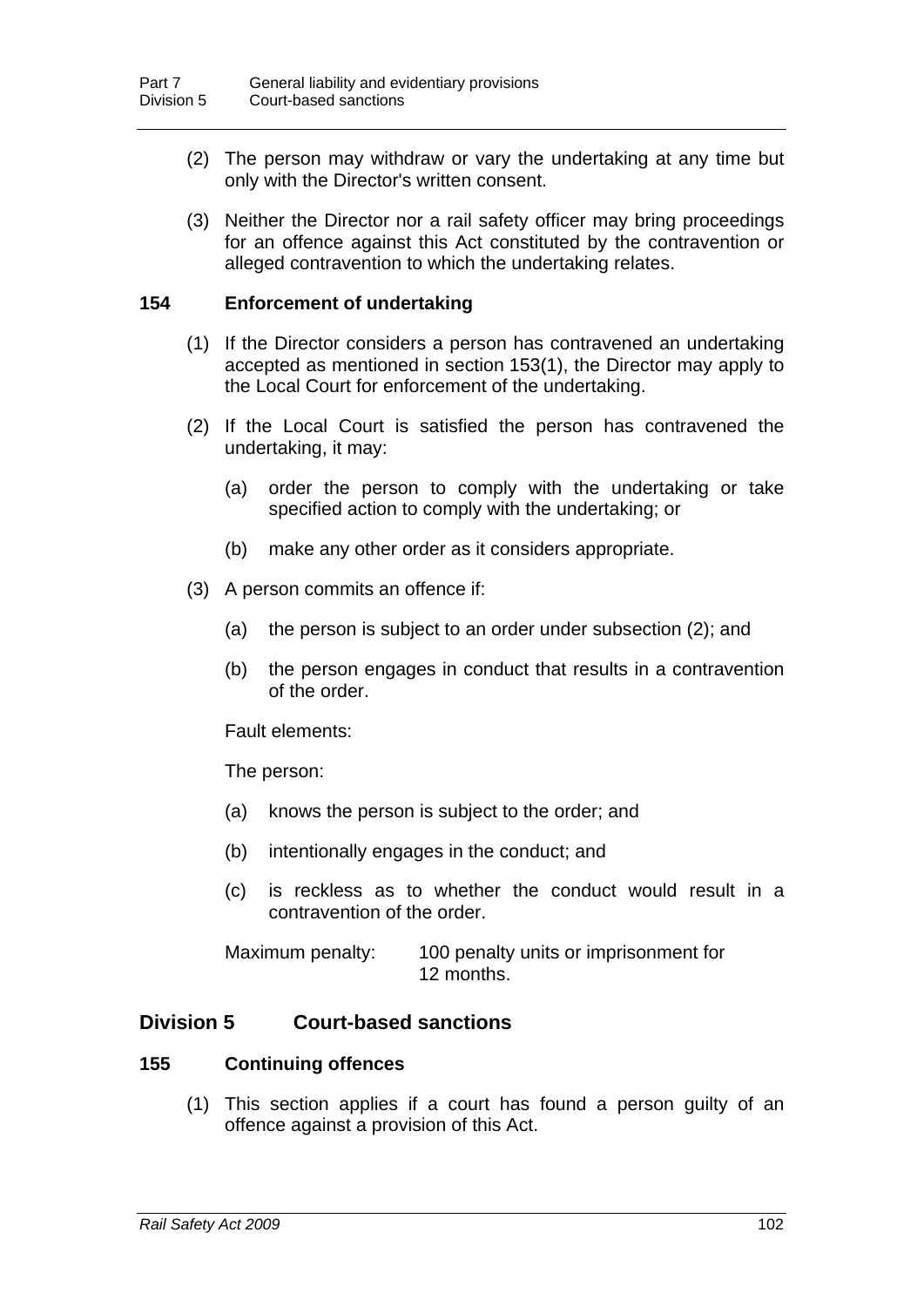(2) The court may, in addition to any penalty imposed for the offence, impose a penalty not exceeding 10 penalty units for each day during which the offence continues after the day on which the offence is committed.

### **156 Commercial benefits order**

- (1) The court that finds a person guilty of an offence against this Act may, on the application of the prosecutor or the Director, make an order (a *commercial benefits order*) under this section.
- (2) The court may make a commercial benefits order requiring the person to pay, as a fine, an amount not exceeding 3 times the amount estimated by the court to be the gross commercial benefit that:
	- (a) was received or receivable by the person, or an associate of the person, from the commission of the offence; and
	- (b) in the case of a journey that was interrupted or not commenced because of action taken by a rail safety officer in connection with the commission of the offence, would have been received or receivable by the person, or an associate of the person, from the commission of the offence had the journey been completed.
- (3) In estimating the gross commercial benefit that was or would have been received or receivable from the commission of the offence, the court may take into account:
	- (a) benefits of any kind, whether monetary or otherwise; and
	- (b) monetary savings or a reduction in any operating or capital expenditure of any kind achieved because of the commission of the offence; and
	- (c) any other matters that it considers relevant, including (for example):
		- (i) the value for each tonne or for each kilometre of the carriage of the goods involved in the offence as freight; and
		- (ii) the distance over which the goods were or were to be carried.
- (4) However, in estimating the gross commercial benefit that was or would have been received or receivable from the commission of the offence, the court must disregard any costs, expenses or liabilities incurred by the person or an associate of the person.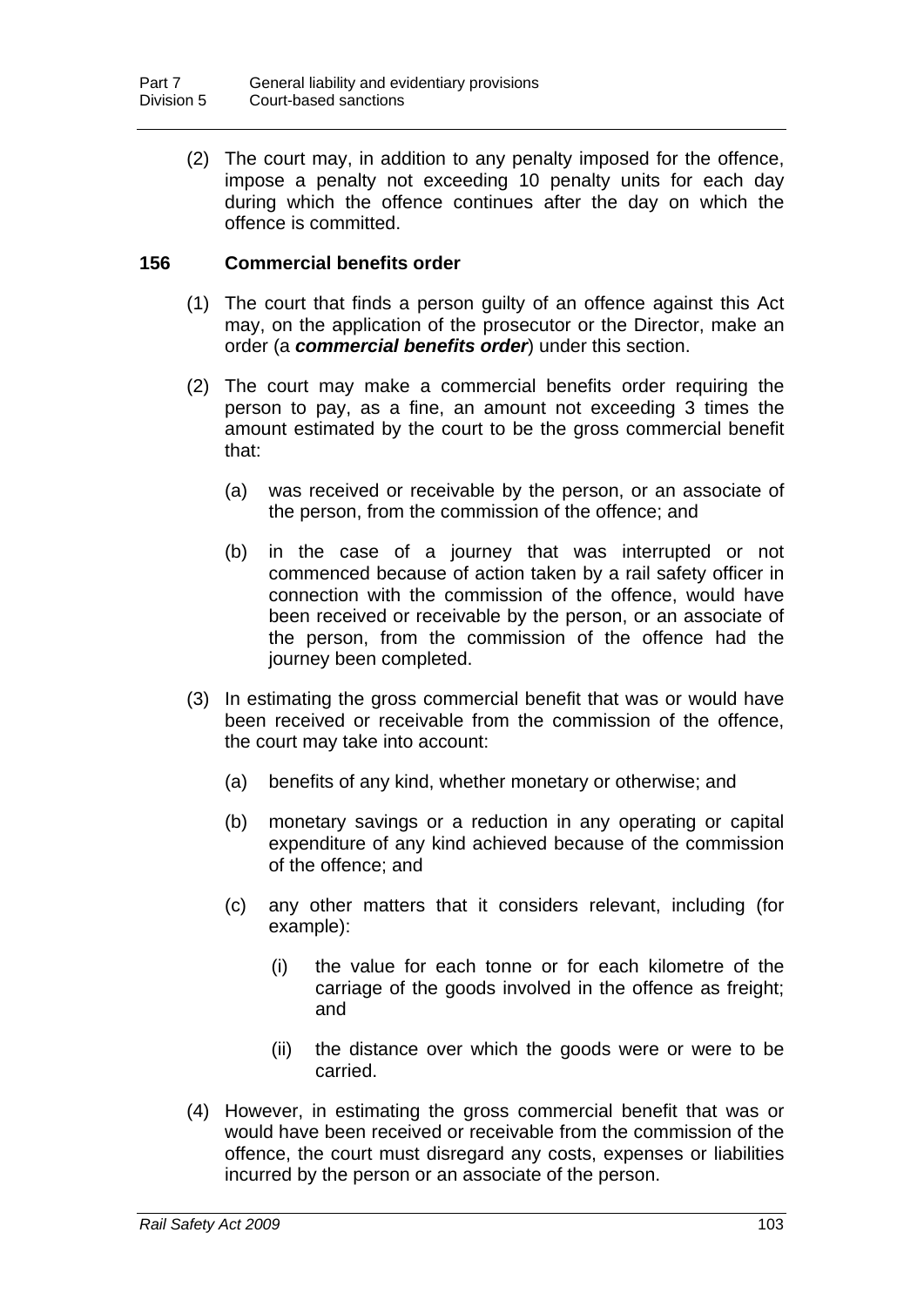- (5) This section does not prevent the court from ordering payment of an amount that is:
	- (a) less than 3 times the estimated gross commercial benefit; or
	- (b) less than the estimated gross commercial benefit.
- (6) For this section, a person is an associate of another if:
	- (a) one is a spouse, de facto partner, parent, brother, sister or child of the other; or
	- (b) they are members of the same household; or
	- (c) they are partners; or
	- (d) they are both trustees or beneficiaries of the same trust, or one is a trustee and the other is a beneficiary of the same trust; or
	- (e) one is a body corporate and the other is a director or member of the governing body of the body corporate; or
	- (f) one is a body corporate (other than a public company whose shares are listed on a stock exchange) and the other is a shareholder in the body corporate; or
	- (g) they are related bodies corporate within the meaning of the Corporations Act 2001; or
	- (h) a chain of relationships can be traced between them under one or more of the above paragraphs.
- (7) For subsection (6)(d), a beneficiary of a trust includes an object of a trust.

### **157 Supervisory intervention order**

 (1) The court that finds a person guilty of an offence against this Act may, on the application of the prosecutor or the Director, if the court considers the person to be a systematic or persistent offender against any of the rail safety laws, make an order (a *supervisory intervention order*) under this section.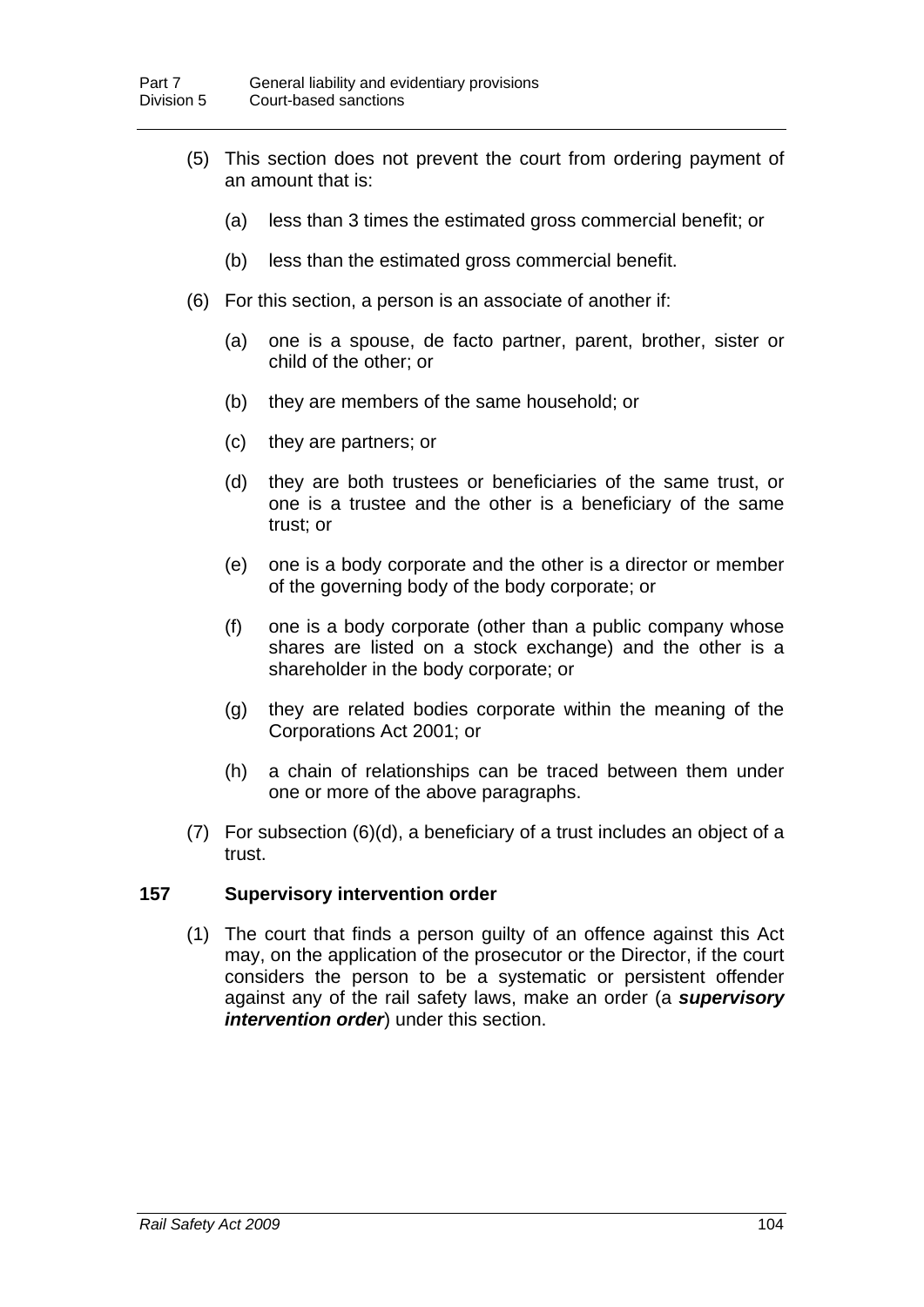- (2) The court may make a supervisory intervention order requiring the person (at the person's own expense and for a specified period not exceeding 12 months) to do all or any of the following:
	- (a) to do specified things that the court considers will improve the person's compliance with rail safety laws or specified aspects of rail safety laws, including (for example) the following:
		- (i) appointing or removing staff to or from particular activities or positions;
		- (ii) training and supervising staff;
		- (iii) obtaining expert advice as to maintaining appropriate compliance;
		- (iv) installing monitoring, compliance, managerial or operational equipment;
		- (v) implementing monitoring, compliance, managerial or operational practices, systems or procedures;
	- (b) to conduct specified monitoring, compliance, managerial or operational practices, systems or procedures subject to the direction of the Director or a person nominated by the Director;
	- (c) to give compliance reports to the Director or the court or both as specified in the order;
	- (d) to appoint a person to have responsibilities:
		- (i) to assist the person in improving compliance with rail safety laws or specified aspects of rail safety laws; and
		- (ii) to monitor the person's performance in complying with rail safety laws or specified aspects of rail safety laws and in complying with the requirements of the order; and
		- (iii) to give compliance reports to the Director or the court or both as specified in the order.
- (3) The court may specify matters that are to be dealt with in compliance reports and the form and manner in which, and frequency with which, compliance reports are to be prepared and given.
- (4) The court may require compliance reports or aspects of compliance reports to be made public, and may specify the form and manner in which, and frequency with which, they are to be made public.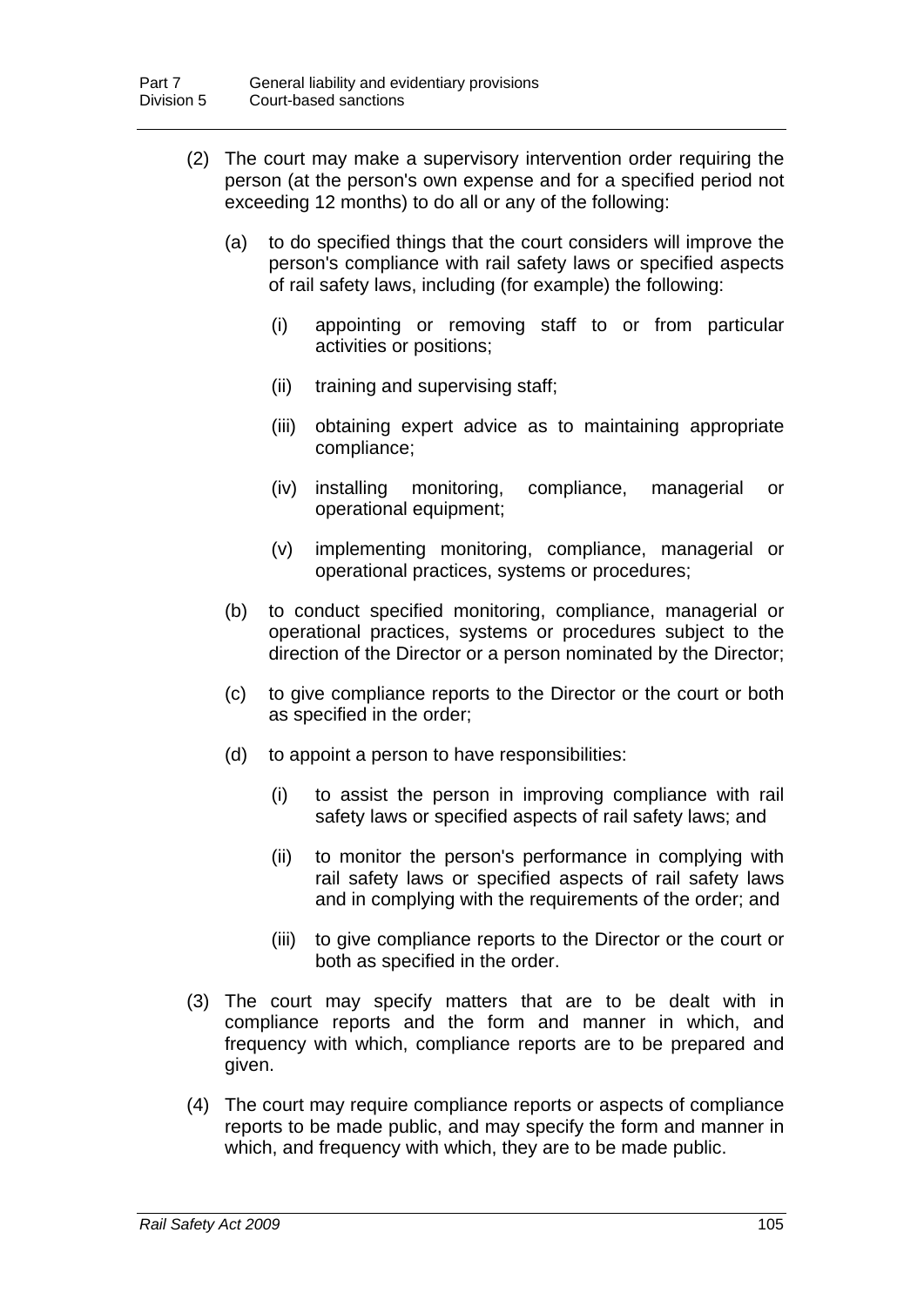- (5) The court may only make a supervisory intervention order if satisfied the order is capable of improving the person's ability or willingness to comply with rail safety laws, having regard to:
	- (a) the offences against rail safety laws of which the person has been previously found guilty; and
	- (b) the offences against rail safety laws for which the person has been proceeded against by way of infringement notices that have not been withdrawn; and
	- (c) any other offences or other matters the court considers to be relevant to the conduct of the person in connection with railway operations.
- (6) The order may direct that any other penalty or sanction imposed for the offence by the court is suspended until the court determines there has been a substantial failure to comply with the order.
- (7) A court that has power to make a supervisory intervention order may revoke or amend a supervisory intervention order on the application of:
	- (a) the Director; or
	- (b) the person in respect of whom the order was made, but only if the court is satisfied there has been a change of circumstances warranting the revocation or amendment.
- (8) In this section:

*compliance report*, in relation to a person in respect of whom a supervisory intervention order is made, means a report relating to:

- (a) the person's performance in complying with:
	- (i) the rail safety laws or aspects of rail safety laws specified in the order; and
	- (ii) the requirements of the order; and
- (b) without limiting the above:
	- (i) things done by the person to ensure any failure by the person to comply with the rail safety laws or the specified aspects of the rail safety laws does not continue; and
	- (ii) the results of those things having been done.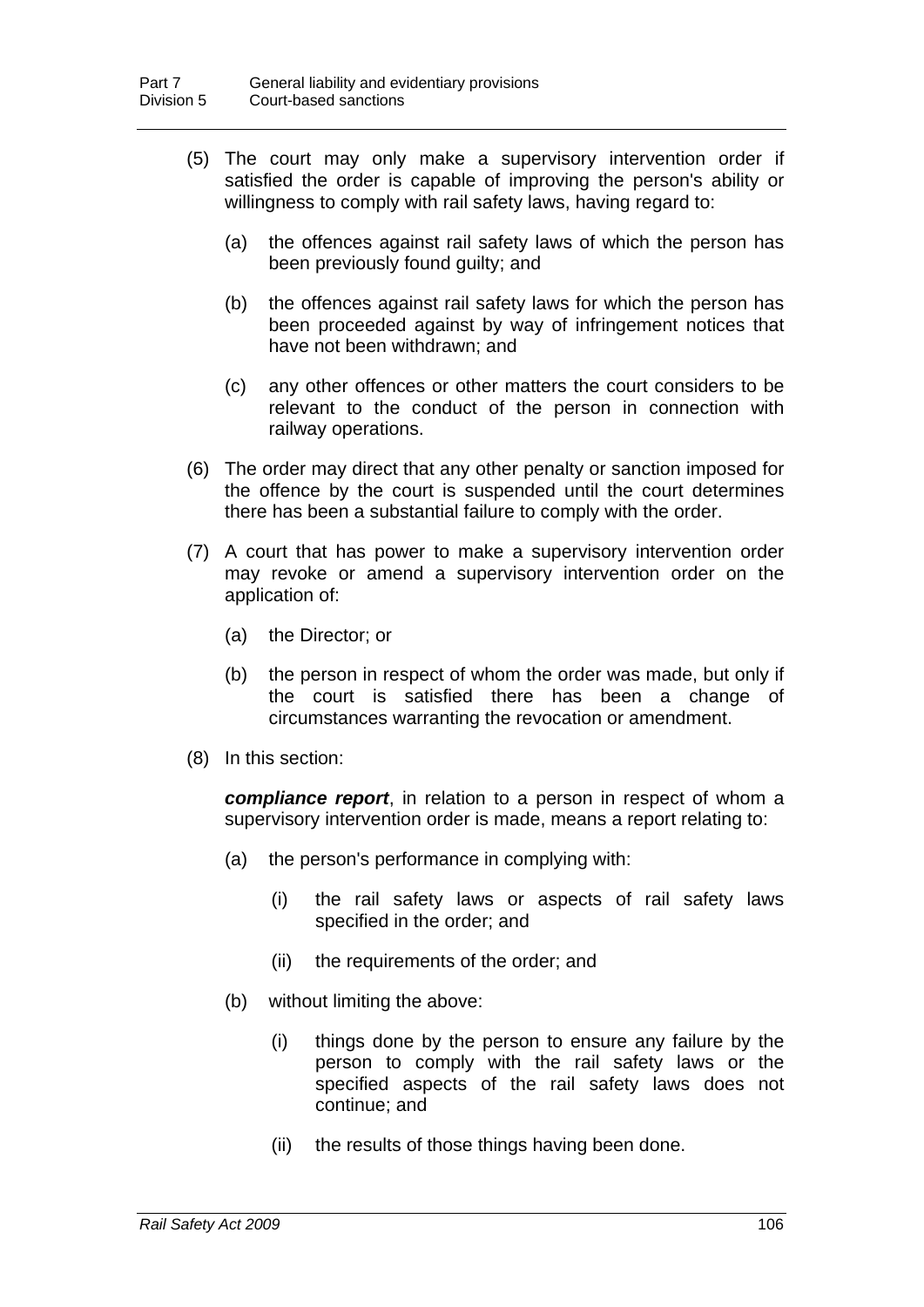*rail safety laws* means this Act and corresponding rail safety laws.

### **158 Contravention of supervisory intervention order**

- (1) A person commits an offence if:
	- (a) the person is subject to a supervisory intervention order; and
	- (b) the person engages in conduct that results in a contravention of the order.

Fault elements:

The person:

- (a) intentionally engages in the conduct; and
- (b) is reckless as to whether the conduct would result in a contravention of the order.

Maximum penalty: 500 penalty units.

- (2) Strict liability applies to the circumstance mentioned in subsection (1)(a).
- (3) It is a defence to a prosecution for an offence against subsection (1) if the defendant establishes a reasonable excuse.

### **159 Exclusion order**

- (1) The court that finds a person guilty of an offence against this Act may, on the application of the prosecutor or the Director, if the court considers the person to be a systematic or persistent offender against any of the rail safety laws, make an order (an *exclusion order*) under this section.
- (2) For the purpose of restricting opportunities for the person to commit or be involved in the commission of further offences against any of the rail safety laws, the court may, if it considers it appropriate to do so, make an exclusion order prohibiting the person, for a specified period, from:
	- (a) managing rail infrastructure, or operating rolling stock, or managing or operating a particular type of rail infrastructure or rolling stock, that is in the Territory; or
	- (b) being a director, secretary or officer concerned in the management of a body corporate involved in managing rail infrastructure, or operating rolling stock, that is in the Territory; or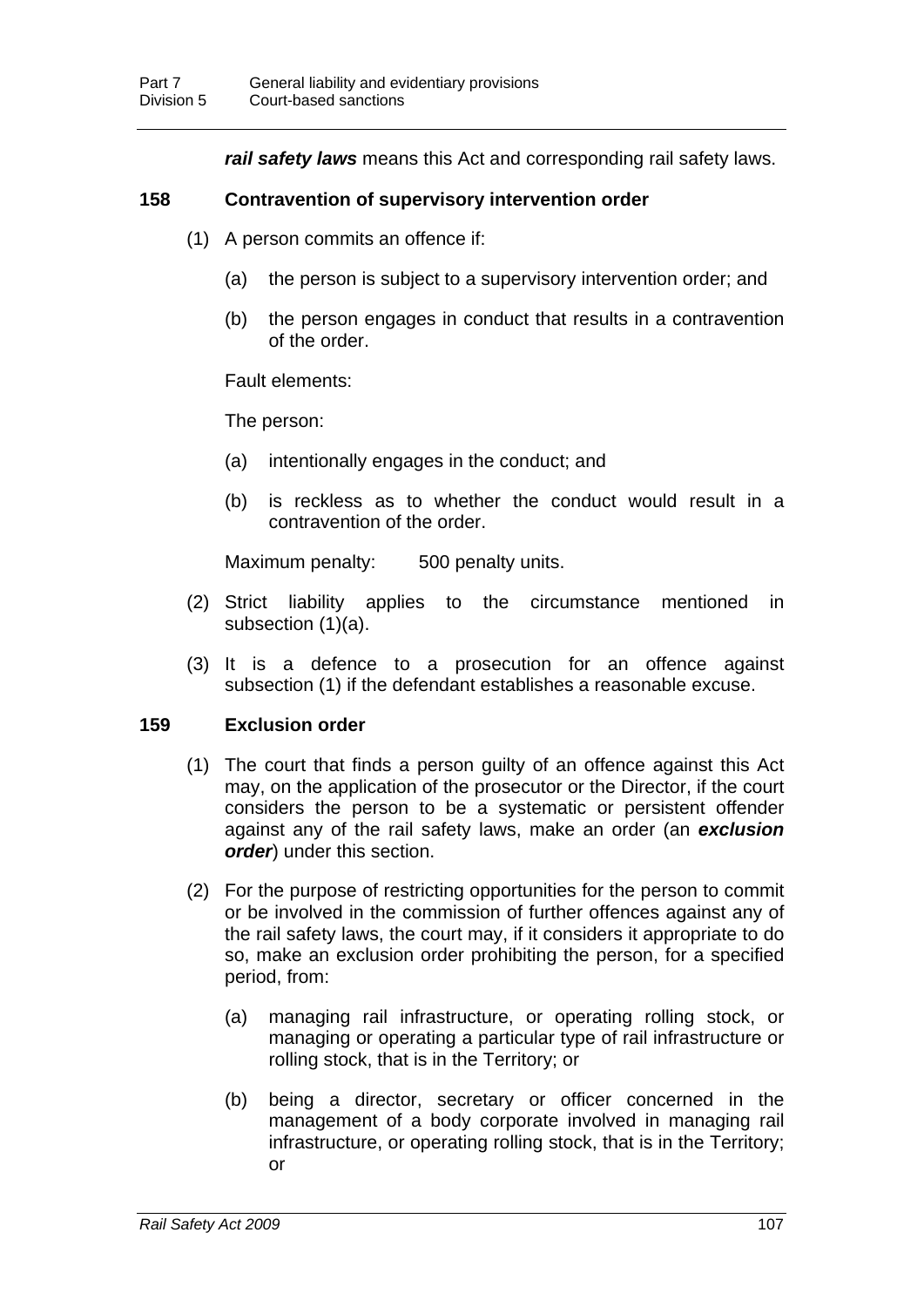- (c) being involved in managing rail infrastructure, or operating rolling stock, that is in the Territory except by driving a train or rolling stock*.*
- (3) The court may only make an exclusion order if satisfied the person should not continue the things the subject of the proposed order and a supervisory intervention order is not appropriate, having regard to:
	- (a) the offences against rail safety laws of which the person has previously been found guilty; and
	- (b) the offences against rail safety laws of which the person has been proceeded against by way of infringement notices that have not been withdrawn; and
	- (c) any other offences or other matters that the court considers to be relevant to the conduct of the person in connection with railway operations.
- (4) A court that has power to make an exclusion order may revoke or amend an exclusion order on the application of:
	- (a) the Director; or
	- (b) the person in respect of whom the order was made, but only if the court is satisfied there has been a change of circumstances warranting the revocation or amendment.
- (5) In this section:

*rail safety laws* means this Act and corresponding rail safety laws.

### **160 Contravention of exclusion order**

- (1) A person commits an offence if:
	- (a) the person is subject to an exclusion order; and
	- (b) the person engages in conduct that results in a contravention of the order.

Fault elements:

The person:

(a) intentionally engages in the conduct; and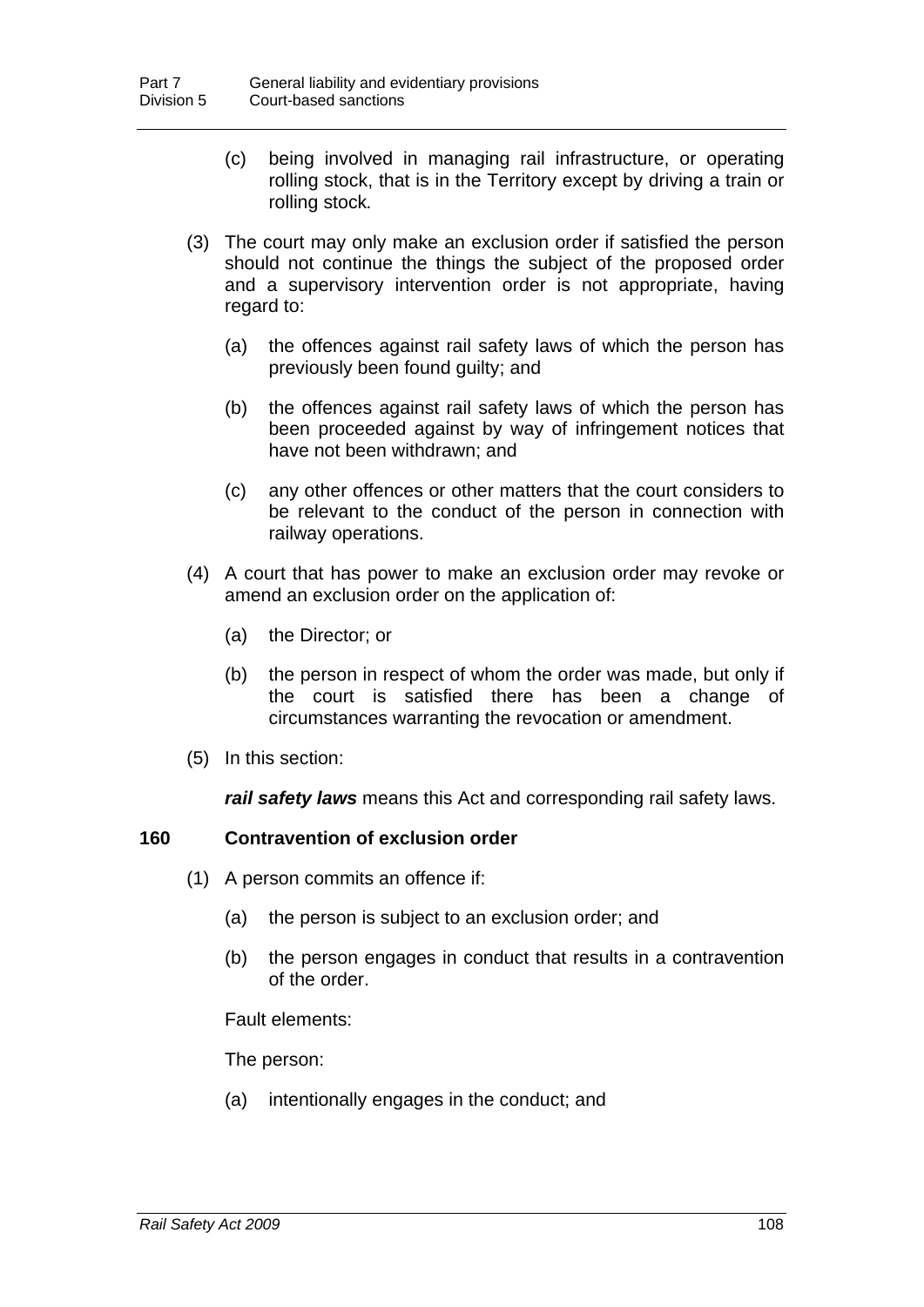(b) is reckless as to whether the conduct would result in a contravention of the order.

Maximum penalty: 500 penalty units.

 (2) Strict liability applies to the circumstance mentioned in subsection (1)(a).

# **Part 8 General**

### **Division 1 Confidentiality**

### <span id="page-117-0"></span>**161 Confidentiality**

- (1) This section applies to a person engaged or previously engaged in the administration of this Act.
- (2) Without limiting subsection (1), this section also applies to the following persons:
	- (a) a rail safety officer or a person assisting a rail safety officer;
	- (b) a person authorised by the Director or a rail safety officer under a provision of this Act to do the act or thing provided for in that provision;
	- (c) a person who is or was a delegate of the Director;
	- (d) a person who is or was employed by, or engaged to provide services to or on behalf of, the Director;
	- (e) a person who is or was employed by, or engaged to provide services to, a person or body engaged to provide services to the Director.
- (3) A person to whom this section applies commits an offence if the person engages in conduct that results in the disclosure or communication of information obtained (whether by that person or otherwise) in the administration of this Act except:
	- (a) as required or authorised under this Act or another Act; or
	- (b) with the consent of the person from whom the information was obtained or to whom the information relates; or
	- (c) in connection with the administration of this Act and corresponding rail safety laws; or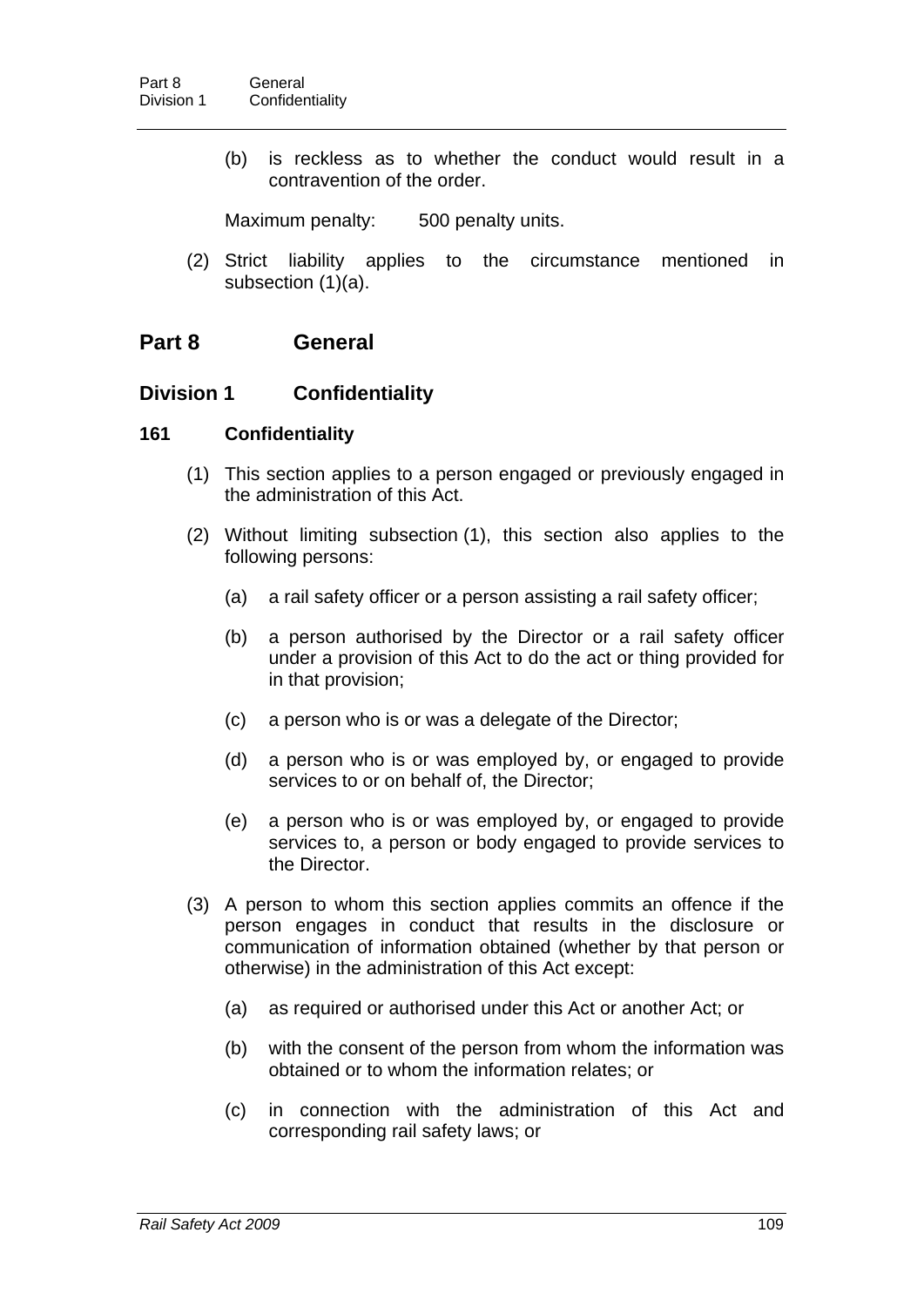- (d) for law enforcement purposes, public safety or to an investigator conducting an investigation under Part 6; or
- (e) to a court or in connection with any legal proceedings; or
- (f) to a corresponding Rail Safety Regulator; or
- (g) in accordance with the Regulations.

Fault elements:

The person:

- (a) knows the information is obtained in the administration of this Act; and
- (b) intentionally engages in the conduct; and
- (c) is reckless as to whether the conduct results in the disclosure of the information.

Maximum penalty: 200 penalty units or imprisonment for 2 years.

- (4) This section does not prevent:
	- (a) information being used by the Director or a corresponding Rail Safety Regulator to accumulate aggregate data; or
	- (b) the Director or a Regulator from authorising use of the aggregate data for research or education.

# **Division 2 Civil liability**

### **162 Civil liability not affected**

- (1) Nothing in Part 3, Division 1 or 4 is to be construed:
	- (a) as conferring a right of action in any civil proceedings in respect of conduct that is a contravention of any provisions of that Division; or
	- (b) as conferring a defence to an action in any civil proceedings or as otherwise affecting a right of action in any civil proceedings.
- (2) Subsection (1) does not affect the extent (if any) to which a breach of duty imposed by the Regulations is actionable.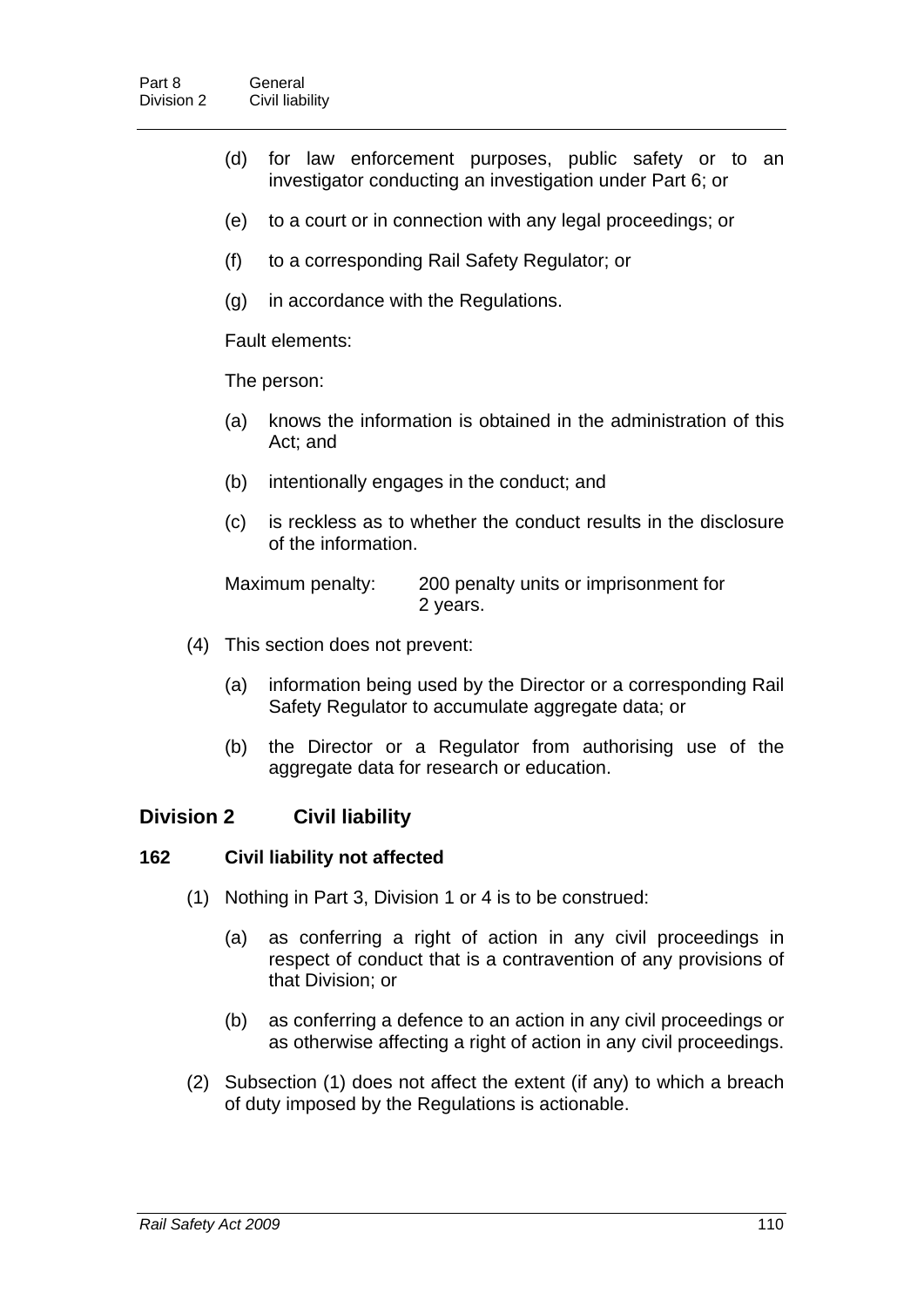# **163 Act done in good faith**

- (1) A person is not civilly or criminally liable for conduct engaged in by the person in good faith in the exercise of a function as any of the following:
	- (a) the Director;
	- (b) an investigator;
	- (c) a rail safety officer.
- (2) Subsection (1) does not affect any liability the Territory would, apart from that subsection, have for the conduct.
- (3) In this section:

*exercise*, of a function, includes the purported exercise of the function.

### **164 Immunity for reporting unfit rail safety worker**

- (1) No action may be taken against a person to whom this section applies who, in good faith, reports to:
	- (a) the Director; or
	- (b) a rail transport operator; or
	- (c) any other person to whom this section applies who is employed or engaged by the Director or a rail transport operator;

any information which discloses that a person is unfit to carry out rail safety work or certain types of rail safety work or that it may be dangerous to allow the person to carry out rail safety work or certain types of rail safety work.

- (2) No action may be taken against a person to whom this section applies who, in good faith, reports either of the following to a person mentioned in subsection (1)(a), (b) or (c):
	- (a) the results of a test or examination carried out under this Act;
	- (b) an opinion formed by the person as a result of conducting such a test or examination.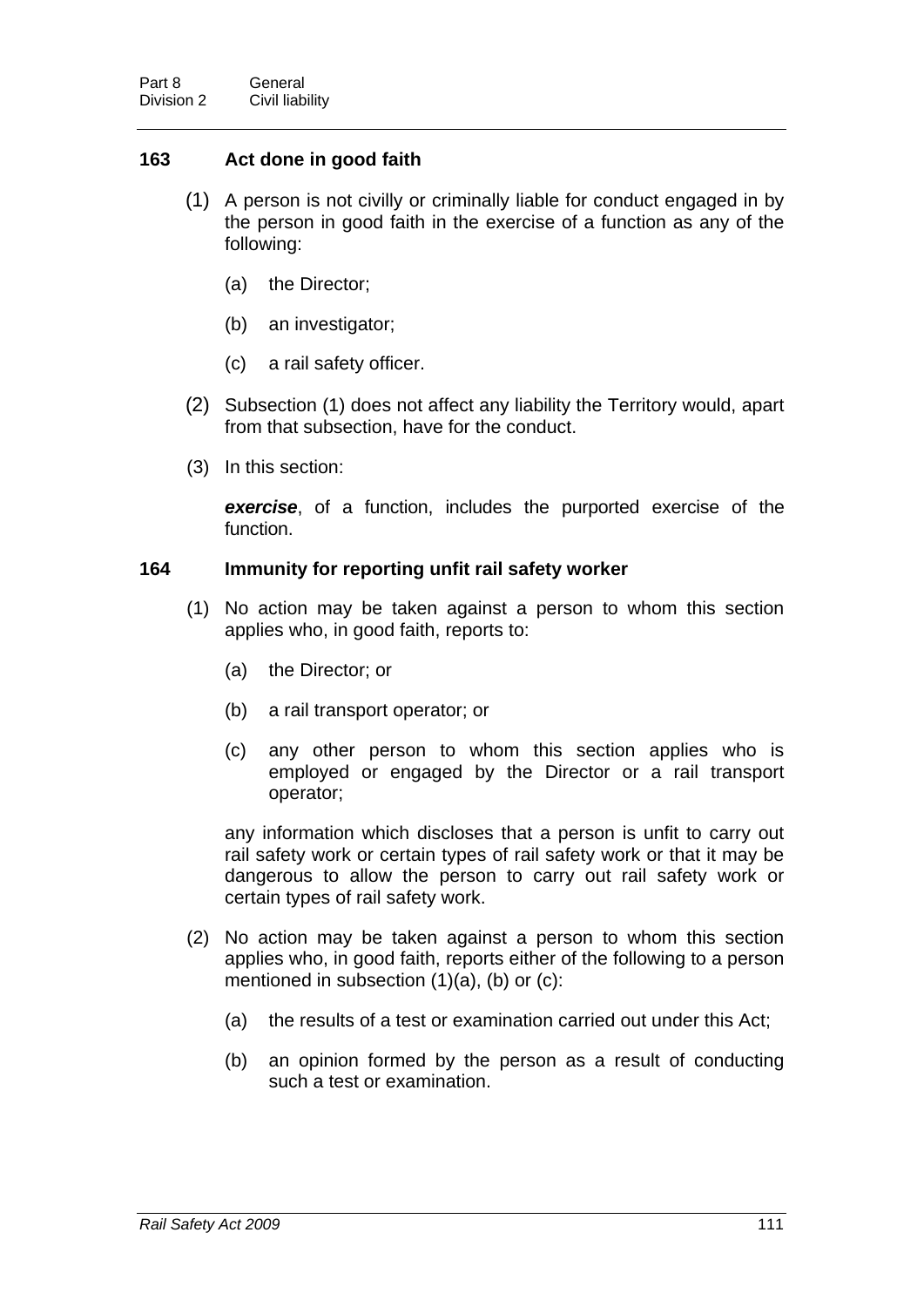(3) In this section:

*person to whom this section applies* means any of the following:

- (a) a medical practitioner;
- (b) an optometrist, or a physiotherapist, who has a right of practice under the *Health Practitioners Act*;
- (c) a prescribed person.

# **Division 3 Compliance codes and guidelines**

### **165 Approval of compliance codes and guidelines**

- (1) To provide practical guidance to persons who have functions or obligations under this Act, the Minister may by *Gazette* notice:
	- (a) approve a compliance code; or
	- (b) approve guidelines.
- (2) A compliance code takes effect, and guidelines take effect, when notice of it or them is published in the *Gazette* or a later date specified in the notice.
- (3) The Minister must ensure a copy of each of the following is or are available for inspection by members of the public without charge at the office of the Director during normal business hours:
	- (a) each compliance code that is currently approved;
	- (b) guidelines that are currently approved.

#### **166 Effect of compliance code**

A failure to comply with a compliance code or guidelines does not give rise to any civil or criminal liability.

#### **167 Effect of complying with a compliance code**

A person is taken to have complied with this Act in relation to a duty or obligation imposed by this Act if:

- (a) a compliance code makes provision in relation to the duty or obligation; and
- (b) the person complies with the compliance code in relation to the duty or obligation.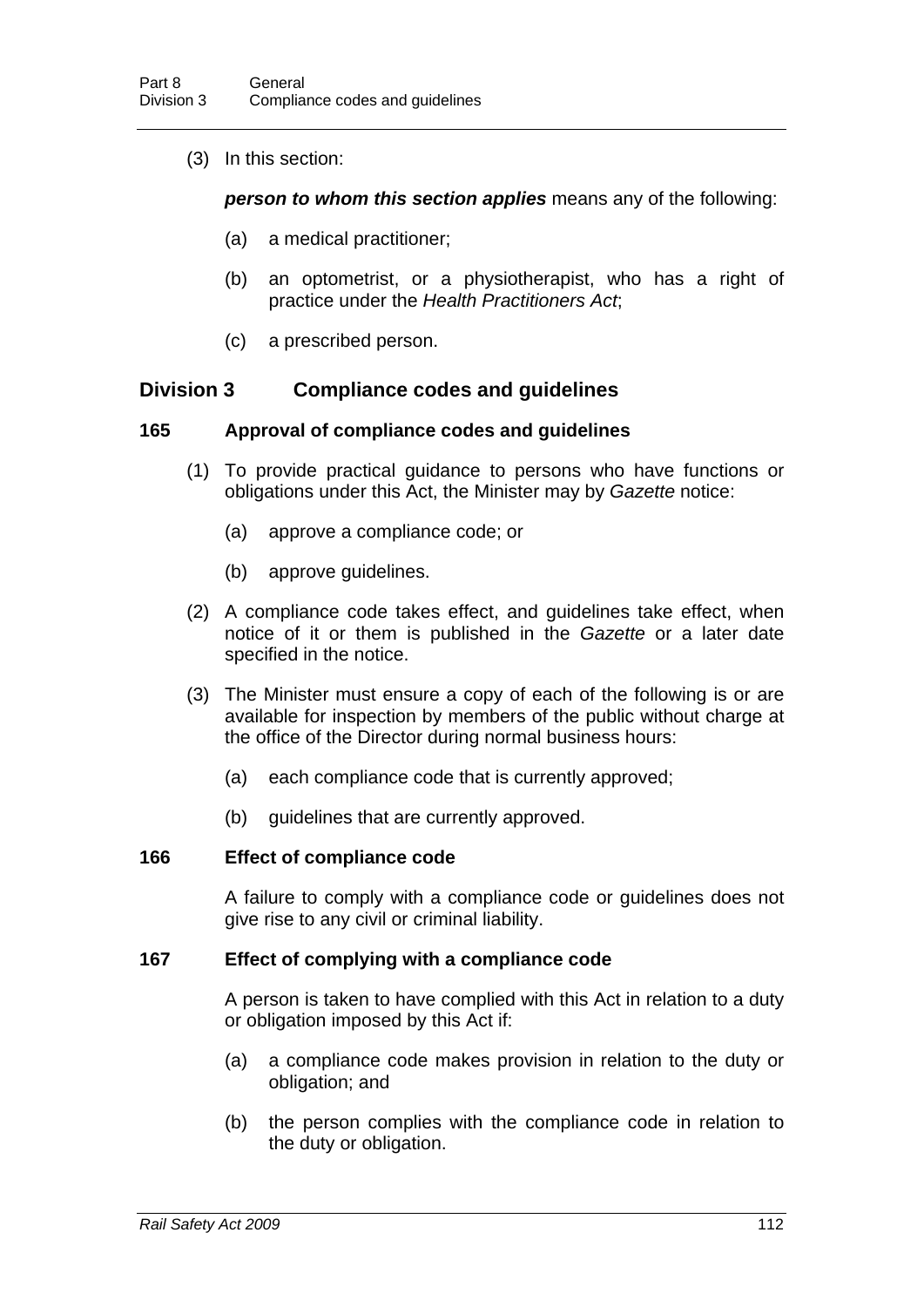# **Division 4 Miscellaneous matters**

#### <span id="page-121-0"></span>**168 Recovery of certain costs**

The Director may recover from a rail transport operator the reasonable costs of the entry and inspection of railway infrastructure, rolling stock or railway premises in respect of which the person is accredited, other than the costs of an audit of an accredited person under Part 3, Division 7.

### **169 Recovery of amounts due**

Every fee, charge or other amount of money payable under this Act (including reasonable costs mentioned in section [168\)](#page-121-0) may be recovered by the Director as a debt due to the Territory in a court of competent jurisdiction.

### **170 Compliance with conditions of accreditation**

An accredited person is taken to have complied with this Act in relation to a duty or obligation imposed by this Act if:

- (a) a condition or restriction to which the accreditation of the person is subject makes provision in relation to the duty or obligation; and
- (b) the accredited person complies with the condition or restriction.

### **171 Contracting out prohibited**

A term of any contract or agreement that purports to exclude, limit or modify the operation of this Act or any provision of this Act is void to the extent it would otherwise have effect.

# **Part 9 Administration**

# **Division 1 Director of Rail Safety**

### <span id="page-121-1"></span>**172 Director of Rail Safety**

The Minister may appoint a Chief Executive Officer, or a public sector employee, to be the Director of Rail Safety.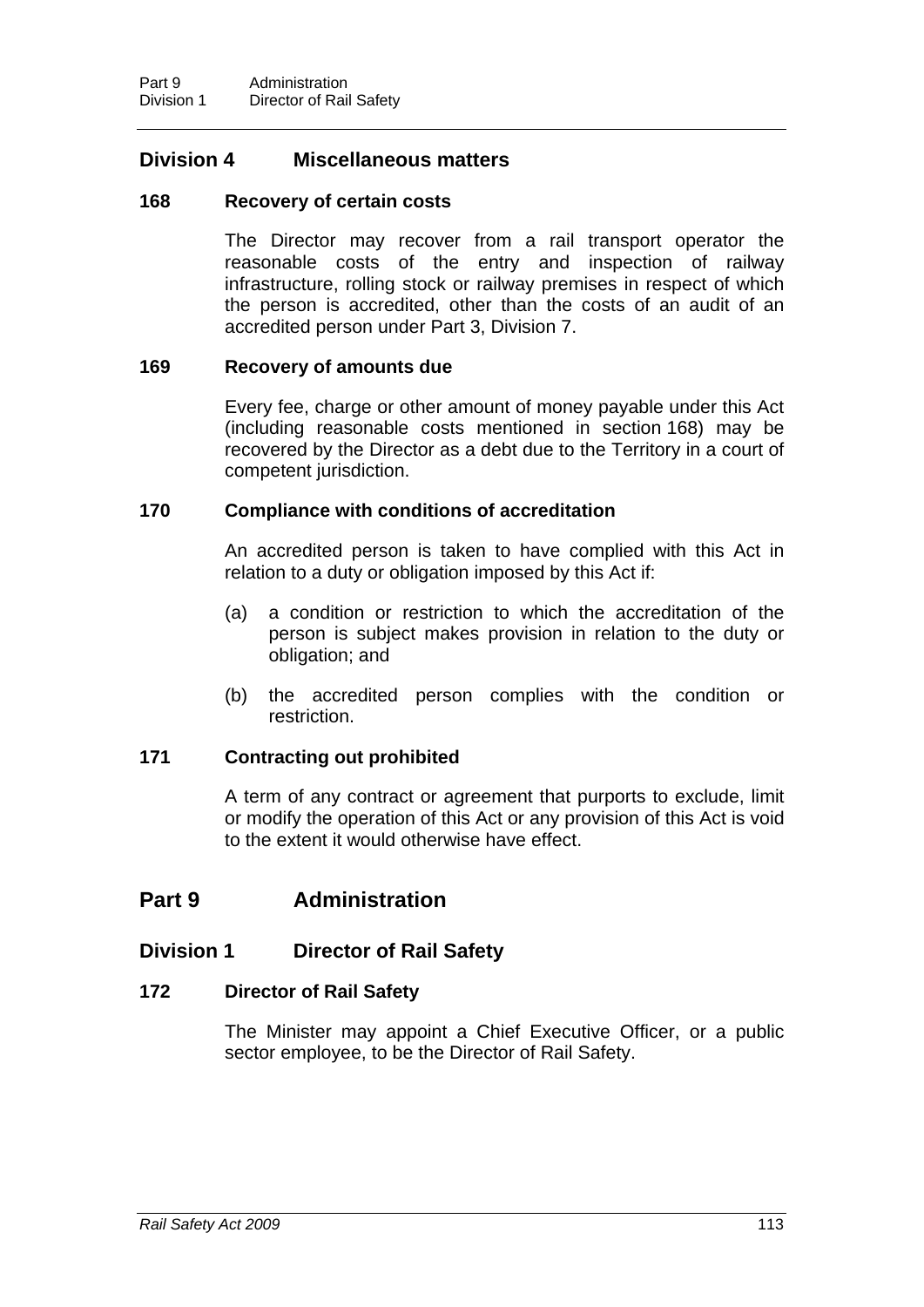# **173 Functions of Director**

- (1) In addition to any other functions conferred on the Director by this Act, the Director has the following functions:
	- (a) to administer, audit and review the accreditation regime under this Act;
	- (b) to work with rail transport operators, rail safety workers, others involved in railway operations and corresponding Rail Safety Regulators to improve rail safety in the Territory and nationally;
	- (c) to provide information to corresponding Rail Safety Regulators, including information about causal factors of rail incidents, accreditation processes, investigation methods and risk assessment methodologies;
	- (d) to collect and publish information relating to rail safety;
	- (e) to provide, or facilitate the provision of, advice, education and training in relation to rail safety;
	- (f) to monitor, investigate and enforce compliance with this Act.
- (2) The functions of the Director under this Act are in addition to any function the Director has under any other Act or law.

### **174 Annual report**

- (1) The Director must, on or before 31 October in each year, give to the Minister a report on the Director's activities under this Act for the year ending on the preceding 30 June.
- (2) The Director must include in the report:
	- (a) information on the development of rail safety including an aggregation of statistics of a prescribed class reported to the Director under this Act in respect of that year; and
	- (b) information on any improvements and important changes in relation to the regulation of rail safety; and
	- (c) any other information required to be included in the report by another provision under this Act or any other Act, or by the Minister.
- (3) The report may be included as part of the annual report of the Agency responsible to the Minister for the administration of this Act.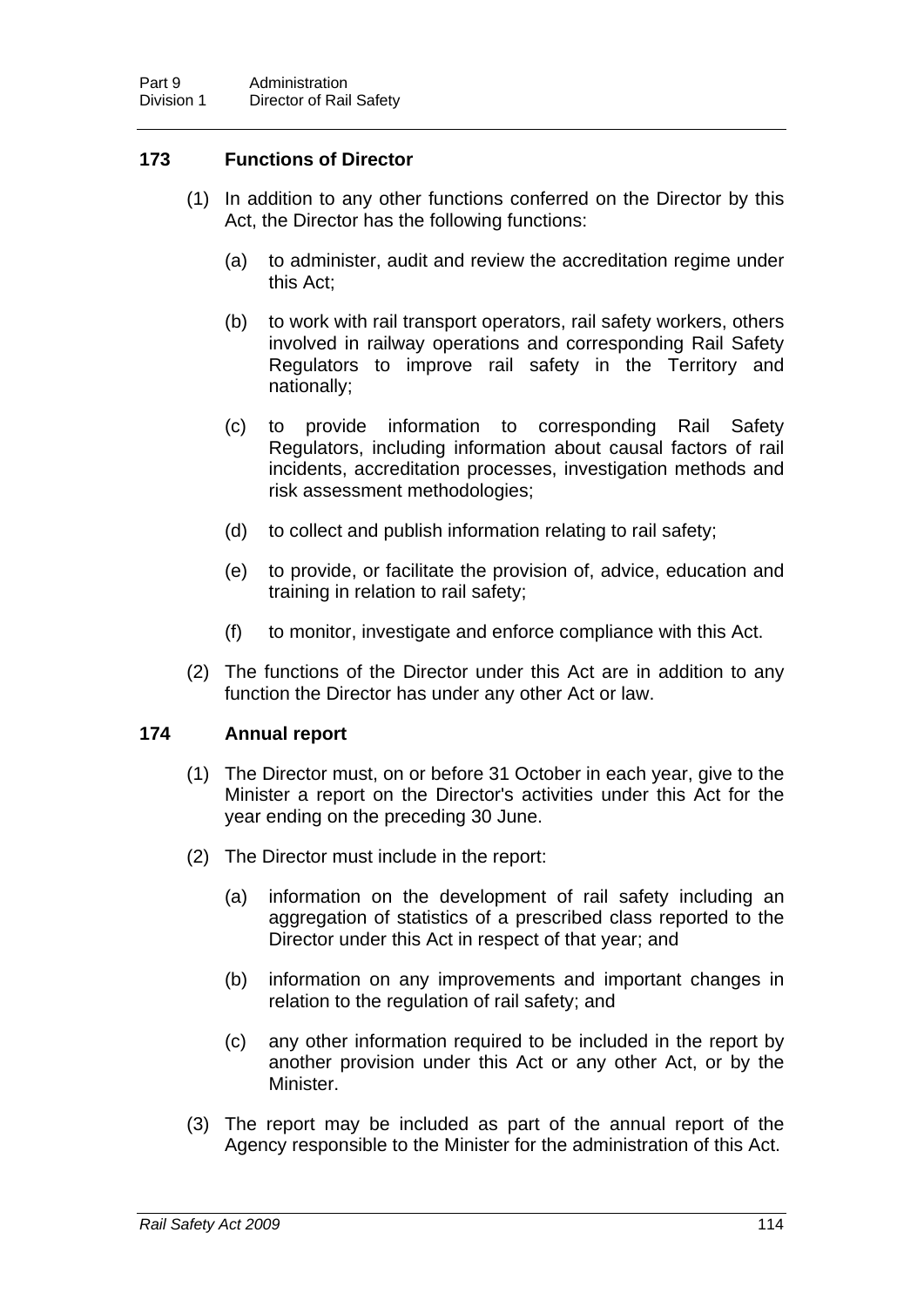### **175 Delegation**

The Director may delegate any of the Director's functions under this Act to a rail safety officer or to any other person.

### **176 Director may exercise functions of rail safety officer**

- (1) The Director may exercise any function conferred on a rail safety officer under this Act.
- (2) For this Act (except this Part), a reference to a rail safety officer includes the Director.

# **Division 2 Rail safety officers**

### <span id="page-123-0"></span>**177 Appointment of rail safety officers**

- (1) The Director may appoint a person to be a rail safety officer.
- (2) The Director must not appoint a person under subsection (1) unless satisfied the person holds appropriate qualifications, or has appropriate experience, to exercise the functions of a rail safety officer under this Act.
- (3) The Director may also, by *Gazette* notice, specify a class of persons who are to be taken to be appointed as rail safety officers.

*Note for subsections (1) and (3)* 

*A person who is a rail safety officer under subsection (1) or (3):* 

- *(a) need not be a public sector employee; and*
- *(b) may be a police officer of the Territory or a rail safety officer (however described) under a corresponding rail safety law.*
- (4) An appointment under subsection (1) or (3) may be subject to conditions specified by the Director.
- (5) Without limiting the conditions to which the appointment of a rail safety officer may be subject, a condition may specify one or more of the following:
	- (a) functions under this Act that may not be exercised by the rail safety officer;
	- (b) the only functions under this Act that may be exercised by the rail safety officer;
	- (c) the circumstances or manner in which a function under this Act may be exercised by the rail safety officer.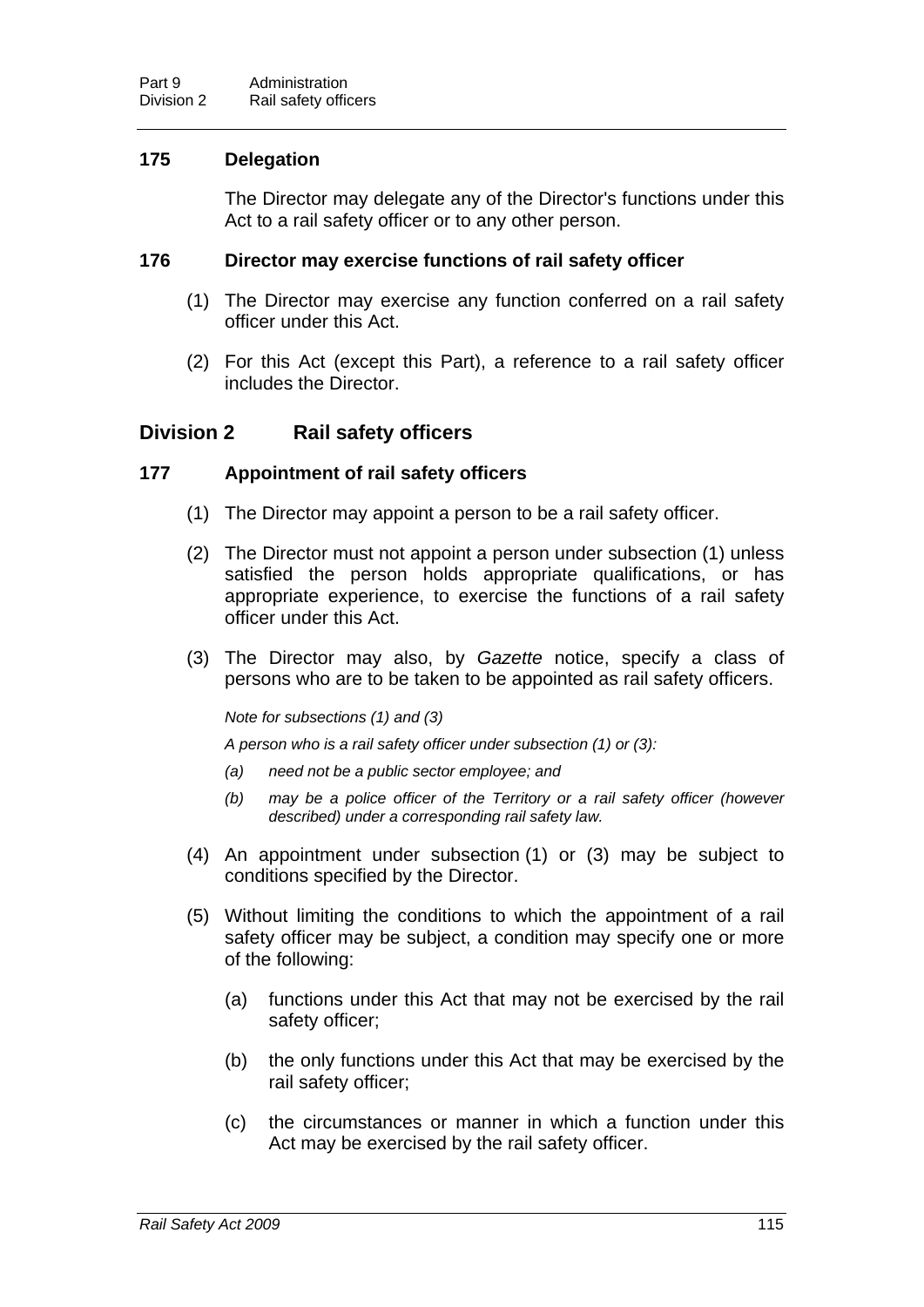(6) Despite a *Gazette* notice under subsection (3) specifying a class of persons who are to be taken to be appointed as rail safety officers, the Director may, by *Gazette* notice, declare that a particular person is not a rail safety officer.

### **178 Reciprocal powers of rail safety officers**

- (1) This section has effect in relation to another jurisdiction while there is in force a corresponding rail safety law that contains provisions corresponding to this section.
- (2) The Minister may enter into an agreement with a Minister of another jurisdiction for this section, including an agreement to amend or revoke any such agreement.
- (3) To the extent envisaged by an agreement mentioned in subsection (2):
	- (a) rail safety officers of the Territory may, in the Territory or the other jurisdiction, exercise functions conferred on rail safety officers (however described) of the other jurisdiction under the corresponding rail safety law of that other jurisdiction; and
	- (b) rail safety officers (however described) of that other jurisdiction may, in the Territory or that other jurisdiction, exercise functions conferred on rail safety officers under this Act.

#### *Note for subsection (3)*

*Corresponding rail safety laws may describe rail safety officers as, for example, authorised officers.* 

- (4) Any conduct engaged in by a rail safety officer of the Territory under subsection (3) is taken to have been done under this Act as well as under the corresponding rail safety law.
- (5) The Regulations may make provision for, or with respect to, the exercise of functions under this section.
- (6) Nothing in this section affects the appointment under section [177](#page-123-0) of persons as rail safety officers for this Act.

### <span id="page-124-0"></span>**179 Identification cards for rail safety officers**

The Director must:

(a) in relation to each rail safety officer appointed under section [177\(](#page-123-0)1), issue each officer with an identification card; and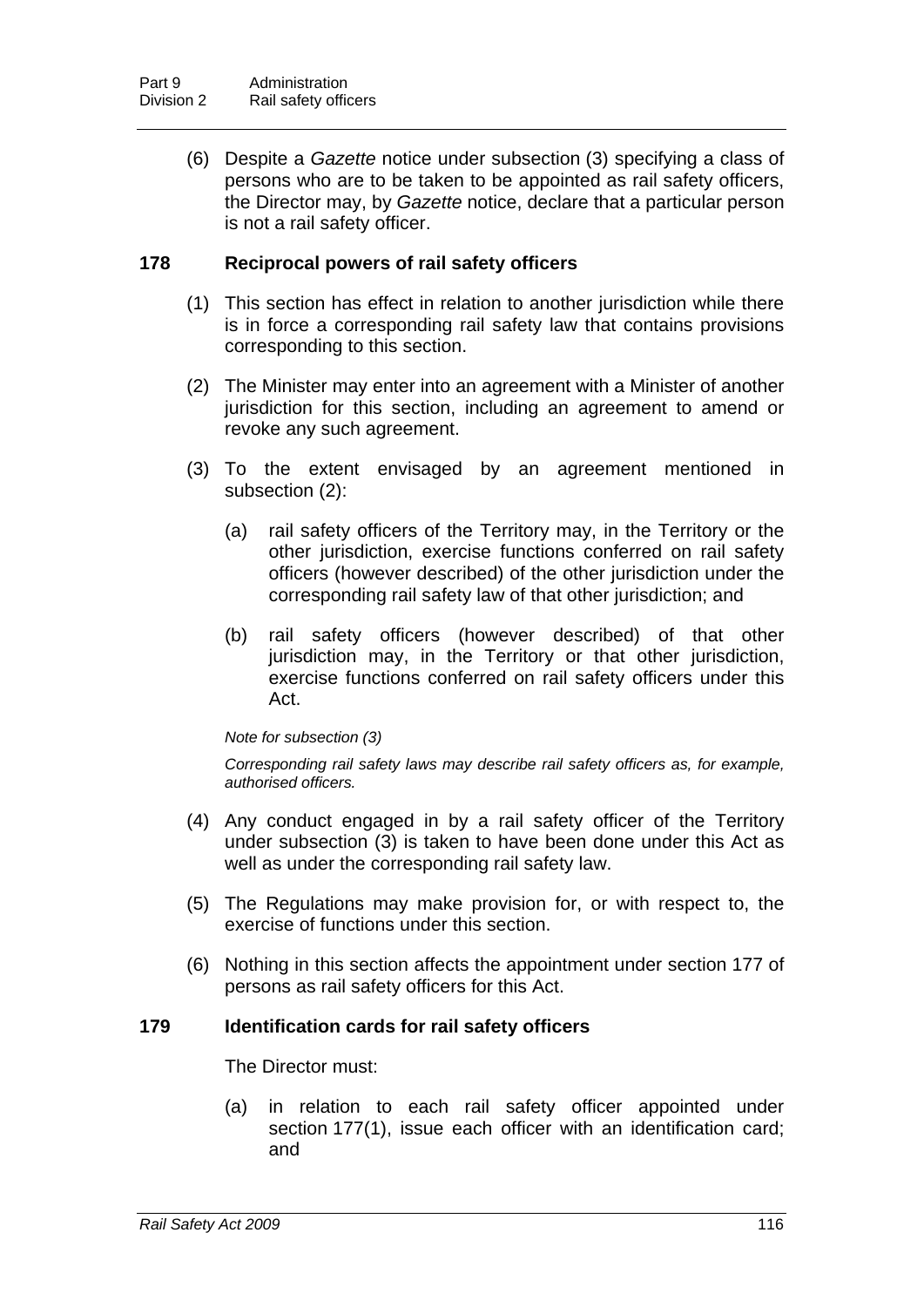(b) in relation to rail safety officers appointed under section [177\(](#page-123-0)3), designate a card issued to the officers by a corresponding Rail Safety Regulator or by a person, body or authority (whether or not of the Territory) as an identification card for this Act.

### **180 Exercise of functions without identification card**

A rail safety officer must not exercise a function conferred under this Act unless an identification card has been issued to, or designated for, the officer by the Director under section [179](#page-124-0).

### **181 Display and production of identification card**

- (1) This section applies to a rail safety officer who is exercising, or about to exercise, a function under this Act.
- (2) The rail safety officer must:
	- (a) display his or her identification card if the officer is not wearing an approved uniform or badge; or
	- (b) produce his or her identification card if requested to do so by a person in relation to whom the officer is exercising, or about to exercise, the function.
- (3) If it is not practical for a rail safety officer to produce his or her identification card on being requested to do so, the officer must produce the card as soon as practicable after the request is made.
- (4) In this section:

*approved*, in relation to a uniform or badge, means a uniform or badge approved by the Director.

*identification card* means an identification card issued, or a card designated, under section [179.](#page-124-0)

#### **182 Return of identification card**

 (1) A person who ceases to be a rail safety officer must, as soon as practicable after ceasing to be a rail safety officer but in any case within 14 days, return his or her identification card to the Director.

Maximum penalty: 5 penalty units.

- (2) An offence against subsection (1) is an offence of strict liability.
- (3) It is a defence to a prosecution for an offence against subsection (1) if the defendant establishes a reasonable excuse.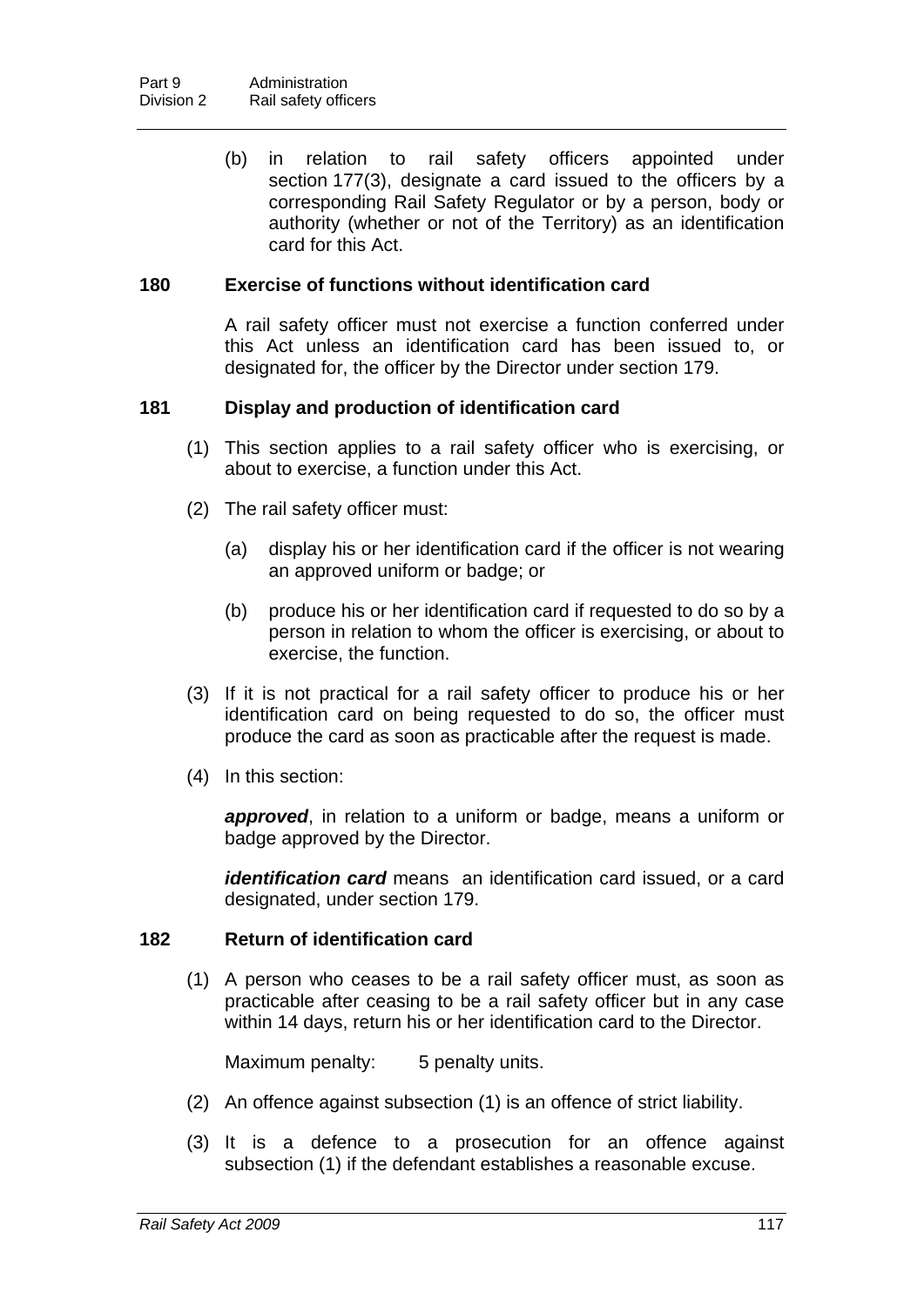(4) In this section:

*identification card* means an identification card issued under section [179](#page-124-0).

### **Division 3 Miscellaneous administrative provisions**

#### **183 Forms**

- (1) The Director may approve forms for this Act.
- (2) Substantial compliance with a form is sufficient.

#### <span id="page-126-0"></span>**184 Exemption from application of Act**

- (1) The Director may exempt the following from the application of this Act or a specified provision of this Act:
	- (a) a person, by notice to the person;
	- (b) a railway, by notice to the rail infrastructure manager for the railway;
	- (c) a class of person or a class of railway, by *Gazette* notice.
- (2) An exemption may be subject to the conditions the Director considers appropriate and specifies in the notice.
- (3) A person commits an offence if:
	- (a) the person is exempt from the application of this Act or a specified provision of this Act; and
	- (b) the exemption is subject to a condition; and
	- (c) the person engages in conduct that results in a contravention of the condition.

Fault elements:

The person:

- (a) knows about the circumstances of the exemption mentioned in paragraphs (a) and (b); and
- (b) intentionally engages in the conduct; and
- (c) is reckless as to whether the conduct would result in a contravention of a condition of the exemption.

Maximum penalty: 100 penalty units.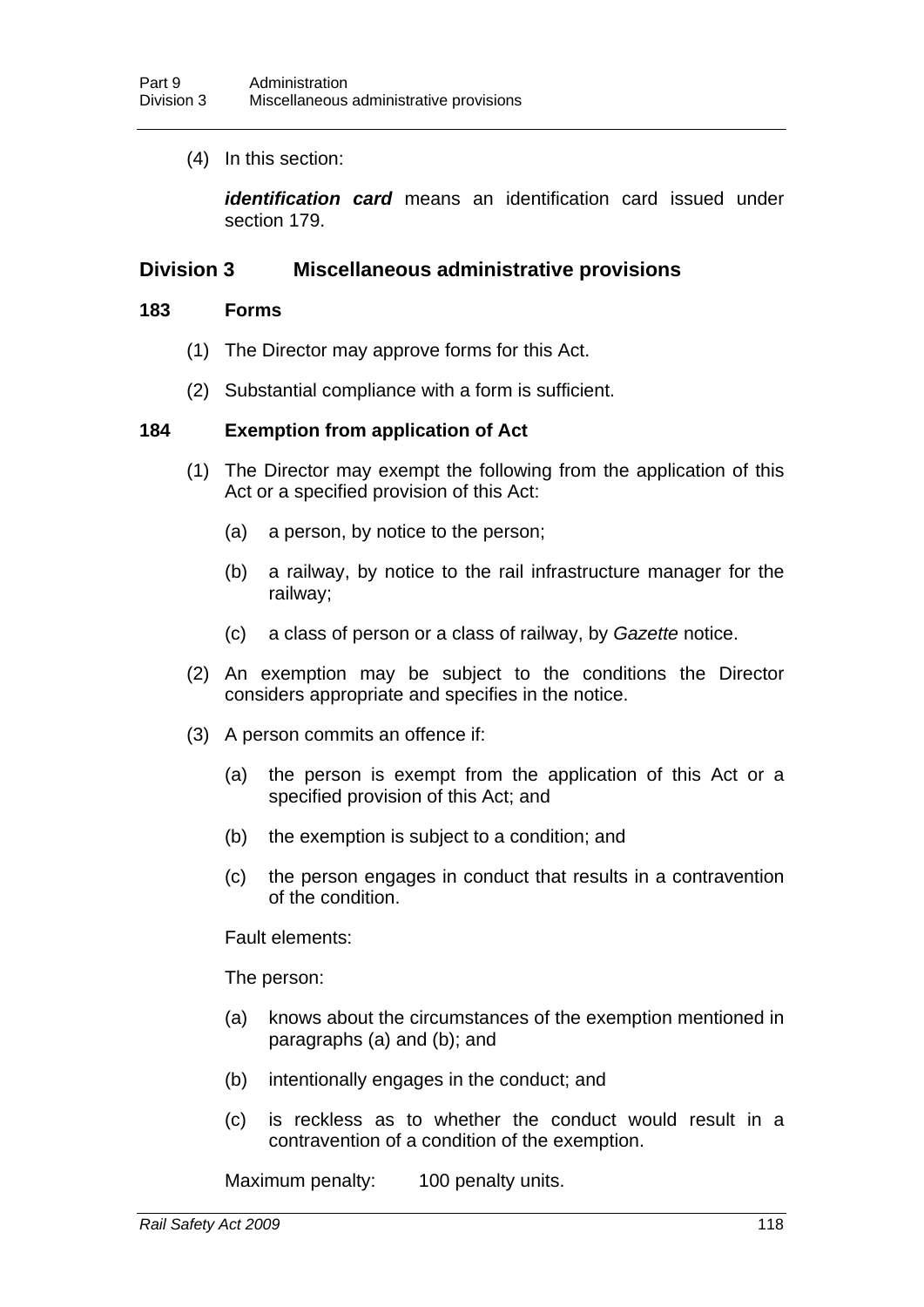### **185 Effect of contravention of condition of exemption**

- (1) If a person contravenes a condition of an exemption under section [184](#page-126-0):
	- (a) the exemption does not, while the contravention continues, operate in the person's favour; and
	- (b) the exemption is to be disregarded in determining whether there has been a breach of this Act.
- (2) If, because of subsection (1), a person is guilty of an offence against a provision of this Act from which the person was exempted, the person may be proceeded against either for that offence or for the offence under section [184](#page-126-0) of failing to comply with a condition of the exemption.

#### **186 Regulations**

- (1) The Administrator may make regulations under this Act.
- (2) The Regulations may provide for any of the following matters:
	- (a) the application, adoption or incorporation (wholly or in part and with or without modification) of an instrument or other document as in force at a particular time or from time to time;
	- (b) offences against the Regulations and penalties not exceeding (for an individual) 100 penalty units or 12 months imprisonment;
	- (c) provide for an offence against the Regulations to be an offence of strict or absolute liability but not with a penalty exceeding 50 penalty units;
	- (d) trespassing on railway tracks, tramway tracks or railway premises;
	- (e) prescribing fees for this Act;
	- (f) regulation of the conduct of passengers and other persons on a railway or in a place or building adjacent to a railway;
	- (g) regulation or prohibition of crossing railways and of the opening, closing and use of railway gates and railway crossings.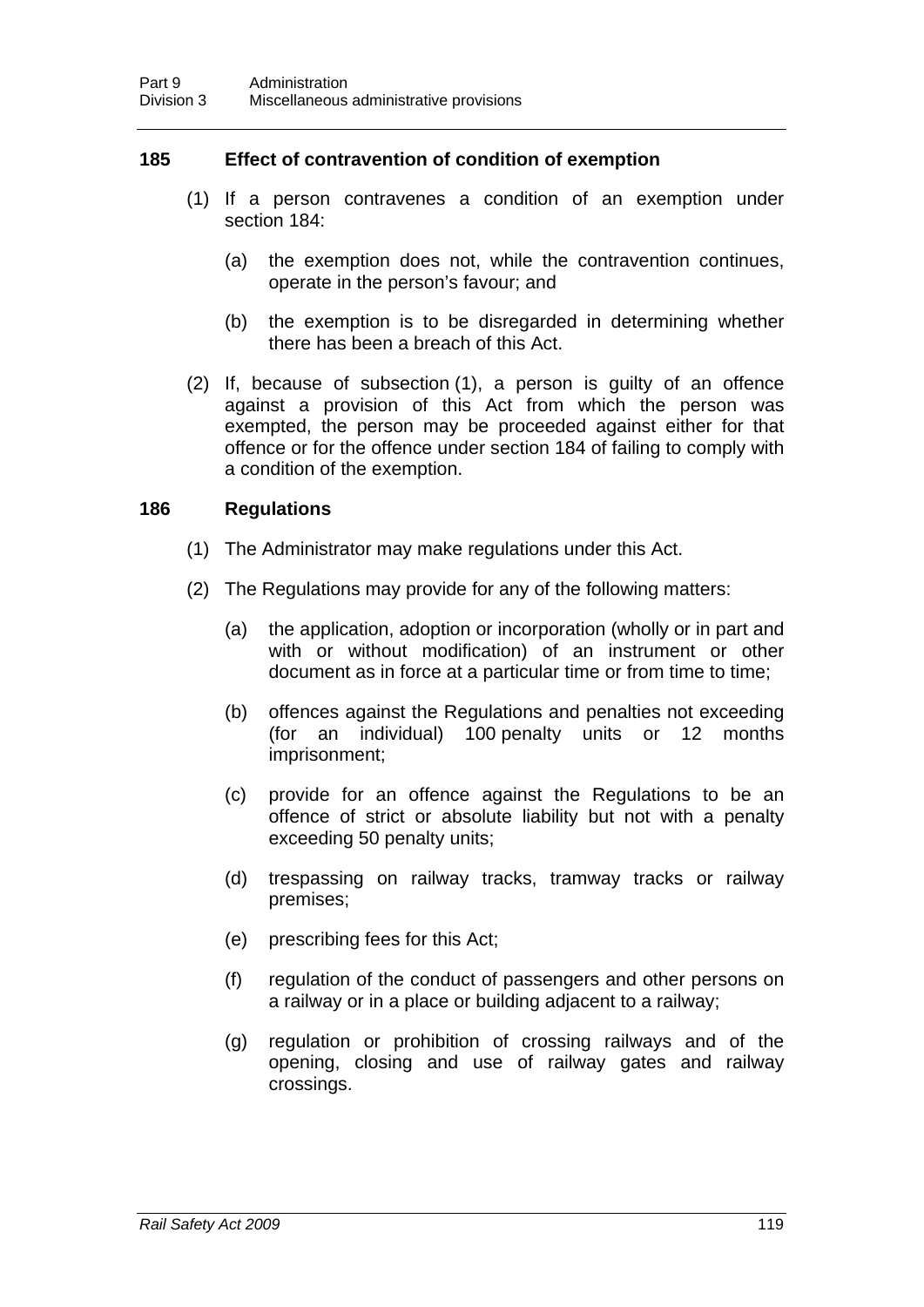- (3) The Regulations may:
	- (a) make different provision for different matters or different classes of matters; and
	- (b) be of general or of specially limited application; and
	- (c) require a matter affected by the Regulations to be either or both of the following:
		- (i) in accordance with a specified standard or specified requirement;
		- (ii) approved by, or to the satisfaction of, a specified person or a specified class of person; and
	- (d) may confer a discretionary authority or impose a duty on a specified person or a specified class of person; and
	- (e) may provide in a specified case or class of case for the exemption of people or things or a class of people or things from any of the provisions of the Regulations, whether unconditionally or on specified conditions and either wholly or to such an extent as is specified.

# **Part 10 Repeal and transitional matters**

### **Division 1 Repeal**

#### **187 Repeal**

The *Northern Territory Rail Safety Act* (Act No. 96 of 1998) is repealed.

### **Division 2 Transitional matters for Rail Safety Act 2009**

#### **188 Definitions**

In this Part:

*commencement* means the commencement of this Part.

*repealed Act* means the *Northern Territory Rail Safety Act*.

### **189 Continuation of appointments**

 (1) The person who, immediately before the commencement, was the Director of Rail Safety under the repealed Act is taken to be appointed under section [172](#page-121-1) as the Director of Rail Safety.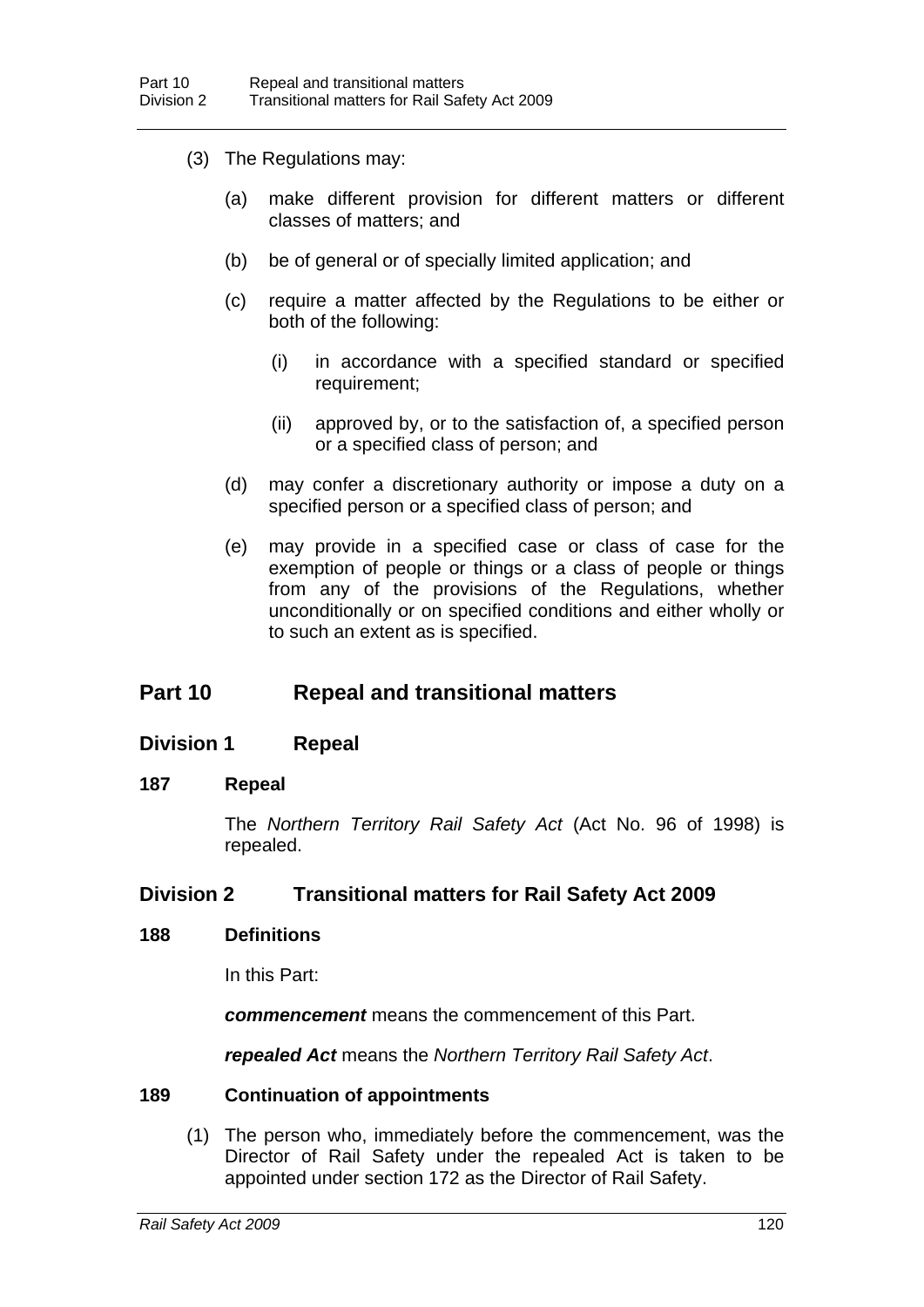(2) Each person who, immediately before the commencement, was an inspector under the repealed Act is taken to be appointed under section [177](#page-123-0)(1) as a rail safety officer.

### **190 Application for accreditation under repealed Act**

If a person applied for accreditation under section 12 of the repealed Act (the *section 12 application*) and it was not granted or refused before the commencement, the section 12 application is to be dealt with as if it were an application for accreditation under section [26](#page-28-0) in respect of the railway operations specified in the section 12 application.

### **191 Accreditation under repealed Act**

- (1) If, immediately before the commencement, a person is an accredited person under the repealed Act as the owner or operator of a railway, the person is taken to be accredited under section [30](#page-31-0) as a rail transport operator in relation to the same railway operations of that railway.
- (2) Conditions that applied to the accreditation as mentioned in section 20 of the repealed Act continue to apply to the accreditation under this Act as if imposed under this Act.

#### **192 Refusal to grant accreditation under repealed Act**

- (1) This section applies if a person had been notified of a refusal under section 16 of the repealed Act before the commencement and:
	- (a) the person had not applied for a review or appeal, and the period during which the person could apply for a review or appeal had not ended; or
	- (b) the person had applied for a review or appeal, but the review or appeal had not been finalised.
- (2) If subsection (1)(a) applies, the person may apply for a review or appeal of the refusal under the repealed Act as if it had not been repealed.
- (3) If subsection (1)(b) applies, the review or appeal of the refusal is to be conducted, or continued, under the repealed Act as if it had not been repealed.
- (4) However, if an accreditation is ordered to be granted on a review or appeal under subsection (2), the accreditation is to be made under Part 3, Division 2.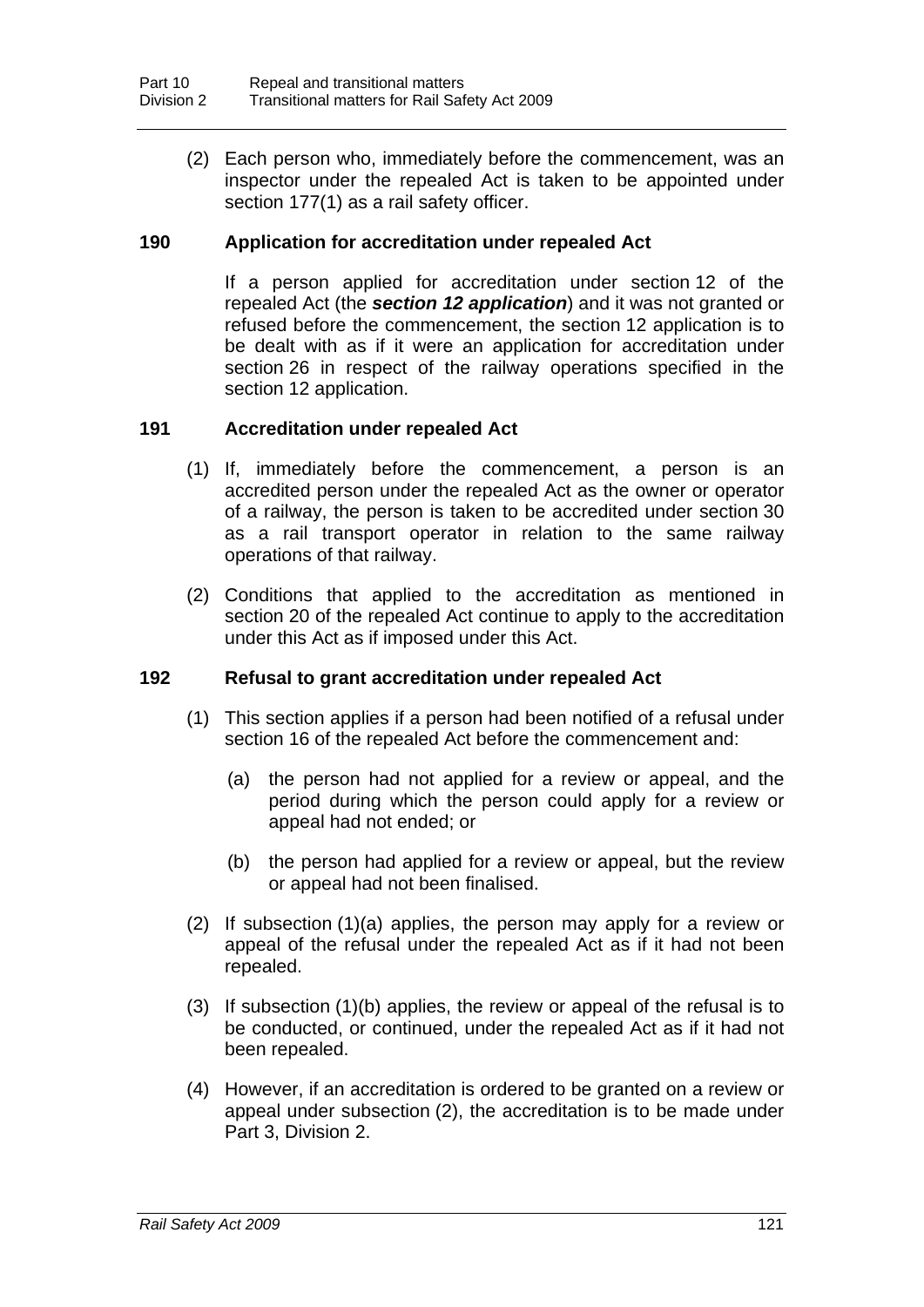### **193 Variation of accreditation**

If a notice had been given to a person under section 22(2) of the repealed Act but, immediately before the commencement, the action specified in the notice had not been done, the notice is taken to have been given under section [42](#page-37-0).

### **194 Variation, suspension and cancellation of accreditation**

- (1) This section applies if, before the commencement, the Director:
	- (a) had given a notice under section 24(2) of the repealed Act to an accredited person about taking action under the section against the person; but
	- (b) had not taken the action or given notice to the person that the Director had decided not to take the action.
- (2) The Director must continue to deal with the matter as if the notice had been given under section [37](#page-33-0)(2) to the accredited person, including, for example, by treating any submissions made before the commencement as submissions made under this Act.

#### **195 Immediate variation or suspension of accreditation**

- (1) If a person's accreditation was varied or suspended under section 25 or 26 of the repealed Act and the variation or suspension was in existence at the commencement, the accreditation is taken to continue under this Act subject to the variation or suspension.
- (2) The period of the variation or suspension, as existing at the commencement, continues for the same period as if section 25 or 26 of the repealed Act had not been repealed, including any extension as mentioned in section 25(5)(b) of the repealed Act.

#### **196 Registration of private siding**

- (1) This section applies to a private siding that, immediately before the commencement, was registered under Part 3 of the repealed Act.
- (2) If the private siding is required to be registered under section [48](#page-40-0)(2), the registration continues as if it were a registration of the private siding under section [48](#page-40-0) of this Act.
- (3) The continuation of the registration is subject to the conditions that applied to the registration of the private siding before the commencement.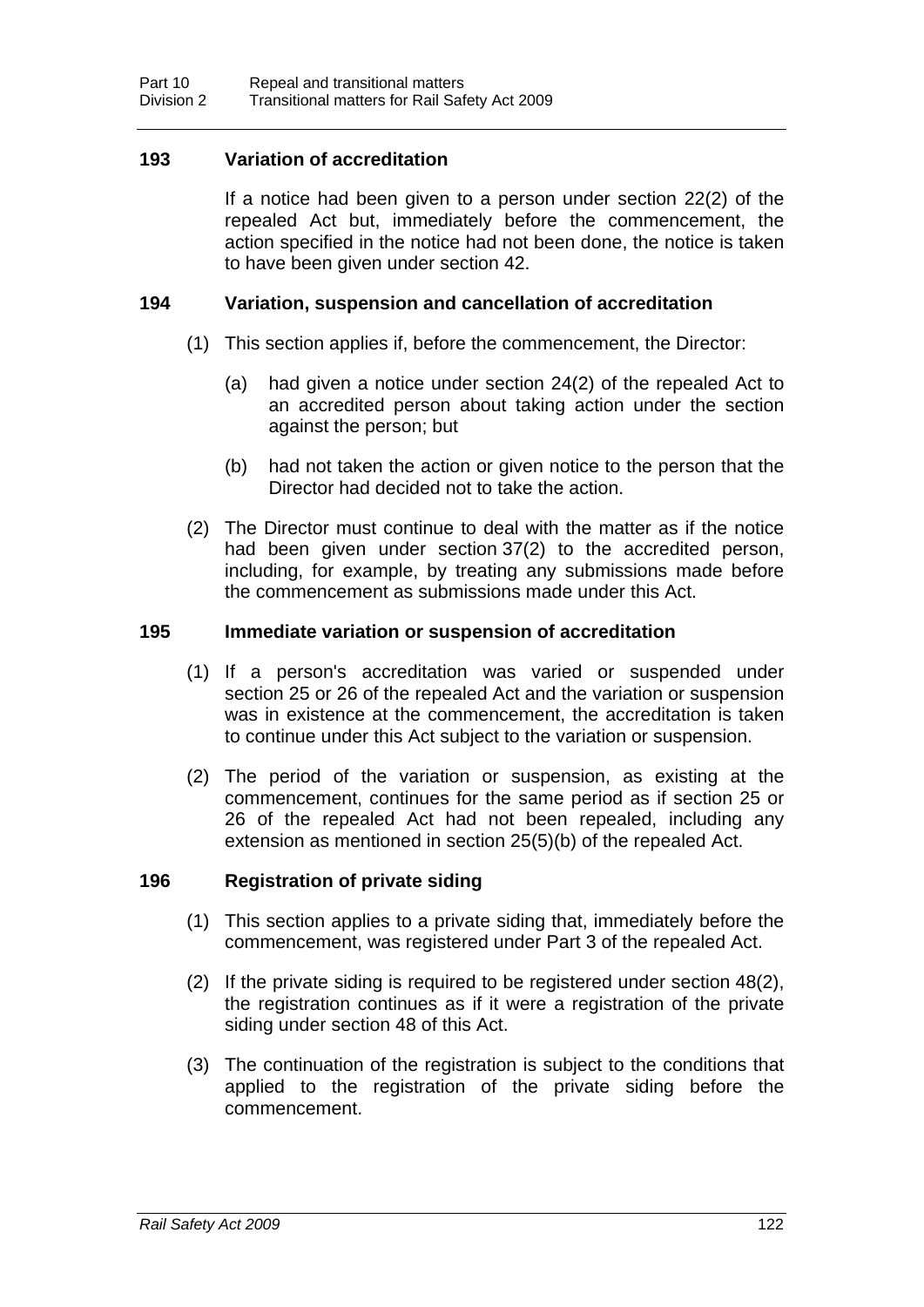### **197 Directions under repealed Act for remedial safety work**

- (1) This section applies if, before the commencement, the Director had given to an accredited person or the owner of a private siding a direction under section 42, 43, 44 or 45 of the repealed Act and the direction was in force at the commencement.
- (2) The direction has effect under this Act as if it were an improvement notice served on the accredited person or owner of a private siding under section [101](#page-78-0) of this Act.

### **198 Power to require works to stop**

- (1) This section applies if, before the commencement, the Director had given to a person a direction under section 46(2) or (4) of the repealed Act and the direction was in force at the commencement.
- (2) The direction has effect under this Act as if it were a prohibition notice served on the person under section [106](#page-81-0) of this Act.
- (3) However, if the person had, before the commencement, committed an offence of failing to comply with the direction, proceedings may be brought against the person as if section 46 of the repealed Act had not been repealed.
- (4) In addition, if work required to be carried out under a direction under Part 4, Division 3 of the repealed Act had not been carried out before the commencement, the Director may carry out the work, and recover the cost of carrying out the work, under section 47 of the repealed Act as if that section had not been repealed.

### **199 Reports on notifiable occurrences**

- (1) This section applies if, before the commencement, the Director had given to a person a direction under section 52 of the repealed Act and a report in accordance with the direction had not been made.
- (2) The direction has effect under this Act as if it were a notice given to the person under section [74\(](#page-60-0)1) of this Act.

#### **200 Investigation not completed**

- (1) This section applies if, before the commencement, the Director had appointed an investigator to investigate and report on an accident or incident, and, at the commencement:
	- (a) the investigation was not completed; or
	- (b) the investigation was completed but the investigator had not given his or her report to the Director and the Minister.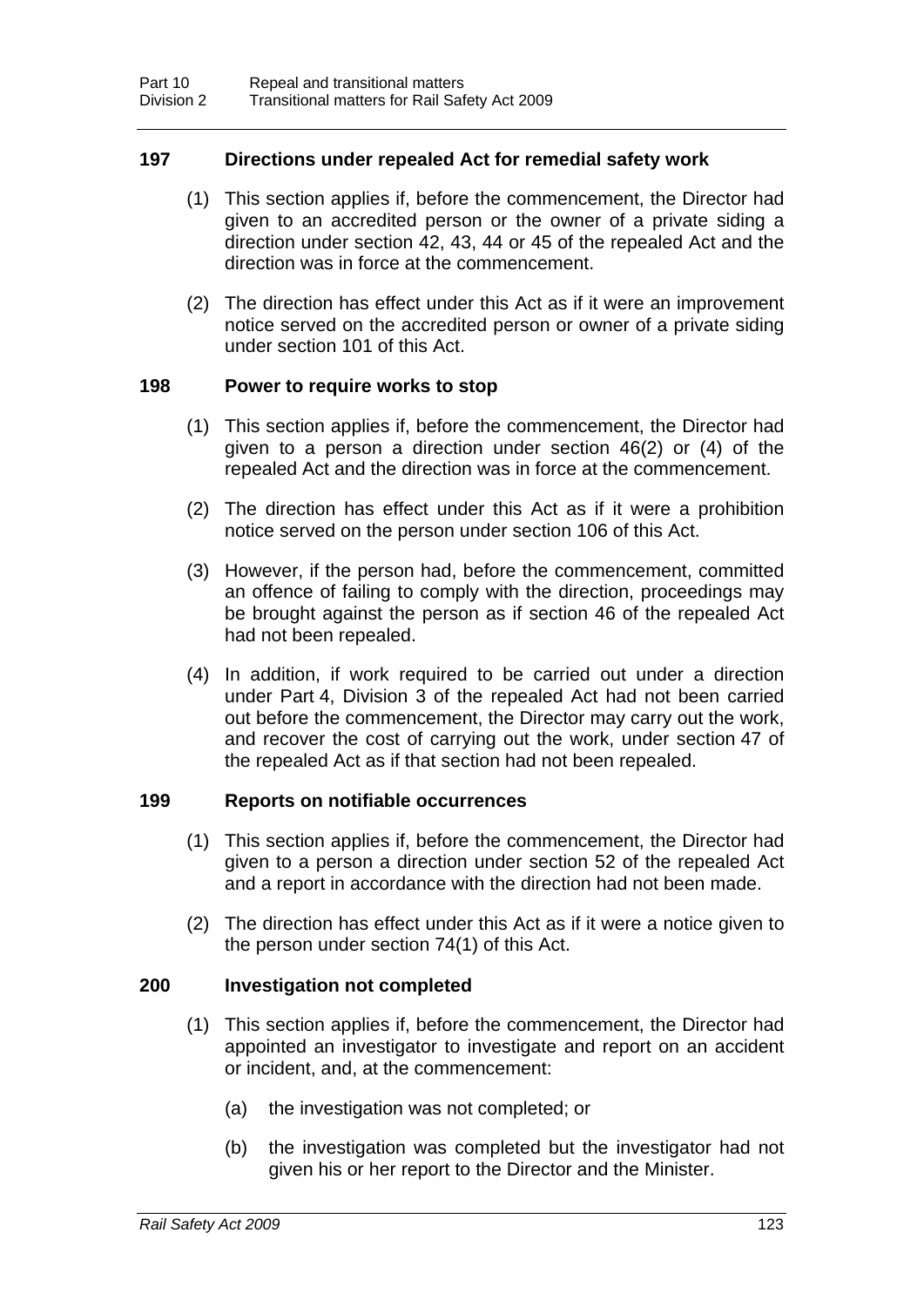(2) The investigator must complete the investigation and give the report to the Director and the Minister under Part 6, Division 1 of the repealed Act as if that Act had not been repealed.

# **201 Search warrant**

- (1) This section applies if a search warrant had been issued under section 67 of the repealed Act and, at the commencement, the warrant had not been executed but was in force.
- (2) The warrant may be executed as if the repealed Act had not been repealed.
- (3) However, the warrant must be executed within 7 days after the issue of the warrant as if the warrant were issued under section [86.](#page-68-0)

### **202 Offences**

If, before the commencement, a person engaged in conduct that constituted an offence against a provision of the repealed Act, the offence may be prosecuted, and a penalty may be imposed, as if the repealed Act had not been repealed.

### **203 Condition of accreditation or registration**

If, before the commencement, a person engaged in conduct that constituted a contravention of a condition of accreditation or registration under the repealed Act, the person may be prosecuted for the contravention, and a penalty may be imposed, as if the repealed Act had not been repealed.

### **204 Seized things**

A thing seized under the repealed Act that, before the commencement, had not been returned to its owner or another person or had not been forfeited to the Territory is taken to have been seized under Part 4, Division 4, and that Division and Part 4, Division 5 apply accordingly.

#### **205 Non-disclosure of information**

- (1) This section applies to a person who, in the course of the administration of the repealed Act, obtained information about a person's affairs.
- (2) If, after the commencement, the person discloses or communicates information mentioned in subsection (1), section [161](#page-117-0) applies in relation to the disclosure or communication as if the information had been obtained in the administration of this Act.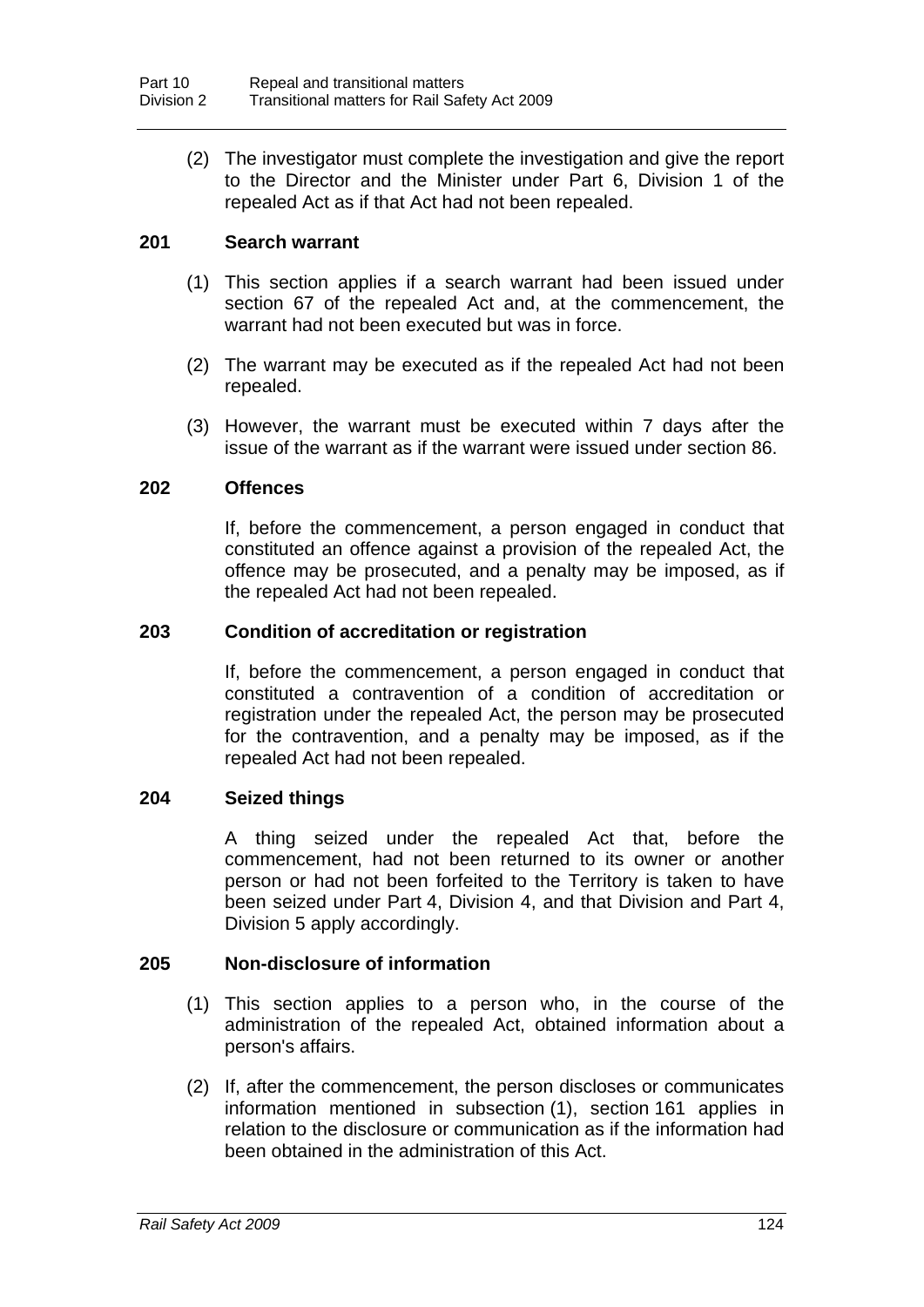#### **206 References to repealed Act**

In an Act or other document, a reference to the repealed Act may, if the context permits, be taken to be a reference to this Act.

#### **207** *Interpretation Act* **not limited**

This Part does not limit the application of Part III of the *Interpretation Act*.

#### **208 Transitional regulations**

- (1) A regulation may provide for a matter that is of a savings or transitional nature consequent on the enactment of this Act.
- (2) The regulation may have retrospective operation only to the extent to which it:
	- (a) does not have effect before the commencement; and
	- (b) does not disadvantage a person (other than the Territory or a Territory authority) by decreasing the person's rights or imposing liabilities on the person.
- (3) This section expires 1 year after the commencement.

# **Part 11 Consequential amendments**

#### **209 Amendments of** *AustralAsia Railway (Special Provisions) Act*

- (1) This section amends the *AustralAsia Railway (Special Provisions) Act*.
- (2) Sections 12(1), 18 and 21(1) and (3)

*omit* 

*Northern Territory Rail Safety Act* 

*substitute* 

*Rail Safety Act* 

### **210 Expiry of Part**

This Part expires on the day after it commences.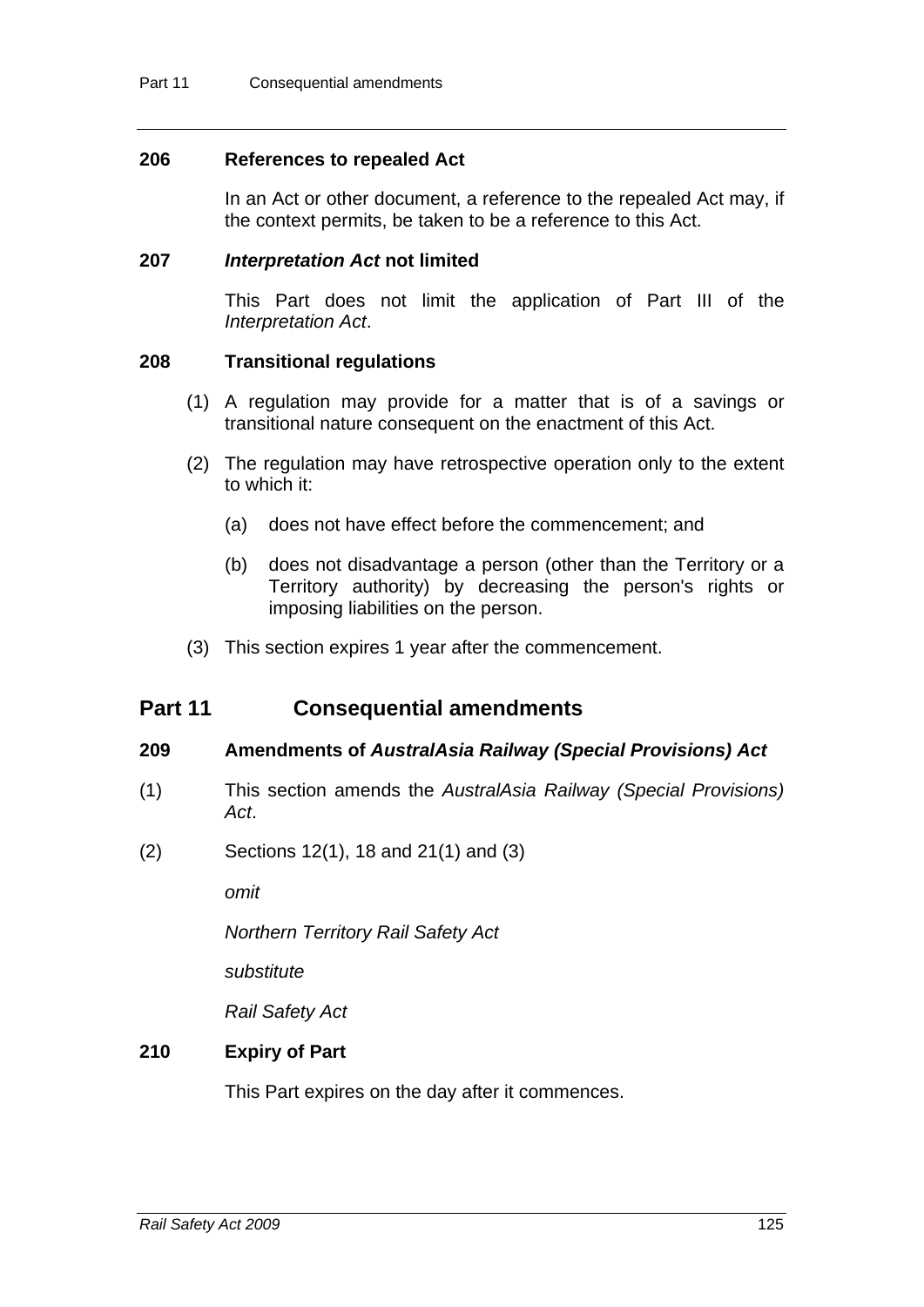# **Schedule Reviewable decisions**

section [119](#page-88-0) 

| Item           | Provision under which<br>reviewable decision is made                                                                            | Eligible person in relation to<br>reviewable decision                                                                         |
|----------------|---------------------------------------------------------------------------------------------------------------------------------|-------------------------------------------------------------------------------------------------------------------------------|
| 1              | Section 29(4) (Director not<br>acting in accordance with<br>guidelines)                                                         | A rail transport operator who<br>has applied for accreditation                                                                |
| $\overline{2}$ | Section 30(1) (refusal to<br>accredit or imposing<br>conditions or restrictions on<br>accreditation)                            | A rail transport operator whose<br>application for accreditation is<br>refused or is subject to<br>conditions or restrictions |
| 3              | Section 37 (suspension or<br>revocation of accreditation)                                                                       | A rail transport operator whose<br>accreditation is suspended or<br>revoked                                                   |
| 4              | Section 38(1) (immediate<br>suspension)                                                                                         | A rail transport operator whose<br>accreditation is suspended                                                                 |
| 5              | Section 38(3)(b) (extension of<br>immediate suspension)                                                                         | A rail transport operator whose<br>accreditation is suspended                                                                 |
| 6              | Section 42(1)(b) (refusal to<br>grant variation of<br>accreditation or imposing a<br>condition or restriction)                  | A rail transport operator whose<br>application for variation of<br>accreditation is refused                                   |
| 7              | Section $42(2)(c)$ (grant of<br>variation of accreditation<br>subject to conditions or<br>restrictions)                         | A rail transport operator whose<br>accreditation is varied subject to<br>a condition or restriction                           |
| 8              | Section 44(3) (refusal to grant<br>variation of condition or<br>restriction of accreditation)                                   | A rail transport operator whose<br>application for variation of a<br>condition or restriction is refused                      |
| 9              | Section 45(1) (variation or<br>revocation of a condition or<br>restriction, or imposition of a<br>new condition or restriction) | A rail transport operator whose<br>conditions or restrictions of<br>accreditation are changed                                 |